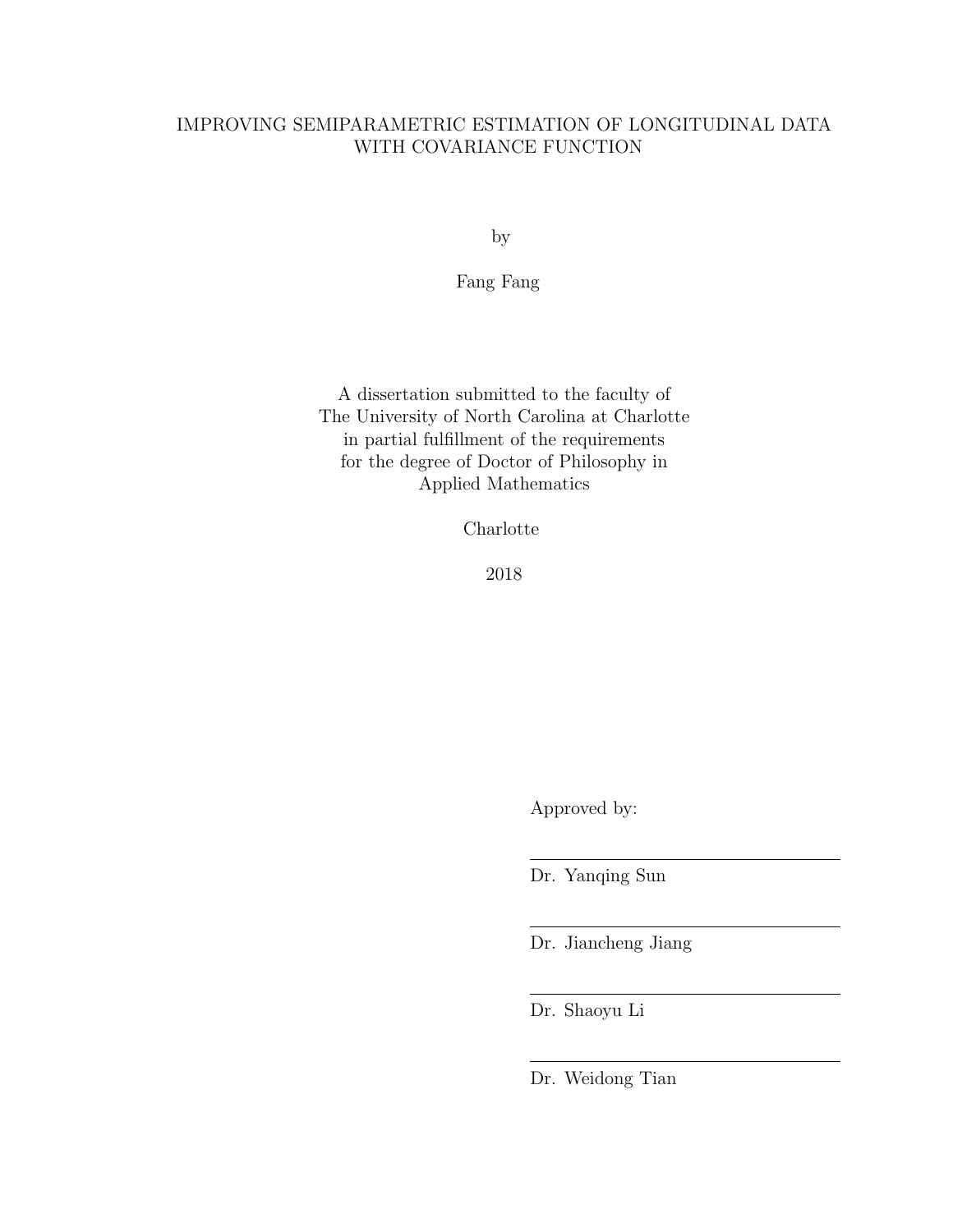c 2018 Fang Fang ALL RIGHTS RESERVED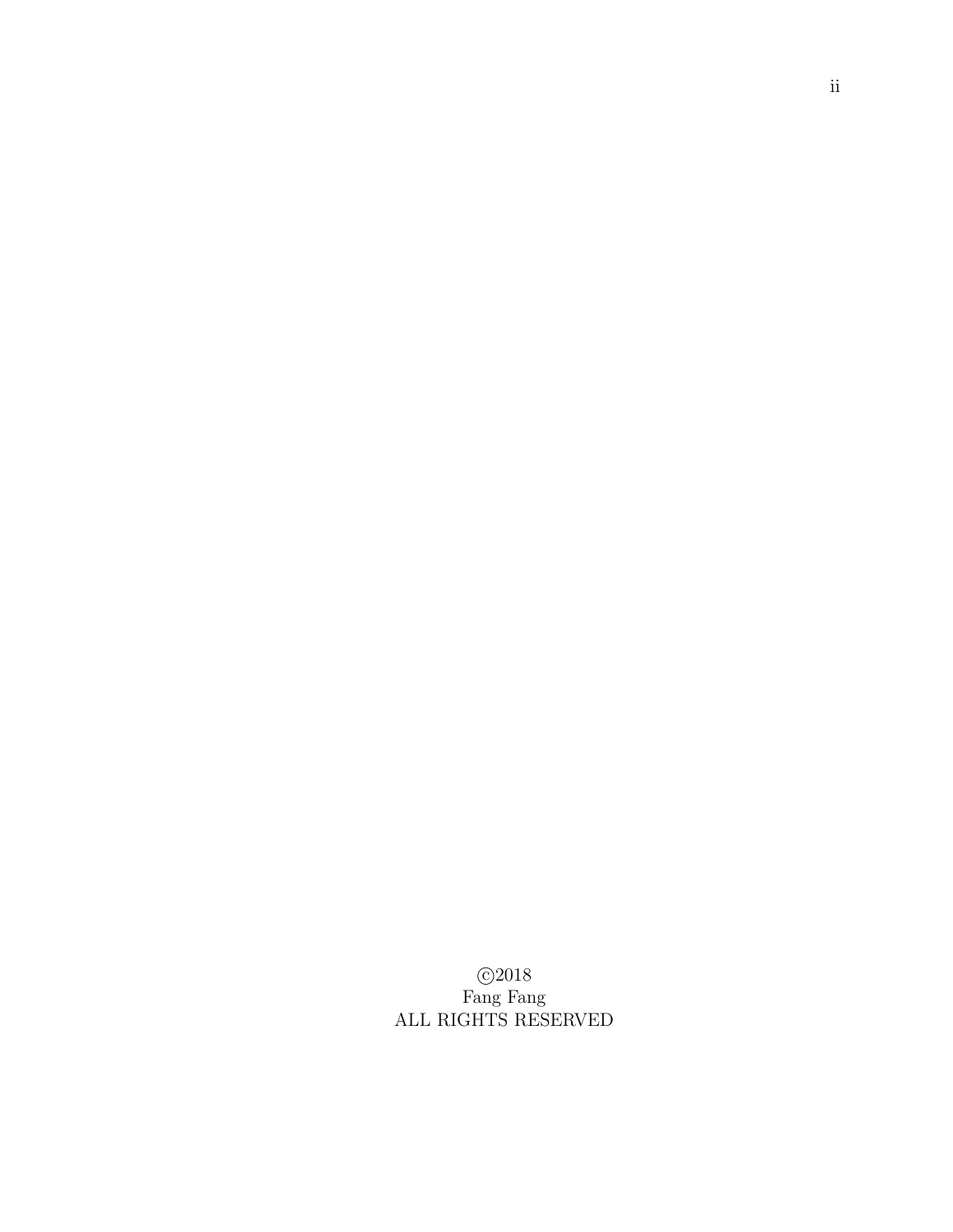### ABSTRACT

# FANG FANG. Improving Semiparametric Estimation of Longitudinal Data with Covariance Function. (Under the direction of DR. YANQING SUN)

In this dissertation, we aim to improve efficiency of estimation in longitudinal data under generalized semi-parametric varying-coefficient models.

First, we investigate a profile weighted least square approach for model estimation by utilizing within subject correlations. Several methods for incorporating the within subject correlations are explored, including quasi-likelihood approach( $QL$ ), minimum generalized variance approach (MGV), the quadratic inference function approach (QIF) and newly proposed weighted least square approach (WLS). Our simulation study shows that the covariance assisted estimation is more efficient then working independence approach(WI).

Second, we apply the above methods to more complex generalized semiparametric varying-coefficient models that not only describe time-constant effects and timevarying effects as above but also model covariate-varying effects. The asymptotic properties of the estimators are derived theoretically. The simulation study demonstrates similar results as above.

The proposed estimation methods are applied to two real data sets. One is ACTG 244 clinical trial, the other is the STEP study with MITT cases. Both show that our methods by using correlation structure in estimation give more efficient estimation and provide more information about the data, and have broad applications in biomedical studies where within subject correlation often exists.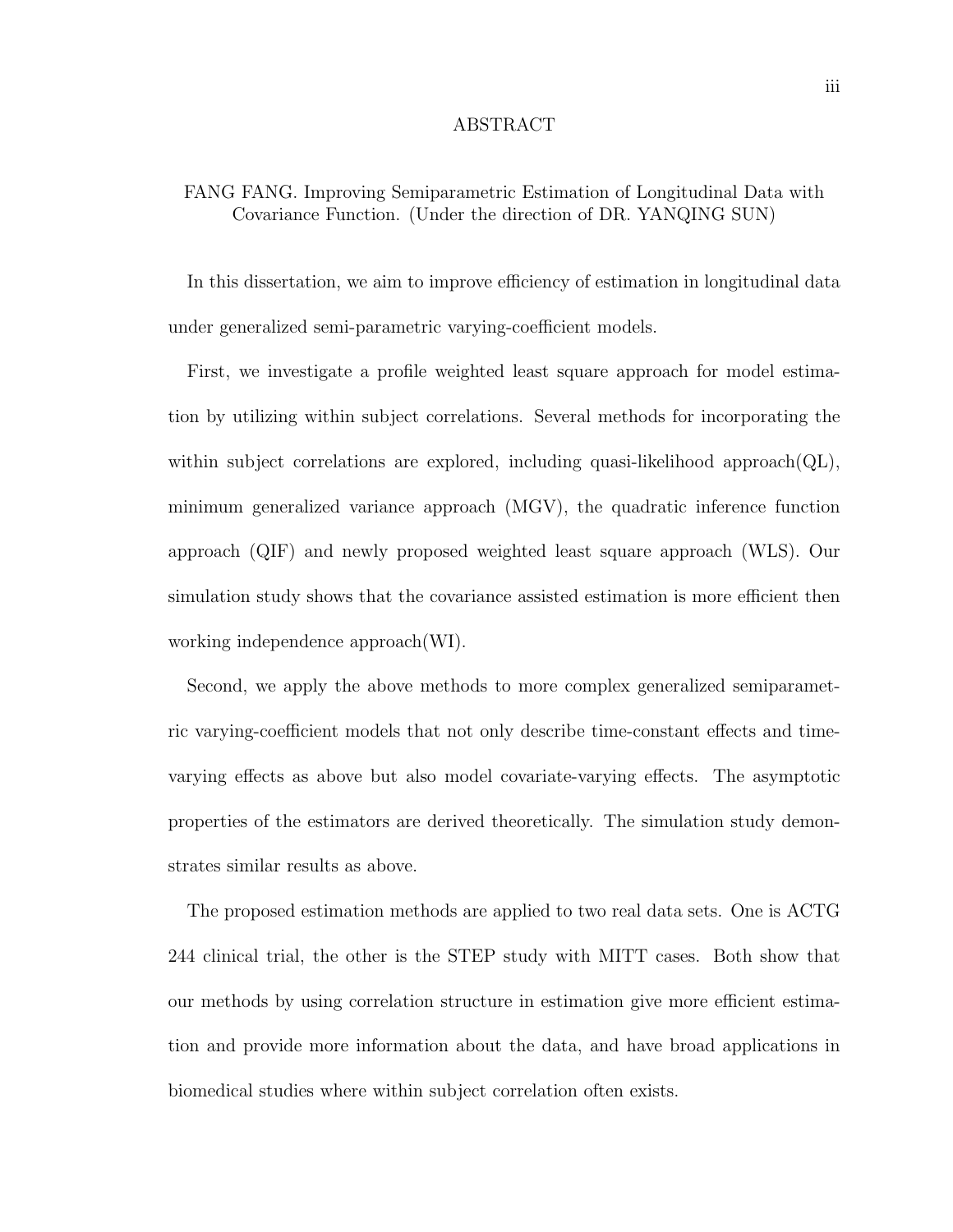#### ACKNOWLEDGMENTS

First and foremost I want to thank my advisor Dr. Yanqing Sun. Every Friday afternoon, she would spent hours with me discussing about my research. Her rigorous academic attitude and ways of thinking have contributed immensely to my personal and professional life.

Second, I would like to thank the committee members, Drs. Jiancheng Jiang, Shaoyu Li, and Weidong Tian for their constructive comments and valuable suggestions. Also a thank you to all the honorable professors in our Mathematics and Statistics Department. They convincingly conveyed a spirit of adventure in regard to research and an excitement in regard to teaching. Owing to their guidance in courses like Real Analysis, Probability Theory and Theory of Statistics, I am able to understand the theoretical proofs in literature and apply them into my research. Not forgetting to thank Professor Runze Li in Penn State University, who helps me solve the problem in my simulation programming.

Third, I aslo thank the ACTG 244 study participants and study team, including the study chairs Douglas L. Mayers & Thomas C. Merigan, and Ronald Bosch & Justin Ritz who prepared the data set. The ACTG 244 project described was supported by Award Numbers U01 A038855, AI038858, AI068634 and AI068636 from NIAID and supported by NIMH and NIDCR.

Last but not least, I am deeply grateful for my family's support especially my parents-in-law who help me take care of my two little boys.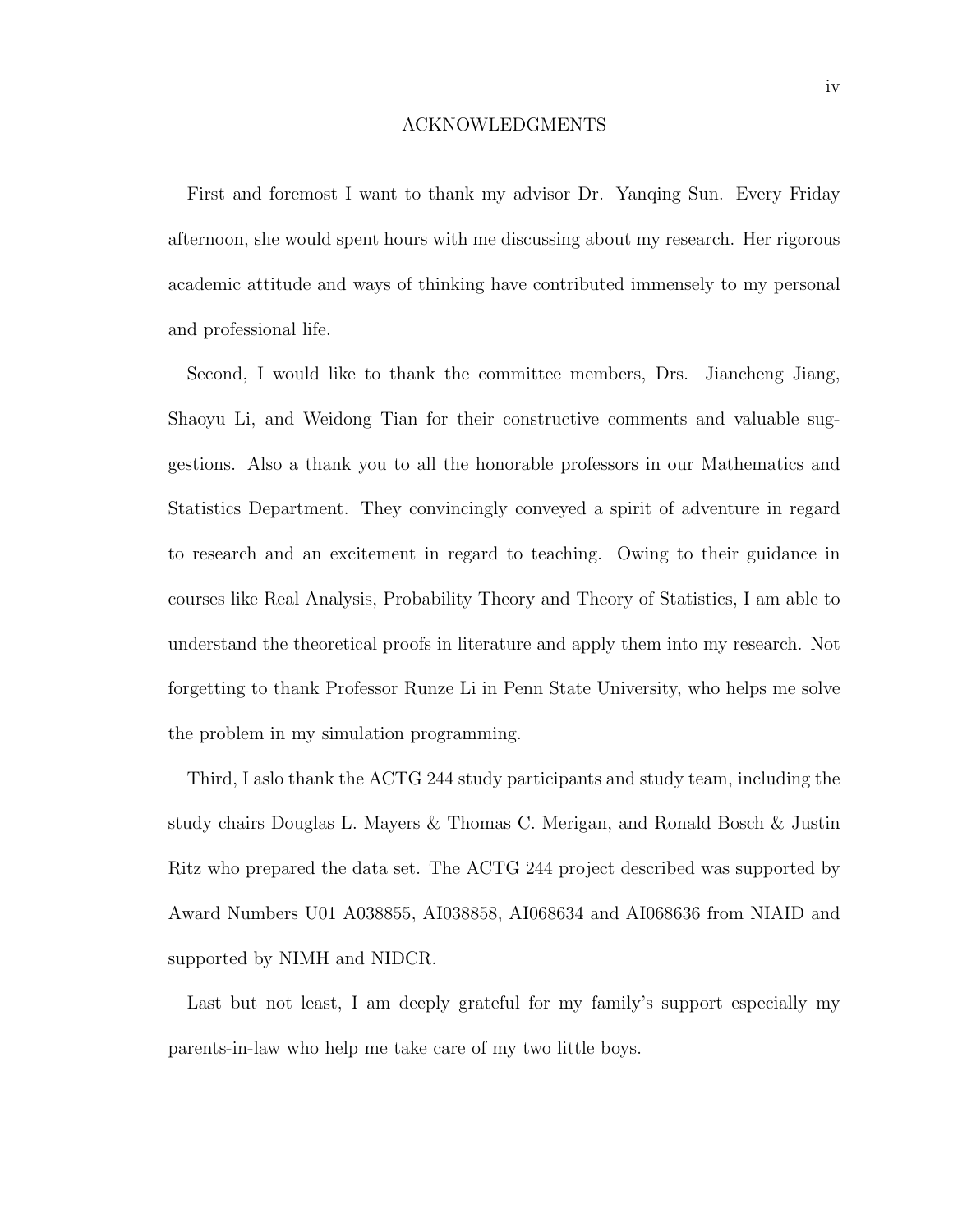# TABLE OF CONTENTS

|                                | <b>LIST OF FIGURES</b>                              |                                                                                    | vii          |
|--------------------------------|-----------------------------------------------------|------------------------------------------------------------------------------------|--------------|
|                                | <b>LIST OF TABLES</b>                               |                                                                                    | xii          |
| <b>CHAPTER 1: INTRODUCTION</b> |                                                     |                                                                                    | $\mathbf{1}$ |
|                                | 1.1. Motivation                                     |                                                                                    | $\mathbf{1}$ |
|                                |                                                     | 1.2. Literature Review                                                             | 3            |
|                                |                                                     | CHAPTER 2: SEMIPARAMETRIC ESTIMATION OF LONGITUDI-<br>NAL DATA-A COMPARATIVE STUDY | 10           |
|                                | 2.1. Model                                          |                                                                                    | 10           |
|                                |                                                     | 2.2. Profile-kernel Estimation of Regression Coefficients                          | 11           |
|                                | 2.3. Estimation of Covariance Function of Responses |                                                                                    |              |
|                                | 2.3.1.                                              | Estimation of Marginal Variance                                                    | 16           |
|                                | 2.3.2.                                              | Estimation of Correlation Coefficient                                              | 17           |
|                                | 2.3.3.                                              | Quadratic Inference Function                                                       | 19           |
|                                | 2.3.4.                                              | Mixed correlation structure                                                        | 20           |
|                                | 2.4. Simulation Study for Continuous Response       |                                                                                    | 21           |
|                                | 2.4.1.                                              | Simulation Models and Performance Comparisons                                      | 22           |
|                                | 2.4.2.                                              | More Simulation Study of Robustness                                                | 27           |
|                                |                                                     | 2.5. Simulation Study for discrete response                                        | 29           |
|                                |                                                     | 2.6. Real Data Application                                                         | 30           |
|                                |                                                     | 2.7. Concluding remarks                                                            | 32           |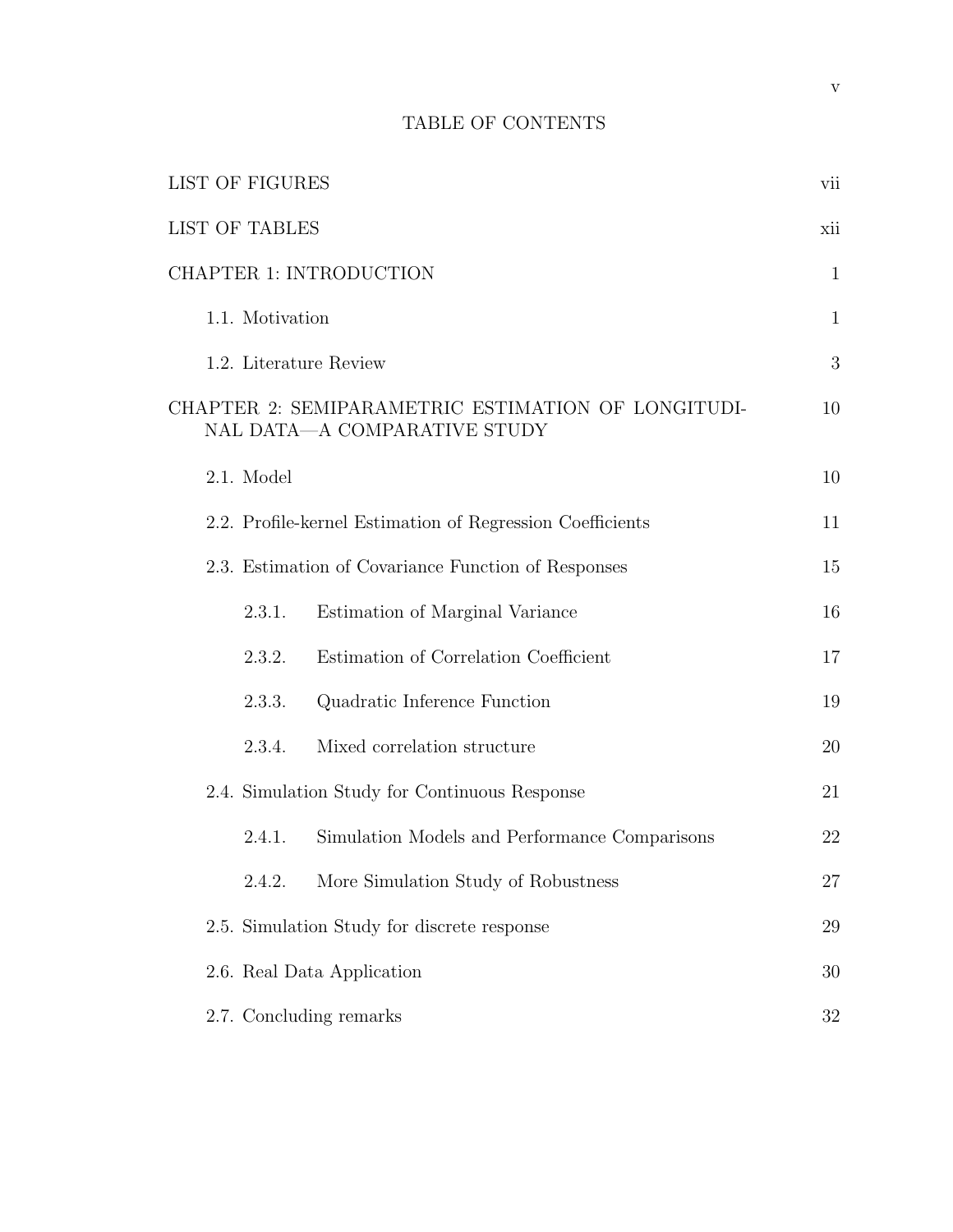| CHAPTER 3: IMPROVING ESTIMATION OF GENERALIZED SEMI-<br>PARAMETRIC VARYING-COEFFICIENT MODELS USING CO-<br>VARIANCE FUNCTION |    |  |  |
|------------------------------------------------------------------------------------------------------------------------------|----|--|--|
| 3.1. Estimation Procedures                                                                                                   |    |  |  |
| Model Description<br>3.1.1.                                                                                                  | 54 |  |  |
| Estimation of Regression Coefficients<br>3.1.2.                                                                              | 56 |  |  |
| Estimation of Covariance Function<br>3.1.3.                                                                                  | 60 |  |  |
| 3.2. Asymptotic Properties                                                                                                   |    |  |  |
| 3.3. Simulation Studies                                                                                                      |    |  |  |
| CHAPTER 4: REAL DATA APPLICATIONS                                                                                            |    |  |  |
| 4.1. DATA EXAMPLE 1: Application to ACTG 244 Trial                                                                           | 78 |  |  |
| 4.1.1.<br>Analysis of the effects of switching treatments after<br>drug-resistant mutation was detected                      | 79 |  |  |
| Analysis of the effects of switching treatments before<br>4.1.2.<br>drug-resistant mutation was detected                     | 82 |  |  |
| 4.2. DATA EXAMPLE 2: STEP Study with MITT Cases                                                                              | 84 |  |  |
| <b>REFERENCES</b>                                                                                                            |    |  |  |
| APPENDIX A: PROOFS OF THE LEMMAS                                                                                             |    |  |  |
| APPENDIX B: PROOFS OF THE THEOREMS IN CHAPTER 3                                                                              |    |  |  |

vi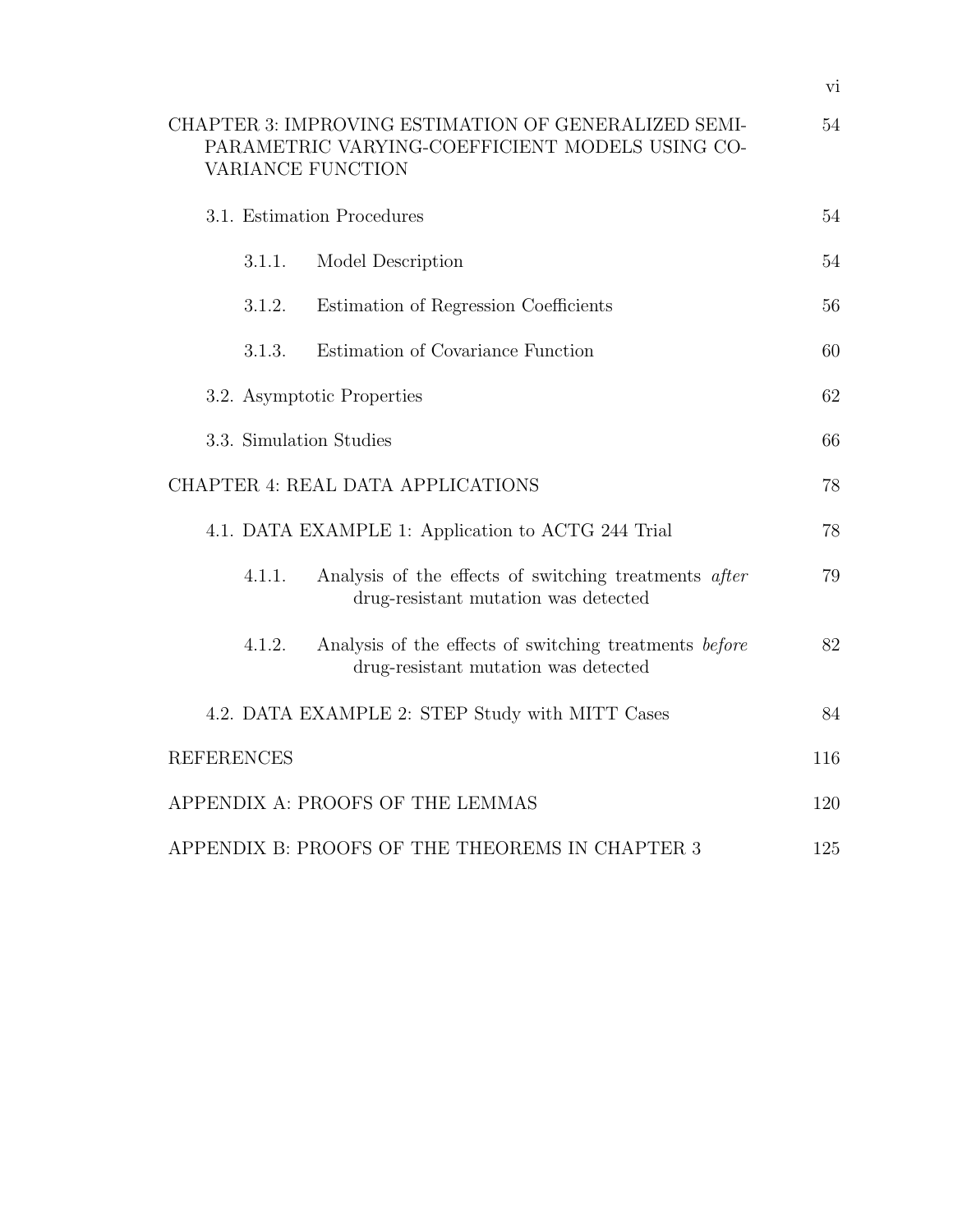# LIST OF FIGURES

- FIGURE 1: Estimates of baseline and varying-coefficient functions based on HIV-1 RNA data under model (2.28) by different approaches using  $h = 0.06$ . (a) is the estimated baseline function  $\hat{\alpha}_0(t)$  by different approaches; (b) is the estimated vaccine effects  $\hat{\alpha}_1(t)$  by different approaches.
- FIGURE 2: Estimates of baseline and varying-coefficient functions with 95% pointwise confidence intervals based on HIV-1 RNA data under model (2.28) by WI approach using  $h = 0.06$ . (a) is the estimated baseline function  $\hat{\alpha}_0(t)$  by WI approach; (b) is the estimated vaccine effects  $\hat{\alpha}_1(t)$  by WI approach. 49
- FIGURE 3: Estimates of baseline and varying-coefficient functions with 95% pointwise confidence intervals based on HIV-1 RNA data under model (2.28) by QL approach using  $h = 0.06$ . (a) is the estimated baseline function  $\hat{\alpha}_0(t)$  by QL approach; (b) is the estimated vaccine effects  $\hat{\alpha}_1(t)$  by QL approach. 50
- FIGURE 4: Estimates of baseline and varying-coefficient functions with 95% pointwise confidence intervals based on HIV-1 RNA data under model (2.28) by MGV approach using  $h = 0.06$ . (a) is the estimated baseline function  $\hat{\alpha}_0(t)$  by MGV approach; (b) is the estimated vaccine effects  $\hat{\alpha}_1(t)$  by MGV approach. 51
- FIGURE 5: Estimates of baseline and varying-coefficient functions with 95% pointwise confidence intervals based on HIV-1 RNA data under model (2.28) by QIF approach using  $h = 0.06$ . (a) is the estimated baseline function  $\hat{\alpha}_0(t)$  by QIF approach; (b) is the estimated vaccine effects  $\hat{\alpha}_1(t)$  by QIF approach. 52
- FIGURE 6: Estimates of baseline and varying-coefficient functions with 95% pointwise confidence intervals based on HIV-1 RNA data under model (2.28) by WLS approach using  $h = 0.06$ . (a) is the estimated baseline function  $\hat{\alpha}_0(t)$  by WLS approach; (b) is the estimated vaccine effects  $\hat{\alpha}_1(t)$  by WLS approach. 53
- FIGURE 7: Estimates of baseline and treatment effects after drugresistant mutation was detected based on the ACTG 244 data under model (4.1) by different approaches. (a) is the estimated baseline  $\hat{\alpha}_0(t)$  using  $h = 0.41$  by different approaches; (b) and (c) are the estimates of  $\gamma_k(u)$ ,  $k = 1, 2, 3$ , respectively by different approaches. 92

48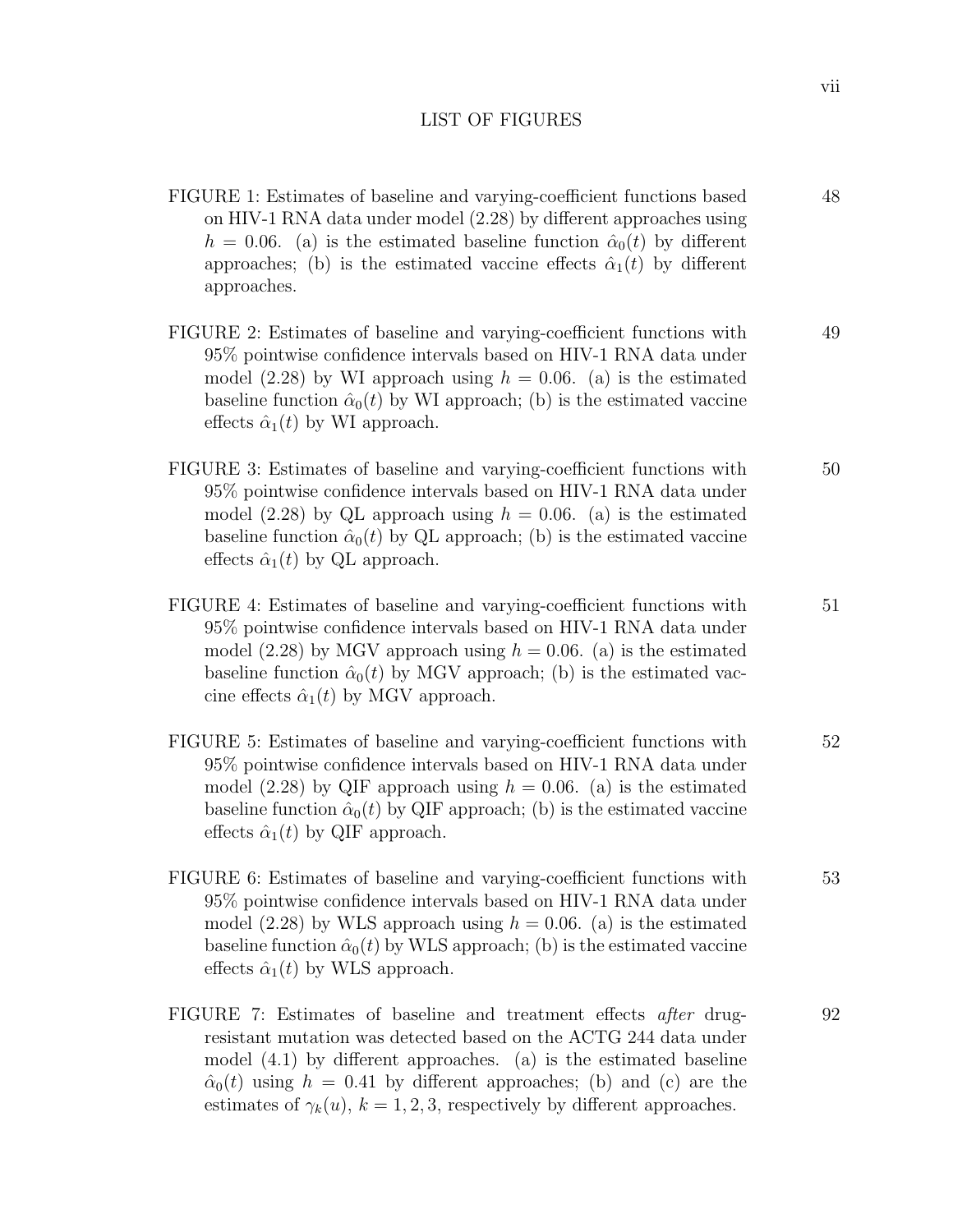- FIGURE 8: Estimates of baseline and treatment effects with 95% pointwise confidence intervals *after* drug-resistant mutation was detected based on the ACTG 244 data under model (4.1) by WI approach. (a) is the estimated baseline  $\hat{\alpha}_0(t)$  using  $h = 0.41$  by WI approach; (b) and (c) are the estimates of  $\gamma_k(u)$ ,  $k = 1, 2, 3$ , respectively by WI approach.
- FIGURE 9: Estimates of baseline and treatment effects with 95% pointwise confidence intervals *after* drug-resistant mutation was detected based on the ACTG 244 data under model (4.1) by QL approach. (a) is the estimated baseline  $\hat{\alpha}_0(t)$  using  $h = 0.41$  by QL approach; (b) and (c) are the estimates of  $\gamma_k(u)$ ,  $k = 1, 2, 3$ , respectively by QL approach.
- FIGURE 10: Estimates of baseline and treatment effects with 95% pointwise confidence intervals *after* drug-resistant mutation was detected based on the ACTG 244 data under model (4.1) by MGV approach. (a) is the estimated baseline  $\hat{\alpha}_0(t)$  using  $h = 0.41$  by MGV approach; (b) and (c) are the estimates of  $\gamma_k(u)$ ,  $k = 1, 2, 3$ , respectively by MGV approach.
- FIGURE 11: Estimates of baseline and treatment effects with 95% pointwise confidence intervals *after* drug-resistant mutation was detected based on the ACTG 244 data under model (4.1) by WLS approach. (a) is the estimated baseline  $\hat{\alpha}_0(t)$  using  $h = 0.41$  by WLS approach; (b) and (c) are the estimates of  $\gamma_k(u)$ ,  $k = 1, 2, 3$ , respectively by WLS approach.
- FIGURE 12: Estimates of baseline and treatment effects before drugresistant mutation was detected based on the ACTG 244 data under model (4.2) by different approaches. (a) is the estimated baseline  $\hat{\alpha}_0(t)$  using  $h = 0.41$  by different approaches; (b) and (c) are the estimates of  $\gamma_k(u)$ ,  $k = 2, 3$ , respectively by different approaches.
- FIGURE 13: Estimates of baseline and treatment effects with 95% pointwise confidence intervals *before* drug-resistant mutation was detected based on the ACTG 244 data under model (4.2) by WI approach. (a) is the estimated baseline  $\hat{\alpha}_0(t)$  using  $h = 0.41$  by WI approach; (b) and (c) are the estimates of  $\gamma_k(u)$ ,  $k = 2, 3$ , respectively by WI approach.

93

94

95

96

97

98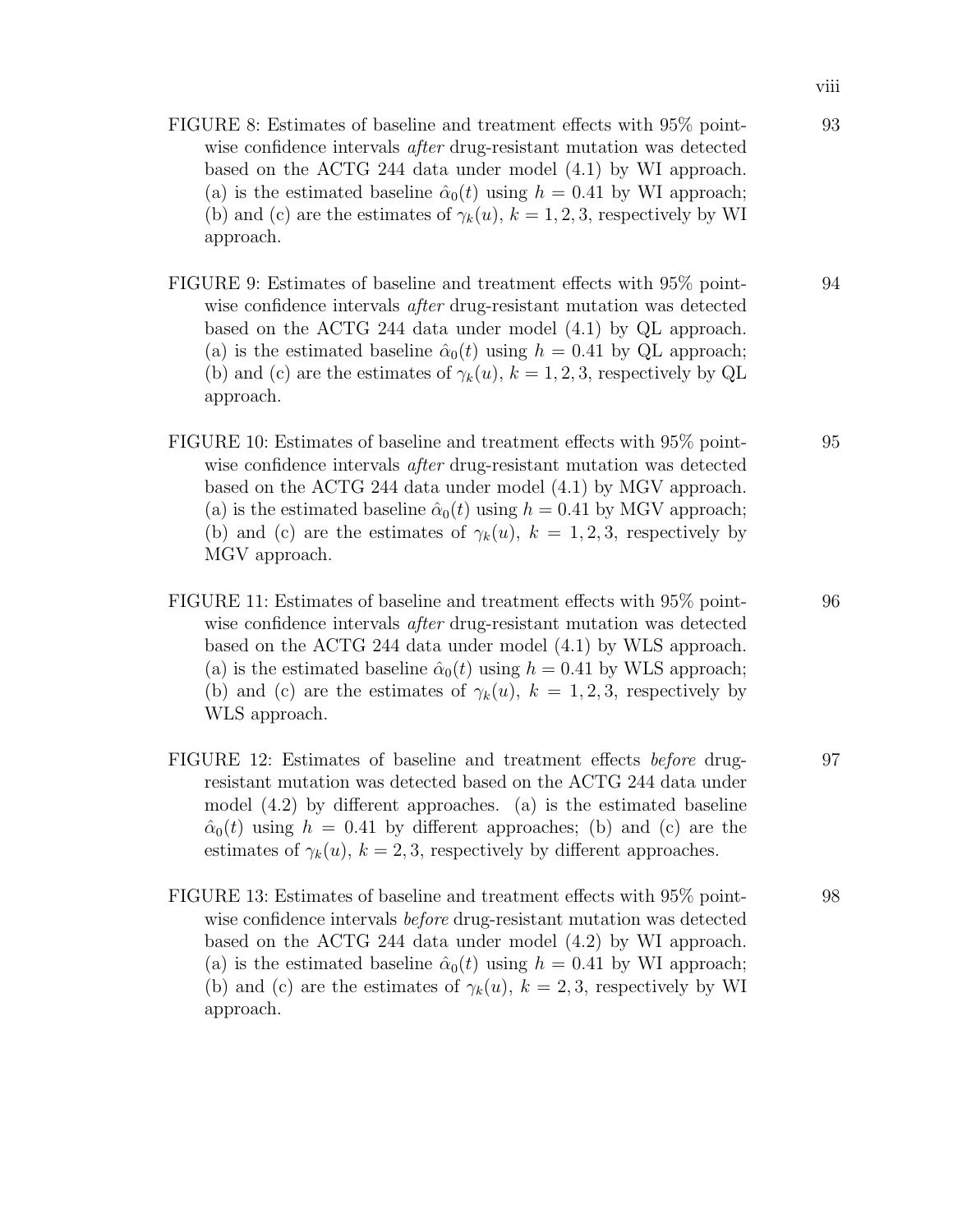- FIGURE 14: Estimates of baseline and treatment effects with 95% pointwise confidence intervals *before* drug-resistant mutation was detected based on the ACTG 244 data under model (4.2) by QL approach. (a) is the estimated baseline  $\hat{\alpha}_0(t)$  using  $h = 0.41$  by QL approach; (b) and (c) are the estimates of  $\gamma_k(u)$ ,  $k = 2, 3$ , respectively by QL approach.
- FIGURE 15: Estimates of baseline and treatment effects with 95% pointwise confidence intervals *before* drug-resistant mutation was detected based on the ACTG 244 data under model (4.2) by MGV approach. (a) is the estimated baseline  $\hat{\alpha}_0(t)$  using  $h = 0.41$  by MGV approach; (b) and (c) are the estimates of  $\gamma_k(u)$ ,  $k = 2, 3$ , respectively by MGV approach. 100
- FIGURE 16: Estimates of baseline and treatment effects with 95% pointwise confidence intervals *before* drug-resistant mutation was detected based on the ACTG 244 data under model (4.2) by WLS approach. (a) is the estimated baseline  $\hat{\alpha}_0(t)$  using  $h = 0.41$  by WLS approach; (b) and (c) are the estimates of  $\gamma_k(u)$ ,  $k = 2, 3$ , respectively by WLS approach. 101
- FIGURE 17: Estimates of baseline and varying-coefficient functions based on STEP data under Virus Load model (4.3) by different approaches. (a) is the estimated baseline function  $\hat{\alpha}(t)$  by different approaches using  $h = 0.35$ ; (b) is the estimated vaccine effects  $\hat{\gamma}(u)$  by different approaches. 104
- FIGURE 18: Estimates of baseline and varying-coefficient functions with 95% pointwise confidence intervals based on STEP data under Virus Load model (4.3) by WI approach. (a) is the estimated baseline function  $\hat{\alpha}(t)$  by WI approach using  $h = 0.35$ ; (b) is the estimated vaccine effects  $\hat{\gamma}(u)$  by WI approach. 105
- FIGURE 19: Estimates of baseline and varying-coefficient functions with 95% pointwise confidence intervals based on STEP data under Virus Load model (4.3) by QL approach. (a) is the estimated baseline function  $\hat{\alpha}(t)$  by QL approach using  $h = 0.35$ ; (b) is the estimated vaccine effects  $\hat{\gamma}(u)$  by QL approach. 106
- FIGURE 20: Estimates of baseline and varying-coefficient functions with 95% pointwise confidence intervals based on STEP data under Virus Load model (4.3) by MGV approach. (a) is the estimated baseline function  $\hat{\alpha}(t)$  by MGV approach using  $h = 0.35$ ; (b) is the estimated vaccine effects  $\hat{\gamma}(u)$  by MGV approach. 107

99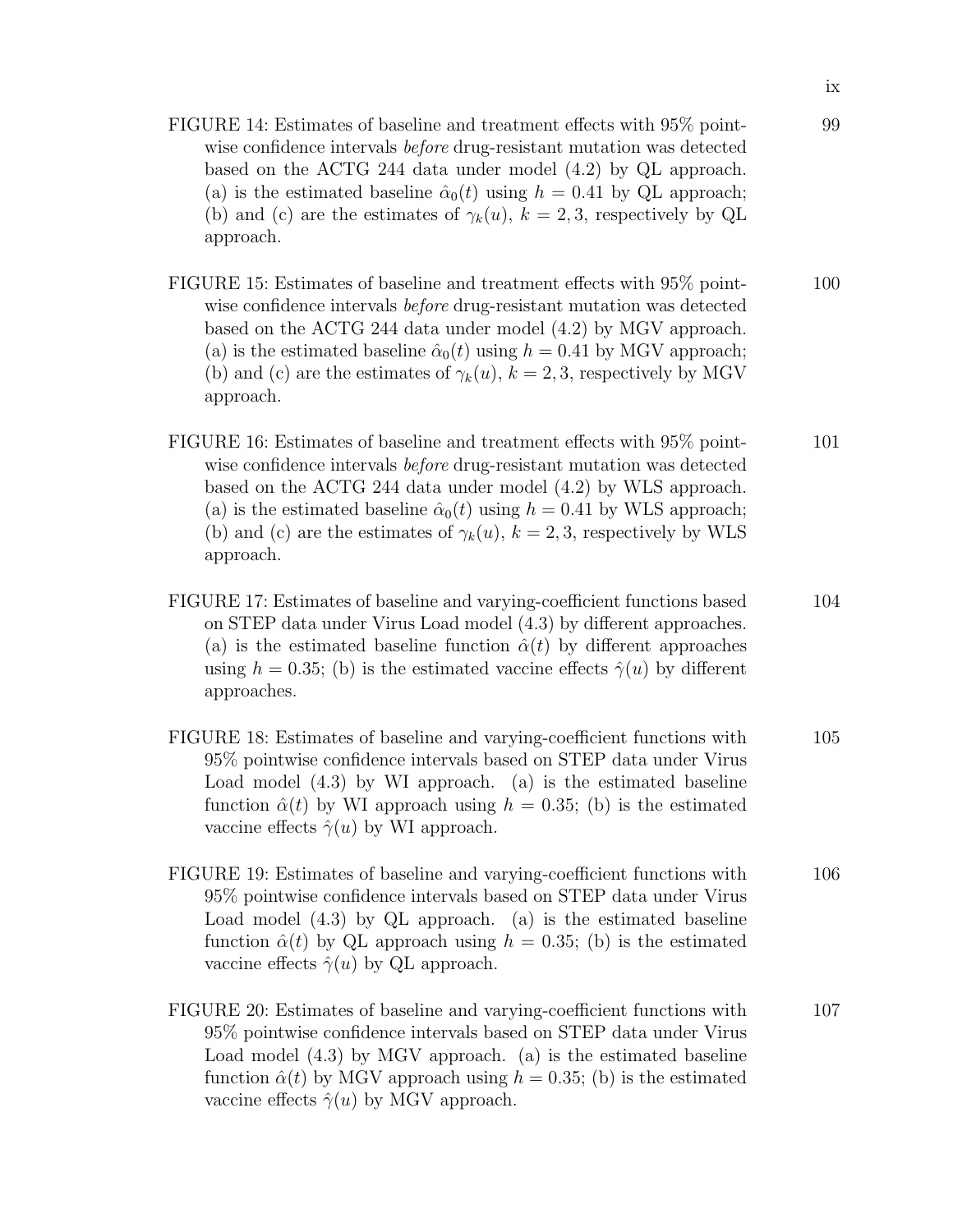- FIGURE 21: Estimates of baseline and varying-coefficient functions with 95% pointwise confidence intervals based on STEP data under Virus Load model (4.3) by QIF approach. (a) is the estimated baseline function  $\hat{\alpha}(t)$  by QIF approach using  $h = 0.35$ ; (b) is the estimated vaccine effects  $\hat{\gamma}(u)$  by QIF approach. 108
- FIGURE 22: Estimates of baseline and varying-coefficient functions with 95% pointwise confidence intervals based on STEP data under Virus Load model (4.3) by WLS approach. (a) is the estimated baseline function  $\hat{\alpha}(t)$  by WLS approach using  $h = 0.35$ ; (b) is the estimated vaccine effects  $\hat{\gamma}(u)$  by WLS approach. 109
- FIGURE 23: Estimates of baseline and varying-coefficient functions based on STEP data under CD4 model (4.4) by different approaches. (a) is the estimated baseline function  $\hat{\alpha}(t)$  by different approaches using  $h = 0.35$ ; (b) is the estimated vaccine effects  $\hat{\gamma}(u)$  by different approaches. 110
- FIGURE 24: Estimates of baseline and varying-coefficient functions with 95% pointwise confidence intervals based on STEP data under CD4 model (4.4) by WI approach. (a) is the estimated baseline function  $\hat{\alpha}(t)$  by WI approach using  $h = 0.35$ ; (b) is the estimated vaccine effects  $\hat{\gamma}(u)$  by WI approach. 111
- FIGURE 25: Estimates of baseline and varying-coefficient functions with 95% pointwise confidence intervals based on STEP data under CD4 model (4.4) by QL approach. (a) is the estimated baseline function  $\hat{\alpha}(t)$  by QL approach using  $h = 0.35$ ; (b) is the estimated vaccine effects  $\hat{\gamma}(u)$  by QL approach. 112
- FIGURE 26: Estimates of baseline and varying-coefficient functions with 95% pointwise confidence intervals based on STEP data under CD4 model (4.4) by MGV approach. (a) is the estimated baseline function  $\hat{\alpha}(t)$  by MGV approach using  $h = 0.35$ ; (b) is the estimated vaccine effects  $\hat{\gamma}(u)$  by MGV approach. 113
- FIGURE 27: Estimates of baseline and varying-coefficient functions with 95% pointwise confidence intervals based on STEP data under CD4 model (4.4) by QIF approach. (a) is the estimated baseline function  $\hat{\alpha}(t)$  by QIF approach using  $h = 0.35$ ; (b) is the estimated vaccine effects  $\hat{\gamma}(u)$  by QIF approach. 114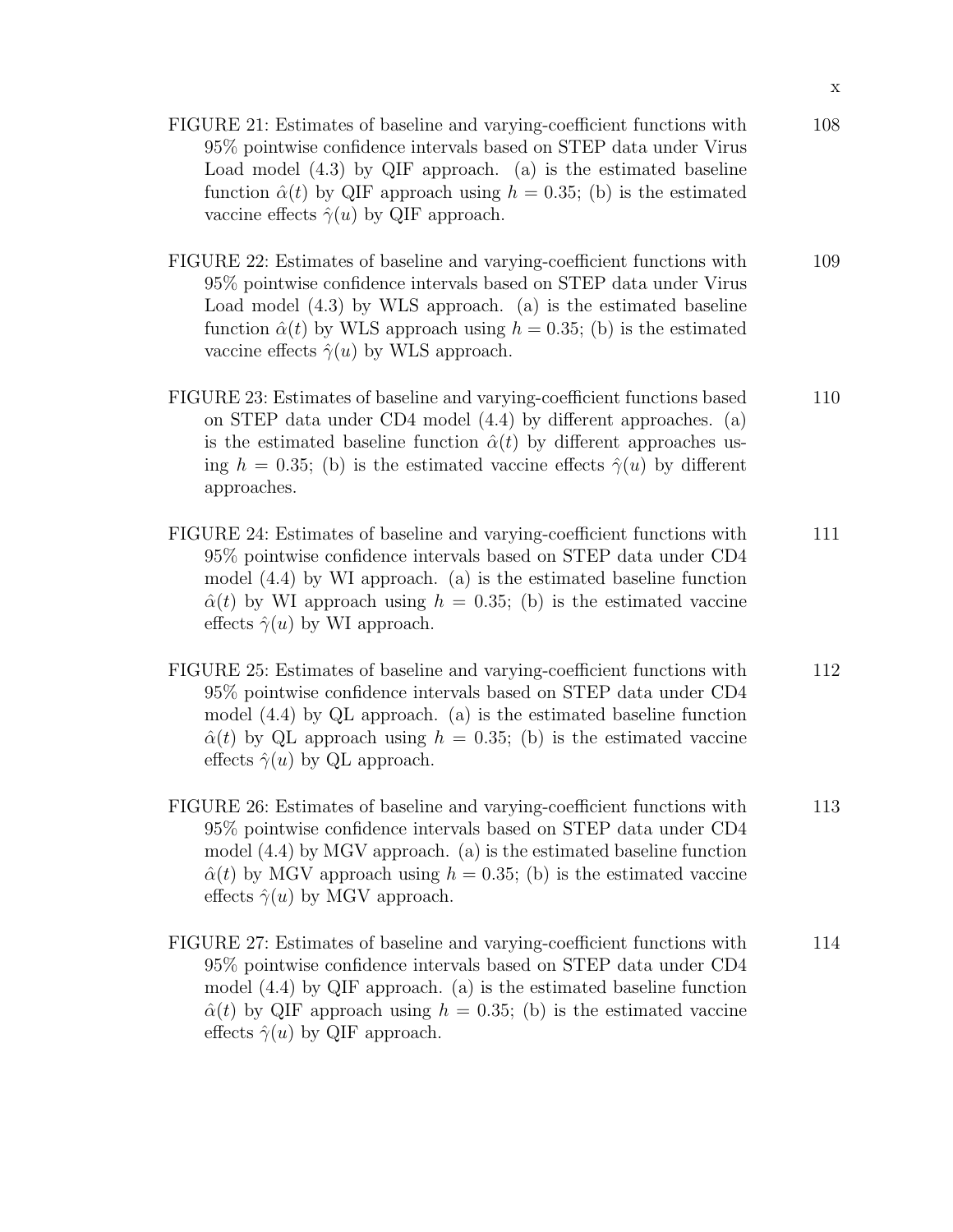FIGURE 28: Estimates of baseline and varying-coefficient functions with 95% pointwise confidence intervals based on STEP data under CD4 model (4.4) by WLS approach. (a) is the estimated baseline function  $\hat{\alpha}(t)$  by WLS approach using  $h = 0.35$ ; (b) is the estimated vaccine effects  $\hat{\gamma}(u)$  by WLS approach. 115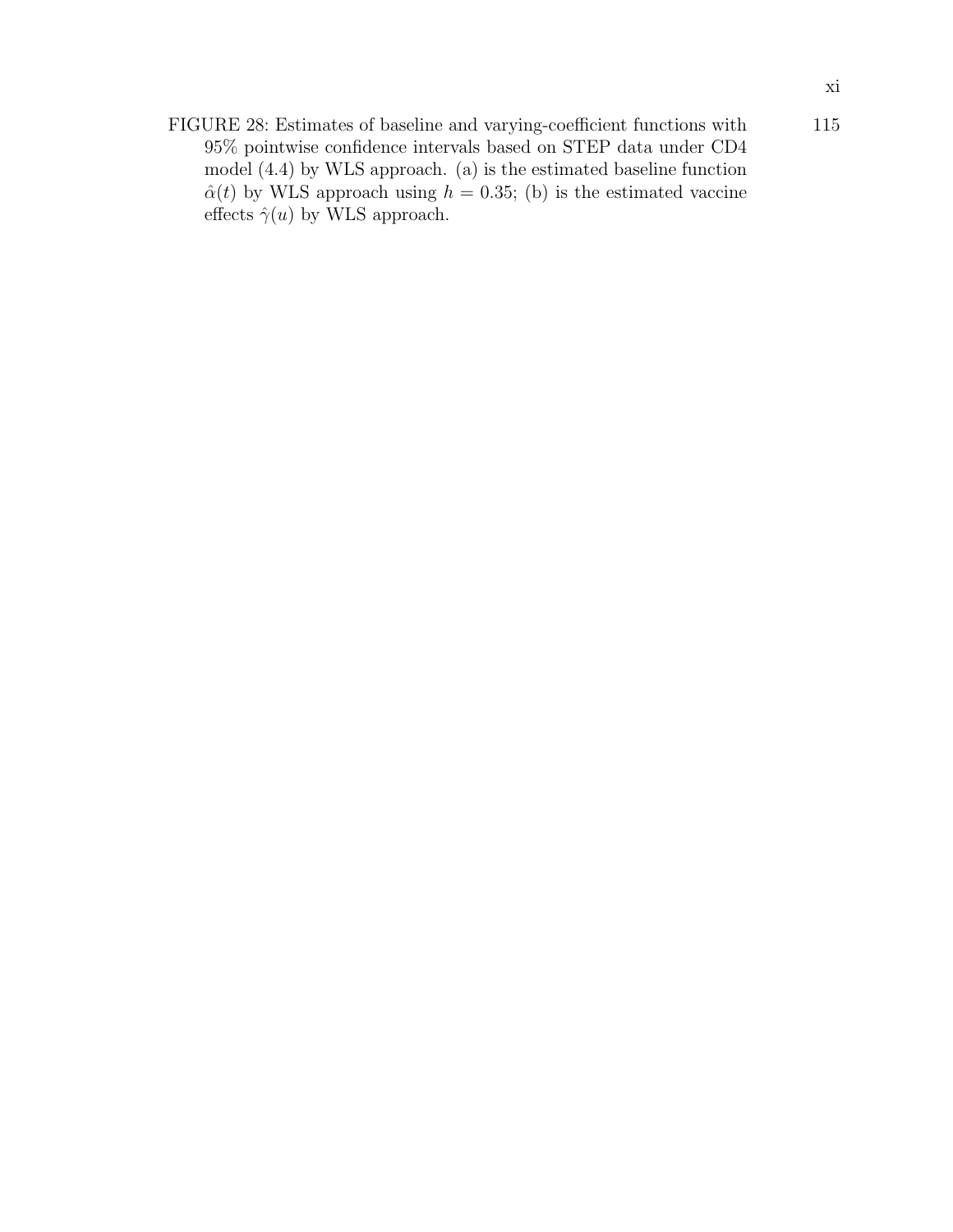# LIST OF TABLES

| TABLE 1: Summary of Bias, SEE, ESE, CP, Median and MAD for $\beta_1$<br>and $\beta_2$ with $n = 200, h = 0.8$ based on 1000 simulations under model<br>$(A1)$ with strong correlation coefficients $(0.85, 0.9)$ .   | 35 |
|----------------------------------------------------------------------------------------------------------------------------------------------------------------------------------------------------------------------|----|
| TABLE 2: Summary of Bias, SEE, ESE, CP, Median and MAD for $\beta_1$<br>and $\beta_2$ with $n = 200, h = 0.8$ based on 1000 simulations under model<br>$(A1)$ with moderate correlation coefficients $(0.85, 0.6)$ . | 36 |
| TABLE 3: Summary of Bias, SEE, ESE, CP, Median and MAD for $\beta_1$<br>and $\beta_2$ with $n = 200$ , $h = 0.8$ based on 1000 simulations under model<br>$(A1)$ with weak correlation coefficients $(0.85, 0.3)$ .  | 37 |
| TABLE 4: Summary of Bias, SEE, ESE, CP, Median and MAD for $\beta_1$<br>and $\beta_2$ with $n = 200$ , $h = 1.2$ based on 1000 simulations under model<br>(A2) with strong correlation $\rho = 0.8$ .                | 38 |
| TABLE 5: Summary of Bias, SEE, ESE, CP, Median and MAD for $\beta_1$<br>and $\beta_2$ with $n = 200$ , $h = 1.2$ based on 1000 simulations under model<br>(A2) with moderate correlation $\rho = 0.5$ .              | 39 |
| TABLE 6: Summary of Bias, SEE, ESE, CP, Median and MAD for $\beta_1$<br>and $\beta_2$ with $n = 200, h = 1.2$ based on 1000 simulations under model<br>(A2) with weak correlation $\rho = 0.2$ .                     | 40 |
| TABLE 7: Summary of Bias, SEE, ESE, CP, Median and MAD for $\beta_1$ and<br>$\beta_2$ with $n = 200, h = 0.7$ based on 1000 simulations under Random<br>intercept model (B1).                                        | 41 |
| TABLE 8: Summary of Bias, SEE, ESE, CP, Median and MAD for $\beta_1$ and<br>$\beta_2$ with $n = 200, h = 0.7$ based on 1000 simulations under Random<br>slope model $(B2)$ .                                         | 42 |
| TABLE 9: Summary of Bias, SEE, ESE, CP, Median and MAD for $\beta_1$ and<br>$\beta_2$ with $n = 200, h = 0.7$ based on 1000 simulations under Unimodal<br>mixnormal model (B3).                                      | 43 |
| TABLE 10: Summary of Bias, SEE, ESE, CP, Median and MAD for<br>$\beta_1$ and $\beta_2$ with $n = 200, h = 0.7$ based on 1000 simulations under<br>Bimodal mixnormal model (B4).                                      | 44 |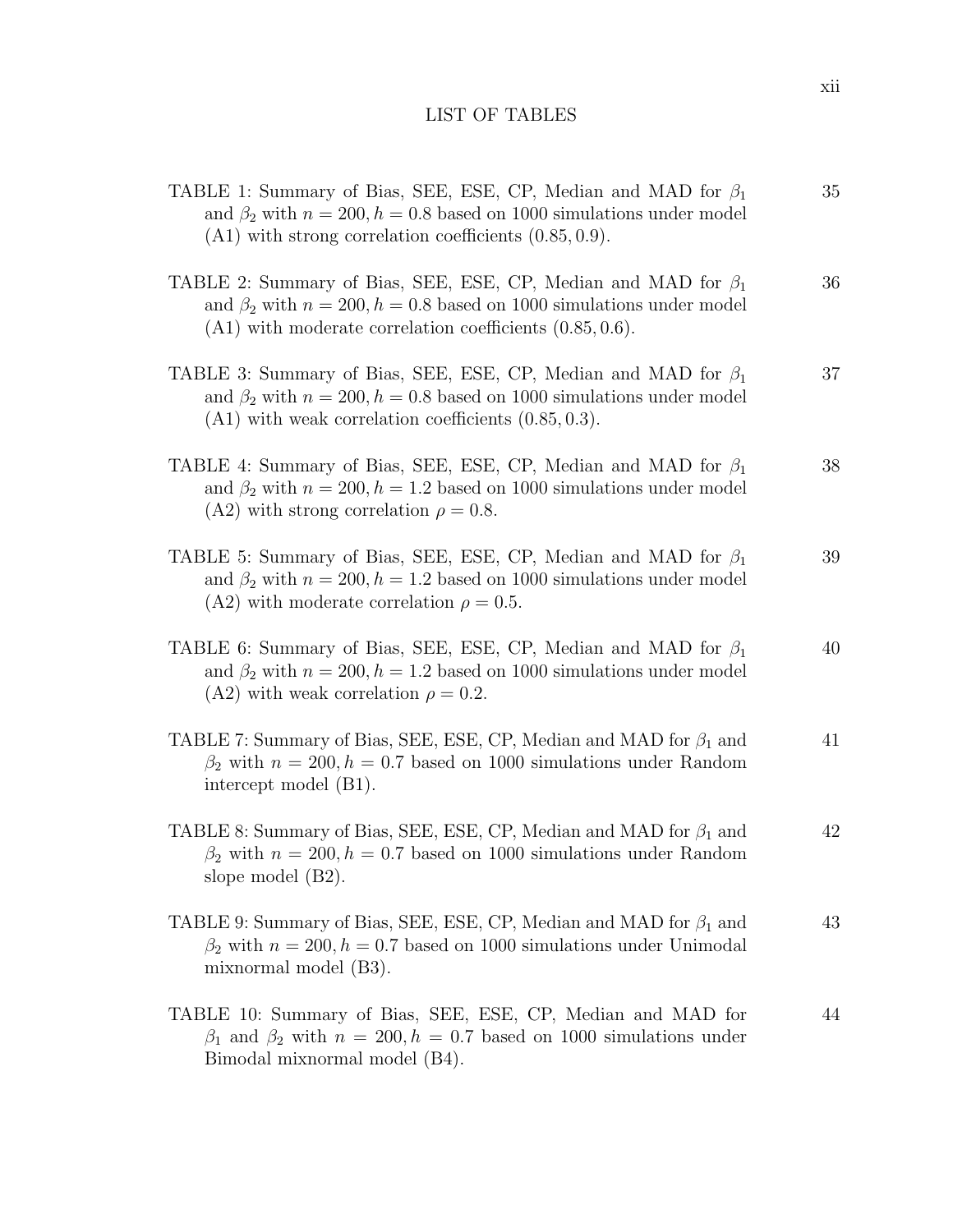| TABLE 11: Summary of Bias, SEE, ESE, CP, Median and MAD for<br>$\beta_1$ and $\beta_2$ with $n = 200, h = 1.2$ based on 1000 simulations under<br>Bernoulli I model (D1).                                         | 45 |
|-------------------------------------------------------------------------------------------------------------------------------------------------------------------------------------------------------------------|----|
| TABLE 12: Summary of Bias, SEE, ESE, CP, Median and MAD for<br>$\beta_1$ and $\beta_2$ with $n = 200, h = 1.2$ based on 1000 simulations under<br>Poisson model (D2).                                             | 46 |
| TABLE 13: Summary of Bias, SEE, ESE, CP, Median and MAD for $\beta_1$<br>and $\beta_2$ with $n = 200, h = 0.66$ based on 1000 simulations under<br>Bernoulli II model (D3).                                       | 47 |
| TABLE 14: Point estimates of $\beta$ based on HIV-1 RNA data under model<br>$(2.28)$ by different approaches.                                                                                                     | 47 |
| TABLE 15: Summary of Bias, SEE, ESE and CP for $\beta$ , $\theta_1$ and $\theta_2$ for<br>$n = 400, h = 1.4$ based on 1000 simulations under ARMA model<br>with strong correlation coefficients $(0.85, 0.9)$ .   | 70 |
| TABLE 16: Summary of Bias, SEE, ESE and CP for $\beta$ , $\theta_1$ and $\theta_2$ for<br>$n = 400, h = 1.4$ based on 1000 simulations under ARMA model<br>with moderate correlation coefficients $(0.85, 0.6)$ . | 71 |
| TABLE 17: Summary of Bias, SEE, ESE and CP for $\beta$ , $\theta_1$ and $\theta_2$ for<br>$n = 400, h = 1.4$ based on 1000 simulations under ARMA model<br>with weak correlation coefficients $(0.85, 0.3)$ .     | 72 |
| TABLE 18: Estimation of correlation coefficients on 1000 simulations for<br>ARMA model by different approaches.                                                                                                   | 73 |
| TABLE 19: Summary of Bias, SEE, ESE and CP for $\beta$ , $\theta_1$ and $\theta_2$ for<br>$n = 400, h = 2.9$ based on 1000 simulations under Exchange model<br>with strong correlation $\rho = 0.8$ .             | 74 |
| TABLE 20: Summary of Bias, SEE, ESE and CP for $\beta$ , $\theta_1$ and $\theta_2$ for<br>$n = 400, h = 2.9$ based on 1000 simulations under Exchange model<br>with moderate correlation $\rho = 0.5$ .           | 75 |
| TABLE 21: Summary of Bias, SEE, ESE and CP for $\beta$ , $\theta_1$ and $\theta_2$ for<br>$n = 400, h = 2.9$ based on 1000 simulations under Exchange model<br>with weak correlation $\rho = 0.2$ .               | 76 |

xiii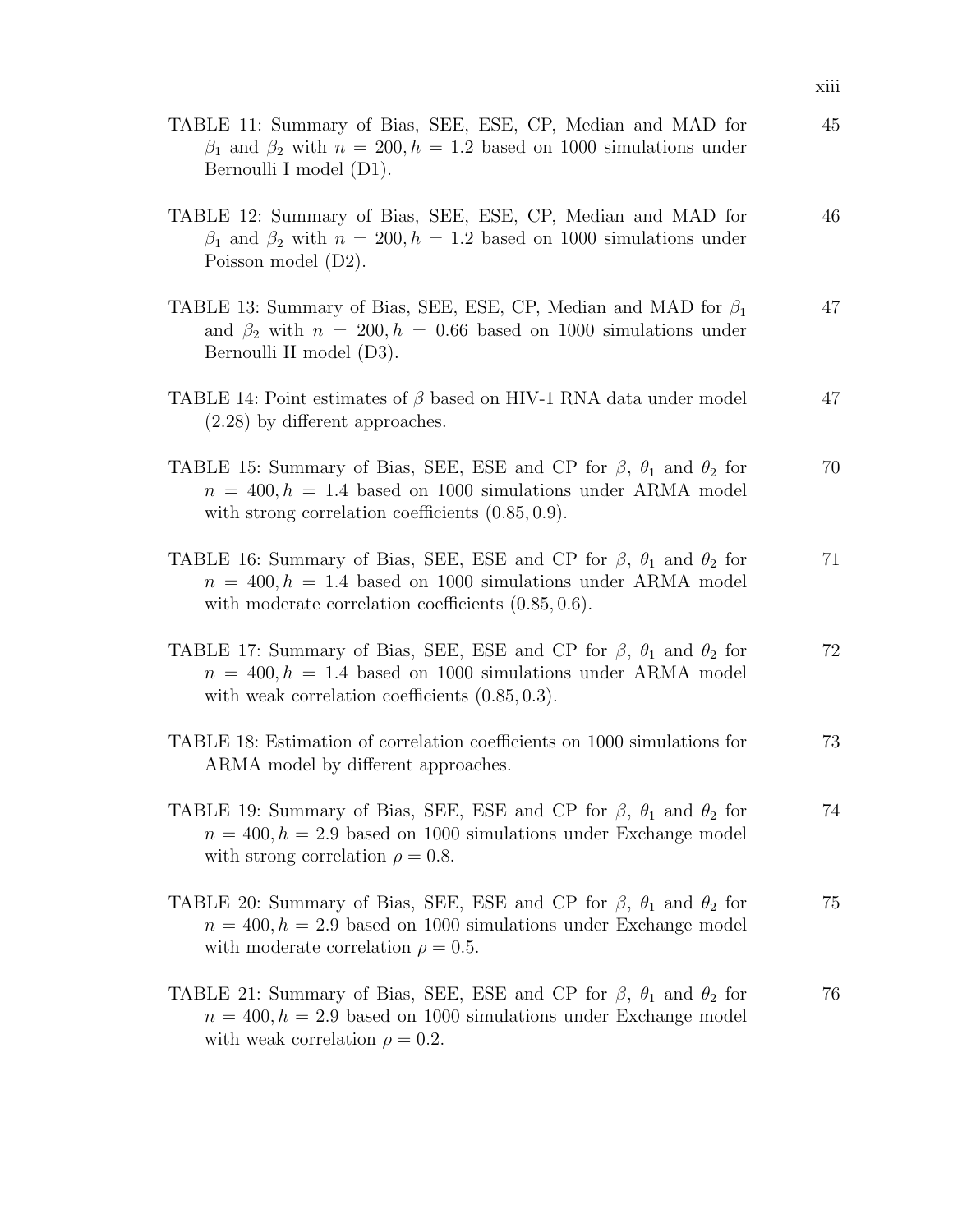| TABLE 22: Estimation of correlation coefficients on 1000 simulations for<br>Exchange model by different approaches.                                                                                                                                                         | 77  |
|-----------------------------------------------------------------------------------------------------------------------------------------------------------------------------------------------------------------------------------------------------------------------------|-----|
| TABLE 23: Point estimates of $\beta_1$ , $\beta_2$ , $\beta_3$ and $\beta_4$ on the ACTG 244 data<br>under model $(4.1)$ and model $(4.2)$ , where switching treatments af-<br>ter and before drug-resistant mutation was detected respectively by<br>different approaches. | 91  |
| TABLE 24: Point estimates of $\beta_1$ , $\beta_2$ and $\beta_3$ based on STEP data under<br>Virus Load model (4.3) by different approaches.                                                                                                                                | 102 |
| TABLE 25: Point estimates of $\beta_1$ , $\beta_2$ and $\beta_3$ based on STEP data under<br>$CD4$ model $(4.4)$ by different approaches.                                                                                                                                   | 103 |

xiv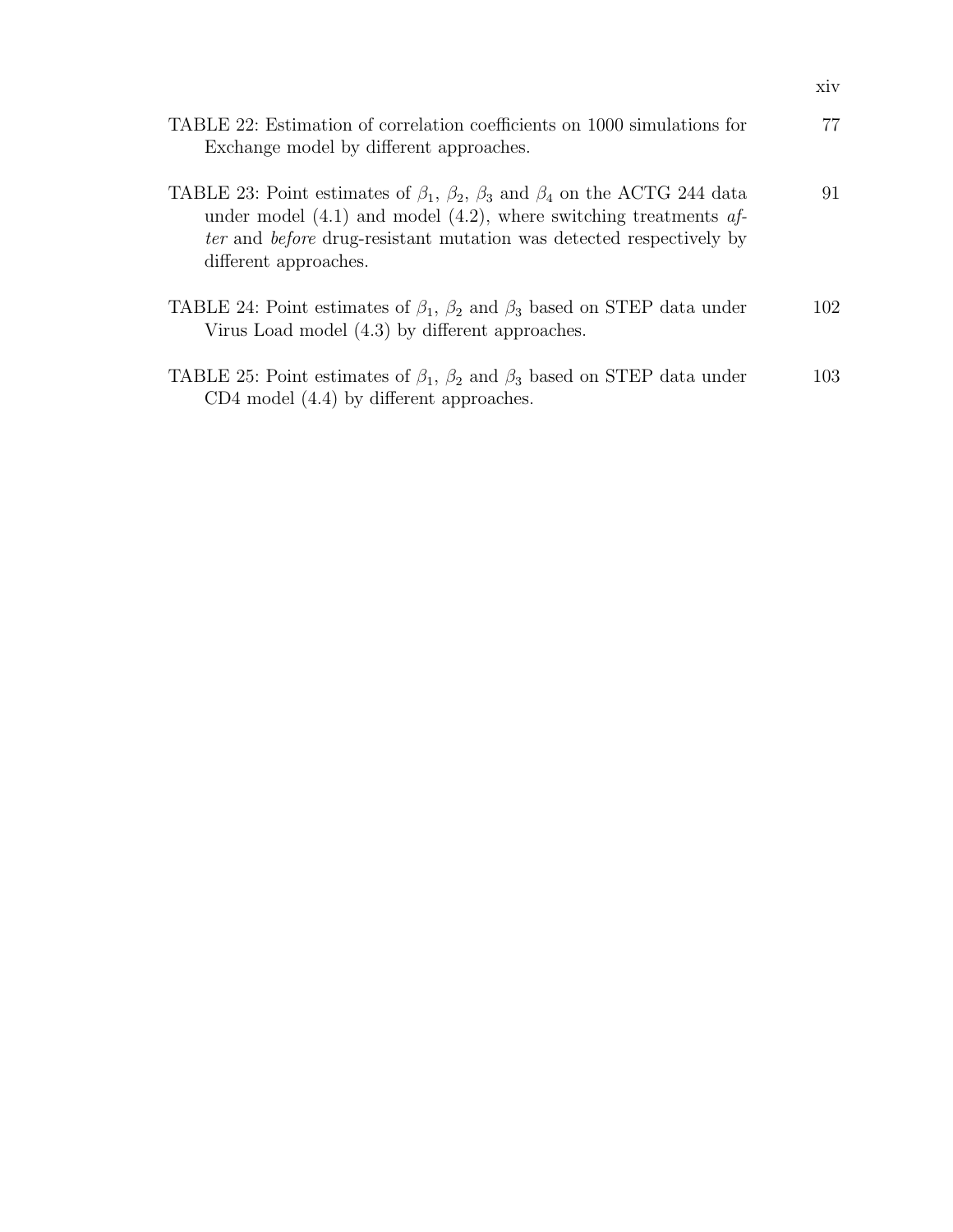# CHAPTER 1: INTRODUCTION

In biomedical, epidemiological, social and economical research, where data are often collected at different time points for different subjects, we need to use longitudinal data or more generally clustered data. However, for longitudinal data or clustered data, there is often serial correlation between repeated measurements for the same subject, how to incorporate such with-subject correlation into estimation procedure is a major problem. In AIDS clinical trials, for example, viral loads and CD4 counts are measured repeatedly during the course of studies. These biomarkers within the same subject are often correlated positively. An important objective of the AIDS clinical trials is to examine treatment effectiveness on these longitudinal biomarkers.

In this dissertation, we use a generalized semiparametric varying-coefficient model to study treatment effects in such clinical trials, and improve the estimation efficiency by utilizing within-subject correlation that often exists in longitudinal data.

### 1.1 Motivation

A motivating example is a historical case study of antiretroviral treatment regimens, ACTG 244. Zidovudine (ZDV) was the first drug approved for treatment of HIV infection. Initial approval was based on evidence of a short-term survival advantage over placebo when zidovudine was given to patients with advanced HIV disease. Shortly after that, zidovudine resistance was associated with disease progression mea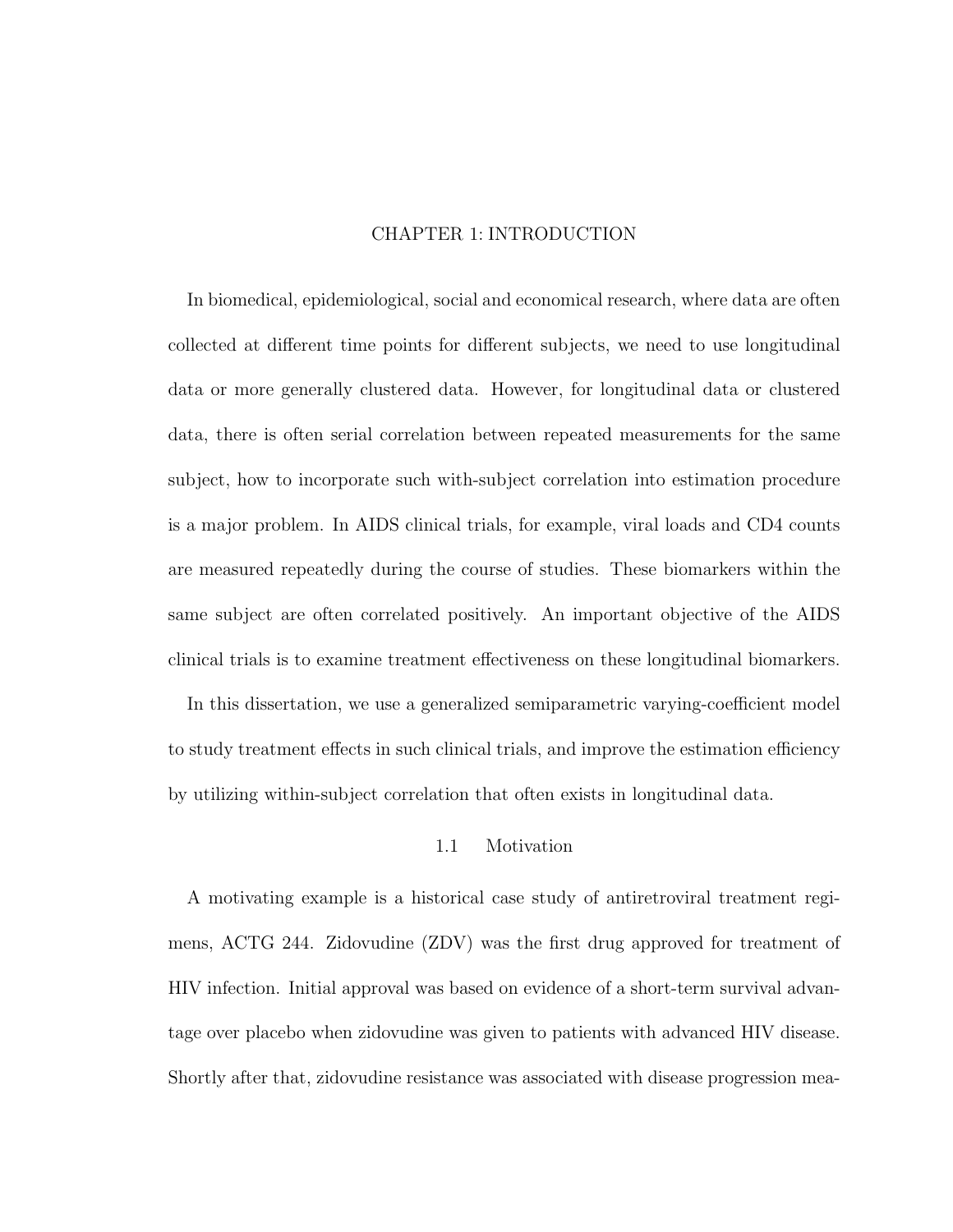sured by a rise in plasma virus and decline in CD4 cell counts in both children and adults receiving zidovudine monotherapy (Larder et al., 1991). Subsequent studies suggested benefits of switching patients to treatments that combined ZDV with didanosine (ddI) or with ddI plus nevirapine (NVP). ACTG 244 enrolled subjects receiving ZDV monotherapy and monitored their HIV in plasma bi-monthly for the T215Y/F mutation. When a subject's viral population developed the 215 mutation, the subject was randomized to continue ZDV, add ddI or add ddI plus NVP.

An important question is whether and how the treatment switching has any beneficial effects in treating the HIV infected patients. We investigate the treatment switching problem under the generalized semiparametric varying-coeffcient model for longitudinal data. Varying-coefficient models, first proposed by Hastie and Tibshirani (1993), are appealing in longitudinal studies as they help to explore the extent to which covariates effects change with time comparing with parametric models. It allows effective simultaneous modeling of parametric effects for some covariates and varying coefficient effects for other covariates. For the varying-coefficient effects, some may depend on time called time-varying effects, some may depend on other covariates other than time, which called covariate-varying effects. Generalized varying-coefficient models provide a rich family of models with different link functions, including categorical response data where little work has been done. Here we apply generalized varying coefficient model to consider such treatment switching effects, which represents a covariate-varying covariate effect with the exposure modifying variable the time since treatment switching. What's more, associated with inferences are the standard errors of the estimated coefficients. To make predictions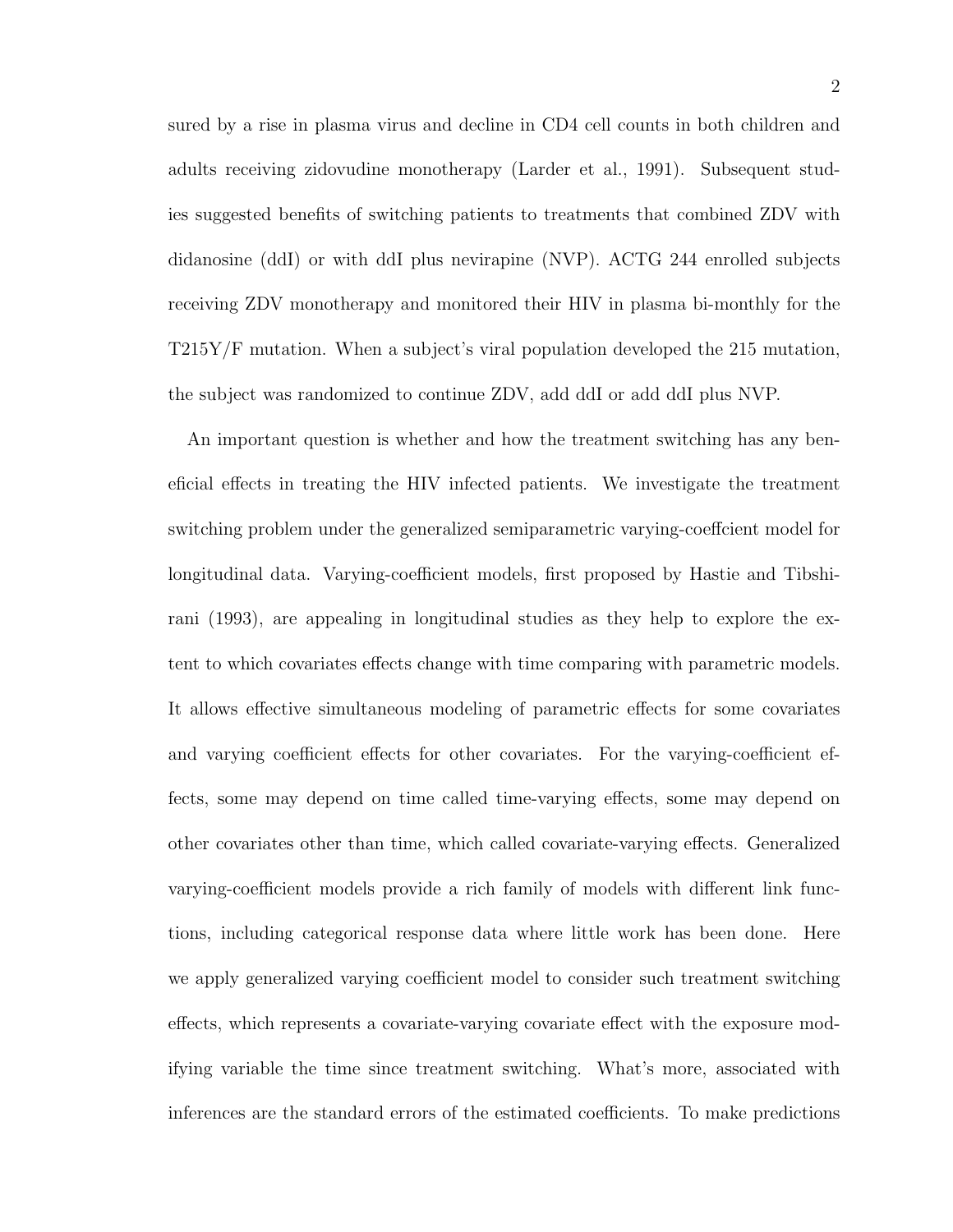or inferences more accurate, we want the standard errors to be as small as possible. The estimators obtained when considering correlation structure in estimating equations will reduce the standard error significantly in general while maintain the consistency.

These methods further have broad applications since treatment switching is common in medical studies, including switching antiretroviral therapies in response to results of viral load and drug resistance testing (Grabar et al., 2000), and, very generally, switching therapies for chronic diseases based on biomarker response results.

### 1.2 Literature Review

For longitudinal data, to explore the possible time-dependent effects of some covariates, we have to use time-varying coefficient model which was proposed by Hastie and Tibshirani (1993). It allows some covariates' effect on responses changes with time. In more general setting, the time in time-varying coefficient model does not have to be time, but can be any time-dependent covariate. By relaxing assumptions of time-varying coefficient model, varying-coefficient models can explore how covariates affect responses depend on other time-dependent covariates, thus to widen time-varying coefficient model's applicability.

Cai et al. (2000) applied varying-coefficient models to generalized linear models, which works both for continuous and discrete responses under a generalized linear model framework. The conditional distribution of response belongs to an exponential family and a known transform of the underlying regression function is linear. More recently, generalized semiparametric varying-coefficient models are often used in lon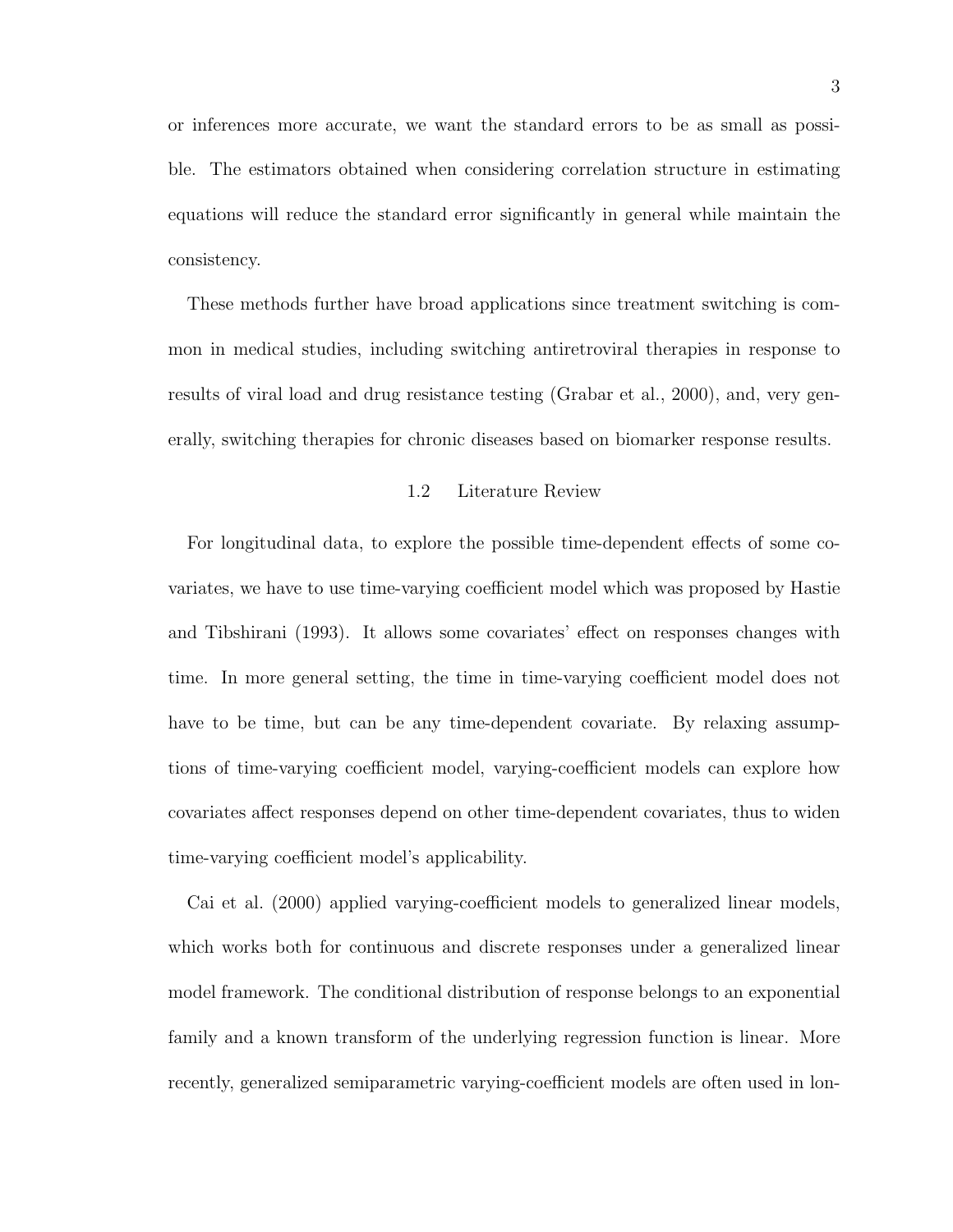gitudinal study in econometrics, biomedical research, and epidemiology. As shown in Model  $(2.1)$ , the mean of outcome variable Y depends on some covariates Z parametrically and some covariates  $X$  nonparametrically. In many instances, this model is desirable since it retains the flexibility of nonparametric modeling and parsimony and ease of interpretation of parametric modeling. We can make inference of Z while making minimal assumptions on the effects of  $X$  when we don't know the effects of X are linear or nonlinear. Moreover, with appropriately chosen link function, this model can be applied to both continuous and discrete responses. For instance, if Y is continuous, we use identity link, if Y is bernoulli we use logit link and if Y follows a counting process we can choose logarithm link.

$$
\mu_i(t) = E\{Y_i(t)|X_i(t), Z_i(t)\} = g^{-1}\{\alpha^T(t)X_i(t) + \beta^T Z_i(t)\},\tag{1.1}
$$

for  $0 \le t \le \tau$ , where  $g(\cdot)$  is a known link function,  $\alpha(\cdot)$  is a  $p_1$ -dimensional vector of completely unspecified functions,  $\beta$  is a  $p_2$ -dimensional vector of unknown parameters. We assume that,

$$
E\{Y_i(t)|X_i(t), Z_i(t), X_i, Z_i\} = E\{Y_i(t)|X_i(t), Z_i(t)\} = \mu_i(t)
$$
\n(1.2)

(see Pepe and Couper (1997) for a discussion of this assumption).

Model (2.1) is very flexible since it can be reduced to many important statistical models in special settings. For example, when  $\beta = 0$ , it becomes a generalized nonparametric model for repeated measurements (Lin and Carroll, 2000; Wang, 2003). When  $p_1 = 1$  and  $X_i \equiv 1$ , it becomes a generalized partially linear model for clustered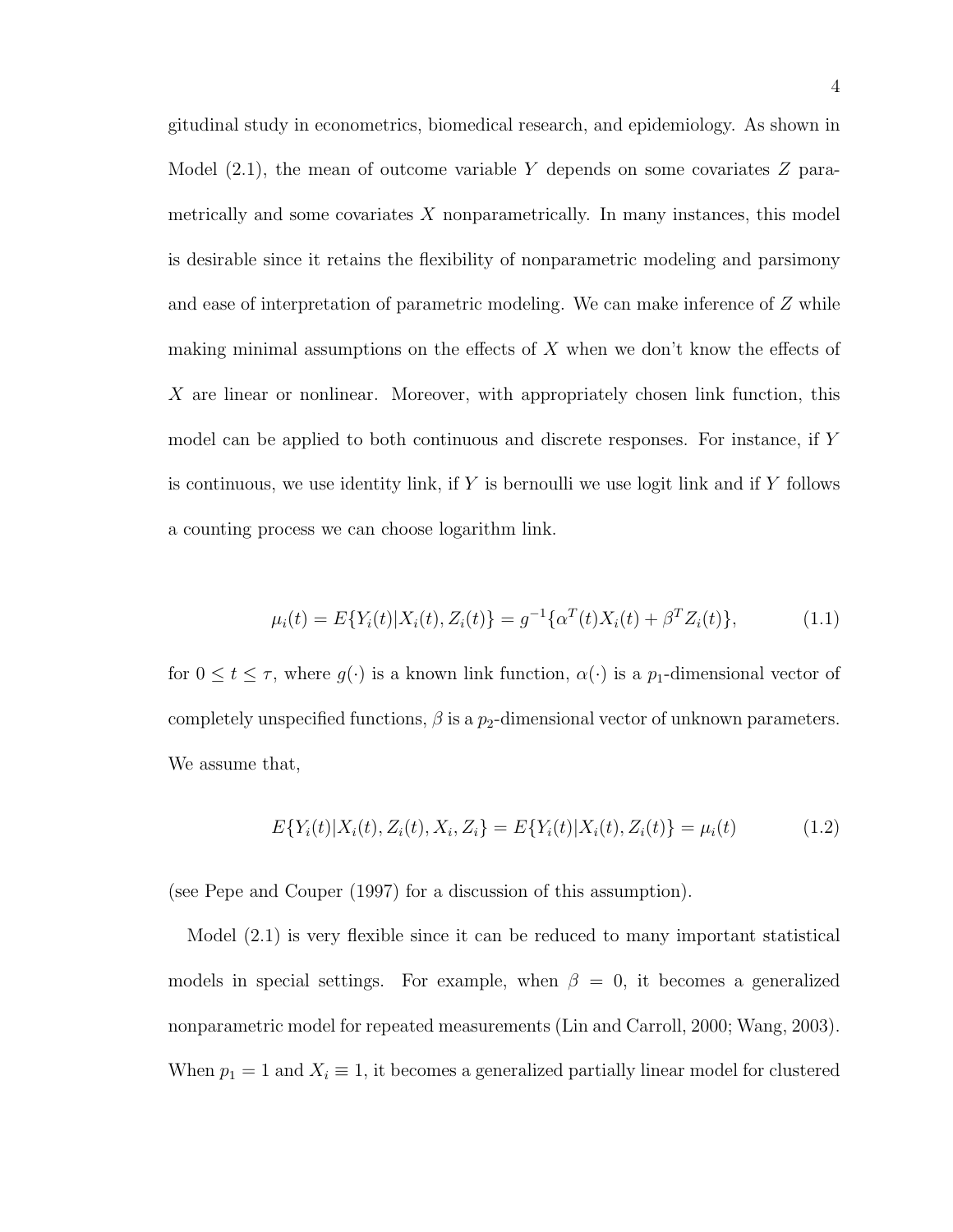data (Lin and Carroll, 2001b; He et al., 2002, 2005; Wang et al., 2005; Huang et al., 2007). Furthermore if we let  $g(\cdot)$  be an identity link, it becomes a partially linear model (Härdle et al., 2012).

In model (2.1), T can be multiple dimensional to include multiple nonparametric curves. Due to the curse of dimensionality, here we assume  $T$  is univariate for simplicity. The first component of  $X$  is set to be 1 to include a nonparametric baseline function.

Several authors have applied above model to independent data (Carroll et al., 1997; Hastie and Tibshirani, 1990; Severini and Staniswalis, 1994), and they used kernel method to estimate  $\alpha(t)$  and the profile likelihood-based method to estimate  $\beta$ . A lot of work has been done to estimate the unknown nonparametric function  $\alpha(t)$  and parametric parameter  $\beta$ . Zeger and Diggle (1994), Severini and Staniswalis (1994) and Lin and Carroll (2001a,b) estimated  $\alpha(t)$  using a kernel method by ignoring the within-subject correlation while estimating  $\beta$  using weighted least squares by accounting for the within-subject correlation, and Lin and Carroll (2000) showed that by ignoring the within-subject correlation will achieve the most efficient estimation of  $\alpha(t)$  when standard kernel methods are used. To approximate  $\alpha(t)$ , the pth local polynomial kernel smoothing can be used. When  $p = 1$ , it's local linear kernel smoothing; when  $p = 0$ , it becomes local average kernel method. Zeger and Diggle (1994) considered a semiparametric mixed model, where they decomposed the error into a random effect part for the serial correlation within subjects and a random measurement error part, and used a back-fitting algorithm and local-average kernel smoothing for estimation. Severini and Staniswalis (1994) also used local average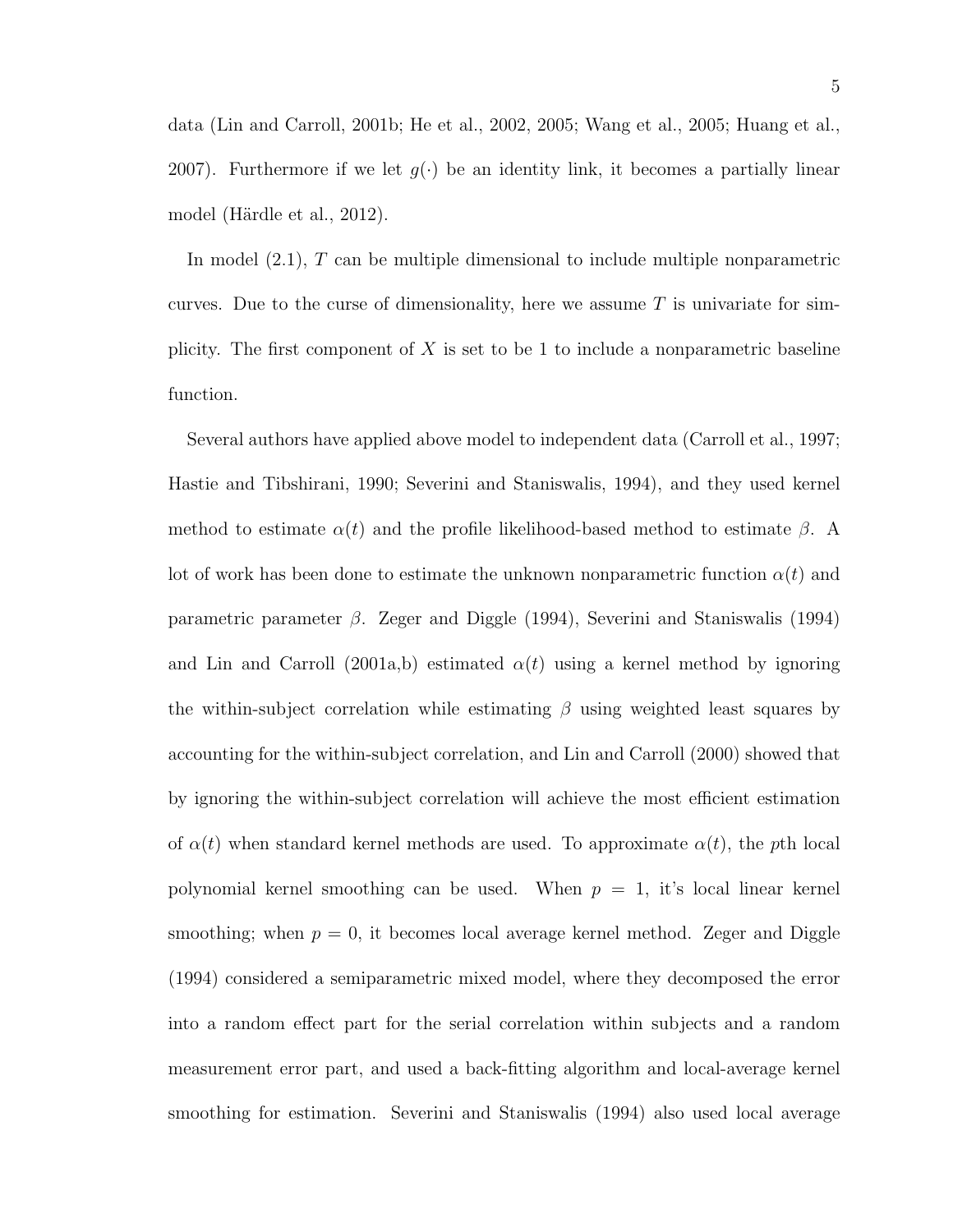kernel to approximate  $\alpha(t)$  and profile-kernel GEEs to estimate  $\beta$ .

Lin and Carroll (2001a) and Lin and Carroll (2001b) both use local linear kernel. The former showed that when nonparametric part is only a smooth function of a subject-level covariate (i.e.,  $T_i(t)$  doesn't change with t), the most efficient estimators of  $\alpha(t)$  and  $\beta$  are obtained by incorporating the actual correlation matrix into both the estimation equations. However, Lin and Carroll (2001b) showed that when  $T_i(t)$ and  $Z_i(t)$  are both time-varying covariates that changes with t, to achieve a consistent estimate of  $\beta$ , we need either assume working independence or undersmooth  $\alpha(t)$  (i.e. choosing a bandwidth smaller than the one selected by cross validation) when using the actual correlation matrix. Such consistent estimator is still not semiparametric efficient. To estimate  $\alpha(t)$ , when covariate  $X_i(t)$  is time-invariant, we need to use the actual correlation matrix to achieve a more efficient estimate of  $\alpha(t)$ ; when covariate  $X_i(t)$  is time-varying, then we need to assume working independence.

Chen and Jin (2006) avoided the above undersmoothing problem through a (nonsmooth) piecewise local polynomial approximation of  $\alpha(t)$ , and Huang et al. (2006) used (smooth) spline approximations to approximate the nonparametric part and then apply GEE to estimate the parameters. Both Chen and Jin (2006) and Huang et al. (2006) achieved the semiparametric efficiency by accounting for with-subject correlation and only assumed conditional moment restrictions without the strict multivariate Gaussian error assumption. Wang (2003) and Wang et al. (2005) revised the original kernel GEE estimating equation in Lin and Carroll (2001b) to incorporate the true correlation matrix for both  $\alpha(t)$  and  $\beta$  and achieved semiparametric efficiency in Gaussian case. However the improvement of efficiency from Lin and Carroll (2001b)'s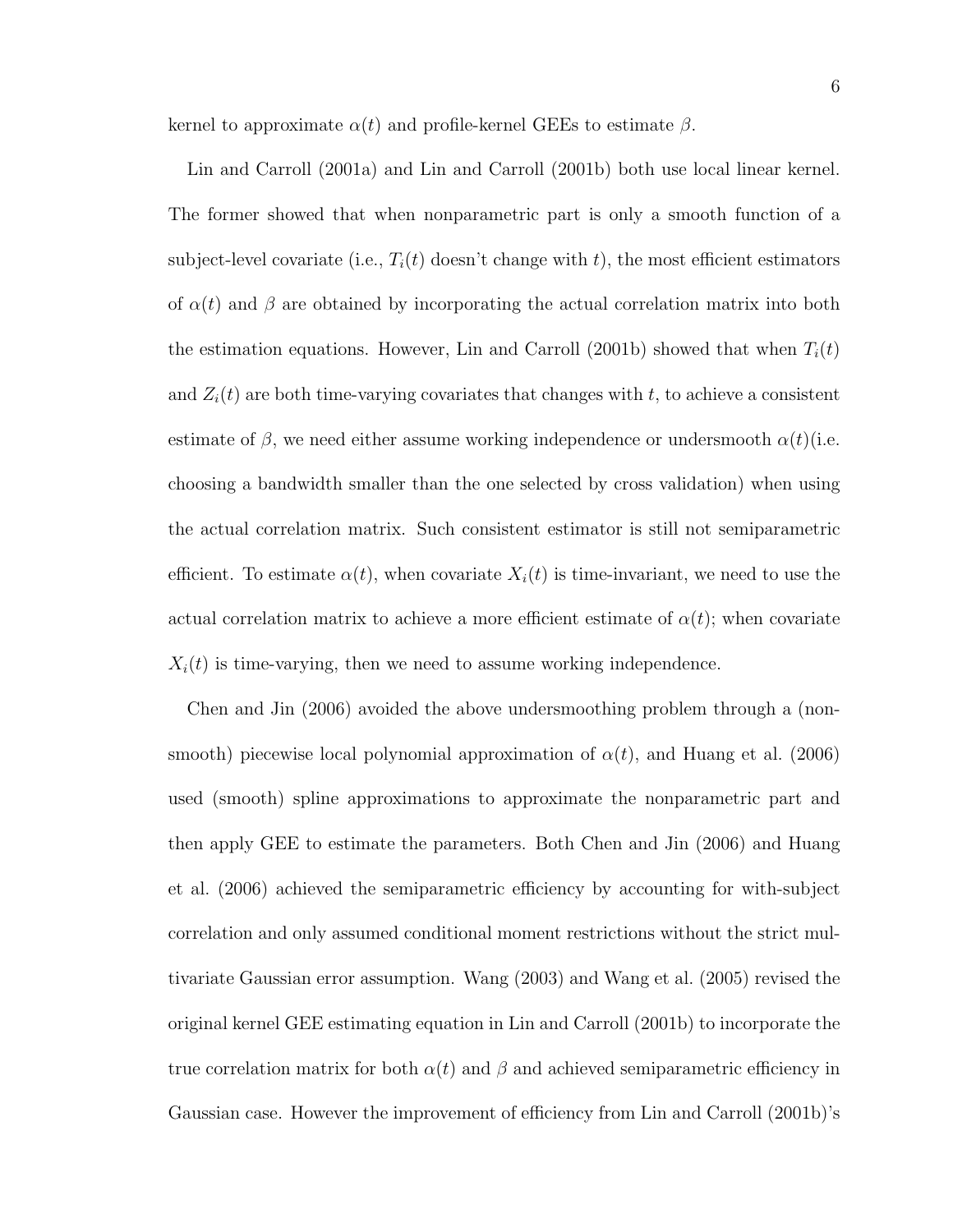estimator to Wang et al. (2005)'s is not significant comparing with the improvement from independence case to Lin and Carroll (2001b)'s.

When using profile-kernel method to estimate  $\alpha(t)$  and  $\beta$ , we need to estimate the true covariance function of Y and iterate with estimation of  $\alpha(t)$  and  $\beta$  until convergence. A more efficient estimation of  $\alpha(t)$  and  $\beta$  depends on the precision of estimation of the covariance function of  $Y$ . How to estimate the covariance function is another key problem in model (2.1). All the work above assume a simple structure of covariance function that can be decomposed into marginal variance of  $Y$  and symmetric correlation matrix. The symmetric correlation matrix depends on a nuisance parameter  $\theta$  that can be estimated by method of moments in parametric generalized estimating equations(GEE) method (Liang and Zeger, 1986). Fan et al. (2007) proposed another two methods to estimate  $\theta$ , one is optimizing the quasi-likelihood (QL), and the other one is minimizing the generalized variance of  $\beta$  (MGV).

The quasi-likelihood (QL) method proposed in Fan et al. (2007) constructs the likelihood based on a normal distribution, since their model is a special case of our model with an identity link for continuous responses, however in the generalized linear model with non-identity link, the error part doesn't follow a normal distribution but possibly an Bernoulli or a Poisson distribution for discrete responses, thus we propose Weighted least squares (WLS) method to circumvent this restriction.

Either using method of moments (Liang and Zeger, 1986), or quasi-likelihood method (QL) and minimizing generalized variance of  $\beta$  (MGV) in Fan et al. (2007) or our weighted least square method(WLS), the existence of  $\hat{\theta}$  will not be guaranteed in some situations and  $\hat{\theta}$  may not be close to the true value when the working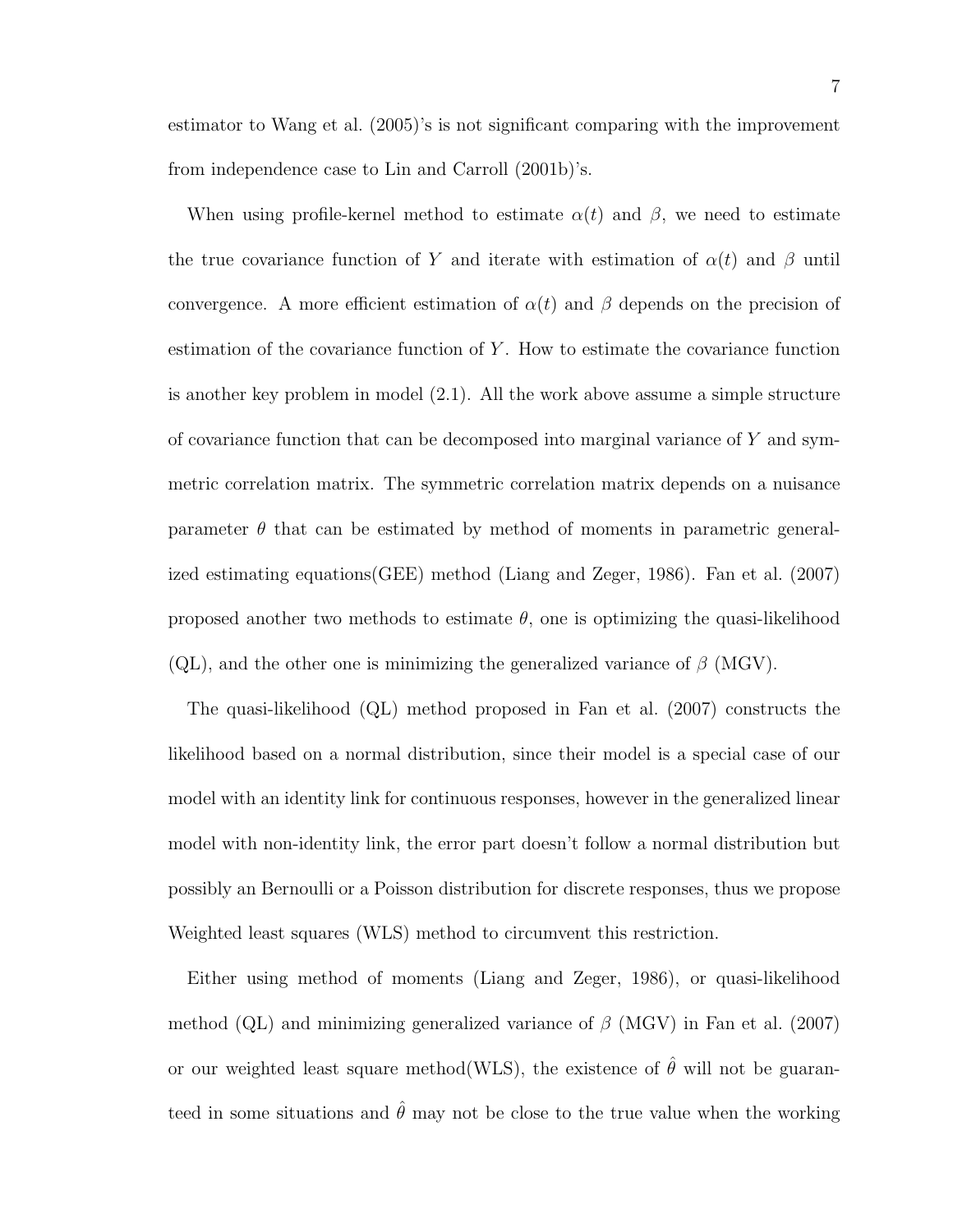correlation structure is misspecified. Qu et al. (2000) introduced the quadratic inference function method(QIF) to avoid the above issues. They represent the inverse of working correlation matrix by a linear combination of basis matrices, and then using a quadratic inference function which follows the generalized method of moments (GMM) in Hansen (1982) to construct estimating equations. In this way, they don't need to estimate the nuisance parameters in correlation matrix, and can achieve an asymptotically efficient estimator for  $\beta$  even the correlation structure is misspecified. Qu and Song (2004) showed a better robustness property of QIF method compared to GEE. Qu and Li (2006) applied QIF method to varying-coefficient models for longitudinal data and used penalized splines to approximate the varying-coefficient part. Bai et al. (2008) generalized QIF method to partial linear models for longitudinal data and used B-splines to approximate the nonparametric part.

Qi et al. (2016) has done some research assume working independence within subjects for this model, however, for repeated measurements of longitudinal data, correlation within subjects often exists and is helpful to be used to improve the estimation efficiency and prediction. Incorporation of the within-cluster correlation has been applied to various models along the lines of generalized estimating equations (see,e.g., Lin and Carroll, 2001a,b; Chen and Jin, 2006; Wang et al., 2005; Huang et al., 2007). However, they focus on either a partially linear regression model with an identity link under the multivariate Gaussian assumption, or a generalized partial linear model with only a time trajectory as the nonparametric part. Our model contains not only a time-varying effect on some covariates but also a covariate-varying effect on other covariates with a general link, thus can characterize the treatment effects and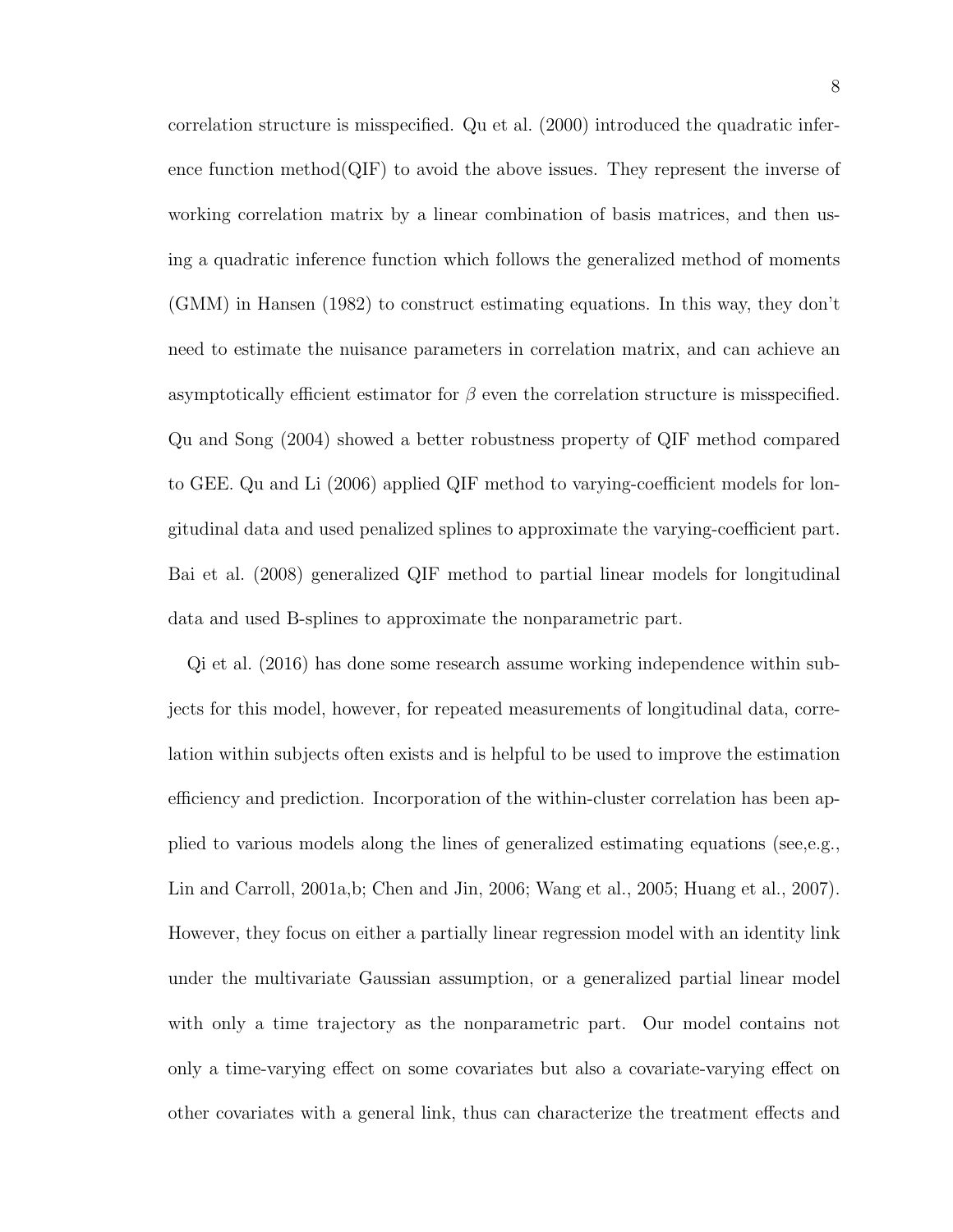treatment switching effects.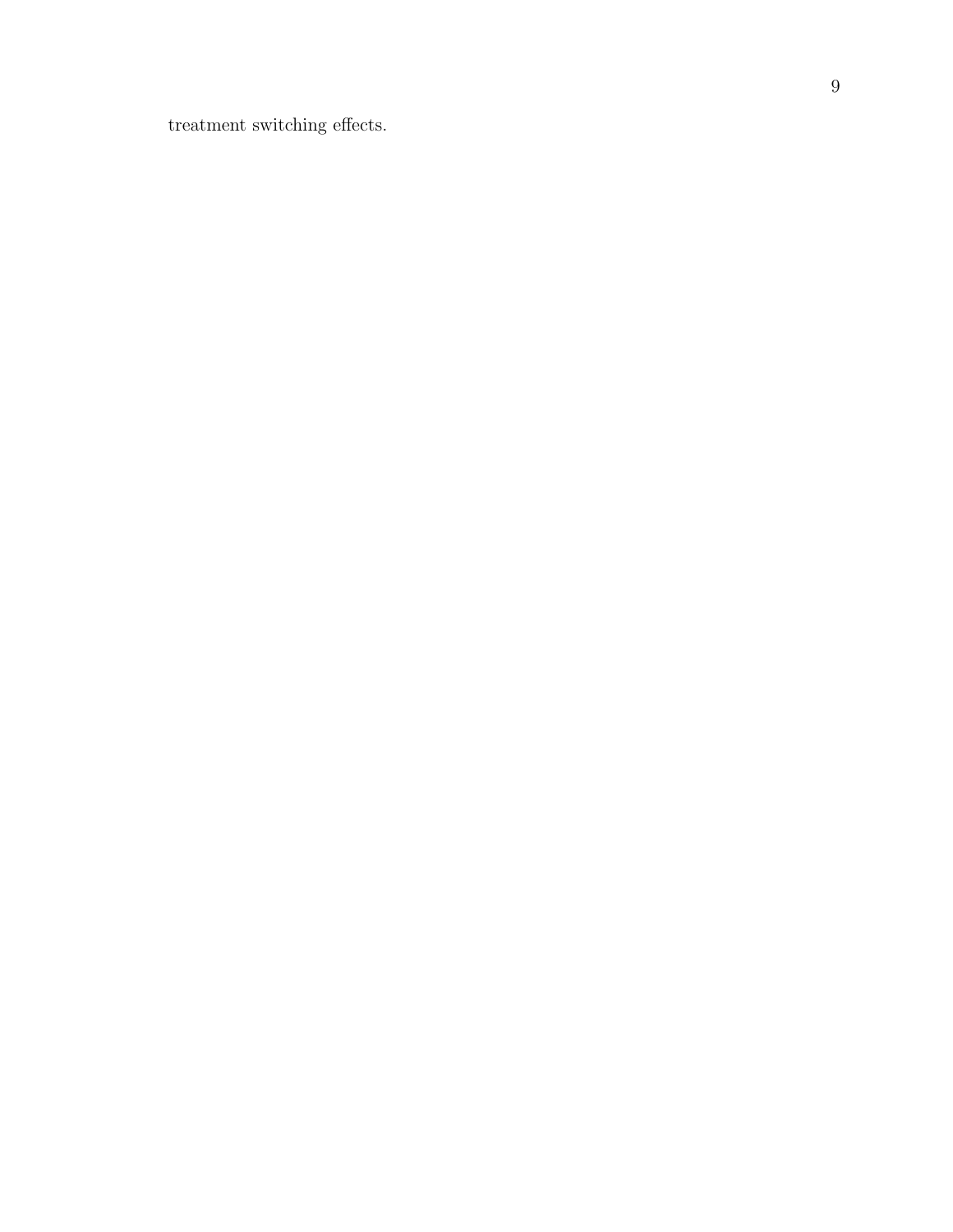# CHAPTER 2: SEMIPARAMETRIC ESTIMATION OF LONGITUDINAL DATA—A COMPARATIVE STUDY

In this chapter we apply different methods to generalized semiparametric varyingcoefficient models for longitudinal data and compare their performance in different settings. In Section 2.2 and 2.3, we describe the above methods in detail. In Section 2.4, we assess the finite sample performance of different methods with Monto Carlo simulation and illustrate the strength and limitations of them for continuous responses. In Section 2.5, we do similar empirical study for discrete responses. In Section 2.6, we apply these methods to a real data problem. Concluding remarks are given in Section 2.7.

# 2.1 Model

In this chapter we study a generalized time-varying coefficient model for longitudinal data, to explore the possible time-dependent effects of some covariates. It allows some covariates' effect on responses changes with time. In more general setting, the time in time-varying coefficient model does not have to be time, but can be any timedependent covariate. In Chapter 3, we will turn to a generalized varying-coefficient model by relaxing assumptions of time-varying coefficient model, which can explore how covariates affect responses depend on other time-dependent covariates.

Model (2.1) is a generalized time-varying coefficient model, where the conditional expectation of response  $Y$  depends on some covariates  $Z$  parametrically and the other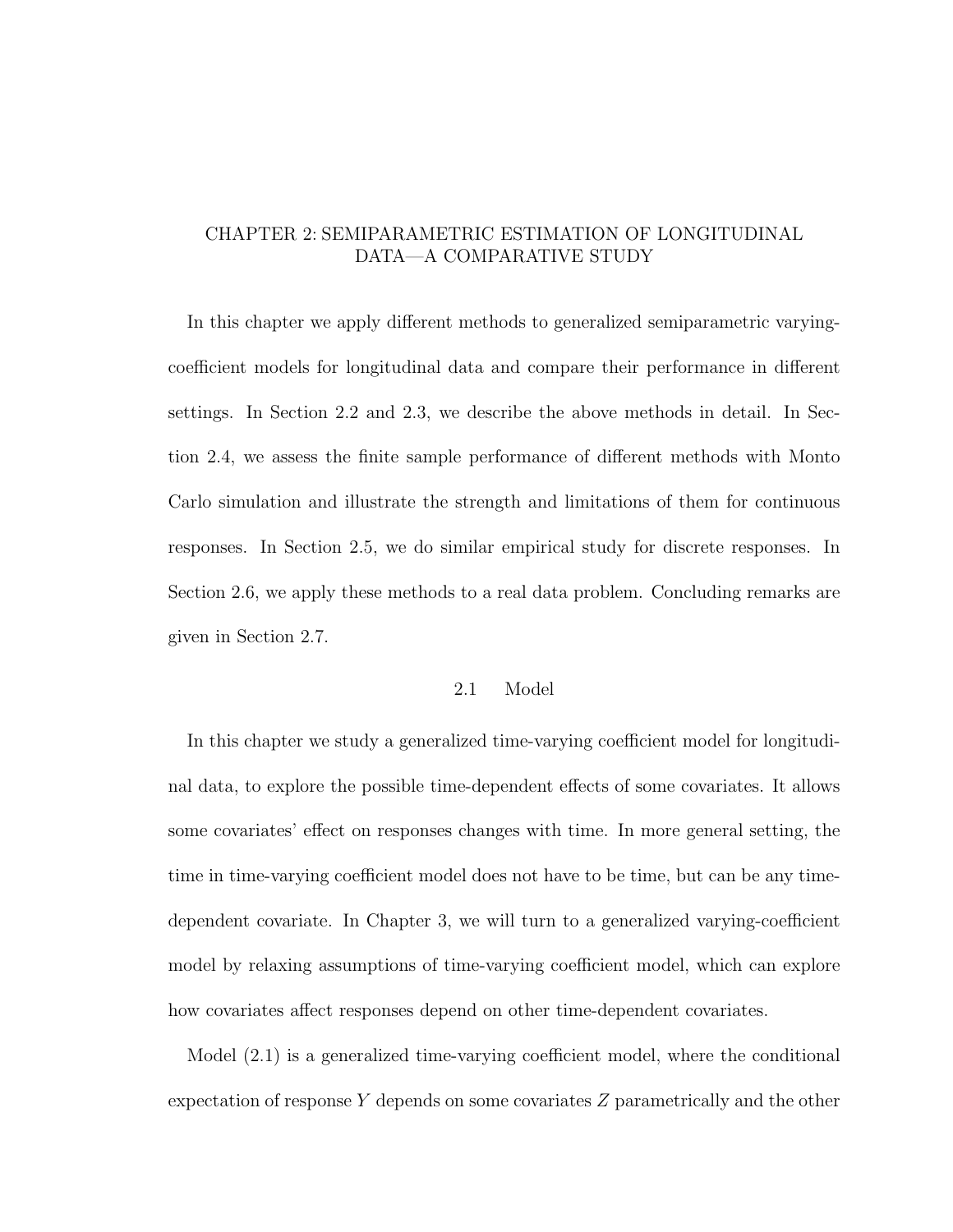covariates X nonparametrically.

$$
\mu_i(t) = E\{Y_i(t)|X_i(t), Z_i(t)\} = g^{-1}\{\alpha^T(t)X_i(t) + \beta^T Z_i(t)\},\tag{2.1}
$$

for  $0 \le t \le \tau$ , where  $g(\cdot)$  is a known link function,  $\alpha(\cdot)$  is a  $p_1$ -dimensional vector of completely unspecified functions,  $\beta$  is a  $p_2$ -dimensional vector of unknown parameters. We assume that,

$$
E\{Y_i(t)|X_i(t), Z_i(t), X_i, Z_i\} = E\{Y_i(t)|X_i(t), Z_i(t)\} = \mu_i(t)
$$
\n(2.2)

(see Pepe and Couper (1997) for a discussion of this assumption).

In model (2.1), T can be multiple dimensional to include multiple nonparametric curves. Due to the curse of dimensionality, here we assume  $T$  is univariate for simplicity. The first component of  $X$  is set to be 1 to include a nonparametric baseline function.

# 2.2 Profile-kernel Estimation of Regression Coefficients

To estimate the coefficients in above model (2.1), we use profile-kernel method to estimate nonparametric function  $\alpha(t)$  and parametric coefficient vector  $\beta$  in an iterative nature.

First, given  $\beta$ , one can use pth local polynomial smoothing to approximate  $\alpha(t)$ (Lin and Carroll, 2000), here we use local linear smoothing (i.e.  $p=1$ )(Lin and Carroll, 2001a,b; Wang et al., 2005; Fan et al., 2007). Local linear smoothing has some nice properties: good boundary behavior (Fan and Gijbels, 1996), high statistical efficiency and design adaptation (Fan, 1993). At each  $t_0$ , let  $\alpha(t) = \alpha(t_0) + \dot{\alpha}(t_0)(t-t_0) + O((t-t_0))$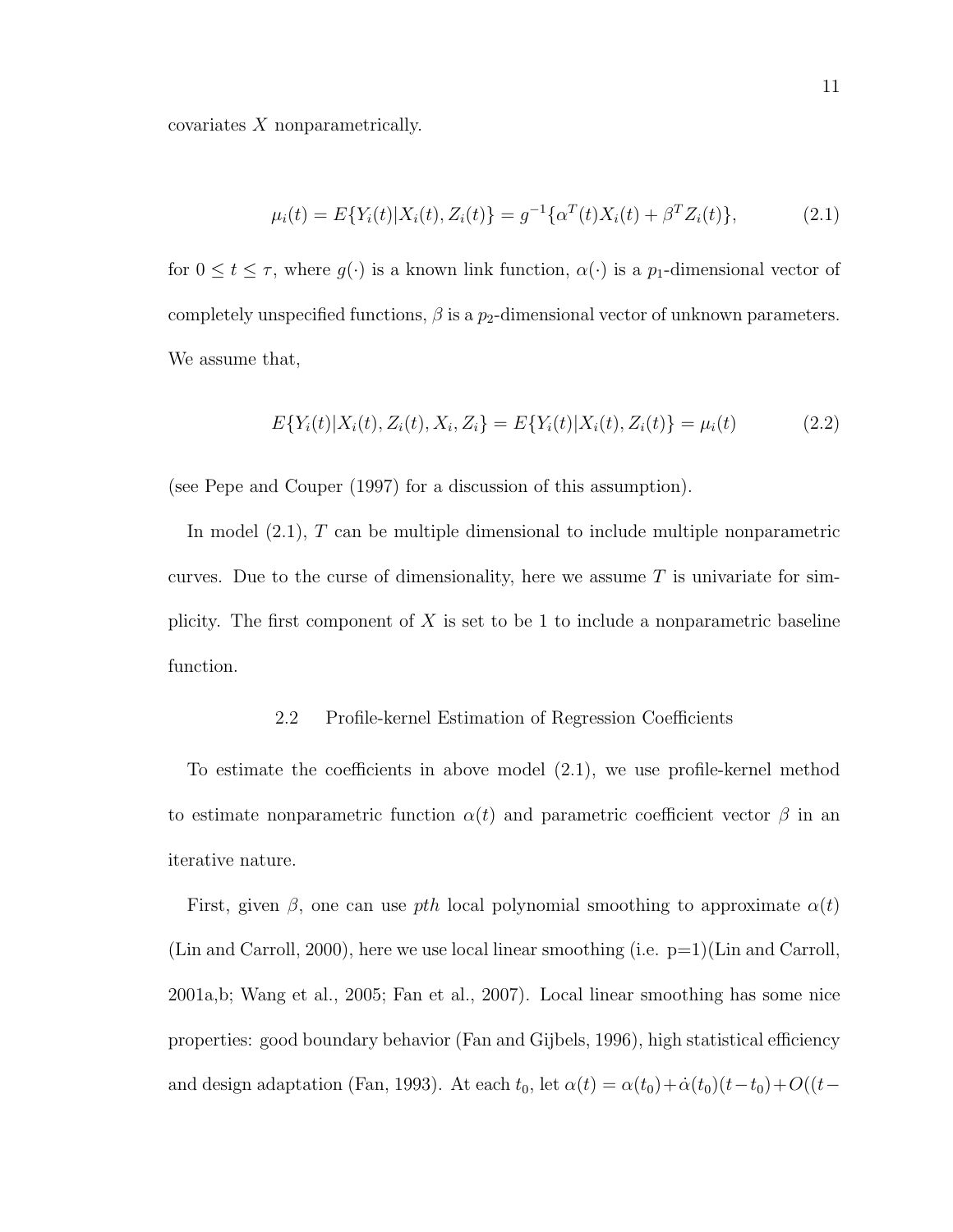$(t_0)^2$ ) be the first order Taylor expansion of  $\alpha(\cdot)$  for  $t \in \mathcal{N}_{t_0}$ , a neighborhood of  $t_0$ , where  $\dot{\alpha}(t_0)$  is the derivative of  $\alpha(t)$  at  $t = t_0$ . Denote  $\alpha^*(t_0) = (\alpha^T(t_0), \dot{\alpha}^T(t_0))^T$ ,  $X_i^*(t, t - t_0) = X_i(t) \otimes (1, t - t_0)^T$ , where  $\otimes$  is the Kronecker product.

For  $t \in \mathcal{N}_{t_0}$ , model (2.1) can be approximated by

$$
\tilde{\mu}(t, t_0, \alpha^*(t_0), \beta | X_i, Z_i) = g^{-1} \{ \alpha^{*T}(t_0) X_i^*(t, t - t_0) + \beta^T Z_i(t) \},\tag{2.3}
$$

At each  $t_0$  and for fixed  $\beta$ , we propose the following local linear estimating function for  $\alpha^*(t_0)$ :

$$
U_{\alpha}(\alpha^*; \beta, t_0) = \sum_{i=1}^n X_i^*(t_0)^T \Delta_i(t_0) K_{ih}^{1/2}(t_0) V_{1i}^{-1}(t_0) K_{ih}^{1/2}(t_0) [Y_i - \tilde{\mu}_i^*], \tag{2.4}
$$

where for simplicity we denote  $Y_i(T_{ij}) = Y_{ij}$ ,  $\mu_i(T_{ij}) = \mu_{ij}$ ,  $X_i(T_{ij}) = X_{ij}$  and  $Z_i(T_{ij}) = Z_{ij}$ , let  $Y_i = (Y_{i1}, \dots, Y_{iJ_i})^T$ ,  $\mu_i^* = (\mu_{i1}^*, \dots, \mu_{iJ_i}^*)^T$ ,  $\mu_{ij}^* = \mu(T_{ij}, \alpha^*(t_0), \beta | X_{ij},$  $Z_{ij}$ ,  $\Delta_i = diag\{\mu_{ij}\}, \ \mu(\cdot)$  is the first derivative of  $\mu(\cdot), V_{1i}^{-1}$  $\chi_{1i}^{-1}(t_0)$  is a nonnegative weight process,  $K(\cdot)$  is a kernel function,  $h = h_n > 0$  is a bandwidth parameter and  $K_h(\cdot) = K(\cdot/h)/h$ ,  $K_{ih}(t_0) = diag\{K_h(T_{ij} - t_0)\}\$ . The solution to the equation  $U_{\alpha}(\alpha^*; \beta, t_0) = 0$  is denoted by  $\tilde{\alpha}^*(t_0, \beta)$ . Let  $\tilde{\alpha}(t_0, \beta)$  be the first  $p_1$  components of  $\tilde{\alpha}^*(t_0,\beta).$ 

Second, given estimated  $\alpha(t)$  derived above, the profile weighted least-squares estimator  $\hat{\beta}$  is obtained by minimizing the following profile least-squares function:

$$
\ell_{\beta}(\beta) = \frac{1}{n} \sum_{i=1}^{n} [Y_i - \hat{\mu}_i(\beta)]^T V_{2i}^{-1} [Y_i - \hat{\mu}_i(\beta)], \qquad (2.5)
$$

where  $V_{2i}^{-1}$  $Z_{2i}^{-1}$  is the inverse of working covariance matrix, and  $Y_i$ ,  $\mu_i$  are defined the same way as those in (2.4) except that they are evaluated at  $\hat{\mu}_{ij}(\beta) = g^{-1}\{\tilde{\alpha}^T(T_{ij}, \beta)X_{ij} +$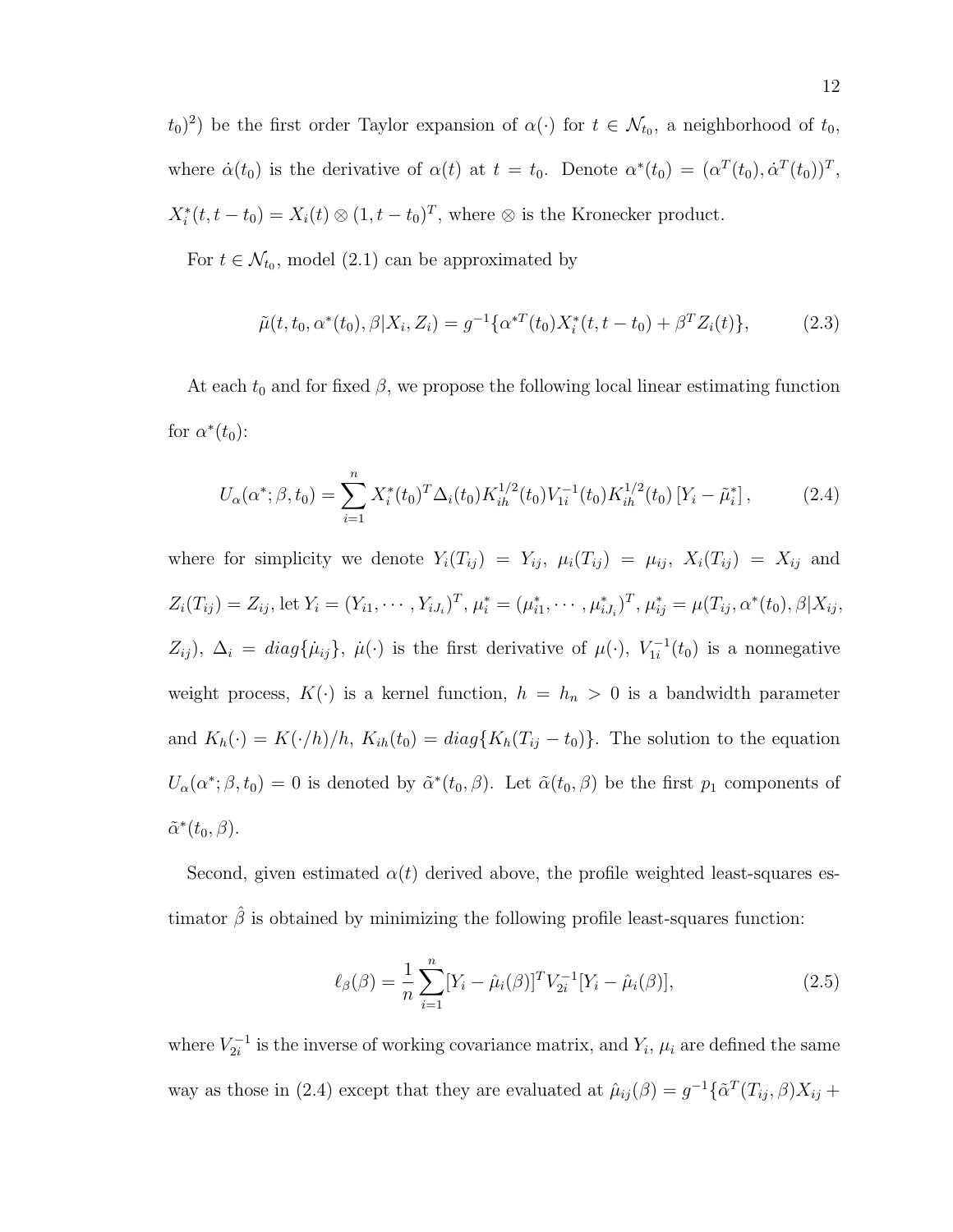$\beta^T Z_{ij}$ .

How to choose the weight process  $V_{1i}^{-1}$  $\chi_{1i}^{-1}(t_0)$  in equation (2.4) and the working covariance matrix in  $V_{2i}^{-1}$  $Z_{2i}^{-1}$  in equation (2.5)? There are several work addressing this issue in literature (Lin and Carroll, 2001a,b; Wang et al., 2005; Fan et al., 2007). They all assume the working covariance function in equation (2.4) denoted by  $V_{ki}$ , where  $k = 1, 2$  is decomposed as below for simplicity:

$$
V_{ki} = A_i R_{ki}(\theta) A_i \tag{2.6}
$$

where  $A_i = diag\{\sigma(T_{ij})\}$  is the square root of marginal variance of  $Y_i$ ,  $R_{ki}(\theta)$  is the working correlation matrix. All of these work agreed on that a more efficient estimation of nonparametric part  $\alpha(t)$  is achieved by ignoring the correlation within subjects, while the most efficient estimation for  $\beta$  is obtained by choosing the working covariance matrix as the inverse of true covariance matrix of response Y . Thus we let  $R_{1i}(t)$  in  $V_{1i}(t)$  as defined in equation (2.2) be an identity matrix in equation (2.4), and  $V_{2i}^{-1}$  be the inverse of covariance matrix of response Y in equation (2.5). Here we assume the covariance function of  $Y$  is known. In the following section we will discuss how to estimate this covariance function of Y using different methods.

Taking the derivative of  $\ell_{\beta}(\beta)$  with respect to  $\beta$  leads to score function for  $\beta$ .

$$
U_{\beta}(\beta) = \sum_{i=1}^{n} \left\{ \frac{\partial \tilde{\alpha}(T_i, \beta)}{\partial \beta} X_i + Z_i \right\}^T \Delta_i V_{2i}^{-1} \left[ Y_i - \hat{\mu}_i(\beta) \right] \tag{2.7}
$$

where  $\frac{\partial \tilde{\alpha}(T_i,\beta)}{\partial \beta}X_i = \left\{\frac{\partial \tilde{\alpha}^T(T_{i1},\beta)}{\partial \beta}X_i(T_{i1}),\cdots,\frac{\partial \tilde{\alpha}^T(T_{iJ_i},\beta)}{\partial \beta}X_i(T_{iJ_i})\right\}$ . Here  $\frac{\partial \tilde{\alpha}(t,\beta)}{\partial \beta}$  be the first  $p_1$  components of  $\frac{\partial a^*(t,\beta)}{\partial \beta}$  which can be expressed in terms of the partial derivatives of  $U_{\alpha}(\alpha^*; \beta, t)$  at  $\alpha^* = \tilde{\alpha}^*(t, \beta)$ . Specifically, since  $U_{\alpha}(\tilde{\alpha}^*(t, \beta); \beta, t) \equiv \mathbf{0}_{2p_1}$ , it follows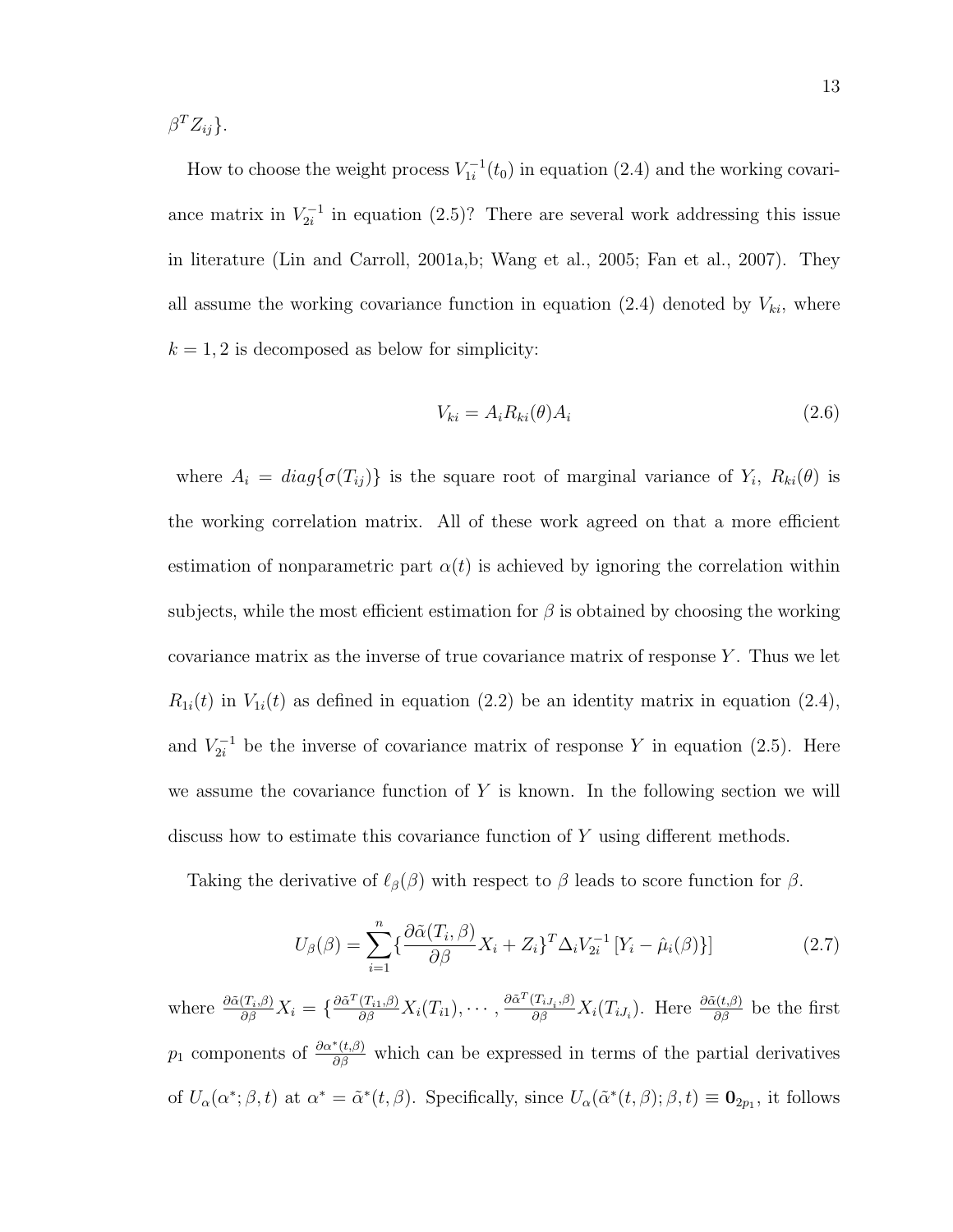that  $\tilde{\alpha}^*(t,\beta)$  satisfies

$$
\left\{\frac{\partial U_{\alpha}(\alpha^*;\beta,t)}{\partial \alpha^*}\frac{\partial \tilde{\alpha}^*(t,\beta)}{\partial \beta} + \frac{\partial U_{\alpha}(\alpha^*;\beta,t)}{\partial \beta}\right\}\bigg|_{\alpha^*=\tilde{\alpha}^*(t,\beta)} = \mathbf{0}_{2p_1}.
$$

Therefore,

$$
\frac{\partial \tilde{\alpha}^*(t,\beta)}{\partial \beta} = -\left\{ \frac{\partial U_{\alpha}(\alpha^*;\beta,t)}{\partial \alpha^*} \right\}^{-1} \frac{\partial U_{\alpha}(\alpha^*;\beta,t)}{\partial \beta} \Big|_{\alpha^* = \tilde{\alpha}^*(t,\beta)},\tag{2.8}
$$

where

$$
\frac{\partial U_{\alpha}(\alpha^{\ast};\beta,t)}{\partial \alpha^{\ast}} = -\sum_{i=1}^{n} X_{i}^{\ast}(t)^{T} \Delta_{i}(t) K_{ih}^{1/2}(t) V_{1i}^{-1}(t) K_{ih}^{1/2}(t) \Delta_{i}(t) X_{i}^{\ast}(t), \tag{2.9}
$$

and

$$
\frac{\partial U_{\alpha}(\alpha^{\ast};\beta,t)}{\partial \beta} = -\sum_{i=1}^{n} Z_i^T \Delta_i(t) K_{ih}^{1/2}(t) V_{1i}^{-1}(t) K_{ih}^{1/2}(t) \Delta_i(t) X_i^*(t). \tag{2.10}
$$

When we choose identity link for model (2.1), the score function (2.4) and (2.7) will reduced to an explicit form, otherwise they will not have closed form for other links of  $g(\cdot)$ . The Newton-Raphson iterative method can be used to solve the above score functions.

To ensure convergence in above iteration between estimation of  $\alpha(t)$  and  $\beta$ , we use the independence case as the starting value, that is, let weight matrix  $V_{2i}^{-1}$  $\sum_{2i}^{-1}$  in  $(2.7)$ be identity matrix to get the initial estimation of  $\alpha_0(t)$  and  $\beta_0$ . No more than five iterations, we achieve convergence in above profile-kernel algorithm. Estimation of  $\beta$ is not very sensitive of bandwidth  $h$ , as long as it is not too large to cause biases. We use k fold cross-validation to choose bandwidth. Fan and Li  $(2004)$  mentioned that  $\alpha(t)$  cannot be estimated well at some tail of the observation times because of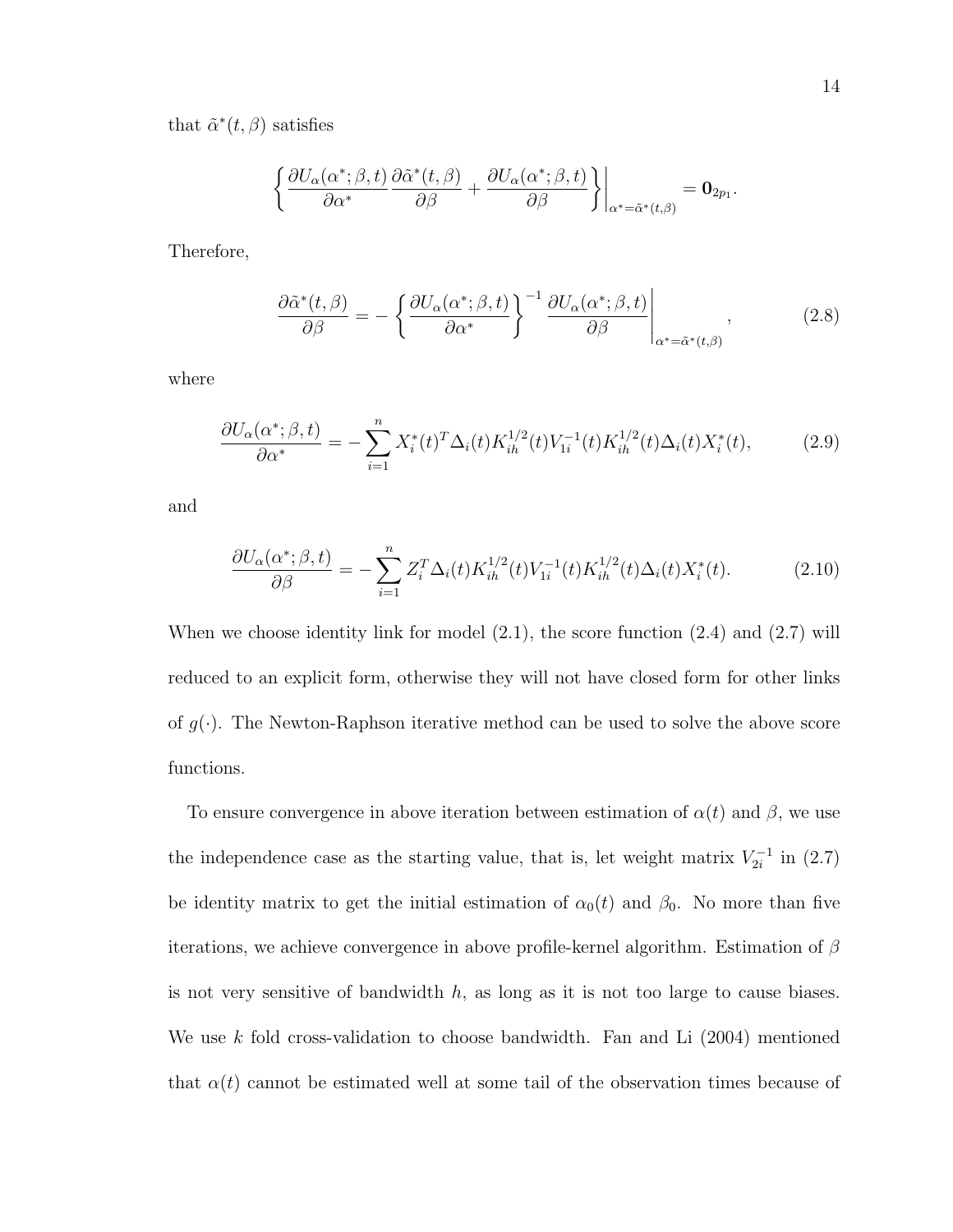sparsity. We adopted their suggestion to eliminate 5% of the data at the tail.

A more efficient estimation will be achieved when the weight matrix chosen in function  $(2.7)$  is close to the inverse of true covariance matrix of Y (Fan et al., 2007), thus in the following section we will discuss how to estimate the covariance function  $of Y.$ 

### 2.3 Estimation of Covariance Function of Responses

To estimate covariance function of Y in model  $(2.1)$ , there are different methods, such as generalized estimating equation(GEE) approach proposed by Liang and Zeger  $(1986)$ , quasi-likelihood $(QL)$  approach and minimum generalized variance $(MGV)$  approach, both proposed by Fan et al. (2007), and weighted least squares(WLS) approach newly proposed here. Also there is another way to deal with weight matrix  $V^{-1}_{2i}$  $Z_{2i}^{-1}$ . Qu et al. (2000) proposed quadratic inference function(QIF) approach which circumvent estimating covariance function of Y by approximating the weight matrix by a family of basis matrices. We will introduce these approaches briefly in this section.

The covariance function of  $Y_i$  denoted as  $\Sigma_i$  is decomposed as below for simplicity:

$$
\Sigma_i = A_i R_i(\theta) A_i \tag{2.11}
$$

where  $A_i = diag\{\sigma(T_{ij})\}$  is the square root of marginal variance of  $Y_i$ ,  $R_i(\theta)$  is the correlation matrix. In the following we will discuss how to estimate the marginal variance and correlation matrix of  $Y_i$  respectively.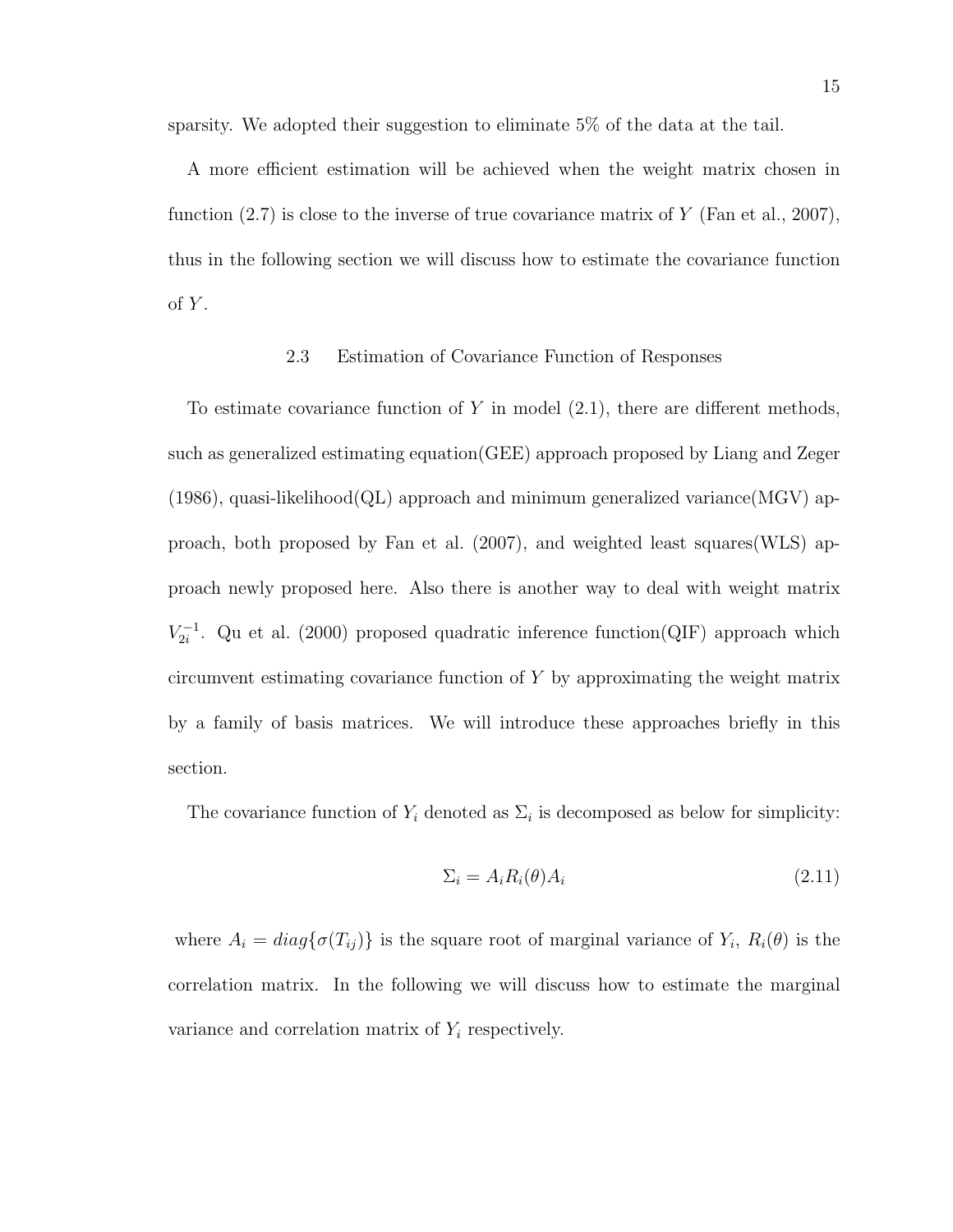#### 2.3.1 Estimation of Marginal Variance

To estimate  $A_i = diag\{\sigma(T_{ij})\}$  in equation (2.3), we need to estimate marginal variance of  $Y_i$ . In GEE approach, it assumes that the marginal density of  $Y_{ij} = y$  is from an exponential family, i.e.,

$$
f(y) = exp[{yn - a(\eta) + b(y)}\phi],
$$
\n(2.12)

and the first two moments of  $Y_{ij}$  are given by

$$
\mu_{ij} = E(Y_{ij}) = a'(\eta_{ij}), \quad var(Y_{ij}) = a''(\eta_{ij})/\phi.
$$
 (2.13)

where  $\eta_{ij} = \alpha^T(T_{ij})X_{ij} + \beta^T Z_{ij}$ ,  $a'(\cdot) = g^{-1}(\cdot)$  and  $\phi$  is the scale parameter. Given estimation of  $\alpha(t)$  and  $\beta$  in Section 2.2, we obtain  $\hat{\eta}_{ij} = \hat{\alpha}^{T}(T_{ij})X_{ij} + \hat{\beta}^{T}Z_{ij}$ . The current Pearson residual is defined by  $\hat{r}_{ij} = \{Y_{ij} - a'(\hat{\eta}_{ij})\}/\{\sqrt{sqrt(a''(\hat{\eta}_{ij}))}\}\$ , and the scale parameter  $\phi$  can be estimated by  $\hat{\phi}^{-1} = \sum_{i=1}^n \sum_{j=1}^{J_i} \hat{r}_{ij}^2/(N-p_1)$  where  $N = \sum J_i$ is the total number of observations and  $p_1$  is the dimension of parameter  $\beta$ .

When Y is following a normal distribution, then  $a'(\hat{\eta}_{ij}) = \hat{\mu}_{ij} = \hat{\alpha}^T(T_{ij})X_{ij} + \hat{\beta}^T Z_{ij}$ ,  $a''(\hat{\eta}_{ij}) = 1$  and the marginal variance formula of Y is:

$$
\widehat{var}(Y_{ij}) = \widehat{\phi}^{-1} = \sum_{i=1}^{n} \sum_{j=1}^{J_i} \widehat{r}_{ij}^2 / (N - p_1). \tag{2.14}
$$

When Y is a Poisson process, we use a log link in model  $a'(\hat{\eta}_{ij}) = \hat{\mu}_{ij} = exp\{\hat{\alpha}^T(T_{ij})X_{ij} +$  $\hat{\beta}^T Z_{ij}$ ,  $\hat{\phi} = 1$ , and the marginal variance formula of Y is:

$$
\widehat{var}(Y_{ij}) = a''(\hat{\eta}_{ij}) = \hat{\mu}_{ij} = exp\{\hat{\alpha}^T(T_{ij})X_{ij} + \hat{\beta}^T Z_{ij}\}.
$$
 (2.15)

When Y is from a Bernoulli distribution,  $a'(\hat{\eta}_{ij}) = \mu_{ij} = 1/1 + exp{-[\hat{\alpha}^T(T_{ij})X_{ij} + \hat{\beta}^T Z_{ij}]}$ ,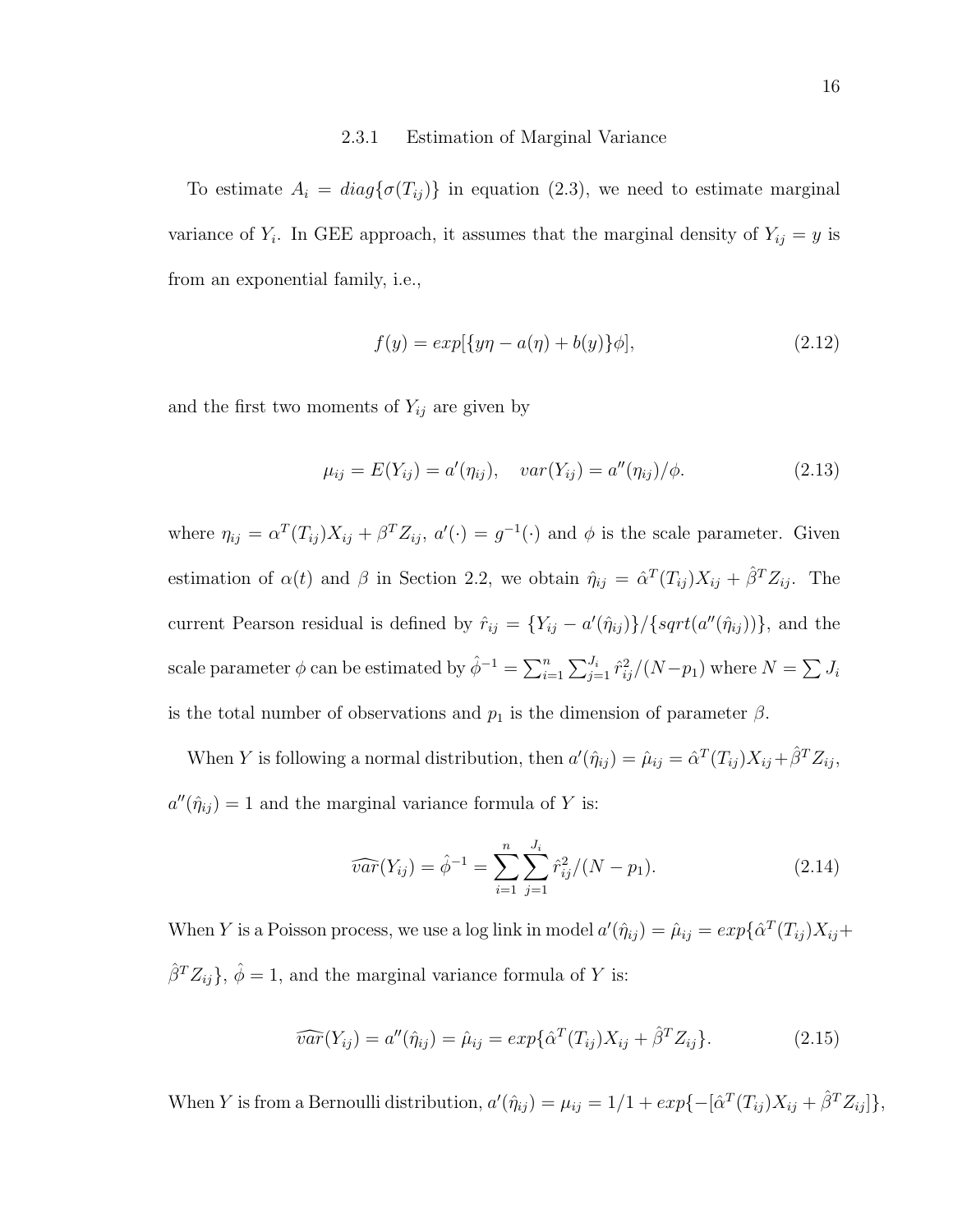$\hat{\phi}=1,$  and the marginal variance formula of  $Y$  is:

$$
\widehat{var}(Y_{ij}) = a''(\hat{\eta}_{ij}) = \hat{\mu}_{ij}(1 - \hat{\mu}_{ij}). \tag{2.16}
$$

Fan et al. (2007) used univariate kernel smoothing to estimate marginal variance of normal random variable  $Y$  by the following formula:

$$
\widehat{var}(Y_{ij}) = \widehat{\sigma}^2(t) = \frac{\sum_{i=1}^n \sum_{j=1}^{J_i} \widehat{r}_{ij}^2 K_{h1}(t - T_{ij})}{\sum_{i=1}^n \sum_{j=1}^{J_i} K_{h1}(t - T_{ij})}
$$
(2.17)

The above formula is in the same spirit of GEE's method of moments approach, but adding a kernel weight when taking average which is more accurate for time-dependent and nonstationary random error process.

# 2.3.2 Estimation of Correlation Coefficient

To estimate correlation coefficient vector  $\theta$  in correlation matrix  $R(\theta)$ , when the correlation matrix is unstructured, the GEE approach is using methods of moments, i.e.,

$$
\hat{R}_{kl}(\theta) = \sum_{i=1}^{n} \hat{r}_{ik}(\theta)\hat{r}_{il}(\theta)/(N - p_1).
$$
\n(2.18)

When the correlation structure is defined as special cases such as one-dependent, exchangeable and AR(1) structure, Liang and Zeger (1986) have derived formulas to calculate  $\hat{\theta}$  for each specific case.

The above GEE approach in Liang and Zeger (1986) is based on a parametric model, but it can also be extended to kernel GEE approach to be applied to our semiparametric model (Lin and Carroll, 2001a,b; Wang, 2003; Wang et al., 2005). Kernel GEE approach is using local linear kernel function to approximate the non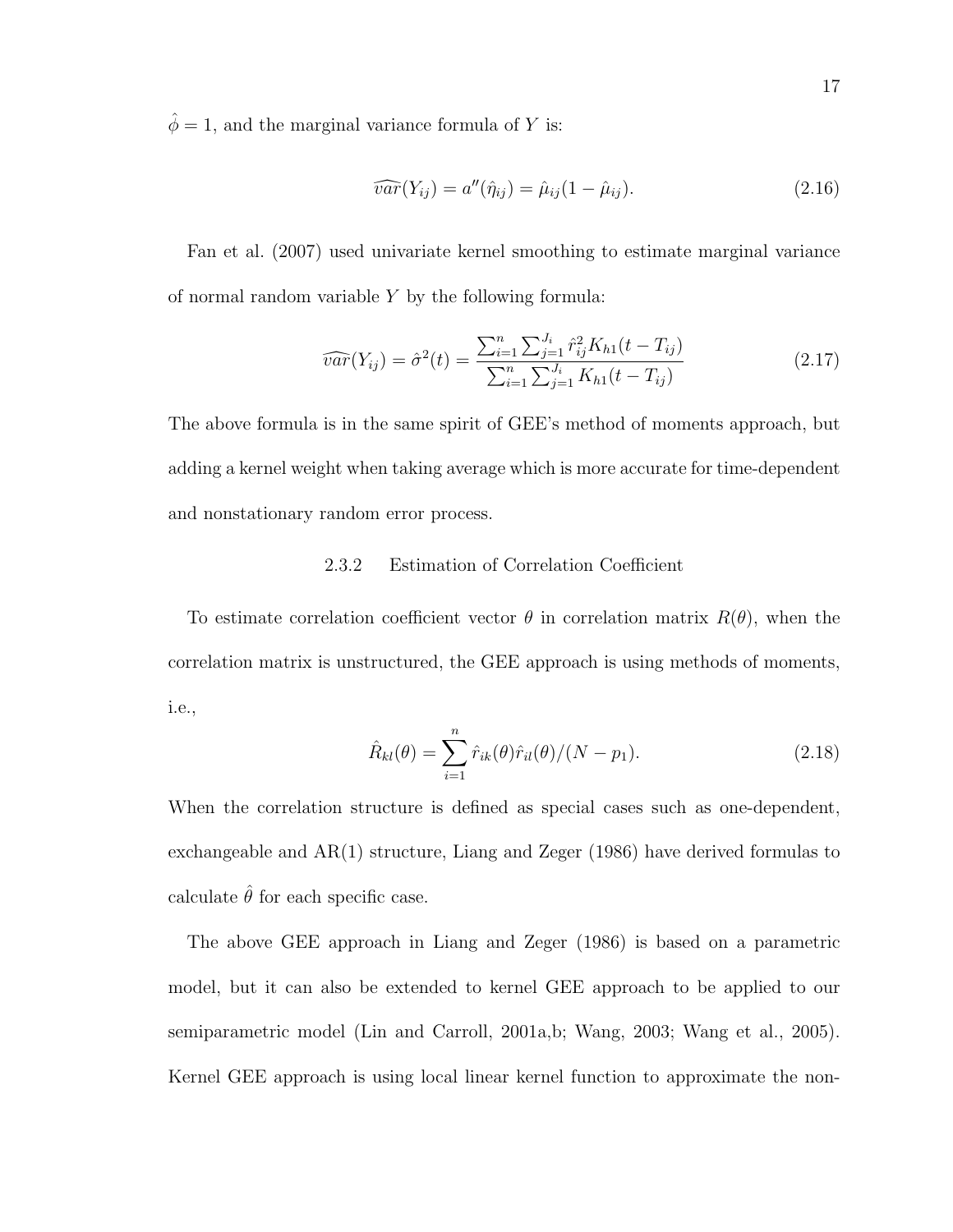parametric part  $\alpha(t)$  in model (2.1), thus to transform the model to a parametric form for each time point  $t$ , then above method of moments can be applied to estimate the covariance function as well. As shown in Lin and Ying (2001)'s simulation study, semiparametric estimators have an extremely high relative efficiencies relative to Parametric GEE method, being greater than 95% in all cases.

Fan et al. (2007) proposed quasi-likelihood (QL) approach to estimate correlation coefficient vector  $\theta$ , that is, to optimize the following quasi-likelihood function.

$$
\hat{\theta} = \arg \max_{\theta} \left( -\frac{1}{2} \sum_{i=1}^{n} \{ \log |R_i(\theta)| + \hat{r}_i^T A_i^{-1} R_i(\theta)^{-1} A_i^{-1} \hat{r}_i \} \right), \tag{2.19}
$$

where  $R_i$  and  $A_i$  are defined the same as in equation (2.3),  $\hat{r}_i = \{\hat{r}_{i1}, \dots, \hat{r}_{iJ_i}\}\$ is estimator for vector  $\epsilon_i$  and  $\hat{r}_{ij}$  is the same as the current Pearson residual defined in section (2.3.1). Fan et al. (2007) focused on continuous responses, but it can be extended to discrete responses such as counting process or binary responses as well.

In Fan et al. (2007), they also proposed minimum generalized covariance (MGV) approach to estimate correlation parameter vector  $\theta$  by minimizing the generalized variance of  $\hat{\beta}$ , that is,

$$
\hat{\theta} = \arg\min_{\theta} |\Sigma_{\hat{\beta}}(\hat{\sigma}^2, \theta)|,\tag{2.20}
$$

where  $\Sigma_{\hat{\beta}}(\hat{\sigma}^2, \theta)$  is the estimated covariance matrix of  $\hat{\beta}$  that depends on estimated marginal variance  $\hat{\sigma}^2$  and correlation parameter vector  $\theta$ . The generalized covariance of  $\hat{\beta}$  was defined as the determinant of  $\Sigma_{\hat{\beta}}(\hat{\sigma}^2, \theta)$ .

Based on Fan et al. (2007)'s quasi-likelihood(QL) approach, we propose the Weighted-Least-Square (WLS) approach to estimate  $\theta$  by minimizing the weighted least squares,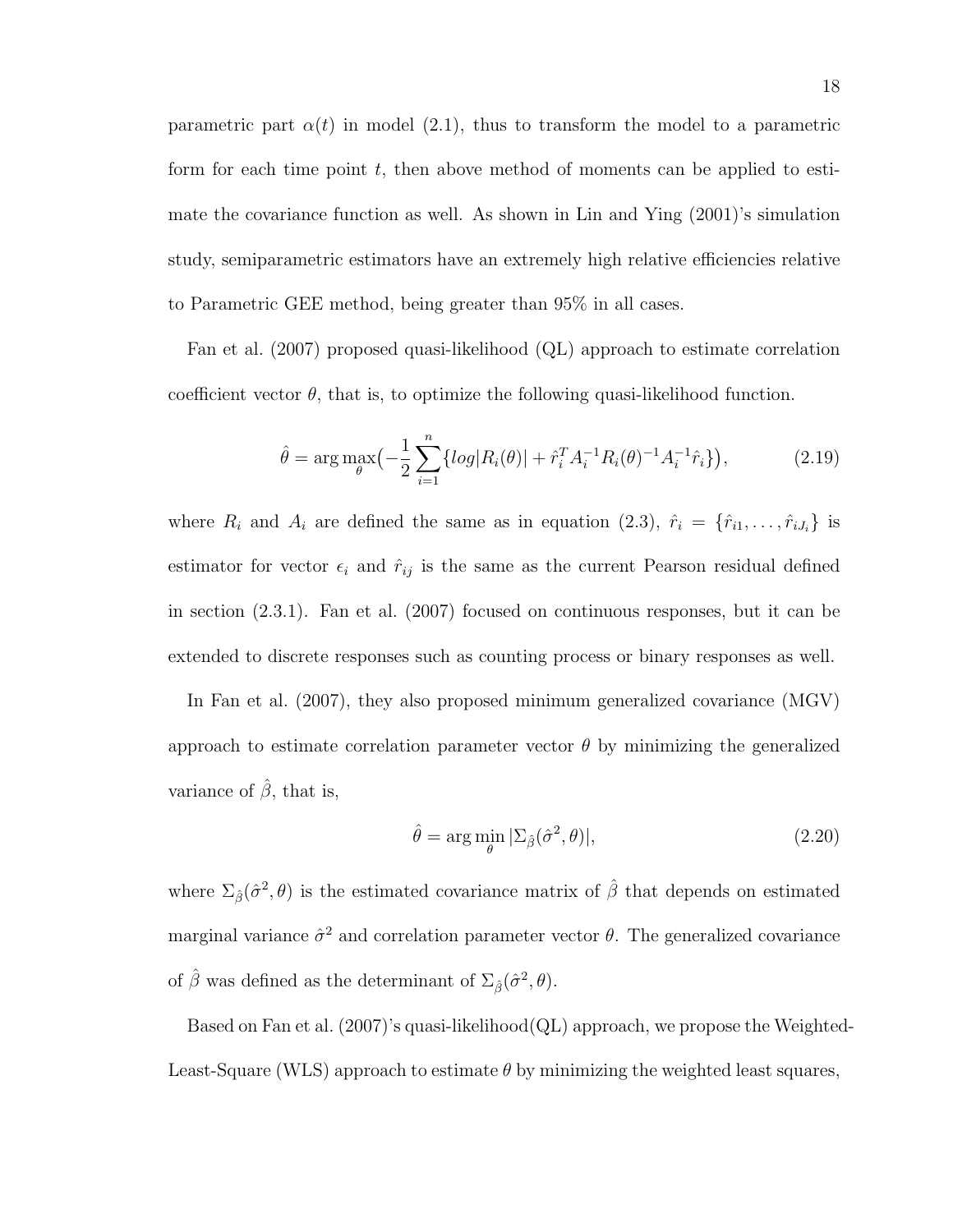that is,

$$
\hat{\theta} = \arg\min_{\theta} \left( \hat{r}_i^T A_i^{-1} R_i(\theta)^{-1} A_i^{-1} \hat{r}_i \right), \tag{2.21}
$$

For responses that don't follow a Gaussian process, we expect Weighted-Least-Square (WLS) approach will give a more robust estimation than Quasi-likelihood(QL)approach.

### 2.3.3 Quadratic Inference Function

It has been shown in literature that as long as  $\hat{\theta}$  is  $n^{1/2}$  consistent, it will not affect the asymptotic distribution of  $\hat{\alpha}(t)$  and  $\hat{\beta}$  in model(2.1). However, when we try to estimate the covariance function for Y using above GEE, QL, MGV or WLS approaches, the estimates of  $\theta$  may be nonexistent or inconsistent, and the estimated correlation matrix may not be positive definite when the correlation structure is misspecified. Qu et al. (2000) proposed quadratic inference function (QIF) approach to circumvent the above problems. The inverse of the working correlation matrix was represented as a linear combination of basis matrices, that is

$$
R^{-1} \approx a_1 M_1 + a_2 M_2 + \dots + a_m M_m,\tag{2.22}
$$

where  $M_1$  is an identity matrix, and  $M_2, \cdots, M_m$  are symmetric basis matrices which are determined by the structure of  $R(\theta)$ , and  $a_1, \dots, a_m$  are constant coefficients. The advantage of this approach is that it does not require estimation of nuisance parameters  $a_i$ 's. They further stack above basis matrices of the correlation matrix to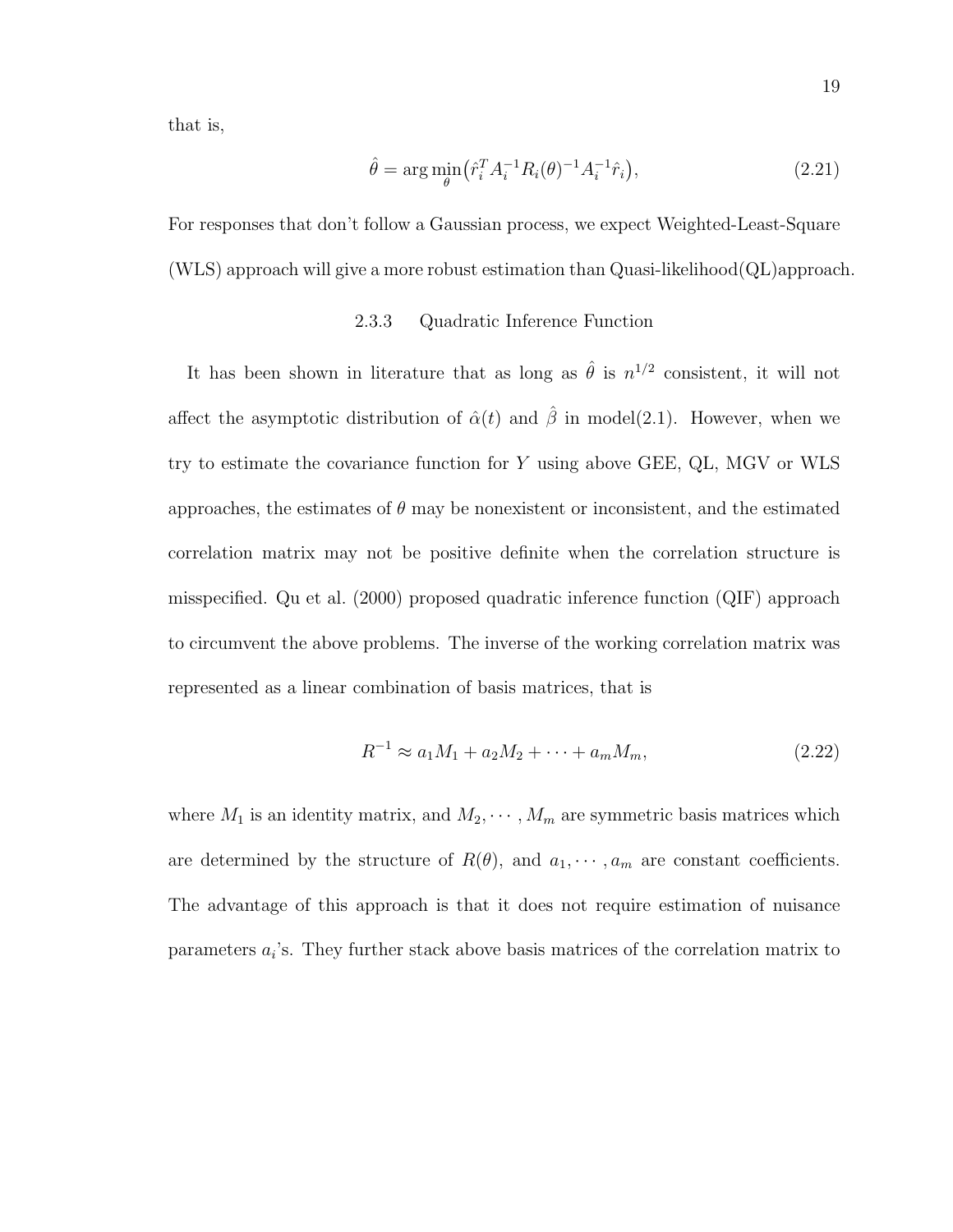construct a 'extended score' of  $\beta$ :

$$
g_n(\beta) = \frac{1}{n} \sum_{i=1}^n g_i(\beta) = \frac{1}{n} \left( \frac{\sum_{i=1}^n \{\frac{\partial \tilde{\alpha}(T_i, \beta)}{\partial \beta} X_i + Z_i\}^T \Delta_i A_i^{-1} M_1 A_i^{-1} \left[Y_i - \hat{\mu}_i(\beta)\right]\}}{\sum_{i=1}^n \{\frac{\partial \tilde{\alpha}(T_i, \beta)}{\partial \beta} X_i + Z_i\}^T \Delta_i A_i^{-1} M_m A_i^{-1} \left[Y_i - \hat{\mu}_i(\beta)\right]\}} \right) \tag{2.23}
$$

The quadratic inference function is constructed to be,

$$
Q_n(\beta) = g'_n C_n^{-1} g_n \tag{2.24}
$$

where  $C_n = (1/n^2) \sum_{i=1}^n g_i(\beta) g_i(\beta)'$ . Given estimated  $\alpha(t)$  in section 2.2, the QIF estimator of  $\beta$  is

$$
\hat{\beta} = \arg\min_{\beta} Q_n(\beta) \tag{2.25}
$$

Qu et al. (2000) mentioned that QIF performs as well as GEE with the true correlation structure, however when the correlation structure is misspecified, QIF is still optimal among the family where the misspecified working correlation structure can be represented by the chosen basis matrices. Thus QIF is more robust and more efficient than GEE method.

# 2.3.4 Mixed correlation structure

When the correlation structure is known or defined as one specific form like exchangeable,  $AR(1)$  or  $ARMA(1, 1)$  structure, then we can directly apply the methods discussed in section 2.3.2 to estimate  $\theta$  since the correlation matrix  $R(\theta)$  is a known function of coefficient vector  $\theta$ . However when the correlation structure is unknown or a complex form, we used a mixed correlation structure to approximate the unknown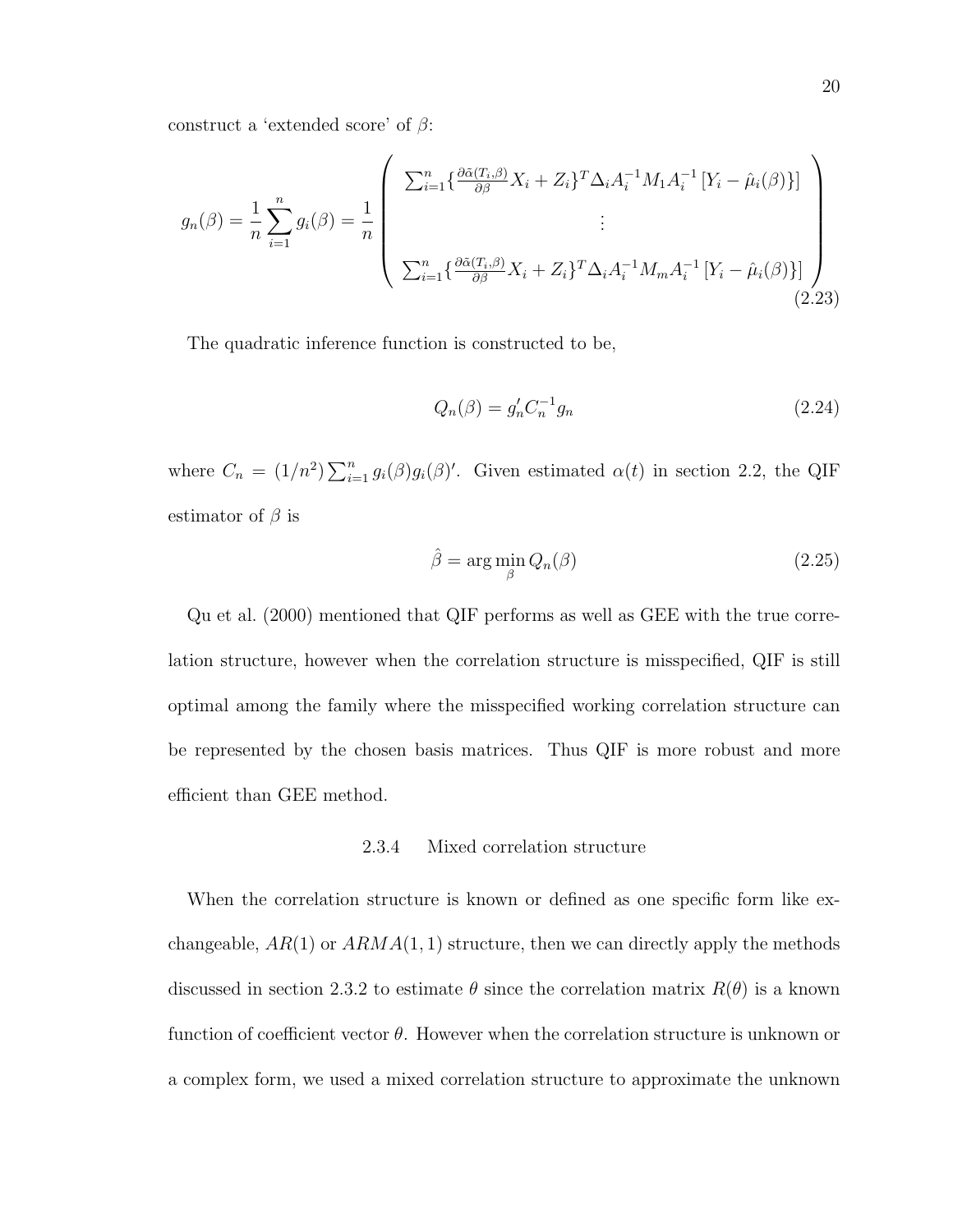$R(\theta)$ .

Borrowing the idea of Fan et al. (2007), we embed a given working correlation into a family of correlation matrix  $\rho_0(s, t, \theta_0), \ldots, \rho_m(s, t)$ , and approximate the true correlation matrix by a combination of the members in this family, that is,

$$
\rho(s, t, \theta) = b_0 \rho_0(s, t; \theta_0) + b_1 \rho_1(s, t, \theta_1) + \dots + b_m \rho_m(s, t, \theta_m), \tag{2.26}
$$

where  $\theta = (\theta_0, b_0, \theta_1, b_1, \dots, b_m, \theta_m)$  and  $b_0 + \dots + b_m = 1$  with all  $b_i \geq 0$ .

This mixed correlation structure can be applied to above QL, MGV or WLS approaches by substituting the mixed correlation matrix in objective function (2.19), (2.20) and (2.21). In this way, we may estimate complicated unknown correlation structure. This can also be applied to QIF approach. We stack possible basic matrices of the unknown correlation matrix to construct a general quadratic inference function. In equation (2.22),  $M_1$  is an identity matrix, and  $M_2, \dots, M_m$  are symmetric basis matrices which are combination of the basic matrices of the members in the correlation family.

# 2.4 Simulation Study for Continuous Response

First, we examine the performance of the various methods for continuous longitudinal responses for model (2.1) with identity link function.

$$
Y_i(t) = \alpha^T(t)X_i(t) + \beta^T Z_i(t) + \epsilon_i(t),
$$
\n(2.27)

where  $0 \le t \le \tau$ ,  $\alpha(\cdot)$  is a  $p_1$ -dimensional vector of completely unspecified functions, β is a p<sub>2</sub>-dimensional vector of unknown parameters, and  $\epsilon_i(t)$  is a mean zero process. In this section, we conduct a simulation study to assess the performance of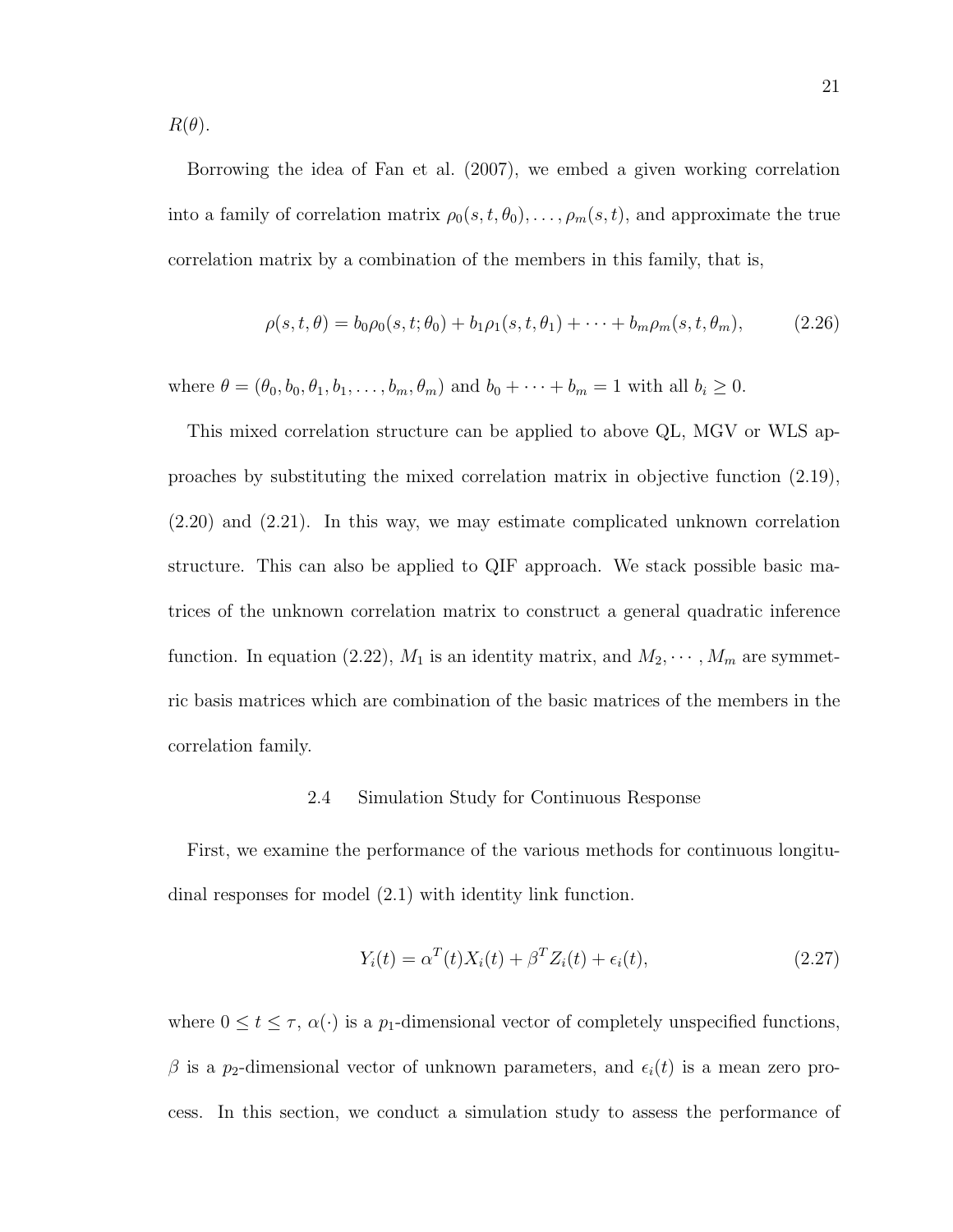above methods for estimation of model (2.27) in various model settings for different scenarios.

### 2.4.1 Simulation Models and Performance Comparisons

For longitudinal data, there are many possible formulations of how data were collected. The time points  $\{t_{ij}\}$  are a random sample from a certain population. In Lin and Ying (2001), they proposed four different cases of the observation times: (1)Observation times are independent of covariates; (2) Observation times depend on covarites; (3)Observation times are fixed; (4) Observation times are scheduled but can be randomly missed.

Based on their discussion, we consider two categories: independent observation times (Observation I) and dependent observation times (Observation II). One example of independent observation times is that the measurements are taken at scheduled time points and any deviation from the schedule occurs in a completely random fashion. We use the following setting in Fan et al. (2007)'s simulation study for independent observation times.

(A1) Every individual has the same scheduled time points,  $\{0,1,2,\ldots,12\}$ , each of which has a 20% probability of being skipped except time 0. Then a uniform  $[0, 1]$  random variable is added to the nonskipped scheduled time points. Thus every subject has approximately  $7 \sim 13$  observations with an average 11 and different time points.  $X_1(t) \equiv 1$ ,  $(X_2(t), Z_1(t))^T$  follows a bivariate normal distribution with mean 0, variance 1 and correlation 0.5 for a given  $t$ , and  $Z_2(t)$  is a Bernoulli random variable with success probability  $0.5$  for each subject i and doesn't change within subjects to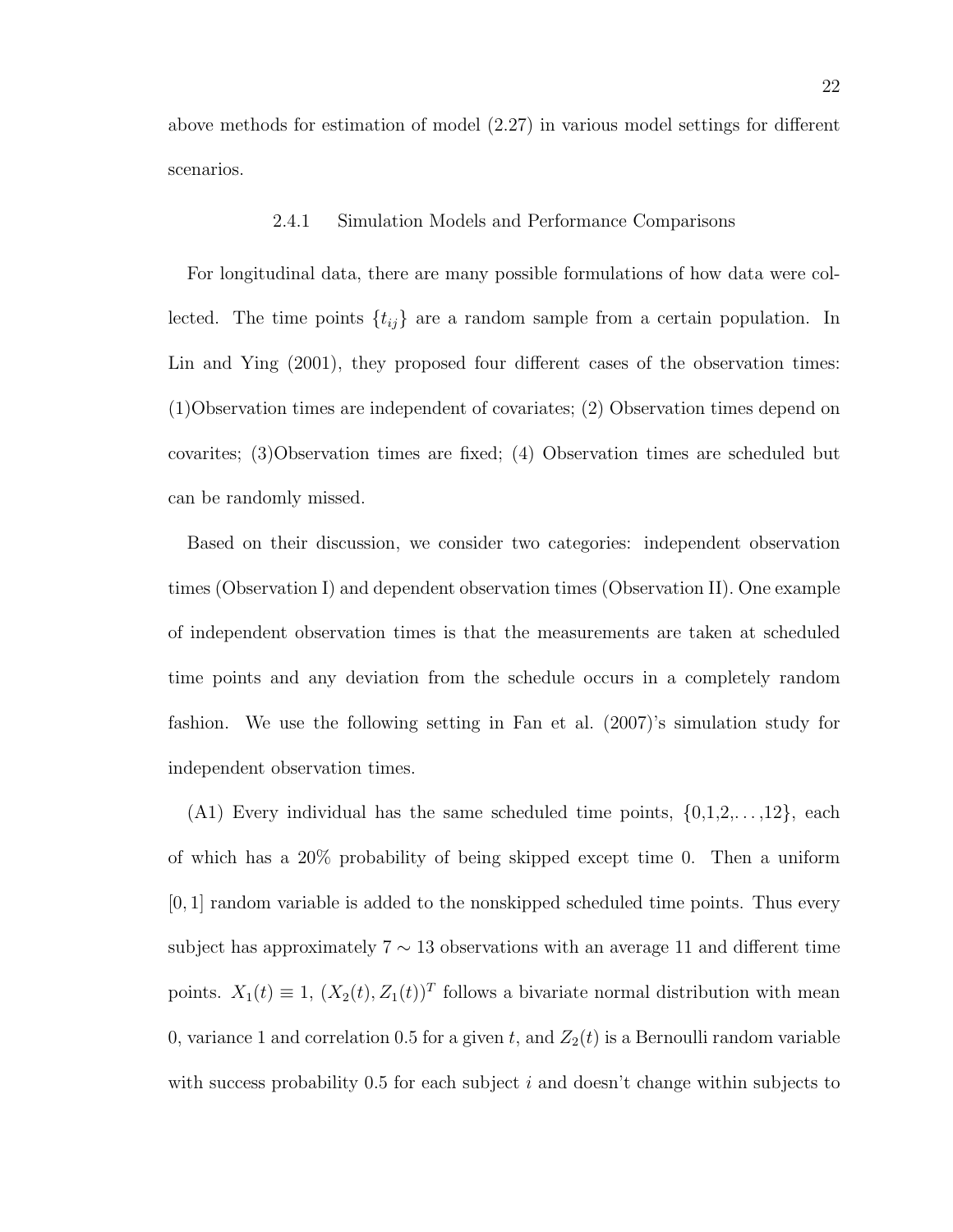mimic a treatment effect. For coefficients,  $\beta = (1,2)^T$ , and  $\alpha(t) = (\alpha_1(t), \alpha_2(t)) =$  $(\sqrt{t/12}, \sin(2\pi t/12))$ . The error part  $\epsilon(t)$  is a Gaussian process with mean 0, variance changing with time  $\sigma^2(t) = 0.5exp(t/12)$  and the correlation structure is  $ARMA(1, 1)$ , i.e.,  $corr(\epsilon(s), \epsilon(t)) = \gamma \rho^{|t-s|}$  for  $s \neq t$ . We let  $\theta = (\gamma, \rho) = (0.85, 0.9), \theta = (\gamma, \rho) =$  $(0.85, 0.6), \theta = (\gamma, \rho) = (0.85, 0.3)$  to consider strong, moderate and weak correlation respectively.

However the only difference here from Fan et al. (2007)'s model in their simulation example  $Z_{2i}(t)$  does change within subject, i.e.,  $Z_{2i}(t)$  is a Bernoulli random variable with probability 0.5 within each subject. Here we consider  $Z_{2i}$  as a treatment effect just to diversify covariates' setting. Sometimes the observation time may not be random and may depend on covariates. To consider dependent observation times, we use the following setting in Lin and Ying (2001) and Sun et al. (2013).

 $(A2)$  Observation time  $T_i$  for each subject i is a Poisson process with the proportional mean rate  $h_i = 0.6 \exp(0.7Z_{2i})$ , which depends on covariate  $Z_{2i}$ . Let  $C_i$  be the end of follow-up time or censoring time, whichever comes first. The responses for subject *i* can only be observed at time points before  $C_i$ . The censoring times  $C_i$  are generated from a uniform distribution on [1.5, 8] and  $0 \le t \le \tau$  with  $\tau = 3.5$ . There are approximately three observations per subject on  $[0, \tau]$  and about 30% of subjects are censored before  $\tau = 3.5$ . Let  $\alpha_0(t) = 0.5$ √  $\bar{t}$ ,  $\alpha_1(t) = 0.5 \sin(t)$  and  $\beta = (0.5, 1)^T$ ,  $Z_{1i}(t)$  is an uniform random variable on $[0, 1]$ ,  $Z_{2i}$  is a Bernoulli random variable with success probability of 0.5 for each subject i,  $X_{1i}(t) \equiv 1$ , and  $X_{2i}(t)$  is a Bernoulli random variable with success probability of  $0.5$  at each time point t within each subject *i*. The error  $\epsilon_i(t)$  has a normal distribution with mean  $\phi_i$  and variance  $\nu^2$ , and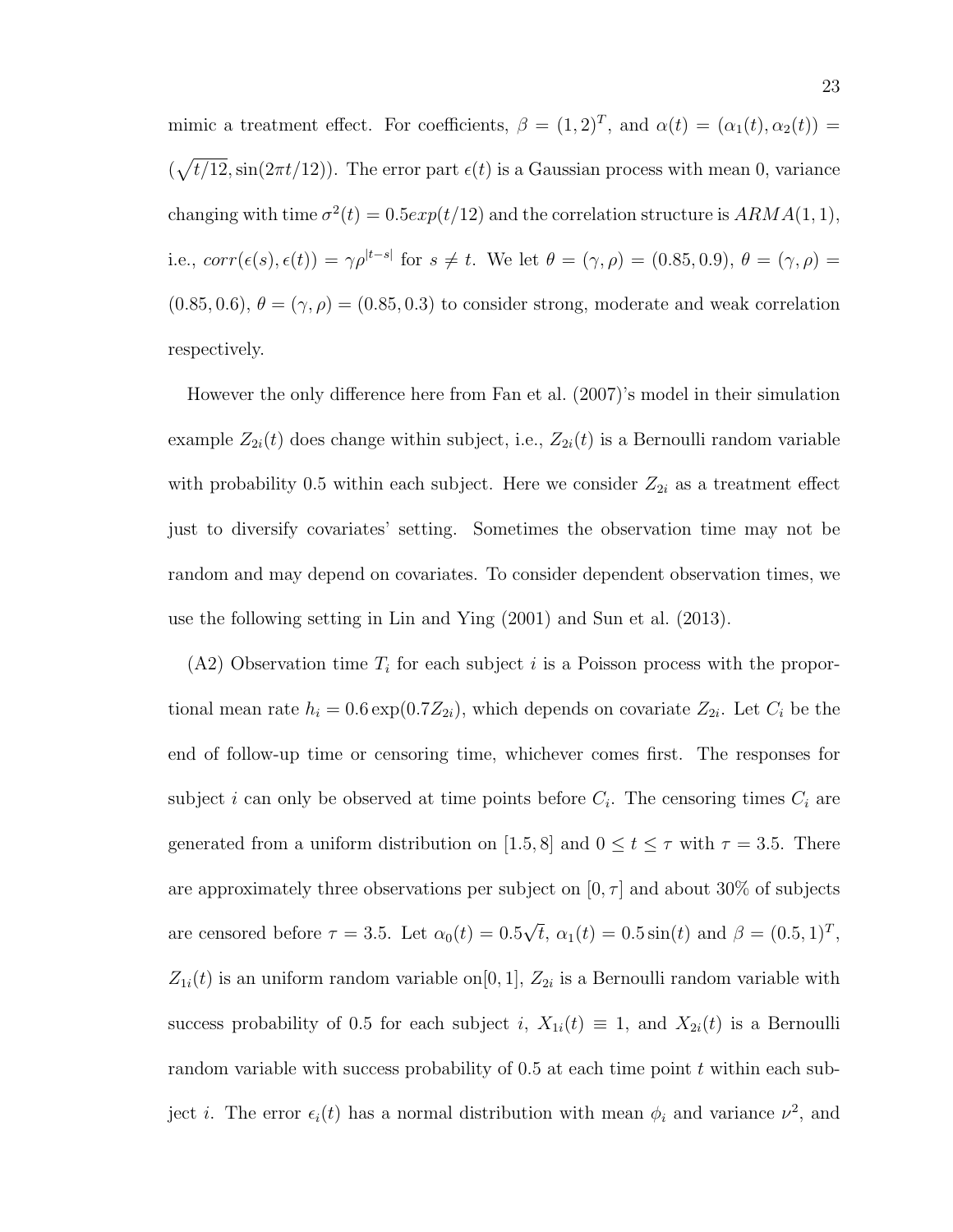$\phi_i$  is  $N(0, 1)$ . We can show that when  $\nu = 0.5$ , the true covariance matrix of  $\epsilon_i(t)$ is exchangeable structure with correlation coefficient  $\theta = 0.8$  and constant variance  $\sigma^2 = 1.25$ . We also consider moderate and weak correlation letting  $\nu = 1$  and  $\nu = 2$ such that correlation coefficient  $\theta = 0.5$  and  $\theta = 0.2$  respectively.

The simulation result of parameter estimation in Observation I with strong correlation  $((\gamma, \rho) = (0.85, 0.9))$  is shown in Table 1. Each entry of the table is calculated based on 1000 repetitions for 200 subjects. It summarizes the Bias, SEE, ESE, CP, Median and MAD for  $\beta_1$  and  $\beta_2$  by different approaches. Bias is calculated as the mean of 1000 estimates minus the true value of  $\beta$ , we expect it to be close to zero if the estimators are consistent. SEE is the sample standard error of 1000 estimates which can be regarded as the true standard errors except for Monte Carlo error. ESE is the sample mean of the estimated standard errors using the asymptotic standard error formula derived theoretically. We can test the accuracy of the standard error formula by comparing SEE and ESE. CP is the 95% empirical coverage probability which indicates how accuracy of the confidence interval. Median is the median value of 1000 estimates minus the true value of  $\beta$ , and MAD is the median absolute deviation of the 1000 estimates divided by a factor of 0.6745, which is a robust estimator of standard error to exclude the effects of extreme values.

We have four blocks in the table, the first block is assuming a working independence correlation structure(WI), i.e., letting weight matrix  $V_{2i}^{-1}$  $\zeta_{2i}^{-1}$  in estimating equation (2.7) be an identity matrix. This is our baseline case. We compare all other cases to WI case. The second block is assuming an exchangeable correlation structure, which is a misspecification scenario for Observation I since the true correlation is an  $ARMA(1, 1)$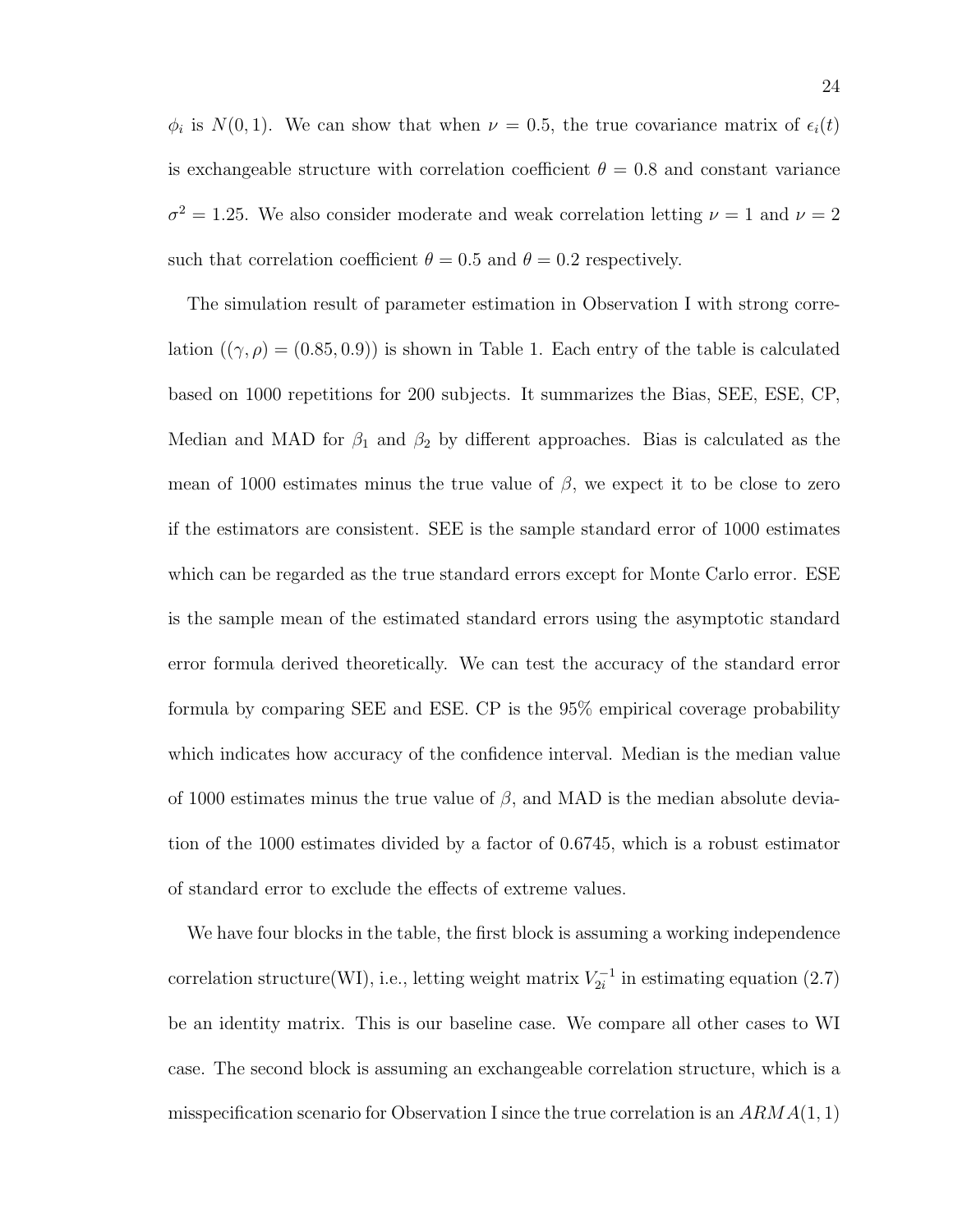process. The third block is assuming an  $ARMA(1, 1)$  correlation structure which is the true scenario for Observation I. The fourth block is assuming a mixed correlation structure as we discussed in section 2.3.4. In each scenario we compare different approaches. The kernel function is taken as the Epanechnikov kernel  $K(x) = \frac{3}{4}(1 (x^2)_+$  and bandwidth is chosen by  $k - fold$  cross validation where  $k = 10$ .

From Table 1, firstly, we can see the estimates from all methods are consistent, the theoretical standard error formula is correct since SEE and ESE are close for each case. The coverage probabilities are close to the 95% nominal level for most cases except for QL method when estimating  $\beta_2$  by assuming true or mixed correlation structure. MAD is close to SEE which means there are rarely any effects from outliers. Secondly estimation of QL, MGV and WLS have a smaller standard error than that of WI, which means the methods consider correlation can improve the efficiency of estimation comparing with working independence case that ignores the correlation within subjects. Thirdly, the efficiency improved is more evident for  $\beta_1$  than  $\beta_2$ . Fourthly, assuming a true or mixed correlation structure will be more efficient than the scenario where correlation structure is misspecified.

Table 2 is the simulation result for the same model but with a moderate correlation  $((\gamma, \rho) = (0.85, 0.6))$ , and Table 3 is for a weak correlation  $((\gamma, \rho) = (0.85, 0.3))$ , from which we can see the stronger is the correlation, the more efficiency will be obtained. MGV approach has large variance when correlation is misspecified for estimation of  $\beta_2$ .

Results for Observation II are shown in Table 4, Table 5 and Table 6 for strong, moderate and weak correlation respectively, from which we can draw similar results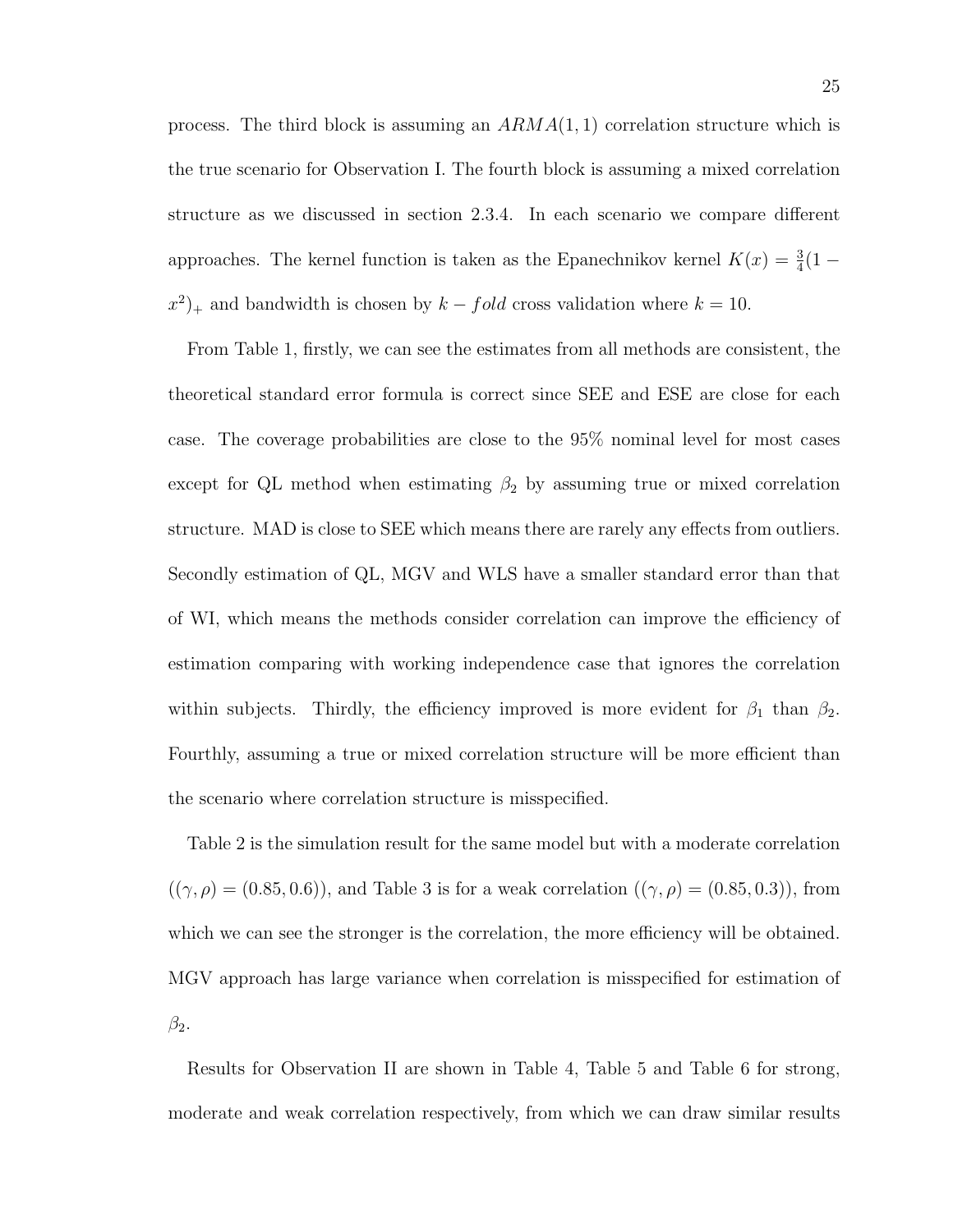as those from Observation I. Again MGV method is not robust, as there are outliers in either misspecified correlation scenario or mixed correlation scenario.

Lin and Carroll (2001b) showed that conventional profile-kernel method does not yield an efficient estimator of  $\beta$  when the parametric covariate Z is dependent of the nonparametric covariate T. Thus we only consider  $Z$  that are independent of T. For these time-independent covariates Z, we compare the different methods' performance between time-invariant covariates and time-variant covariates. Time-invariant means that the covariate doesn't change with time for each subject, such as gender and treatment effects. While time-variant means that the covariate changes with time for each subject such as biomarker CD4 level for each patient during a clinical trial. In Observation I settings,  $Z_{2ij}$  is a time-variant covariate while  $Z_{2i}$  is a time-invariant covariate and is a Bernoulli random variable with success probability of 0.5 for each *i*. Here we didn't see much improvement in efficiency for time-invariant covariate  $Z_{2i}$ , which also appears in the simulation studies in Lin and Carroll (2001b) and Wang et al. (2005). They both showed that no gain in efficiency is realized in estimation of coefficients of time-invariant covariates which are also independent of  $T_{ij}$  and the design is balanced with respect to the corresponding covariates, but for time-variant covariates, the methods considering correlation reduce the variance by more than 50%.

We draw several conclusions based on these simulation results. For time-variant covariate  $Z_1$ , WLS, QL, MGV and QIF all perform well and improve the efficiency comparing with working independence(WI) method, and there is good agreement between the estimated and empirical standard errors. The difference between SEE and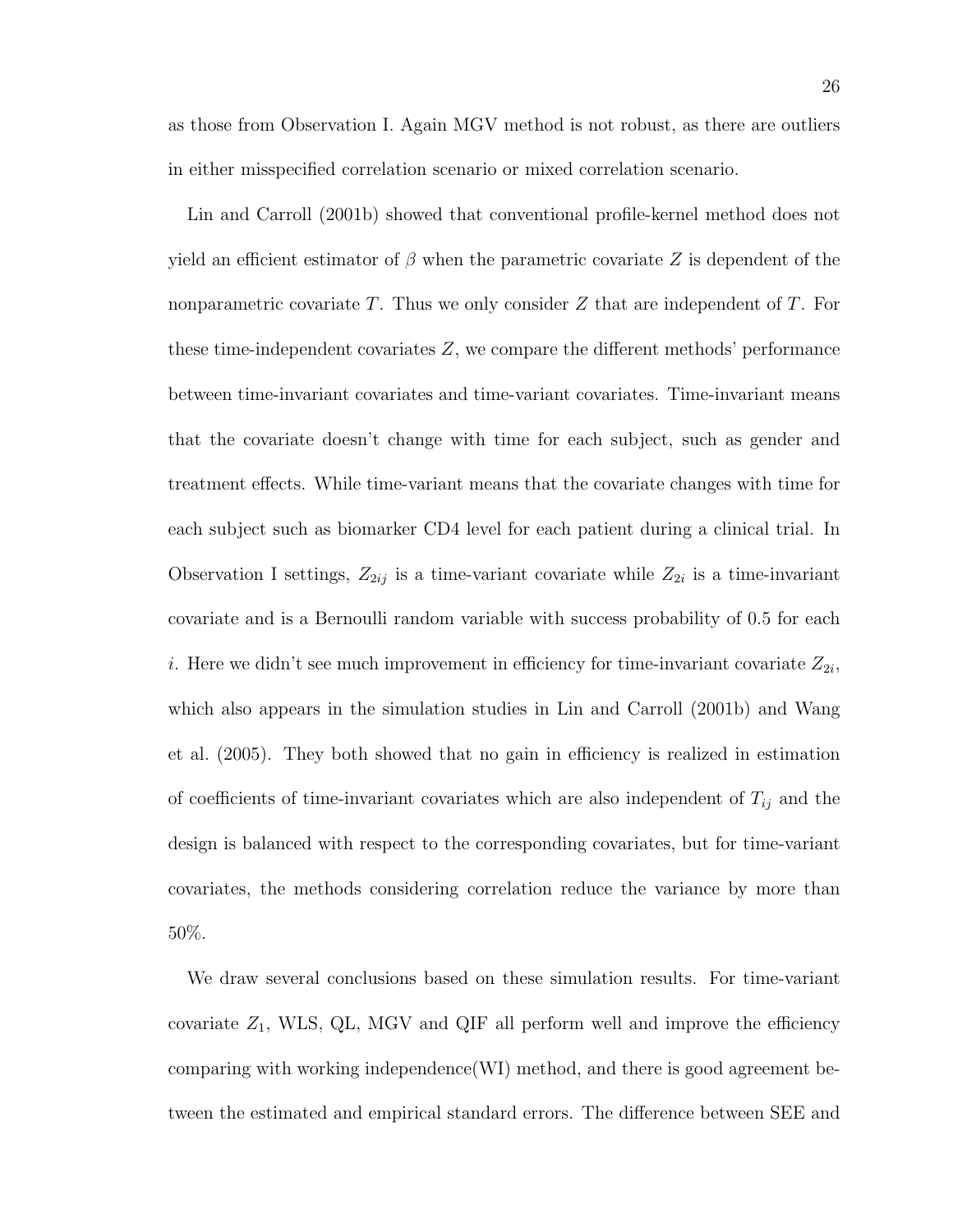ESE is less than half of a standard deviation of the 1000 estimated standard errors. This implies that standard error formula is accurate. Comparing Table (2), Table (3) with Table (1), the stronger the correlation is, the efficiency obtained will be greater. However, for time-invariant covariate  $Z_2$ , the efficiency doesn't improve much. The estimates are unbiased and there is good agreement between the estimated and empirical standard errors for time-variant covariate  $Z_1$  while the estimated standard errors by sandwich formula still tend to underestimate the covariance for time-invariant covariate  $Z_2$ . And compare Observation I with Observation II, whether observation time depend on covariates or not doesn't affect the performance of all the methods.

When assuming exchangeable correlation structure (misspecified correlation structure), the estimation error are slighted higher than assuming  $ARMA(1, 1)$  correlation structure (true correlation structure) and assuming mixed correlation structure(a family of possible correlation structures), but still less than working independence case. The performance of assuming  $ARMA(1, 1)$  correlation structure (true correlation structure) and assuming mixed correlation structure(a family of possible correlation structures) are close. Thus assuming a mixed correlation structure when we don't know the true correlation structure performs as well as when we know the correlation structure in advance.

## 2.4.2 More Simulation Study of Robustness

To see whether the different methods still perform well under misspecified correlation structures, we consider the following scenarios of correlation structures which are not exchangeable, ARMA(1,1) or mixture of both.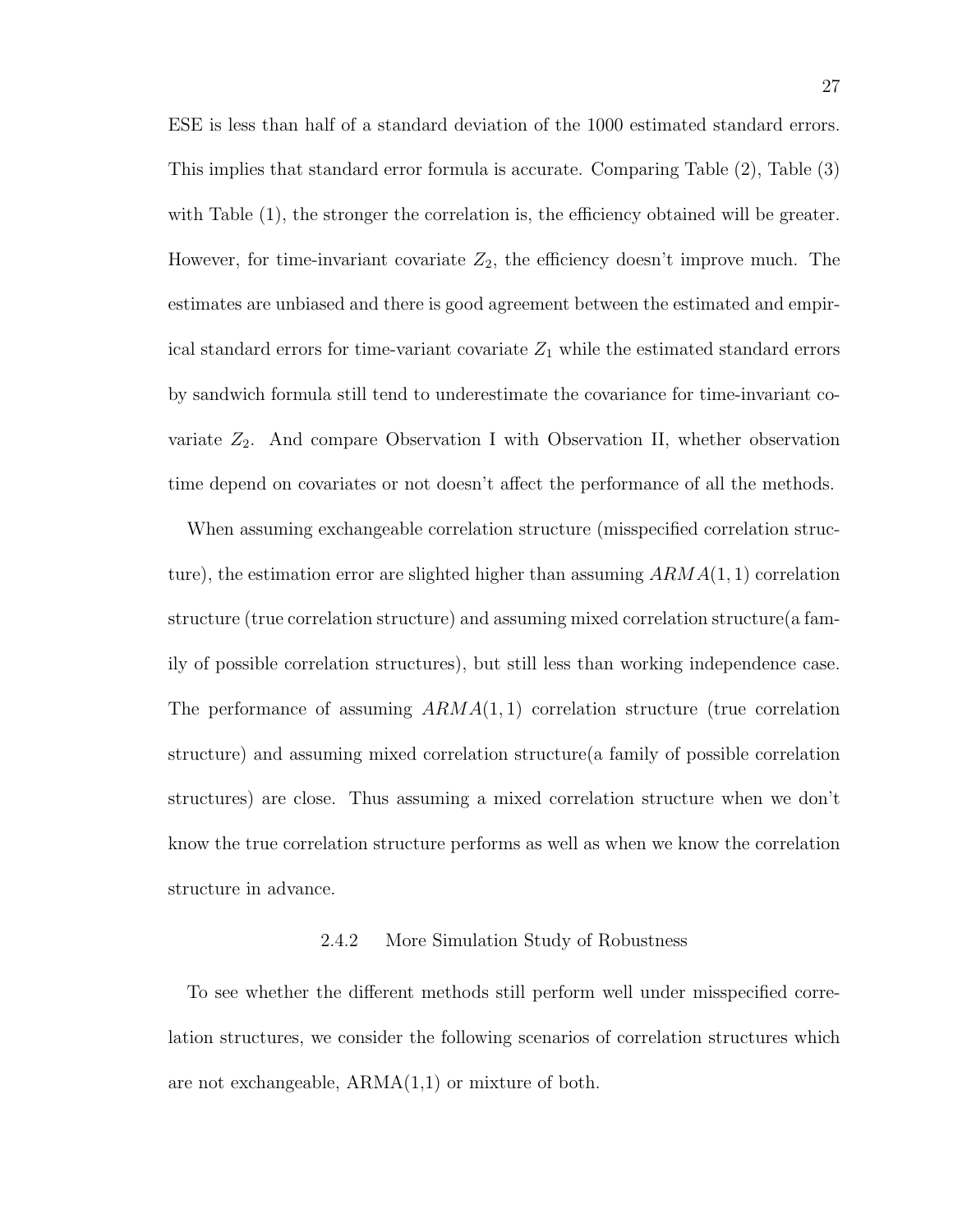(B1) Random intercept model. We add an random intercept part  $b_i \sim N(0, 0.2^2)$ to the original error in Observation I model in section 2.4.1 where it follows a multivariate standard normal with an  $ARMA(1, 1)$  correlation structure and correlation coefficients (0.85, 0.6). Now the new error becomes  $\epsilon(t) = b_i + ARMA(1, 1)$ . Since  $b_i$ is a subject level covariate shared by same subject  $i$ , this transformation will make the correlation stronger within subjects.

(B2) Random slope model. We add both a random intercept and random slope to the original  $ARMA(1, 1)$  error, now  $b_i = b_{i0} + b_{i1}W_{ij}(t)$  where  $b_{i0}$  and  $b_{i1}$  are subject level covariate which doesn't change within subject i, but  $W_{ij}$  is a time-varying covariate. In the new model we let the error part be  $\epsilon_i(t) = [b_{i0} + b_{i1} \cos(2\pi t/14) +$  $b_{i2} \sin(2\pi t/14) + e_i(t)/3$  where  $b_{i0}, b_{i1}, b_{i2}$  are independent normal with zero mean and standard deviation  $2/5$ ,  $1/5$ ,  $1/5$  respectively and  $e_i(t) \sim N(0, 1)$  with  $ARMA(1, 1)$ correlation structure and correlation coefficients (0.85, 0.6).

(B3) Unimodal mixnormal model. Now instead adding a perturbation term to the original error, we substitute the error part by a unimodal mixnormal error with the same  $ARMA(1,1)$  correlation structure and correlation coefficients  $(0.85, 0.9)$ . Let  $\epsilon(t) \sim 0.25N(-0.75, 0.364^2) + 0.75N(0.25, 0.364^2)$ . The histogram of the error shows a skewed and unimodal shape.

(B4) Bimodal mixnormal model. We change the above unimodal mixnormal to bimodal mixnormal for  $\epsilon(t)$  with the same  $ARMA(1, 1)$  correlation structure and correlation coefficients  $(0.85, 0.9)$ . Let  $\epsilon(t) \sim 0.25N(-1.05, 0.1803^2) + 0.75N(0.35, 0.1803^2)$ . The histogram of the error shows a skewed and bimodal shape.

The simulation for QL, MGV, WLS and QIF methods under (B1), (B2), (B3) and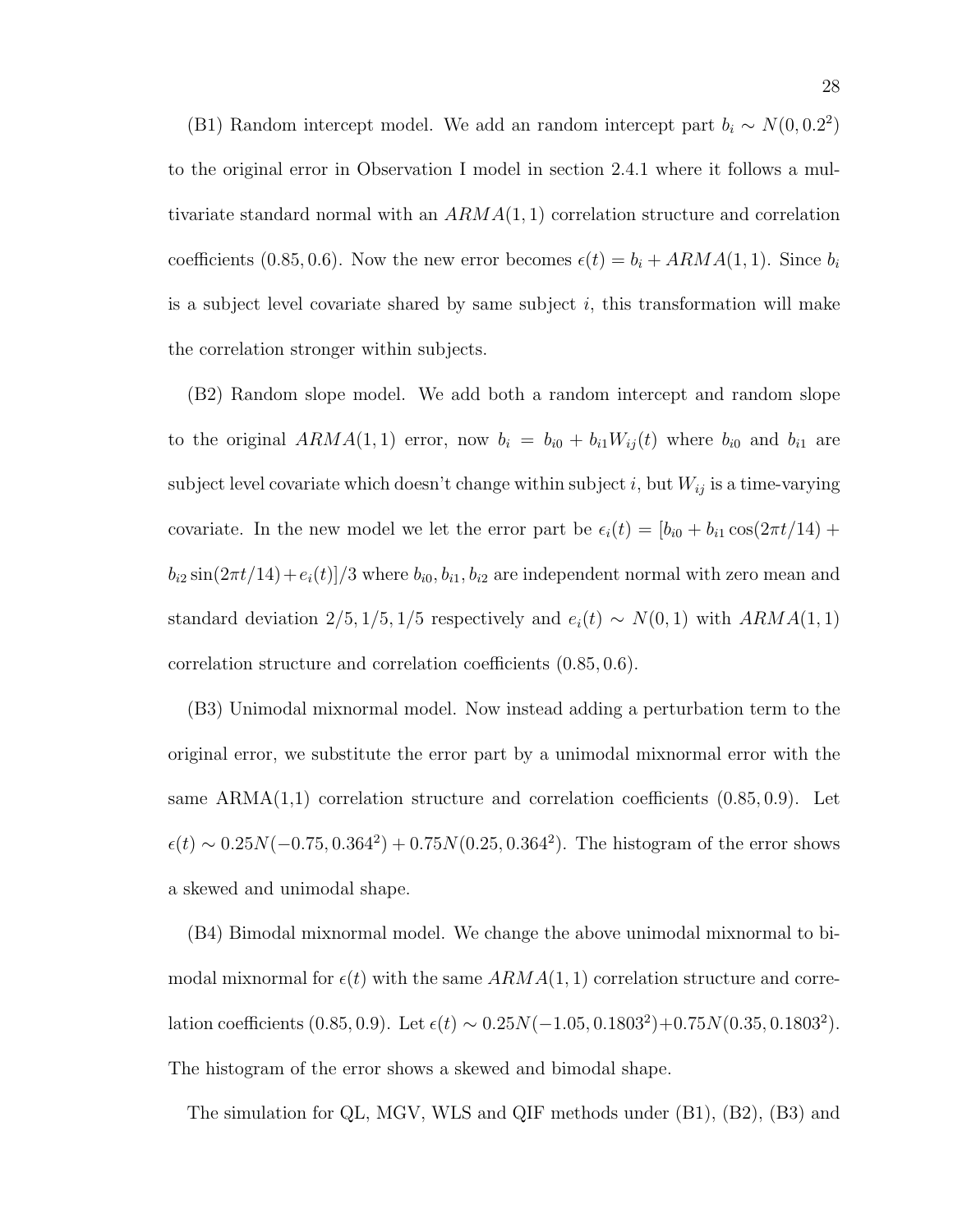$(B4)$  by assuming EX,  $ARMA(1,1)$  and  $EX+ARMA(1,1)$  are conducted. The results are illustrated in Table 7 for random intercept model and Table 8 for random slope model respectively. We can see the similar result as before, and assuming  $ARMA(1,1)$ structure still performs well even adding a random effect to the model. The estimation results of Unimodal mixnormal model are shown in Table 9. The estimation results of Bimodal mixnormal model are shown in Table 10. Under skewed non-normal distribution, we still get similar results.

## 2.5 Simulation Study for discrete response

In this section we examine the performance of the various methods for model (2.1) with logarithm and logistic link functions when the longitudinal response is discrete.

(D1) Bernoulli I model. We generate independent observation time with random missing similar as Observation I model. Every individual has the same scheduled time points,  $\{0,1,2,\ldots,8\}$ , each of which has a 20% probability of being skipped except time 0. Then a uniform  $[0, 1]$  random variable is added to the nonskipped scheduled time points. The error part  $\epsilon(t_{ij})$  is a Gaussian process with mean 0, constant variance 1 and the correlation structure is exchangeable structure with parameter  $\theta$ , i.e.  $corr(\epsilon(s), \epsilon(t)) = \theta$  for  $s \neq t$ . We let  $\theta = 0.5$ . For the covariates,  $X_{ij} \equiv 1$ ,  $Z_{ij} = (Z_{1ij}, Z_{2ij})^T$  for a given  $t_{ij}$ ,  $Z_{1ij}$  and  $Z_{2ij}$  are independent standard normal random variables. For coefficients,  $\beta = (0.01, 0.01)^T$ ,  $\alpha(t) = \sin(\pi t/30) - 0.5$ . We use the methods in Macke et al. (2009) to generate bernoulli random variable  $Y_{ij}$  with the given mean  $\mu_{ij}$  such that  $logit(\mu_{ij}) = \alpha(T_{ij})X_{ij} + \beta^{T}Z_{ij}$  and given correlation structure.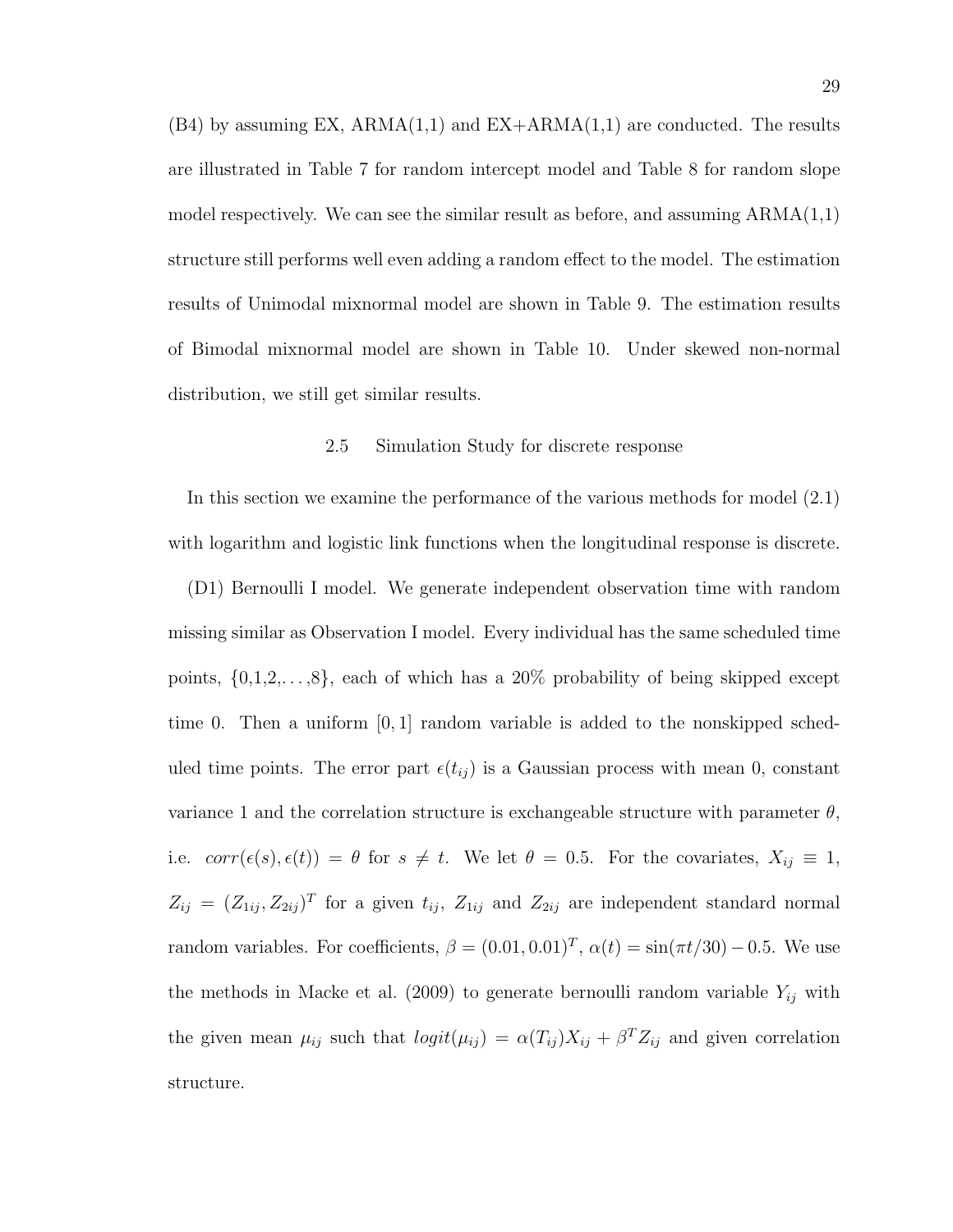(D2) Poisson model. We generate the Poisson random variable  $Y_{ij}$  with mean  $\mu$ such that  $log(\mu) = \alpha(T_{ij})X_{ij} + \beta^{T}Z_{ij}$  and exchangeable correlation structure with  $\theta = 0.5$ . The other covariates and coefficients are the same as the above model.

(D3) Bernoulli II model. We use the same model setting in Study 1 in simulation part of He et al. (2005). We generate a bernoulli response with mean  $\mu$  such that  $logit(\mu) = \alpha(T_{ij})X_{ij} + \beta Z_{ij}$ , where  $X_{ij} \equiv 1, Z_{ij} \sim Uniform[-1, 1], \beta = 0.4, \alpha(t) =$  $cos(\pi t/2)$  and  $T_{ij} \sim Uniform[-1, 1]$  and is independent from  $Z_{ij}$ . This is a balanced design with cluster size  $n_i = 3$ , let  $Y_{i1} = b_{i1}w_{i0} + (1 - b_{i1})w_{i1}$ ,  $Y_{i2} = b_{i2}w_{i0} + (1 - b_{i2})w_{i2}$ , and  $Y_{i3} = b_{i3}w_{i0} + (1 - b_{i3})w_{i3}$ , where  $(b_{i1}, b_{i2}, b_{i3})$  are independent Bernoulli variables with mean 0.5 and  $w_{i0}, w_{i1}, w_{i2}$  and  $w_{i3}$  are independent Bernoulli variables with means  $\mu_{i1}, \mu_{i1}, 2\mu_{i2} - \mu_{i1}$  and  $2\mu_{i3} - \mu_{i1}$ . Thus  $Y_{ij}$  has an exchangeable covariance structure for each  $i$ , but the covariances vary from cluster to cluster.

The estimation results of these three models are summarized in Table 11 for Bernoulli I model, Table 12 for Poisson model and Table 13 for Bernoulli II model. Under each model setting we generate 1000 datasets, each consisting of  $n = 200$ subjects. We obtain similar results as in continuous responses and is summarized in Section 2.7.

### 2.6 Real Data Application

In this section, we apply the above methods to a real data example. We demonstrate how various methods that consider correlation structure improves estimation efficiency than working independence case. We consider the analysis of a HIV-1 RNA data set from an AIDS clinical trial. In this study, all subjects received a single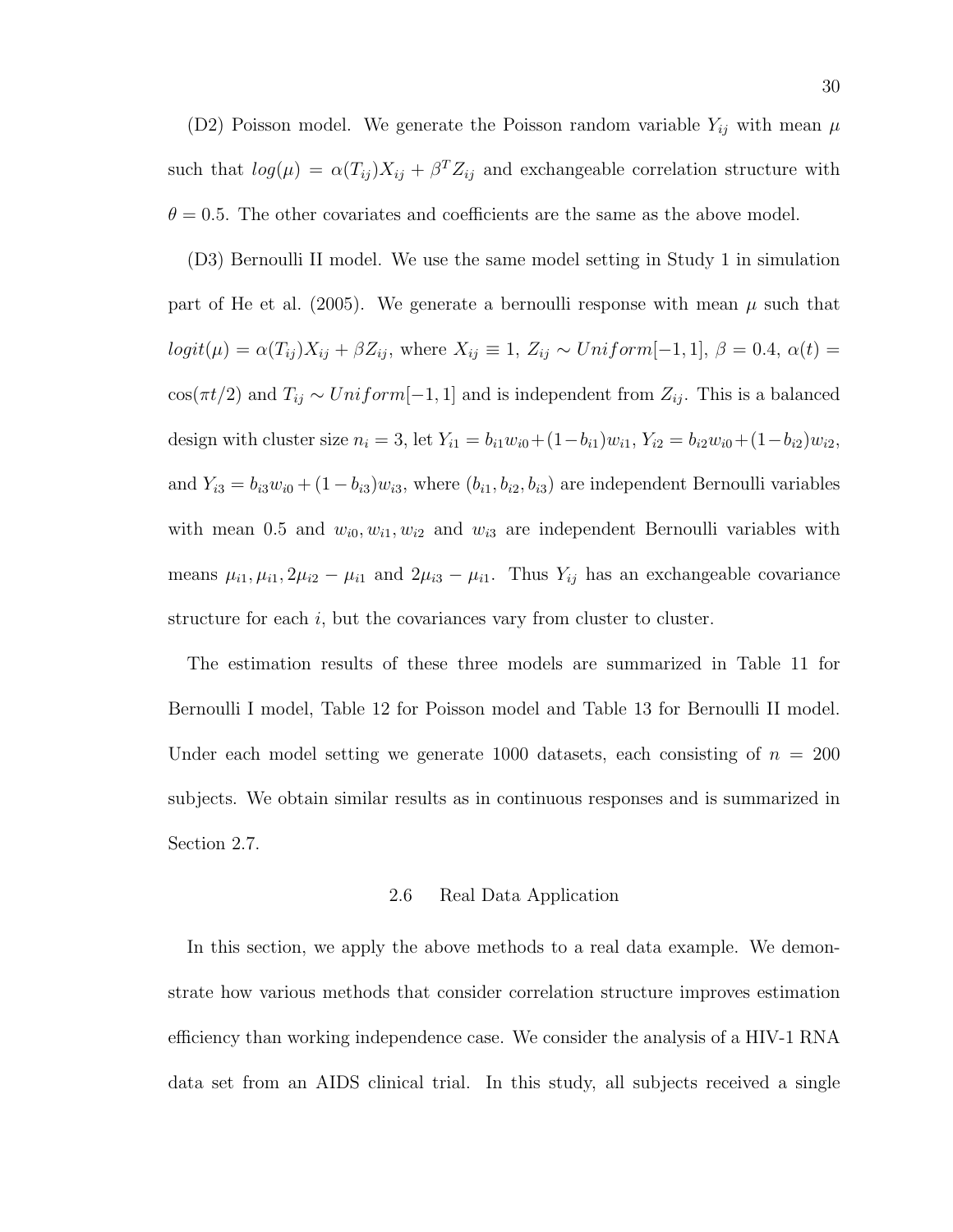protease inhibitor(PI) while others received a double-PI antiretroviral regimens in treating HIV-infected patients. HIV-1 RNA levels in plasma was measured repeatedly during the follow-up. The scheduled visit times were at weeks 0, 2, 4, 8, 16 and 24. But the actual visit times of individuals may vary around the scheduled visiting times. Some patients had prior antiviral treatment with non-nucleoside analogue reverse transcriptase inhibitors(NNRTI) and others did not have prior NNRTI treatment. The prior NNRTI treatment is considered to be a factor that affects the antiviral responses to the antiretroviral regimens in the current study.

A total of 481 patients were enrolled in the study, with 2626 total visits. Owing to technical limitations, 175 measurements of HIV-1 RNA levels were censored below the detection limit, and three were censored above the detection limit. We restrict our analysis to those responses within detection range. This data set has been analyzed by Sun et al. (2013) and Sun and Wu (2005). Here we use the same transformed time scale  $t = log_{10}(day \text{ of actual visit}+40)-log_{10}(32)$  of actual visits so that the transformed sampling time points are more evenly distributed suitable for bandwidth selection. The maximum of the transformed sampling times is  $\tau = 0.88$ . The response variable  $Y_i(t)$  is the change of HIV-1 RNA level using a  $log_{10}$  scale at time  $t \in [0, \tau]$ from the baseline. Let  $X = 1$  denote the patients who received a double-PI treatment and  $X = 0$  for patients who received a single-PI treatment. Let Z be the indicator of the prior antiviral treatment with NNRTI, with 1 for having had NNRTI and 0 for having not received NNRTI.

Analysis of Sun and Wu (2005) shows that the effect of treatment(double-PI versus single-PI) is time-varying after adjusting for the prior NNRTI antiviral treatment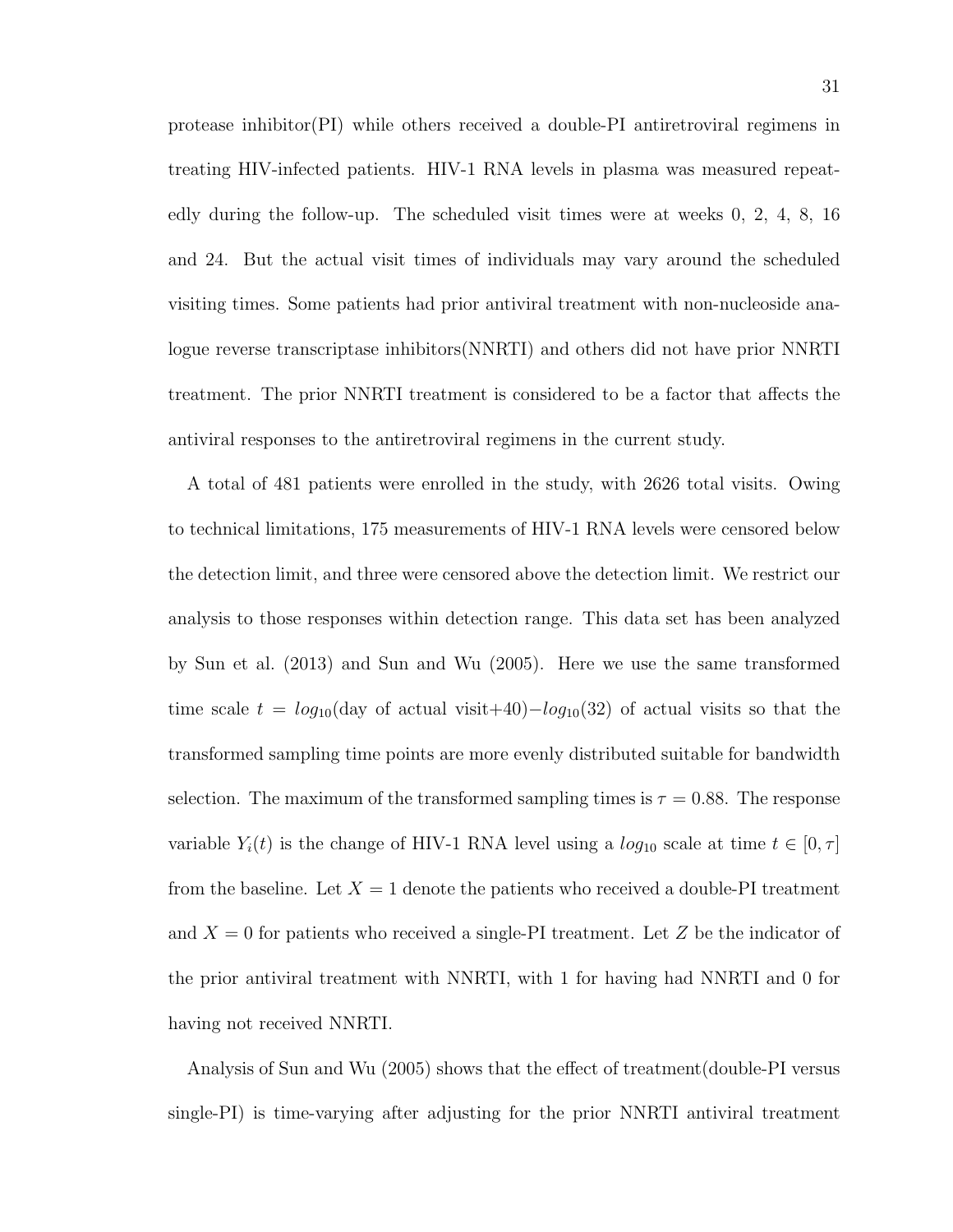$$
Y_i(t) = \alpha_0(t) + \alpha_1(t)X_i + \beta Z_i + \epsilon_i(t),
$$
\n(2.28)

where  $0 \le t \le \tau$ ,  $\alpha_0(t)$  is the baseline function,  $\alpha_1(t)$  is the time-varying treatment effect,  $\beta$  is a fixed parameter denoting the effect of prior antiviral treatment with NNRTI, and  $\epsilon_i(t)$  is a mean zero process.

We used the K-fold cross-validation method with  $K = 50$  to get the bandwidth  $h_{cv} = 0.06$ . The estimates of  $\beta$  by different methods is list in Table (14). The estimates of  $\alpha_0(t)$  and  $\alpha_1(t)$  and the confidence intervals by different methods are plotted in Fig. 1, Fig. 2, Fig. 3, Fig. 4, Fig. 5, Fig. 6. The double-PI antiretroviral regimens works better than the single PI regimens in reducing viral load in treating HIV-infected patients and this effect becomes stronger over time during the course of the study. The patients who had prior antiviral treatment with NNRTI tend to have higher level of viral load than those who did not have the prior treatment.

## 2.7 Concluding remarks

Based on above analysis, we get the following conclusions:

- 1. The estimates by all methods are consistent, the coverage probabilities are close to the 95% nominal level for most cases.
- 2. WLS, QL, MGV and QIF all perform well and improve the efficiency comparing with working independence(WI) method, and there is good agreement between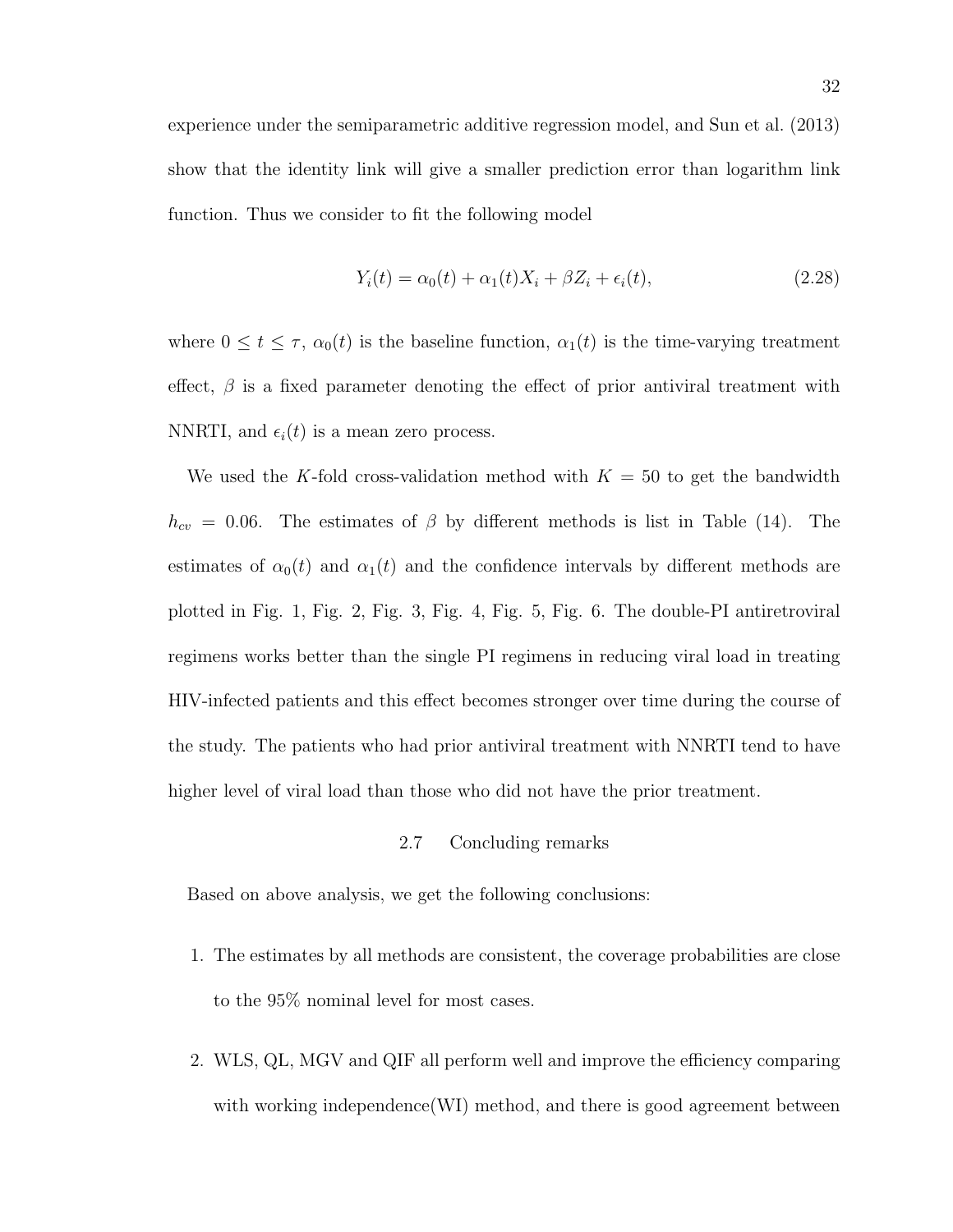the estimated and empirical standard errors for time-variant covariate while the estimated standard errors by sandwich formula still tend to underestimate the covariance for time-invariant covariate.

- 3. The efficiency improved is more evident for time-variant covariate then timeinvariant covariate. We didn't see much improvement in efficiency for timeinvariant covariate, but for time-variant covariates, the methods considering correlation reduce the variance and in strong correlation case by QL method the reduction can be more than 50%.
- 4. Assuming a true or mixed correlation structure will be more efficient than the scenario where correlation structure is misspecified, i.e., when assuming a misspecified correlation structure, the estimation error are slighted higher than assuming the true correlation structure or assuming a mixed correlation structure, but still less than working independence case. Assuming a mixed correlation structure when we don't know the true correlation structure performs as well as when we know the correlation structure in advance.
- 5. Estimation of correlation parameter from QL method is closer to the true value than that of MGV or WLS method. MGV and WLS method tend to underestimate the correlation parameters.
- 6. The stronger is the correlation, the more efficiency will be obtained.
- 7. MGV method is not robust, as there are outliers in either misspecified correlation scenario or mixed correlation scenario.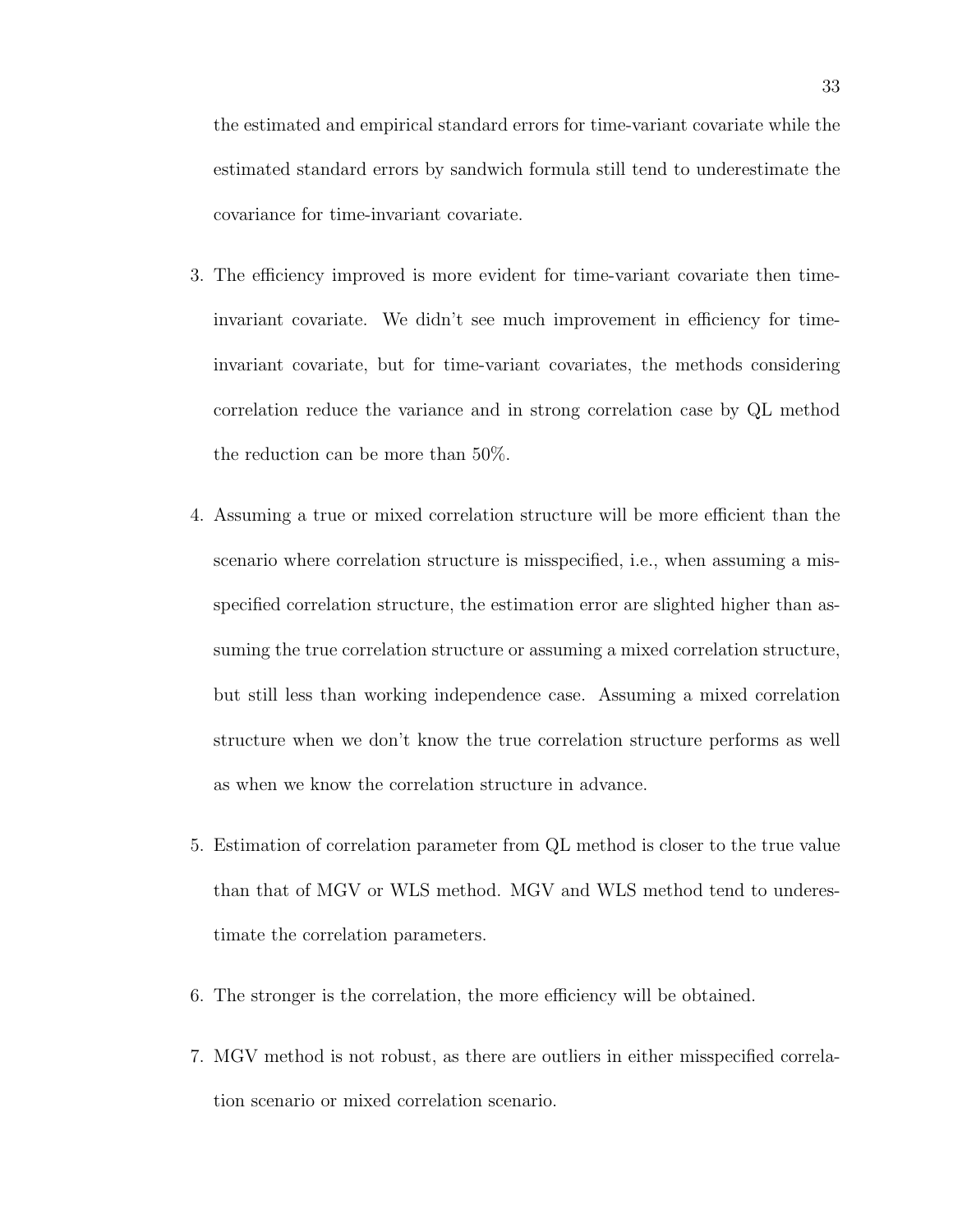8. Whether observation time depend on covariates or not doesn't affect the performance of all the methods. Under skewed non-normal distribution such as perturbation of normal distribution or discrete responses that follow a Poisson or Bernoulli distribution, all above results stand.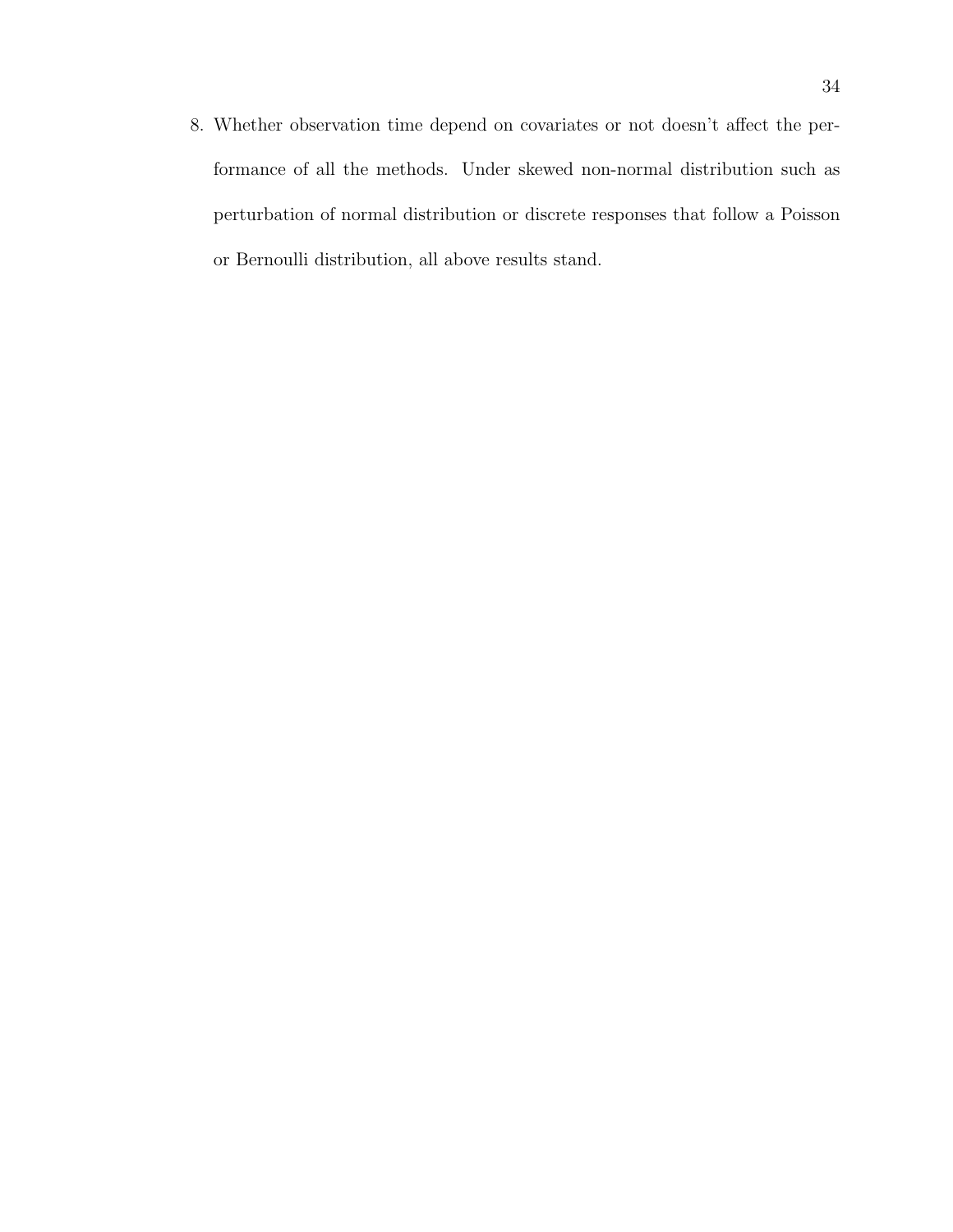Table 1: Summary of Bias, SEE, ESE, CP, Median and MAD for  $\beta_1$  and  $\beta_2$  with  $n = 200$ ,  $h = 0.8$  based on 1000 simulations Table 1: Summary of Bias, SEE, CP, Median and MAD for  $\beta_1$  and  $\beta_2$  with  $n = 200$ ,  $h = 0.8$  based on 1000 simulations under model (A1) with strong correlation coefficients (0.85, 0.9). under model (A1) with strong correlation coefficients (0.85, 0.9).

|                               | MAD        |                      | .0998                       |  | $\frac{1131}{1084}$<br>$\frac{0902}{0902}$                      |       |                              |       |                     | 900<br>1160<br>1160<br>1900<br>1900                                   |                                                                          |                                |                     |                                                                        |      |
|-------------------------------|------------|----------------------|-----------------------------|--|-----------------------------------------------------------------|-------|------------------------------|-------|---------------------|-----------------------------------------------------------------------|--------------------------------------------------------------------------|--------------------------------|---------------------|------------------------------------------------------------------------|------|
|                               | Median     |                      | 0400                        |  | $\begin{array}{c} 0012 \\ 0003 \\ 0033 \\ 0022 \end{array}$     |       |                              |       |                     | $\begin{array}{c} 0024 \\ 0043 \\ 0053 \\ 0041 \end{array}$           |                                                                          |                                |                     | $\begin{array}{c} 0020 \\ 0026 \\ 0059 \\ 0041 \end{array}$            |      |
| $\mathcal{C}$<br>$\vert\vert$ | පි         |                      | 944                         |  | 936<br>940<br>941<br>941                                        |       |                              |       |                     |                                                                       | 513<br>533<br>542<br>542                                                 |                                |                     | 912<br>942<br>942<br>942                                               |      |
| $\beta_2$                     | ESE        |                      | .1011                       |  |                                                                 |       |                              |       |                     |                                                                       | 1680<br>1280<br>1280<br>8950                                             |                                |                     | $\begin{array}{c} 0.0847 \\ 1.0895 \\ 1.0804 \\ 1.0804 \\ \end{array}$ |      |
|                               | <b>SEE</b> |                      | .1016                       |  |                                                                 |       |                              |       |                     | 0955<br>0936<br>0926<br>0926                                          |                                                                          |                                |                     | 0956<br>0934<br>0927<br>0927                                           |      |
|                               | Bias       |                      | .0059                       |  |                                                                 |       |                              |       |                     | $\begin{array}{c} 0.030 \\ -0.052 \\ -0.051 \\ -0.050 \\ \end{array}$ |                                                                          |                                |                     | $\begin{array}{c} 0.030 \\ -0.047 \\ 0.053 \\ 0.051 \\ \end{array}$    |      |
|                               | MAD        | Working Independence | .0242                       |  |                                                                 |       | correlation structure (True) | .0132 |                     | $.0153$<br>$.0142$                                                    | .0141                                                                    | ag Mixed correlation structure | $\frac{0132}{0144}$ |                                                                        | 0140 |
|                               | Median     |                      | .0013                       |  |                                                                 | .0002 | <b>ARMA</b>                  |       | $\frac{1000}{0000}$ |                                                                       | 0005                                                                     |                                |                     | $0005$<br>$0005$<br>$0005$<br>$0005$                                   |      |
| $\frac{1}{\sqrt{2}}$          | ි<br>ට     |                      | .938                        |  |                                                                 |       | Assuming                     |       |                     | 930<br>931<br>935<br>935                                              |                                                                          | $\frac{1}{2}$                  |                     | 937<br>930<br>934<br>934                                               |      |
| $\beta_1$                     | ESE        |                      | .0235                       |  |                                                                 |       |                              |       |                     |                                                                       | $\frac{0127}{0140}$<br>0140<br>0136<br>0136                              |                                |                     | 0127<br>0138<br>0133<br>0136                                           |      |
|                               | <b>SEE</b> |                      | .0244                       |  |                                                                 |       |                              |       |                     |                                                                       | $\frac{0130}{0147}$<br>0147<br>0143<br>0142                              |                                |                     | 0131<br>0145<br>0142<br>0142                                           |      |
|                               | Bias       |                      | 0013                        |  | $\begin{array}{c} 0.001 \\ 0.001 \\ 0.003 \\ 0.004 \end{array}$ |       |                              |       |                     |                                                                       | $\begin{array}{c} 0.005 \\ 0.008 \\ 0.005 \\ 0.005 \\ 0.006 \end{array}$ |                                |                     | 0005<br>0005<br>0004<br>0006                                           |      |
|                               | Method     |                      | $\overline{\triangleright}$ |  | QL<br>NGV<br>QIF<br>WLS                                         |       |                              |       |                     |                                                                       | QL<br>MGV<br>QIF<br>WLS                                                  |                                |                     | QL<br>NGV<br>QH<br>WLS<br>WLS                                          |      |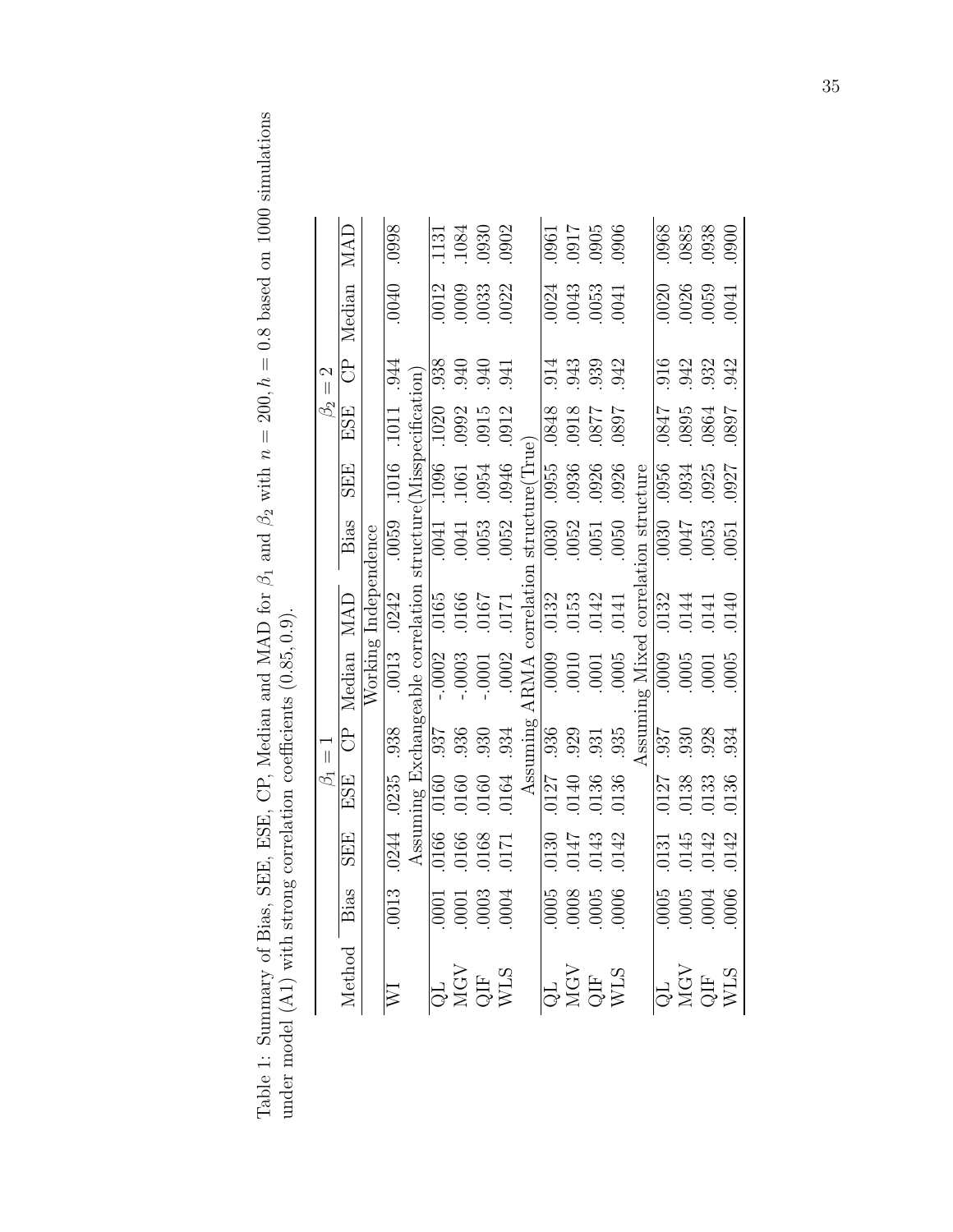Table 2: Summary of Bias, SEE, ESE, CP, Median and MAD for  $\beta_1$  and  $\beta_2$  with  $n = 200$ ,  $h = 0.8$  based on 1000 simulations under model (A1) with moderate correlation coefficients (0.85, 0.6). Table 2: Summary of Bias, SEE, ESE, CP, Median and MAD for  $\beta_1$  and  $\beta_2$  with  $n = 200$ ,  $h = 0.8$  based on 1000 simulations under model (A1) with moderate correlation coefficients (0.85, 0.6).

|                 | MAD           |                      | .0653                       |  | $0.0644$<br>$0.0634$<br>$0.0634$<br>$0.0630$                             |          |                                  |       | $\begin{array}{c} 0612 \\ 0608 \\ 0621 \\ 0598 \end{array}$      |       |                                                                     |                                |  | $0613$<br>$0660$<br>$0614$<br>$0594$                               |      |
|-----------------|---------------|----------------------|-----------------------------|--|--------------------------------------------------------------------------|----------|----------------------------------|-------|------------------------------------------------------------------|-------|---------------------------------------------------------------------|--------------------------------|--|--------------------------------------------------------------------|------|
|                 | CP Median     |                      | .0024                       |  | $\begin{array}{c} 0019 \\ 0003 \\ 0013 \\ 0009 \end{array}$              |          |                                  |       | $\begin{array}{c} 0.030 \\ 0.030 \\ 0.0036 \\ 0.019 \end{array}$ |       |                                                                     |                                |  | 0029<br>0026<br>0029<br>0021                                       |      |
| $\beta_2=2$     |               |                      | .946                        |  | .943<br>043<br>943                                                       |          |                                  |       |                                                                  |       | 33<br>34<br>34<br>34<br>34<br>34<br>3                               |                                |  | 55<br>55<br>55<br>56<br>56<br>56<br>56<br>5                        |      |
|                 | ESE           |                      | .0666                       |  | $\frac{1}{0.0634}$<br>$0.0618$<br>$0.0623$                               |          |                                  |       |                                                                  |       | $\begin{array}{l} 0601 \\ 0604 \\ 0606 \\ 0606 \end{array}$         |                                |  | $.0601$<br>$.0630$<br>$.0600$<br>$.0609$                           |      |
|                 | <b>SEE</b>    |                      | .0672                       |  |                                                                          | .0645    |                                  |       | 0618<br>0618<br>0629<br>0622                                     |       |                                                                     |                                |  | $0619$<br>$0659$<br>$0633$<br>$0632$                               |      |
|                 | Bias          |                      | 0440                        |  | $\frac{1}{10034}$<br>$\frac{1}{10035}$<br>$\frac{1}{10035}$              |          | ARMA correlation structure(True) |       | $\frac{8}{0.031}$<br>$\frac{1}{0.035}$<br>$\frac{1}{0.033}$      |       |                                                                     | ng Mixed correlation structure |  | $\begin{array}{c} 0.028 \\ 0.027 \\ 0.036 \\ 0.033 \end{array}$    |      |
|                 |               | Working Independence | .0233                       |  |                                                                          | .0224    |                                  | .0181 | .0183                                                            | .0191 | .0192                                                               |                                |  | $\frac{0182}{0187}$                                                | 0193 |
|                 | CP Median MAD |                      | 7000.                       |  |                                                                          | $-.0002$ |                                  |       | $\begin{array}{c} 0.014 \\ 0.006 \\ 0.006 \end{array}$           |       | .0002                                                               |                                |  | 0014<br>0000<br>0002<br>0004                                       |      |
| $\overline{  }$ |               |                      |                             |  | $\frac{12}{33}$<br>$\frac{12}{33}$<br>$\frac{12}{33}$<br>$\frac{12}{33}$ |          | Assuming                         |       | $\begin{array}{c} 935 \\ 933 \end{array}$                        | .933  |                                                                     | $\Lambda$ ssum                 |  | 55<br>942<br>933<br>933                                            |      |
| $\beta_1$       | ESE           |                      | .0242 .0236 .942            |  |                                                                          | .0212    |                                  |       |                                                                  |       | $\begin{array}{c} 0174 \\ 0179 \\ 0182 \\ 0182 \\ 0184 \end{array}$ |                                |  | $\begin{array}{c} 0.174 \\ 0.183 \\ 0.181 \\ 0.181 \\ \end{array}$ |      |
|                 | <b>SEE</b>    |                      |                             |  | 0220<br>0221<br>0221<br>0222                                             |          |                                  |       |                                                                  |       | 182<br>1810.<br>1940.<br>1940.                                      |                                |  | 0182<br>0192<br>0195<br>0193                                       |      |
|                 |               |                      | 0009                        |  | $\frac{1}{10001}$<br>0001<br>0004<br>0005                                |          |                                  |       |                                                                  |       | 8000<br>2000<br>2000<br>8000                                        |                                |  | 8000<br>1000<br>1000<br>1000                                       |      |
|                 | Method Bias   |                      | $\overline{\triangleright}$ |  | QL<br>NGV<br>QIF<br>WLS                                                  |          |                                  |       |                                                                  |       | QL<br>MGV<br>QIF<br>WLS                                             |                                |  | QL<br>MGV<br>QIF<br>WLS                                            |      |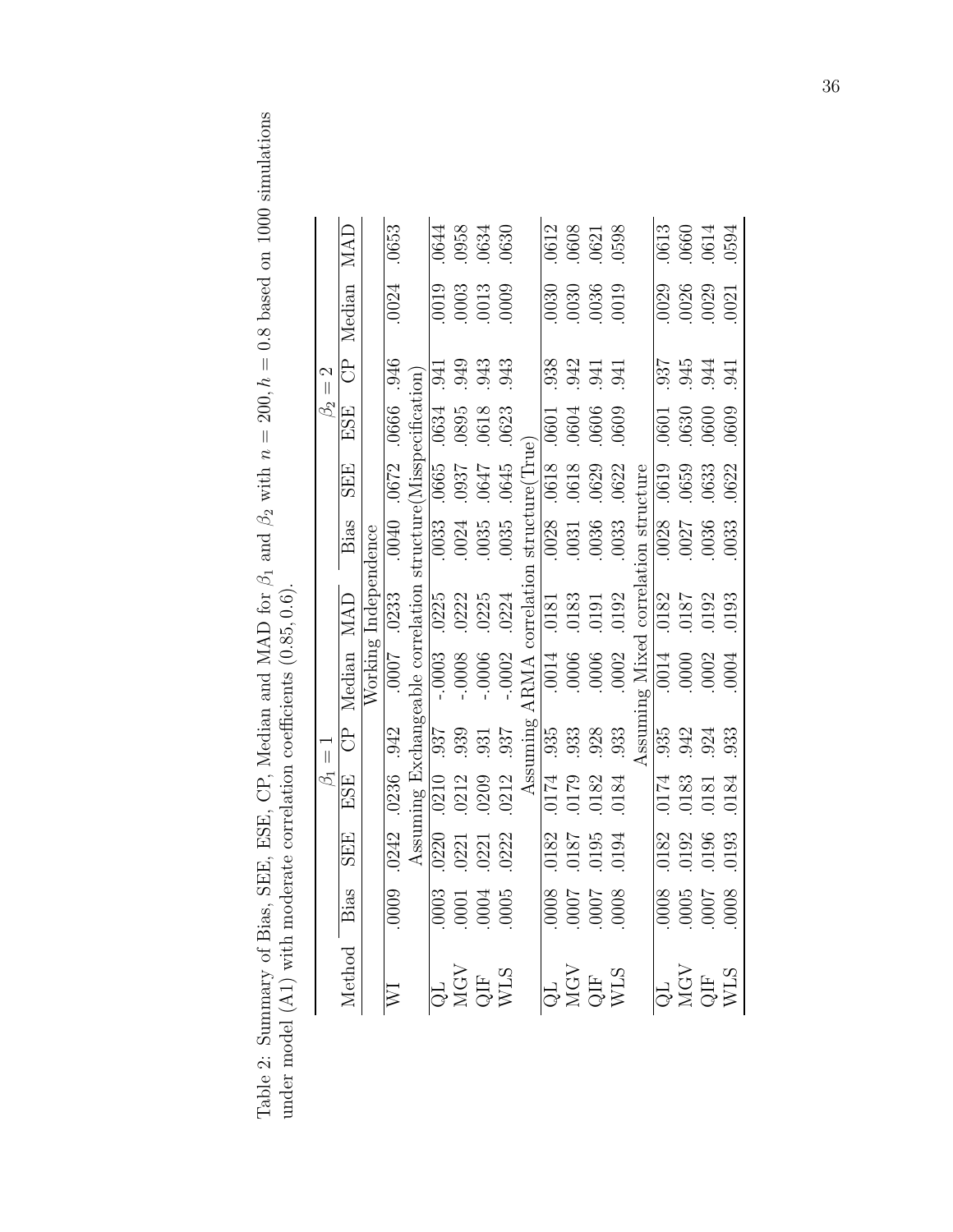Table 3: Summary of Bias, SEE, ESE, CP, Median and MAD for  $\beta_1$  and  $\beta_2$  with  $n = 200$ ,  $h = 0.8$  based on 1000 simulations Table 3: Summary of Bias, SEE, CP, Median and MAD for  $\beta_1$  and  $\beta_2$  with  $n = 200$ ,  $h = 0.8$  based on 1000 simulations under model (A1) with weak correlation coefficients (0.85, 0.3). under model (A1) with weak correlation coefficients (0.85, 0.3).

|                 | <b>MAD</b>    |                      | .0514                       |       | 0490<br>0811<br>0490<br>0491                                  |         |                             |      |                         | 1250<br>0484<br>0483<br>0471       |                                     |                                |             |       | 0464<br>0534<br>0472<br>0472                           |       |
|-----------------|---------------|----------------------|-----------------------------|-------|---------------------------------------------------------------|---------|-----------------------------|------|-------------------------|------------------------------------|-------------------------------------|--------------------------------|-------------|-------|--------------------------------------------------------|-------|
|                 | Median        |                      | 7100.                       |       | $0005$<br>$0004$<br>$0006$<br>$0004$                          |         |                             |      |                         | 0025<br>0025<br>0011<br>0014       |                                     |                                |             |       | $\begin{array}{c} 0020 \\ 0033 \\ 0019 \end{array}$    | 0014  |
| $\beta_2=2$     | .<br>ටි       |                      |                             | .941  | 953<br>942<br>940                                             |         |                             |      |                         |                                    | 946<br>946<br>944                   |                                |             |       | 946<br>946<br>943<br>943                               |       |
|                 | ESE           |                      | 1547.813                    |       | P8F0<br>0320<br>0320<br>0484                                  |         |                             |      |                         |                                    | 8250<br>6250<br>8250<br><u>9250</u> |                                |             |       | 0476<br>0513<br>0475<br>0478                           |       |
|                 | <b>SEE</b>    |                      | .0518                       |       | $\frac{10502}{0500}$                                          | .0500   |                             |      |                         | 1870<br>1670<br>1670<br>1870       |                                     |                                |             |       | 8870<br>0090<br>0090<br>0090                           |       |
|                 | Bias          |                      | .0031                       |       |                                                               | .0027   |                             |      |                         | $\frac{1}{0.0025}$<br>0025<br>0030 | .0026                               |                                | .0024       |       | $.0021$<br>$.0030$                                     | .0026 |
|                 |               | Working Independence | .0003 .0236                 |       |                                                               | .0231   | correlation structure(True) |      | $\frac{0.0216}{0.0216}$ | .0225                              | .0219                               | ng Mixed correlation structure | .0215       | .0207 | 0228                                                   | 0219  |
|                 | CP Median MAD |                      |                             |       |                                                               | $-0004$ | ARMA                        |      |                         | $\frac{9000}{1100}$                | .0003                               |                                | <b>LOOO</b> |       | $\begin{array}{c} 0.005 \\ 0.006 \\ 0.006 \end{array}$ |       |
| $\overline{  }$ |               |                      |                             |       |                                                               | .935    | Assuming                    | .935 | .932                    | $.928$<br>$.933$                   |                                     | Assum                          | .936        |       | .937<br>026                                            | .934  |
| S.              | ESE           |                      | 0241 0236 953               |       |                                                               | .0221   |                             |      |                         |                                    | 0204<br>0208<br>0210<br>0209        |                                |             |       | 0204<br>0208<br>0209<br>0209                           |       |
|                 | <b>SEE</b>    |                      |                             | .0231 | $.0235$<br>$.0233$<br>$.0231$                                 |         |                             |      |                         |                                    | 0214<br>0216<br>0226<br>0220        |                                |             |       | $.0214$<br>$.0218$<br>$.0227$                          | 0220  |
|                 |               |                      | 8000                        |       | $\begin{array}{c} 0.0006 \\ -0.0006 \\ -0.006 \\ \end{array}$ |         |                             |      |                         |                                    |                                     |                                |             |       | 6000<br>2000<br>2000<br>2000                           |       |
|                 | Method Bias   |                      | $\overline{\triangleright}$ |       | MGV<br>QIF<br>WLS                                             |         |                             |      |                         |                                    | QL<br>MGV<br>QIF<br>WLS             |                                |             |       | QL<br>NGV<br>QIF<br>WLS                                |       |

37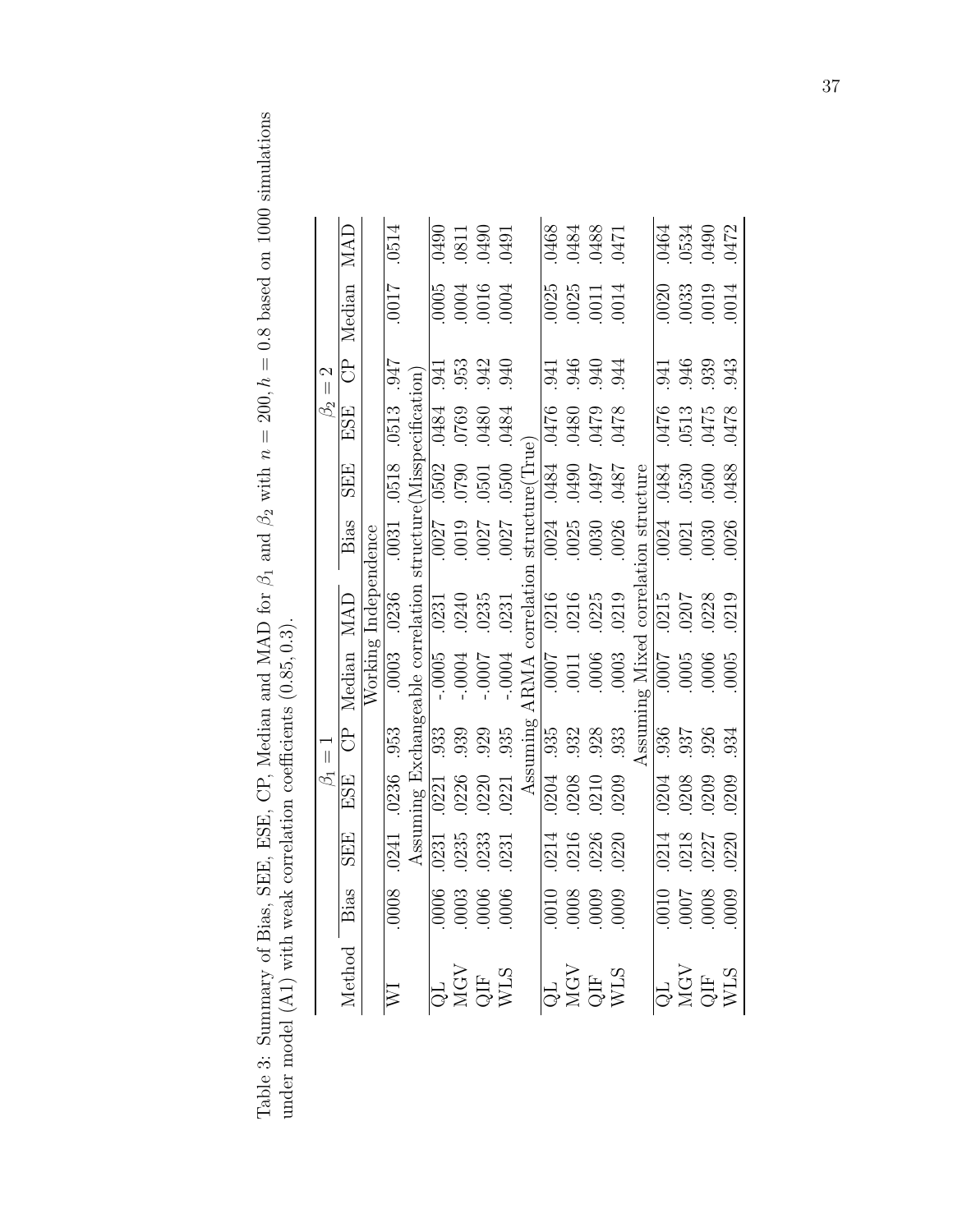Table 4: Summary of Bias, SEE, ESE, CP, Median and MAD for  $\beta_1$  and  $\beta_2$  with  $n = 200$ ,  $h = 1.2$  based on 1000 simulations Table 4: Summary of Bias, SEE, CP, Median and MAD for  $\beta_1$  and  $\beta_2$  with  $n = 200$ ,  $h = 1.2$  based on 1000 simulations under model (A2) with strong correlation  $\rho=0.8.$ under model (A2) with strong correlation  $\rho = 0.8$ .

|                                                                                                                 |                                                                         |                               |                    | $\beta_1 = 0.5$  |                                                      |                      |                       |                               | $\beta_2 =$        |         |                    |                              |
|-----------------------------------------------------------------------------------------------------------------|-------------------------------------------------------------------------|-------------------------------|--------------------|------------------|------------------------------------------------------|----------------------|-----------------------|-------------------------------|--------------------|---------|--------------------|------------------------------|
| Method Bias                                                                                                     |                                                                         | <b>SEE</b>                    | ESE                | ි<br>ටි          | Median                                               | MAD                  | Bias                  | SEE                           | ESE                | දි<br>ප | Median             | MAD                          |
|                                                                                                                 |                                                                         |                               |                    |                  |                                                      | Working Independence |                       |                               |                    |         |                    |                              |
|                                                                                                                 | .0023                                                                   |                               | .1535 .1544 .949   |                  |                                                      | .0021 .1583          |                       | $.0048$ . 1691 . 1629         |                    | .934    | .0041              | .1656                        |
|                                                                                                                 |                                                                         |                               |                    |                  | Assuming ARMA correlation structure(Misspecification |                      |                       |                               |                    |         |                    |                              |
|                                                                                                                 |                                                                         | .0884                         | $\underline{8280}$ | 616.             | $\frac{1900}{\sqrt{1}}$                              | 889.                 |                       | $-10084$ . 1605 . 1427        |                    | 015     | 0.139              | .1573                        |
|                                                                                                                 |                                                                         |                               | .0973              |                  | .0029                                                | .0972                | $0008$                | 1574                          | 1466               | .933    | -.0037             | .1532                        |
| QL<br>MGV<br>QIF<br>WLS                                                                                         | $1900$<br>$800$<br>$2000$<br>$1900$                                     | $.1064$<br>$.1064$<br>$.0945$ | 1019<br>848        | $.948$<br>$.935$ | 0040                                                 | .1006                | $-0001$               | .1576                         | .1434              | .917    | -.0028             | 1448<br>1499                 |
|                                                                                                                 |                                                                         |                               |                    | .953             | 7100.                                                | .0929                | $-0004$               | .1564                         | .1451              | .929    | .0026              |                              |
|                                                                                                                 |                                                                         |                               |                    |                  |                                                      |                      |                       |                               |                    |         |                    |                              |
|                                                                                                                 |                                                                         | .0853                         |                    |                  |                                                      |                      |                       | .1625 .1423                   |                    | 010     | .0208              | 1624                         |
|                                                                                                                 |                                                                         | 1113<br>1069<br>1069          |                    |                  |                                                      |                      |                       |                               | .1493              | .928    | $.0012$<br>$.0004$ |                              |
|                                                                                                                 |                                                                         |                               |                    |                  |                                                      |                      |                       |                               | .1473              | .922    |                    | 1538<br>1540<br>1495         |
| $\begin{array}{c} \begin{array}{c} \text{QL} \\ \text{MGV} \\ \text{QIF} \end{array} \\ \text{WLS} \end{array}$ | $\begin{array}{r} 600 \\ + 000 \\ - 000 \\ - 000 \\ \hline \end{array}$ |                               |                    |                  |                                                      |                      |                       |                               | .1449              | .926    | .0041              |                              |
|                                                                                                                 |                                                                         |                               |                    | Assumi           | ing Mixed                                            |                      | correlation structure |                               |                    |         |                    |                              |
|                                                                                                                 |                                                                         | .0855                         | .0853              | .953             | $\overline{0055}$                                    | $\frac{1}{1}$        | $-.0134$              | .1622                         | .1422              | .911    | $-0195$            |                              |
| QL<br>NGV<br>QIF<br>WLS<br>WLS                                                                                  | $\begin{array}{r} 0.0068 \\ -0.0031 \\ -0.0060 \\ -0.0052 \end{array}$  | $.1246$<br>$.1044$<br>$.0942$ | .1249              | .949             | .0027                                                | .1238                | .0033                 | $.1616$<br>$.1573$<br>$.1563$ | .1532              | .929    | .0001              | 1617<br>1577<br>1456<br>1456 |
|                                                                                                                 |                                                                         |                               | 0976               | .930             | .0056                                                | .1044                | $-.0003$              |                               | $.1421$<br>$.1448$ | .914    | $-0021$            |                              |
|                                                                                                                 |                                                                         |                               | .0944              | .954             | 0055                                                 | .0945                | $-0008$               |                               |                    | .927    | .0034              | .1484                        |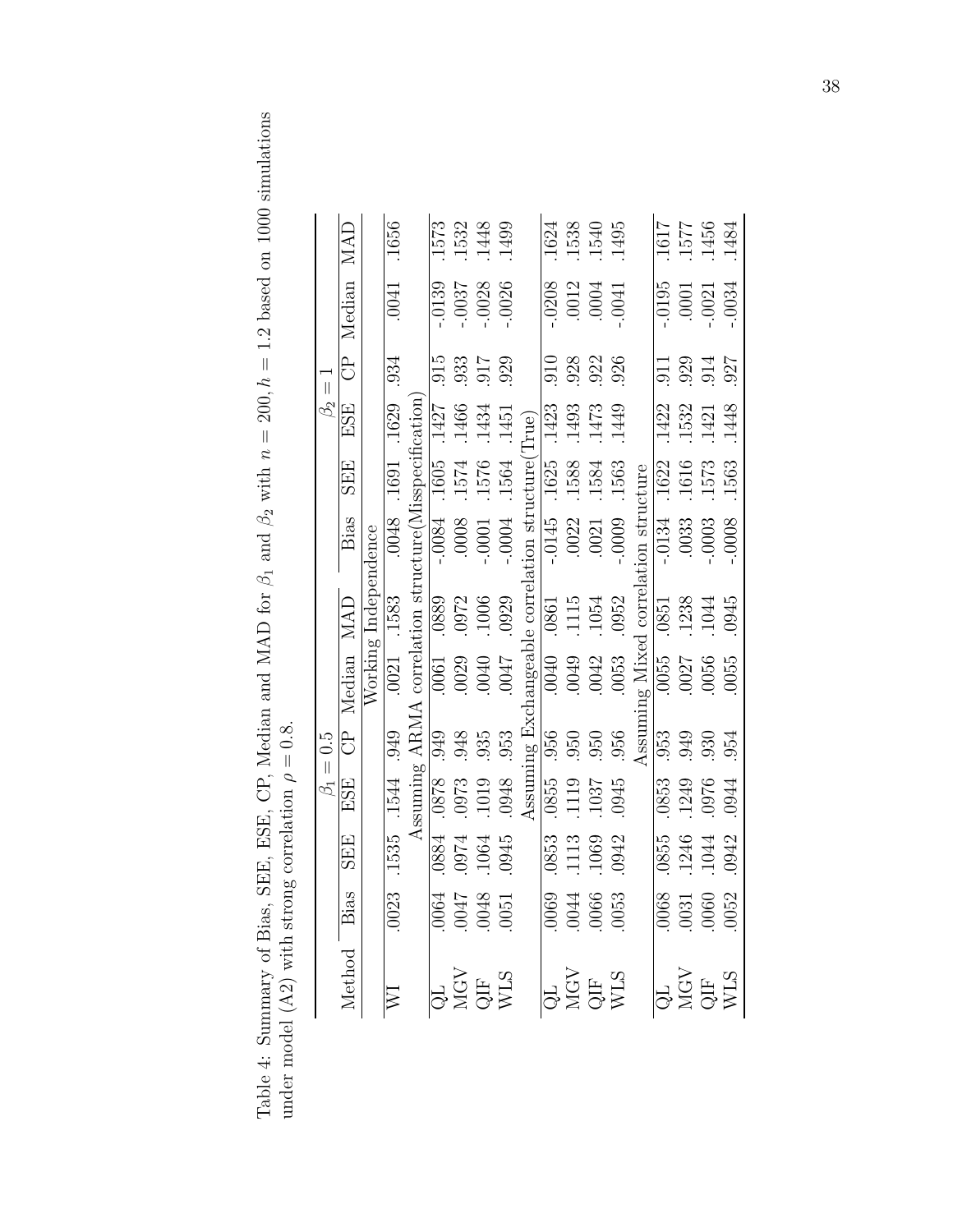Table 5: Summary of Bias, SEE, ESE, CP, Median and MAD for  $\beta_1$  and  $\beta_2$  with  $n = 200$ ,  $h = 1.2$  based on 1000 simulations under model (A2) with moderate correlation  $\rho = 0.5$ . Table 5: Summary of Bias, SEE, ESE, CP, Median and MAD for  $\beta_1$  and  $\beta_2$  with  $n = 200$ ,  $h = 1.2$  based on 1000 simulations under model (A2) with moderate correlation  $\rho = 0.5$ .

|                         | MAD         |                      | .1876                      |                                                       |                         | 1753<br>1762<br>1773<br>1773                                |                   |       |                                  |           | 1766<br>1795<br>1772<br>1772                                                         |                                                   |                                |                |      | 1769<br>1818<br>1759<br>1771                                   |      |
|-------------------------|-------------|----------------------|----------------------------|-------------------------------------------------------|-------------------------|-------------------------------------------------------------|-------------------|-------|----------------------------------|-----------|--------------------------------------------------------------------------------------|---------------------------------------------------|--------------------------------|----------------|------|----------------------------------------------------------------|------|
|                         | Median      |                      | 0059                       |                                                       |                         | $\begin{array}{c} 0001 \\ 0037 \\ 0028 \\ 0041 \end{array}$ |                   |       |                                  | .0025     | 0068<br>0028<br>0028                                                                 |                                                   |                                | .0023          |      | 0080<br>8100.<br>91036                                         |      |
| $\overline{\mathbf{u}}$ | å           |                      | .940                       |                                                       | 932                     |                                                             | 126<br>415<br>126 |       |                                  | .935      | 933<br>928<br>927                                                                    |                                                   |                                |                |      | 33<br>336<br>927<br>927                                        |      |
| $\beta_2$               | ESE         |                      | 1871.                      |                                                       | .1647                   | 1665<br>1658<br>1667                                        |                   |       | True)                            | .1646     | 1695<br>1659<br>1666                                                                 |                                                   |                                |                |      | 1646<br>1710<br>1632<br>1665                                   |      |
|                         | <b>SEE</b>  |                      | .1863                      |                                                       | $\frac{1774}{ }$        | $\frac{1785}{1815}$                                         |                   |       |                                  |           | $\begin{array}{c}\n 1773 \\  1871 \\  1871 \\  1871 \\  \hline\n 1887\n \end{array}$ |                                                   |                                |                |      | 773<br>1806<br>1711<br>1777<br>1771                            |      |
|                         | Bias        |                      | .0062                      |                                                       | $\frac{9000}{\sqrt{2}}$ | 0020                                                        | .0033             | .0039 |                                  | $-0.0001$ | 6400.                                                                                | .0037                                             |                                | $\sqrt{10001}$ |      | $.0055$<br>$.0039$                                             | 0037 |
|                         | MAD         | Working Independence | 0020 1963                  |                                                       | $\frac{1591}{ }$        | 1715                                                        | 1722              | 1647  | nangeable correlation structure( | .1608     | 1705<br>1643<br>1645                                                                 |                                                   | ng Mixed correlation structure | 1607           | 1767 | 1707                                                           | 1638 |
|                         | Median      |                      |                            | Assuming ARMA correlation structure(Misspecification) |                         | $\frac{1}{0005}$<br>0095<br>0043                            |                   | 0059  |                                  |           | 0083<br>0068<br>0054<br>0059                                                         |                                                   |                                |                |      | $\begin{array}{c} 6000 \\ 0000 \\ 0000 \\ 0000 \\ \end{array}$ |      |
| $= 0.5$                 | ි<br>ටි     |                      | .949                       |                                                       |                         | $0.953$<br>$0.946$                                          | .939              | .952  | Assuming Exch                    |           | $\frac{954}{952}$<br>$\frac{351}{956}$                                               |                                                   | $\mathbf{Assum}$               |                |      | 951<br>946<br>954                                              |      |
| $\beta_1$               | ESE         |                      | .1960                      |                                                       |                         | $\frac{1597}{1597}$<br>1667<br>1654<br>1655                 |                   |       |                                  |           |                                                                                      | $\frac{1\overline{1591}}{1.1731}$<br>1637<br>1654 |                                |                |      | 1588<br>1777<br>1652<br>1652                                   |      |
|                         | <b>SEE</b>  |                      | .1952                      |                                                       | 1611                    | $\frac{1723}{1740}$                                         |                   |       |                                  |           | 1602<br>1723<br>1659<br>1659                                                         |                                                   |                                | .1602          |      | $\frac{1837}{1692}$                                            |      |
|                         |             |                      | .0060                      |                                                       |                         | $\begin{array}{c} 0112 \\ 0113 \\ 0091 \\ 0090 \end{array}$ |                   |       |                                  |           | 0118<br>0083<br>00114<br>0092                                                        |                                                   |                                |                |      | 0116<br>0042<br>0106<br>0092                                   |      |
|                         | Method Bias |                      | $\overline{\triangledown}$ |                                                       |                         | QL<br>MGV<br>QIF<br>WLS                                     |                   |       |                                  |           | QL<br>NGV<br>QIF<br>WLS                                                              |                                                   |                                |                |      | QL<br>MGV<br>QIF<br>WLS                                        |      |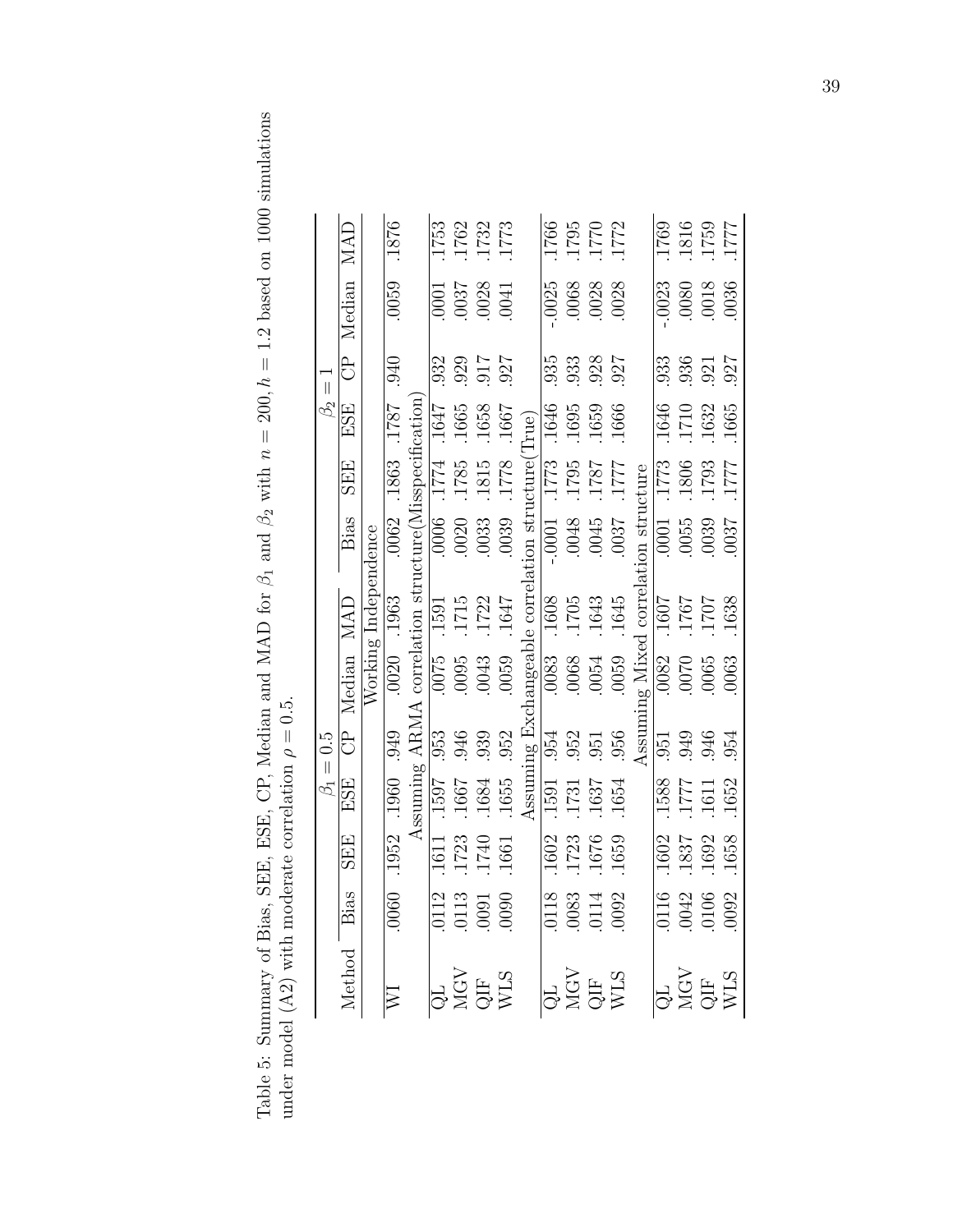Table 6: Summary of Bias, SEE, ESE, CP, Median and MAD for  $\beta_1$  and  $\beta_2$  with  $n = 200$ ,  $h = 1.2$  based on 1000 simulations Table 6: Summary of Bias, SEE, CP, Median and MAD for  $\beta_1$  and  $\beta_2$  with  $n = 200$ ,  $h = 1.2$  based on 1000 simulations under model (A2) with weak correlation  $\rho=0.2.$ under model (A2) with weak correlation  $\rho = 0.2$ .

|                                                                                                           |       |                        |                                                                                                                             | $\beta_1 = 0.5$ |                                                                                                                                                                                                                                  |                      |                                                                                                                                                                                                                                                                                                                                               |                                      | $\beta_2 =$                    |             |                                                     |                              |
|-----------------------------------------------------------------------------------------------------------|-------|------------------------|-----------------------------------------------------------------------------------------------------------------------------|-----------------|----------------------------------------------------------------------------------------------------------------------------------------------------------------------------------------------------------------------------------|----------------------|-----------------------------------------------------------------------------------------------------------------------------------------------------------------------------------------------------------------------------------------------------------------------------------------------------------------------------------------------|--------------------------------------|--------------------------------|-------------|-----------------------------------------------------|------------------------------|
| Method Bias                                                                                               |       | <b>SEE</b>             | ESE                                                                                                                         |                 | CP Median MAD                                                                                                                                                                                                                    |                      | Bias                                                                                                                                                                                                                                                                                                                                          | <b>SEE</b>                           | ESE                            | ි<br>ටි     | Median                                              | MAD                          |
|                                                                                                           |       |                        |                                                                                                                             |                 |                                                                                                                                                                                                                                  | Working Independence |                                                                                                                                                                                                                                                                                                                                               |                                      |                                |             |                                                     |                              |
|                                                                                                           | .0133 | $.3109 - .3105 - .946$ |                                                                                                                             |                 |                                                                                                                                                                                                                                  | $.0073 - 3124$       |                                                                                                                                                                                                                                                                                                                                               |                                      | $\overline{.0090}$ .2416 .2312 | 716.        | .0156                                               | .2523                        |
|                                                                                                           |       |                        |                                                                                                                             |                 |                                                                                                                                                                                                                                  |                      |                                                                                                                                                                                                                                                                                                                                               |                                      |                                |             |                                                     |                              |
|                                                                                                           |       | 3008                   |                                                                                                                             |                 |                                                                                                                                                                                                                                  |                      |                                                                                                                                                                                                                                                                                                                                               |                                      |                                | .938        | <b>157</b>                                          |                              |
|                                                                                                           |       | 5037                   |                                                                                                                             |                 | $\begin{tabular}{lcl} Assuming ARMA correlation structure (Misspecification \\ \hline 308 & .2974 & .957 & .0091 & .3065 & .0078 & .2381 & .2246 \\ 037 & .3951 & .934 & .0186 & .3768 & .0125 & .2641 & .2476 \\ \end{tabular}$ |                      | $\frac{8200}{9615}$                                                                                                                                                                                                                                                                                                                           |                                      |                                | .942        |                                                     |                              |
|                                                                                                           |       | .3090                  | 2998                                                                                                                        | .942            | $\begin{array}{c} 0186 \\ 0093 \\ 0074 \end{array}$                                                                                                                                                                              | .3149                |                                                                                                                                                                                                                                                                                                                                               | .2436                                | .2248                          | .928        | $\begin{array}{c} 0111 \\ 0149 \\ 0158 \end{array}$ |                              |
| $\frac{\text{QL}}{\text{MSLO}} = \frac{0.181}{0.0181}$<br>CHE 0.153<br>CHE 0.153<br>WLS 0.156             |       | 3026                   | .2999                                                                                                                       | .949            |                                                                                                                                                                                                                                  | .3054                | .0083                                                                                                                                                                                                                                                                                                                                         | .2389                                | .2256                          | .938        |                                                     | 2480<br>2549<br>2528<br>2528 |
|                                                                                                           |       |                        |                                                                                                                             |                 |                                                                                                                                                                                                                                  |                      |                                                                                                                                                                                                                                                                                                                                               |                                      | True)                          |             |                                                     |                              |
|                                                                                                           |       | .3005                  |                                                                                                                             |                 |                                                                                                                                                                                                                                  |                      |                                                                                                                                                                                                                                                                                                                                               |                                      | .2246                          |             |                                                     |                              |
|                                                                                                           |       | 3009                   | $\begin{array}{l} {\rm Assuming\,\,Exch} \\ \textcolor{red}{2973} \quad 952 \\ \textcolor{red}{2992} \quad 953 \end{array}$ |                 |                                                                                                                                                                                                                                  |                      |                                                                                                                                                                                                                                                                                                                                               |                                      | .2254                          |             |                                                     |                              |
|                                                                                                           |       | 3033                   | .2955                                                                                                                       | .948            | $\begin{tabular}{ll} \texttt{changeable correlation structure} (T1\\ \hline 0122 & .3088 & .0077 & .2381 & .2\\ 0008 & .3058 & .0081 & .2380 & .2\\ 0105 & .3010 & .0082 & .2406 & .2\\ \end{tabular}$                           |                      |                                                                                                                                                                                                                                                                                                                                               | $\frac{1}{2380}$ $\frac{2380}{2406}$ |                                |             | 0155<br>0167<br>0185<br>0154                        | 2452<br>2501<br>2517<br>2521 |
| $\frac{\text{QL}}{\text{MGV}} = \frac{0185}{0163}$<br>CMGV 0163<br>QIF 0183                               |       | 3023                   | 2999                                                                                                                        | .948            | .0084                                                                                                                                                                                                                            | .3062                | .0083                                                                                                                                                                                                                                                                                                                                         |                                      | .2230<br>.2256                 |             |                                                     |                              |
|                                                                                                           |       |                        |                                                                                                                             |                 | Assuming Mixed                                                                                                                                                                                                                   |                      | correlation structure                                                                                                                                                                                                                                                                                                                         |                                      |                                |             |                                                     |                              |
|                                                                                                           |       | .3003                  | 2969                                                                                                                        | .954            |                                                                                                                                                                                                                                  | .3053                | $\frac{2200}{\frac{2200}{\frac{2200}{\frac{225}{\frac{2250}{\frac{225}{\frac{2250}{\frac{2250}{\frac{2250}{\frac{2250}{\frac{2250}{\frac{2250}{\frac{2250}{\frac{2250}{\frac{2250}{\frac{2250}{\frac{2250}{\frac{2250}{\frac{2250}{\frac{2250}{\frac{2250}{\frac{2250}{\frac{2250}{\frac{2250}{\frac{2250}{\frac{2250}{\frac{2250}{\frac{225$ |                                      |                                | .938        | .0172                                               | .2469                        |
| $\frac{\text{QL}}{\text{MGV}} = \frac{0183}{0158}$<br>$\frac{\text{MGV}}{\text{QIF}} = \frac{0153}{0157}$ |       | .4308                  | 3414                                                                                                                        | .931            | 2200<br>2000<br>2000<br>2010                                                                                                                                                                                                     | .3248                | 5800.<br>L800.                                                                                                                                                                                                                                                                                                                                | 2382<br>2537<br>2532<br>2389         | 2245<br>2380<br>2254<br>2254   |             | $.0130$<br>$.0125$                                  | $.2537$<br>$.2505$           |
|                                                                                                           |       | 3054                   | 2925                                                                                                                        | .946            |                                                                                                                                                                                                                                  | $.3090$<br>$.3047$   |                                                                                                                                                                                                                                                                                                                                               |                                      |                                | .938<br>029 |                                                     |                              |
|                                                                                                           |       | 3023                   | 2996                                                                                                                        | .948            |                                                                                                                                                                                                                                  |                      | .0083                                                                                                                                                                                                                                                                                                                                         |                                      |                                | .938        | .0154                                               | 2526                         |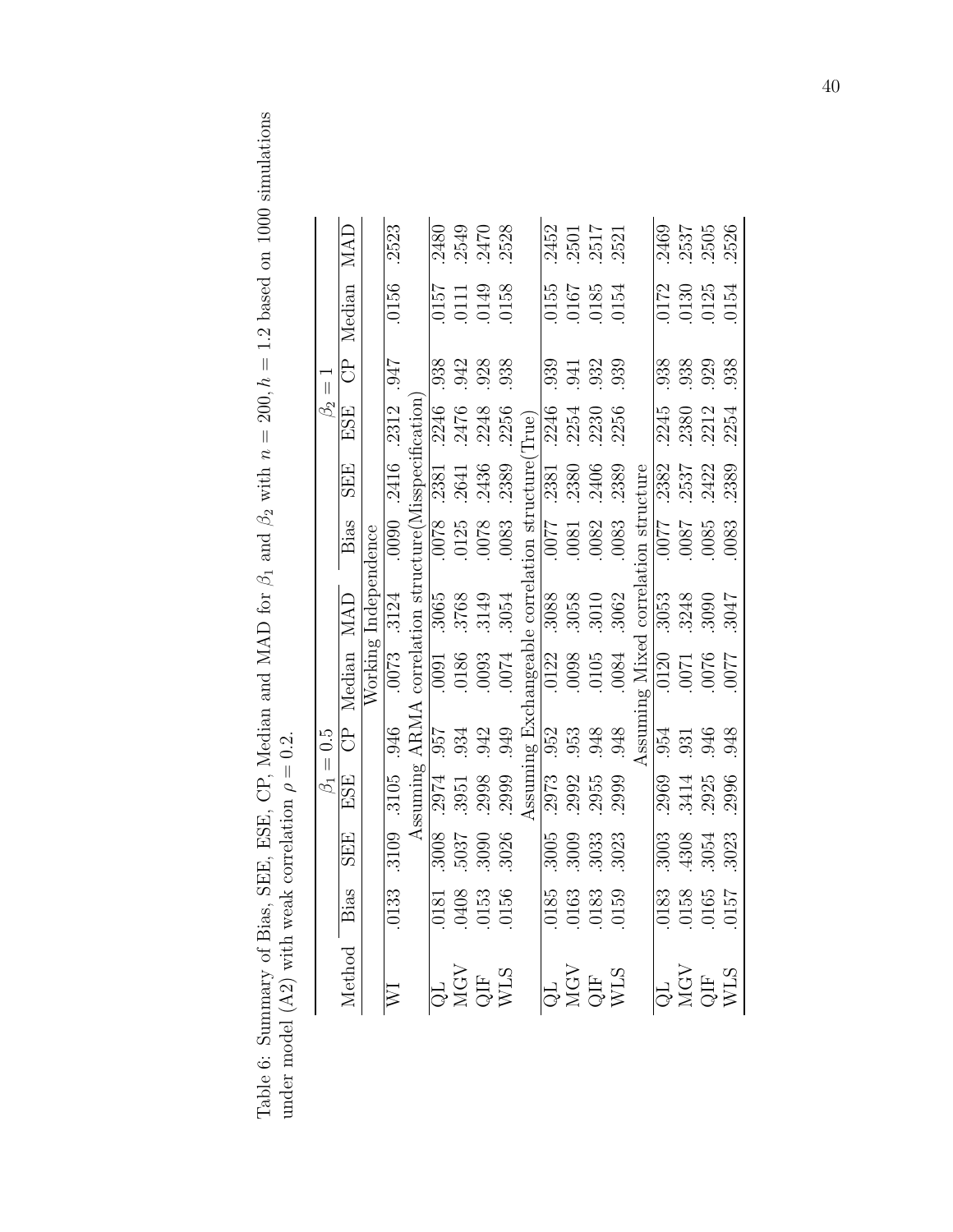Table 7: Summary of Bias, SEE, ESE, CP, Median and MAD for  $\beta_1$  and  $\beta_2$  with  $n = 200$ ,  $h = 0.7$  based on 1000 simulations under Random intercept model (B1). Table 7: Summary of Bias, SEE, CP, Median and MAD for  $\beta_1$  and  $\beta_2$  with  $n = 200$ ,  $h = 0.7$  based on 1000 simulations under Random intercept model (B1).

|                          |                  |                      | .0507                      |                                                                                       |  | 0499<br>0627<br>0627<br>0482                   |       |                       | 1950<br>1465<br>1460<br>1950             |                                                                     |                       |  | 0471<br>695<br>0495<br>0470                                                   |  |
|--------------------------|------------------|----------------------|----------------------------|---------------------------------------------------------------------------------------|--|------------------------------------------------|-------|-----------------------|------------------------------------------|---------------------------------------------------------------------|-----------------------|--|-------------------------------------------------------------------------------|--|
|                          | Median MAD       |                      | $-0004$                    |                                                                                       |  | $70000$<br>$0000$<br>$0000$<br>$0000$          |       |                       | 1100<br>8000<br>11000<br>1000            |                                                                     |                       |  |                                                                               |  |
| $\beta_2=2$              | පි<br>           |                      | .946                       |                                                                                       |  | 33<br>33<br>35<br>35<br>34<br>31               |       |                       |                                          | 927<br>936<br>927<br>939                                            |                       |  | 929<br>929<br>940<br>940                                                      |  |
|                          | ESE              |                      |                            |                                                                                       |  | 6290<br>6290<br>6290<br>6690                   |       |                       |                                          | $\begin{array}{c} 0656 \\ 0660 \\ 0662 \\ 0662 \\ 0665 \end{array}$ |                       |  | 0655<br>0679<br>0654<br>0665                                                  |  |
|                          | <b>SEE</b>       |                      | .0749 .0723                |                                                                                       |  | $1110$<br>$1120$<br>$1120$<br>$1820$<br>$1820$ |       |                       |                                          | 8020<br>2120<br>2020<br>2120                                        |                       |  | 8020<br>1120<br>1120<br>1020                                                  |  |
|                          | Bias             |                      | $\overline{.0008}$         |                                                                                       |  | $\frac{2000}{0000}$<br>$\frac{2000}{0000}$     |       | correlation structure | 0020<br>0016<br>0018<br>0012             |                                                                     | correlation structure |  | $\frac{2}{10012}$<br>$\frac{1}{10012}$<br>$\frac{1}{10012}$                   |  |
|                          | $MA\overline{D}$ | Working Independence |                            |                                                                                       |  | <br>  143<br>  0143<br>  0149<br>  0149        |       |                       | 0117<br>0121<br>0121<br>0126             |                                                                     |                       |  | 0118<br>0127<br>0121<br>0126<br>0126                                          |  |
|                          | Median           |                      |                            | $0242$ .933 .0000 .0162 .0008 .0749 .0<br>Assuming Exchangeable correlation structure |  | $\frac{10004}{0001}$                           | .0001 | ssuming ARMA          | $-0005$<br>$-0002$<br>$-0003$<br>$-0001$ |                                                                     | ng Mixed              |  | $\frac{10006}{10004}$                                                         |  |
| $\overline{\phantom{a}}$ | ි<br>ටි          |                      |                            |                                                                                       |  | 33<br>338<br>539<br>59                         |       |                       |                                          | $939$<br>$938$<br>$931$<br>$944$<br>$944$<br>Ssumin<br>Sax Page     |                       |  | 940<br>940<br>943<br>943                                                      |  |
| $\beta_1$                | ESE              |                      | $.0242$ .933               |                                                                                       |  | 0211<br>0213<br>0210<br>0214                   |       |                       |                                          | $\frac{0175}{0180}$<br>0180<br>0183                                 |                       |  | $\frac{175}{173}$<br>$\frac{33}{173}$<br>$\frac{33}{173}$<br>$\frac{33}{173}$ |  |
|                          | <b>SEE</b>       |                      | .0250                      |                                                                                       |  | 0220<br>0221<br>0222<br>0223<br>0223           |       |                       |                                          | 1610<br>6810<br>6810<br>1210                                        |                       |  | $\begin{array}{r} 1610 \\ 0610 \\ 0610 \\ \hline \end{array}$                 |  |
|                          |                  |                      | $\frac{5000}{\sqrt{100}}$  |                                                                                       |  | $\frac{1000}{0001}$                            |       |                       |                                          | $\frac{1}{10001}$<br>$\frac{0001}{0002}$                            |                       |  | $-0002$<br>$-0001$<br>$-0002$<br>$-0002$                                      |  |
|                          | Method Bias      |                      | $\overline{\triangledown}$ |                                                                                       |  | QL<br>MGV<br>QIF<br>WLS<br>WLS                 |       |                       |                                          | QL<br>MGV<br>QIF<br>WLS                                             |                       |  | QL<br>VICT<br>QIF<br>WLS                                                      |  |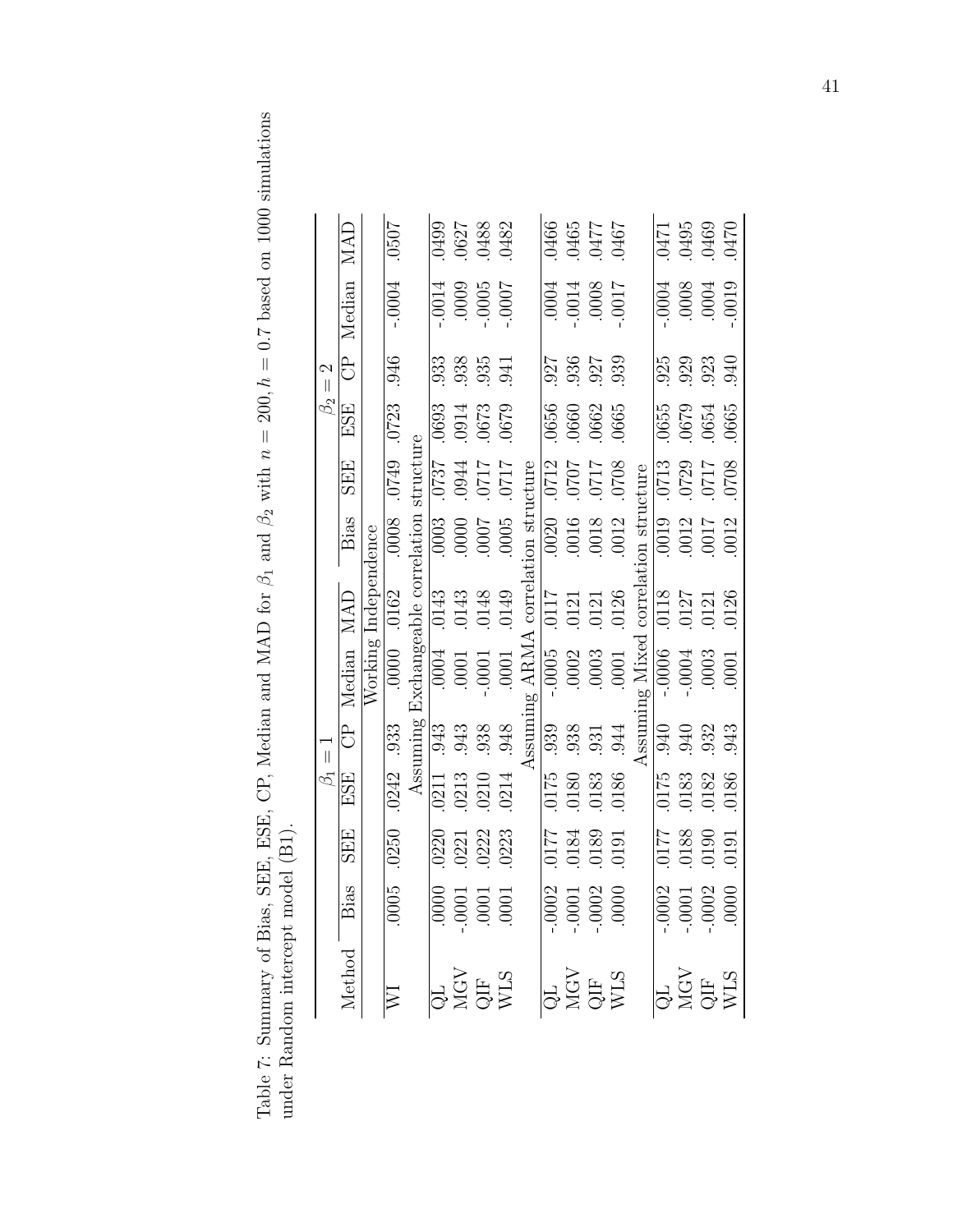Table 8: Summary of Bias, SEE, ESE, CP, Median and MAD for  $\beta_1$  and  $\beta_2$  with  $n = 200$ ,  $h = 0.7$  based on 1000 simulations under Random slope model (B2). Table 8: Summary of Bias, SEE, CR, Median and MAD for  $\beta_1$  and  $\beta_2$  with  $n = 200$ ,  $h = 0.7$  based on 1000 simulations under Random slope model (B2).

| $\beta_1=1$                                                                            |                                                                          |                                                              |                                                       |                                                                                                                                                                                                            |                                                                 |                                |                              |                              | $\beta_2=2$                |                        |                                                                |
|----------------------------------------------------------------------------------------|--------------------------------------------------------------------------|--------------------------------------------------------------|-------------------------------------------------------|------------------------------------------------------------------------------------------------------------------------------------------------------------------------------------------------------------|-----------------------------------------------------------------|--------------------------------|------------------------------|------------------------------|----------------------------|------------------------|----------------------------------------------------------------|
| Method Bias                                                                            | <b>SEE</b>                                                               | ESE                                                          |                                                       | CP Median MAD                                                                                                                                                                                              |                                                                 | Bias                           | <b>SEE</b>                   | ESE                          |                            | CP Median MAD          |                                                                |
|                                                                                        |                                                                          |                                                              |                                                       |                                                                                                                                                                                                            | Working Independence                                            |                                |                              |                              |                            |                        |                                                                |
| $-.0002$                                                                               |                                                                          | 1766 1800 1900                                               |                                                       | -.0000 3000-                                                                                                                                                                                               |                                                                 |                                | $-.0002$ . 0254              | .0259                        | .955                       | .0005                  | .0175                                                          |
|                                                                                        |                                                                          |                                                              |                                                       |                                                                                                                                                                                                            |                                                                 | structure(Misspecification)    |                              |                              |                            |                        |                                                                |
|                                                                                        |                                                                          |                                                              |                                                       |                                                                                                                                                                                                            |                                                                 | $-.0013$                       | .0260                        |                              | .945                       | $-0023$                | $0173$                                                         |
|                                                                                        |                                                                          |                                                              |                                                       |                                                                                                                                                                                                            |                                                                 | $-0.0010$                      |                              |                              |                            | $-0.0010$              |                                                                |
| $\begin{array}{c} \n 1.0001 \\  -0.001 \\  -0.001 \\  -0.001 \\  -0.001\n \end{array}$ |                                                                          | $25000$<br>$25000$<br>$2500$<br>$2500$                       |                                                       | $\begin{array}{l} {\rm Assuming\,\, Example\,\,correlation} \\ \hline 0075 & .0073 & .937 & -.0003 & .0051 \\ 0075 & .0074 & .940 & -.0002 & .0050 \\ 0075 & .0073 & .940 & -.0002 & .0050 \\ \end{array}$ |                                                                 | $-0.0010$                      | .0250<br>0250                | 0251<br>0246<br>0244<br>0246 | 347<br>747<br>945          | $-0009$                | $\begin{array}{c} 0168 \\ 0169 \\ 0169 \end{array}$            |
|                                                                                        |                                                                          |                                                              | .939                                                  | $-.0002$                                                                                                                                                                                                   | .0051                                                           | $-0.0010$                      | .0249                        |                              |                            | 0008                   |                                                                |
|                                                                                        |                                                                          |                                                              | Assuming                                              | <b>ARMA</b>                                                                                                                                                                                                |                                                                 | correlation structure (True)   |                              |                              |                            |                        |                                                                |
|                                                                                        | $.0060$<br>$0063$                                                        |                                                              |                                                       | $-.0002$                                                                                                                                                                                                   |                                                                 | $-1000 -$                      |                              |                              | .943                       | $-0002$                |                                                                |
| $\begin{array}{r} 0000 \\ 0000 \\ 0000 \\ 1000 \\ \hline \end{array}$                  |                                                                          |                                                              | $\frac{32}{95}$<br>$\frac{35}{95}$<br>$\frac{35}{95}$ | $-0.0001$                                                                                                                                                                                                  | $\begin{array}{r} 10041 \\ 0044 \\ 0043 \\ 0045 \\ \end{array}$ | $-0008$                        | 0244<br>0242<br>0245<br>0242 |                              |                            | $-0.0003$<br>$-0.0001$ |                                                                |
|                                                                                        | 0064                                                                     |                                                              |                                                       |                                                                                                                                                                                                            |                                                                 | $-0005$                        |                              |                              |                            |                        |                                                                |
|                                                                                        | .0064                                                                    | $\begin{array}{c} 0059 \\ 0061 \\ -0062 \\ 0063 \end{array}$ |                                                       | $-.0001$                                                                                                                                                                                                   |                                                                 | $-0008$                        |                              | 0238<br>0239<br>0241<br>0241 | 845<br>945<br>948          | $-0002$                |                                                                |
|                                                                                        |                                                                          |                                                              | $\Lambda$ ssum                                        |                                                                                                                                                                                                            |                                                                 | ng Mixed correlation structure |                              |                              |                            |                        |                                                                |
|                                                                                        |                                                                          |                                                              |                                                       | $-.0002$                                                                                                                                                                                                   | .0041                                                           | -.0007                         |                              |                              |                            | .0003                  |                                                                |
|                                                                                        |                                                                          |                                                              |                                                       | $-.0002$                                                                                                                                                                                                   |                                                                 | $-0009$                        |                              |                              |                            | $-.0006$<br>$-.0004$   |                                                                |
| $\begin{array}{r} \hline 10001 \\ -0001 \\ -0001 \\ -0001 \end{array}$                 | $\begin{array}{c} 0.0061 \\ -0.0067 \\ -0.0064 \\ 1.0061 \\ \end{array}$ | $\begin{array}{c} 0.059 \\ -0.065 \\ -0.063 \\ \end{array}$  | $\begin{array}{c} 941 \\ 933 \\ 932 \\ \end{array}$   | $-.0002$                                                                                                                                                                                                   | $\begin{array}{c} 0045 \\ -0043 \\ -0045 \\ \end{array}$        | -.0007                         | 0245<br>0245<br>0246<br>0242 | 0237<br>0242<br>0238<br>0241 | 176<br>176<br>1947<br>1947 |                        | $\begin{array}{c} 0167 \\ 0170 \\ 0170 \\ 0101 \\ \end{array}$ |
|                                                                                        |                                                                          |                                                              |                                                       | $-.0001$                                                                                                                                                                                                   |                                                                 | 80000                          |                              |                              |                            | .0006                  |                                                                |

42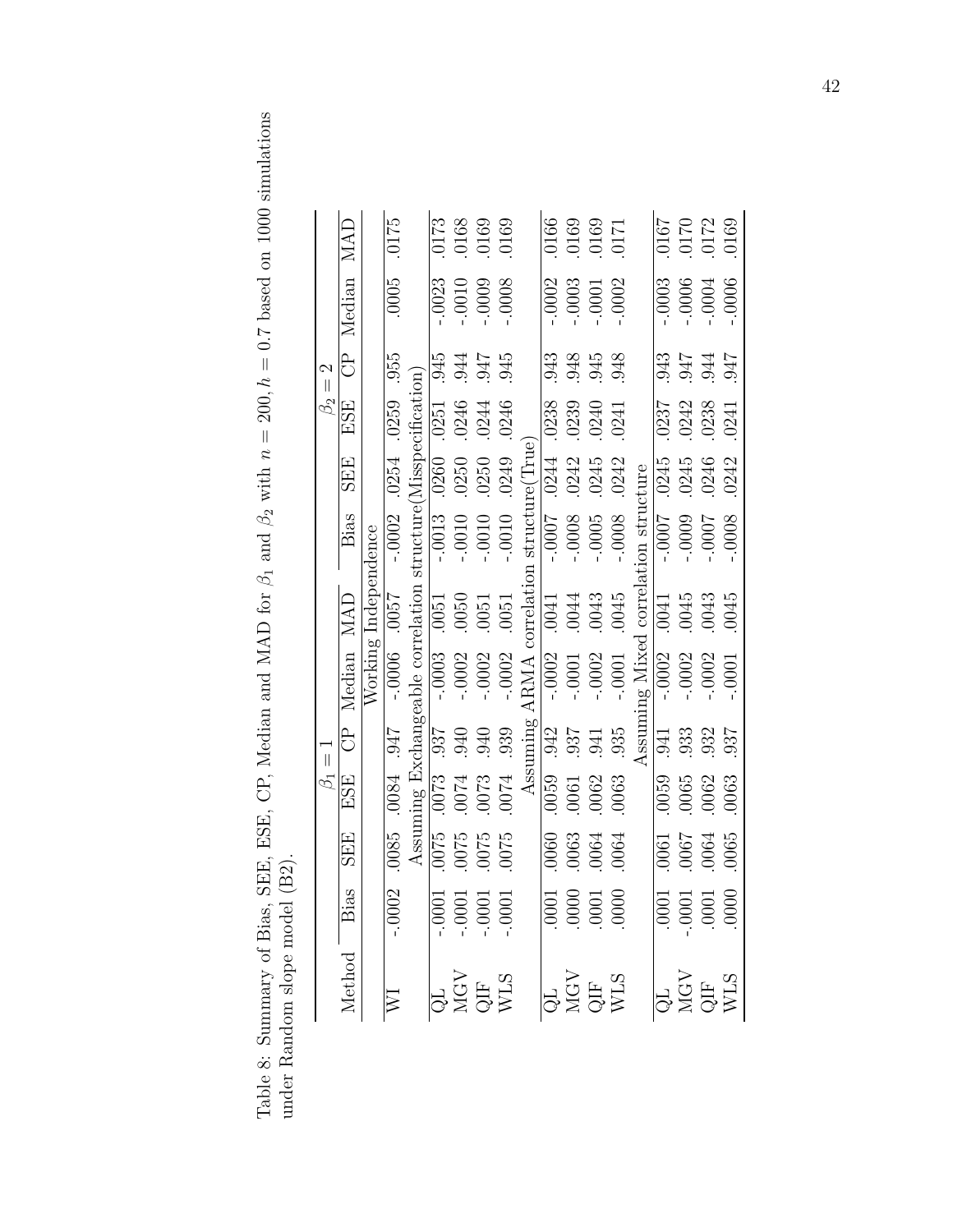Table 9: Summary of Bias, SEE, ESE, CP, Median and MAD for  $\beta_1$  and  $\beta_2$  with  $n = 200$ ,  $h = 0.7$  based on 1000 simulations under Unimodal mixnormal model (B3). Table 9: Summary of Bias, SEE, CP, Median and MAD for  $\beta_1$  and  $\beta_2$  with  $n = 200$ ,  $h = 0.7$  based on 1000 simulations under Unimodal mixnormal model (B3).

|             | MAD                       |                      | .0741                       |  | 0754<br>0743<br>0693<br>0694                                                                                                                                                                                                                                               |               |  | 770<br>689<br>689<br>677<br>677                                                                 |                                                             |                   |          | $\begin{array}{c} 0890 \\ 1890 \\ -1890 \\ 0110 \\ \end{array}$ |  |
|-------------|---------------------------|----------------------|-----------------------------|--|----------------------------------------------------------------------------------------------------------------------------------------------------------------------------------------------------------------------------------------------------------------------------|---------------|--|-------------------------------------------------------------------------------------------------|-------------------------------------------------------------|-------------------|----------|-----------------------------------------------------------------|--|
|             | Median                    |                      | $-0005$                     |  | 0023<br>10011<br>1007<br>0029                                                                                                                                                                                                                                              |               |  | $\begin{array}{c} 6000 \\ 6000 \\ -0000 \\ \end{array}$                                         |                                                             |                   |          | $\begin{array}{c} 0021 \\ 0013 \\ 0057 \\ 0057 \\ \end{array}$  |  |
| $= 2$       | $\overline{\overline{C}}$ |                      | $\overline{342}$            |  | 930<br>931<br>934<br>935                                                                                                                                                                                                                                                   |               |  |                                                                                                 | $893$<br>$943$<br>$912$<br>$93$<br>$9$                      |                   |          | $807$<br>$930$<br>$916$<br>$939$                                |  |
| $\beta_2$   | ESE                       |                      |                             |  | $\begin{array}{c} 1.053 \\ -1.010 \\ -552 \\ -0.010 \\ -0.046 \end{array}$                                                                                                                                                                                                 |               |  |                                                                                                 | 0875<br>0956<br>0911<br>0932                                |                   |          | 1875<br>1829<br>1932<br>1932                                    |  |
|             | <b>SEE</b>                |                      | 6601 2601                   |  |                                                                                                                                                                                                                                                                            | $\frac{1}{2}$ |  | $\begin{array}{ c c c }\hline 1064 \\ \hline 1027 \\ 1029 \\ \hline 1014 \\ \hline \end{array}$ |                                                             | cture             |          | $\frac{1066}{1014}$<br>$\frac{1014}{1015}$                      |  |
|             | Bias                      |                      |                             |  | $\frac{0.0241}{0.037}$ . $\frac{0.006}{0.0167}$ . $\frac{0.006}{0.016}$ . $\frac{0.003}{0.0167}$ . $\frac{0.003}{0.0161}$ . $\frac{0.003}{0.003}$ . $\frac{0.007}{0.0107}$ . $\frac{0.003}{0.013}$ . $\frac{0.007}{0.016}$ . $\frac{0.053}{0.014}$ . $\frac{0.001}{0.016}$ |               |  | $\begin{array}{c} 0045 \\ 0021 \\ 0045 \\ 0045 \\ \end{array}$                                  |                                                             | correlation strue |          | 0043<br>0019<br>7600.<br>0022                                   |  |
|             | MAD                       | Working Independence |                             |  |                                                                                                                                                                                                                                                                            |               |  | 1600<br>1600<br>1600<br>1600                                                                    |                                                             |                   |          | 0086<br>0096<br>0092<br>0094                                    |  |
|             | Median                    |                      |                             |  |                                                                                                                                                                                                                                                                            |               |  | $\frac{1}{10000}$<br>0000<br>0000                                                               |                                                             | ng Mixed          | $-.0001$ | $0000$<br>$0001$<br>$0001$                                      |  |
| $\beta_1=1$ | දි<br>ප                   |                      |                             |  |                                                                                                                                                                                                                                                                            |               |  |                                                                                                 | $\frac{941}{939}$<br>$\frac{939}{938}$<br>$\frac{11}{941}$  |                   |          | 943<br>943<br>942<br>942                                        |  |
|             | ESE                       |                      | .0241                       |  | 0160<br>0161<br>0161<br>0165                                                                                                                                                                                                                                               |               |  |                                                                                                 | $\begin{array}{c} 0127 \\ 0142 \\ 0137 \\ 0137 \end{array}$ |                   |          | $\begin{array}{c} 0127 \\ 0139 \\ 0133 \\ 0137 \\ \end{array}$  |  |
|             | <b>SEE</b>                |                      | .0251                       |  | $\frac{2167}{79100}$<br>0167<br>63010.<br>5010.                                                                                                                                                                                                                            |               |  |                                                                                                 | 0128<br>0146<br>0139<br>0141                                |                   |          | $\begin{array}{c} 0128 \\ 0143 \\ 0138 \\ 0140 \end{array}$     |  |
|             | Bias                      |                      | $\frac{010}{000}$           |  | $\frac{1000}{0000}$                                                                                                                                                                                                                                                        |               |  |                                                                                                 | $\frac{1}{10001}$                                           |                   |          | $-0000$<br>$-0000$<br>$-0001$<br>$-0001$                        |  |
|             | Method                    |                      | $\overline{\triangleright}$ |  | QL<br>MGV<br>QIF<br>WLS                                                                                                                                                                                                                                                    |               |  |                                                                                                 | QL<br>MGV<br>QIF<br>WLS                                     |                   |          | QL<br>NGV<br>QIF<br>WLS                                         |  |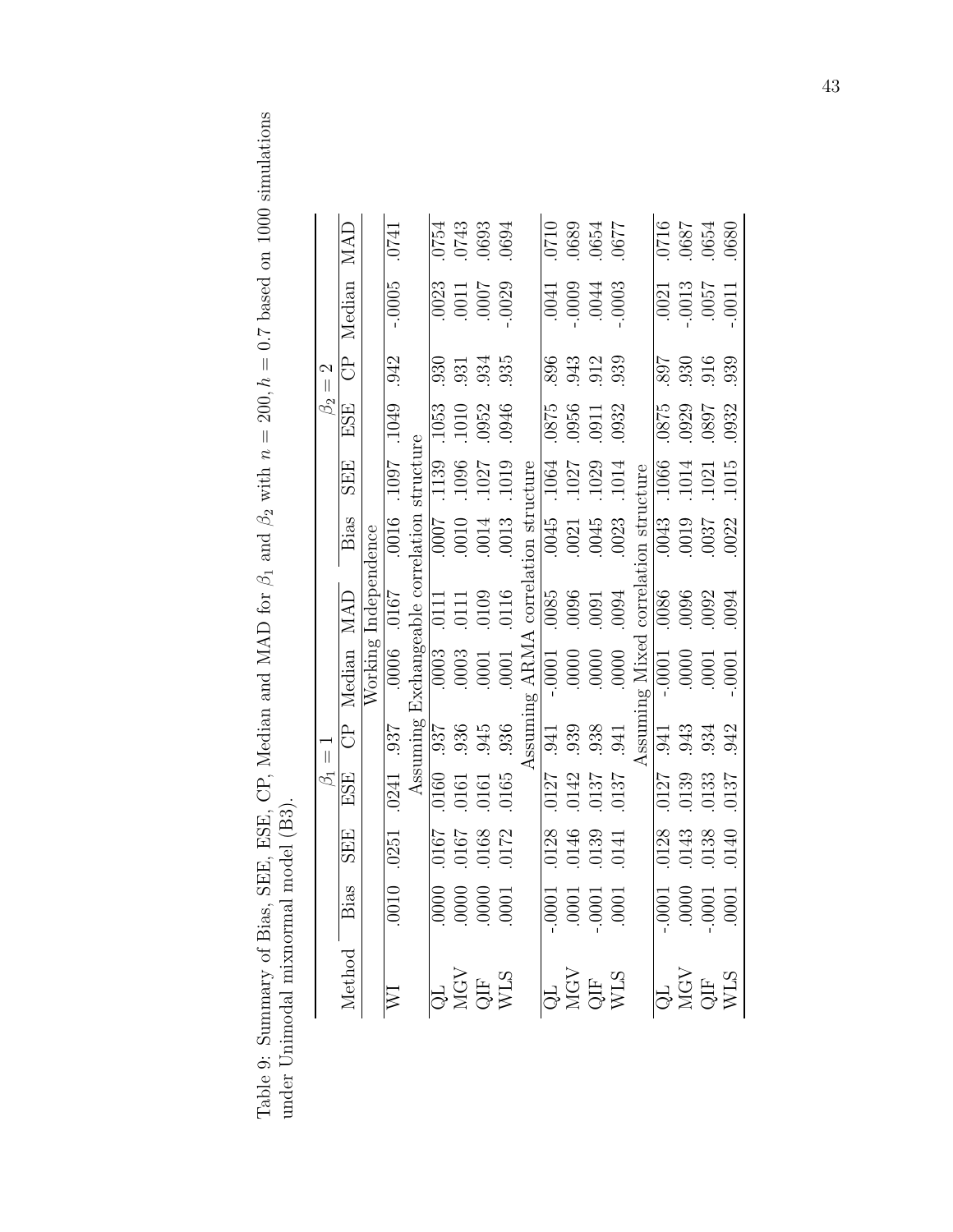Table 10: Summary of Bias, SEE, ESE, CP, Median and MAD for  $\beta_1$  and  $\beta_2$  with  $n = 200$ ,  $h = 0.7$  based on 1000 simulations under Bimodal mixnormal model (B4). Table 10: Summary of Bias, SEE, ESE, CP, Median and MAD for  $\beta_1$  and  $\beta_2$  with  $n = 200$ ,  $h = 0.7$  based on 1000 simulations under Bimodal mixnormal model (B4).

|             | MAD         | .0663              |           |      | $\frac{0704}{0644}$<br>$\frac{0644}{0601}$                                                                                                                                                                                                                                                                                                                                                                                                                                                                     |                                     |      | $0.0747$<br>0666<br>5000.<br>747<br>747                             |          |                                                                                                                                              |                                 |         |                   | $\frac{0742}{0650}$<br>$\frac{0650}{0663}$         |         |
|-------------|-------------|--------------------|-----------|------|----------------------------------------------------------------------------------------------------------------------------------------------------------------------------------------------------------------------------------------------------------------------------------------------------------------------------------------------------------------------------------------------------------------------------------------------------------------------------------------------------------------|-------------------------------------|------|---------------------------------------------------------------------|----------|----------------------------------------------------------------------------------------------------------------------------------------------|---------------------------------|---------|-------------------|----------------------------------------------------|---------|
|             | CP Median   | .0011              |           |      | $\begin{array}{c} 9000 \\ 0000 \\ 1000 \\ 1100 \end{array}$                                                                                                                                                                                                                                                                                                                                                                                                                                                    |                                     |      | $-0.006$<br>$-0.0002$<br>$-0.0002$                                  |          | $-0024$                                                                                                                                      |                                 |         |                   | $-0.0012$<br>$-0.0008$<br>$0.0001$                 | $-0022$ |
| $\beta_2=2$ |             | 040                |           | .919 | 935<br>927<br>932                                                                                                                                                                                                                                                                                                                                                                                                                                                                                              |                                     |      |                                                                     |          | 982<br>982<br>983<br>981                                                                                                                     |                                 |         |                   | 903<br>934<br>929<br>929                           |         |
|             | ESE         |                    |           |      | $0640$<br>$065$<br>$065$<br>$065$<br>$065$<br>$065$                                                                                                                                                                                                                                                                                                                                                                                                                                                            |                                     |      |                                                                     |          | $\begin{array}{c} 0611 \\ 0652 \\ 0631 \\ 0643 \end{array}$                                                                                  |                                 |         |                   | $\frac{0.0610}{0.0658}$<br>$\frac{0.0643}{0.0643}$ |         |
|             | <b>SEE</b>  | 1890 2190          | structure |      | 0712<br>1750<br>1750<br>1750<br>1750                                                                                                                                                                                                                                                                                                                                                                                                                                                                           |                                     |      | $\begin{array}{c} 0721 \\ 0668 \\ 0679 \\ 068 \end{array}$          |          |                                                                                                                                              |                                 |         |                   | $\frac{0.723}{0.0671}$<br>$\frac{0.063}{0.060}$    |         |
|             |             |                    |           |      | $\begin{tabular}{r cc} \hline CP & {\tt Mrc.}\\ \hline J157 & .956 & Vorking In\\ \hline \hline \hline \multicolumn{1}{c}{\tt Working In}\\ \hline \multicolumn{1}{c}{\tt Assuming Exchangeable correlation str}\\ \hline \multicolumn{1}{c}{\tt Assuming Exchangeable correlation str}\\ \hline \multicolumn{1}{c}{\tt Assuming C} & .0003 & .0121 & -.0009\\ \hline \multicolumn{1}{c}{\tt No} & .0003 & .0121 & -.0009\\ \hline \multicolumn{1}{c}{\tt No} & .0002 & .0121 & -.0017\\ \hline \multicolumn{$ | Assuming ARMA correlation structure |      | LT00<br>9000-<br>9000-                                              | $-.0013$ | $-0.0016$                                                                                                                                    | ing Mixed correlation structure |         | $-0.005$<br>7000- | $-.0012$                                           | $-0016$ |
|             |             |                    |           |      |                                                                                                                                                                                                                                                                                                                                                                                                                                                                                                                |                                     |      | $\begin{array}{r} \n 1010 \\  1010 \\  \hline\n 1600\n \end{array}$ |          |                                                                                                                                              |                                 | .0091   |                   | $.0103$<br>$.0103$                                 | .0094   |
|             |             |                    |           |      |                                                                                                                                                                                                                                                                                                                                                                                                                                                                                                                |                                     |      | $-0.0006$<br>$-0.0006$<br>$-0.0009$                                 |          | $-0008$                                                                                                                                      |                                 | $-0008$ | $-0.0004$         | $-0009$                                            | .0008   |
| $\beta_1=1$ |             |                    |           |      |                                                                                                                                                                                                                                                                                                                                                                                                                                                                                                                |                                     | .941 | $.941$<br>$.933$<br>$.942$                                          |          |                                                                                                                                              | Assum                           |         |                   | 949<br>949<br>943<br>943                           |         |
|             |             |                    |           |      | 0112<br>0122<br>0112<br>0115<br>0115                                                                                                                                                                                                                                                                                                                                                                                                                                                                           |                                     |      |                                                                     |          | 9600<br>6600<br>6800                                                                                                                         |                                 |         |                   | 9800<br>10107<br>10107<br>1090                     |         |
|             | <b>SEE</b>  | 020.7510.40157.956 |           |      | 0115<br>0122<br>0115<br>0116                                                                                                                                                                                                                                                                                                                                                                                                                                                                                   |                                     |      |                                                                     |          | 0093<br>0100<br>0102<br>0098                                                                                                                 |                                 |         |                   | 8600<br>2010:<br>2010:                             |         |
|             |             | Ō.                 |           |      | $-0.0002$<br>0000.<br>0000.<br>0001.                                                                                                                                                                                                                                                                                                                                                                                                                                                                           |                                     |      |                                                                     |          | $-0.0003$<br>$-0.0003$<br>$-0.0003$<br>$-0.0002$                                                                                             |                                 |         |                   | $-0.0003$<br>0001<br>0003<br>0003-0002             |         |
|             | Method Bias |                    |           |      | $\begin{array}{c} \text{QL} \\ \text{MGV} \\ \text{QIF} \\ \text{WLS} \end{array}$                                                                                                                                                                                                                                                                                                                                                                                                                             |                                     |      |                                                                     |          | $\begin{array}{c} \begin{array}{c} \text{GL} \\ \text{NGV} \end{array} \\ \begin{array}{c} \text{QIF} \\ \text{WLS} \end{array} \end{array}$ |                                 |         |                   | QL<br>MGV<br>QIF<br>WLS<br>WLS                     |         |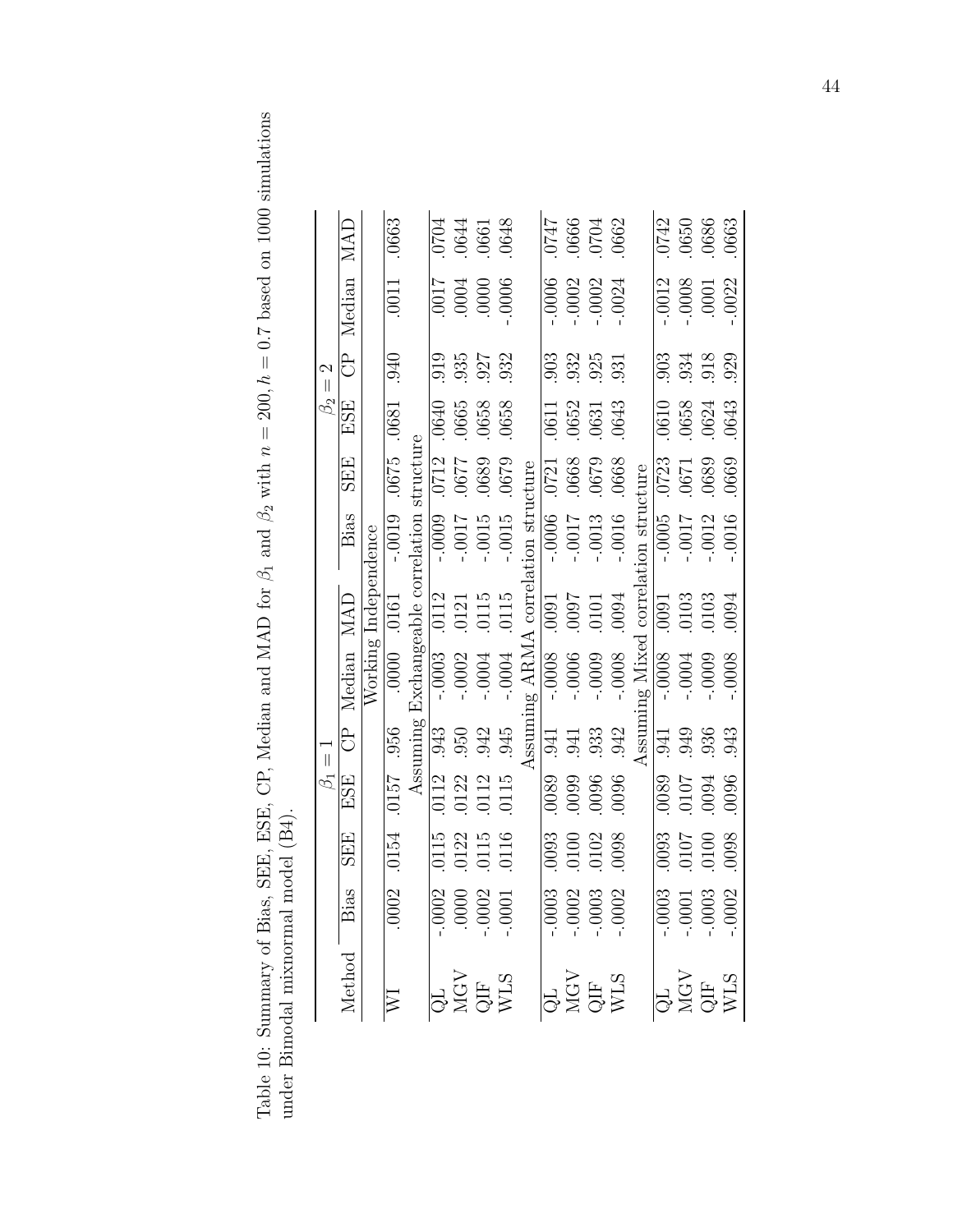Table 11: Summary of Bias, SEE, ESE, CP, Median and MAD for  $\beta_1$  and  $\beta_2$  with  $n = 200$ ,  $h = 1.2$  based on 1000 simulations under Bernoulli I model (D1). Table 11: Summary of Bias, SEE, ESE, CP, Median and MAD for  $\beta_1$  and  $\beta_2$  with  $n = 200$ ,  $h = 1.2$  based on 1000 simulations under Bernoulli I model (D1).

|                |                         |                      | .0512                    |                                                                                                                                                                 |          |                      | 0407<br>0424<br>0442<br>0400                                                                   |         |                                       | .0383        | $.0383$<br>$.0405$<br>$.0407$                   |                  |                                                                                                                                  |                                 |          |      | 0382<br>0414<br>0407<br>0404                                        |         |
|----------------|-------------------------|----------------------|--------------------------|-----------------------------------------------------------------------------------------------------------------------------------------------------------------|----------|----------------------|------------------------------------------------------------------------------------------------|---------|---------------------------------------|--------------|-------------------------------------------------|------------------|----------------------------------------------------------------------------------------------------------------------------------|---------------------------------|----------|------|---------------------------------------------------------------------|---------|
|                | CP Median MAD           |                      | 7000.                    |                                                                                                                                                                 | $-.0002$ | $-.0001$             | $-0010$<br>0006.                                                                               |         |                                       | 0013         | $-0.016$<br>$-0.011$<br>$-0.003$                |                  |                                                                                                                                  |                                 |          |      | 2100<br>2000<br>2000<br>2000-                                       | .0006   |
| $\beta_2=0.01$ |                         |                      | .962                     |                                                                                                                                                                 | 948      |                      | 950<br>942<br>955                                                                              |         |                                       | 949          |                                                 |                  | 943<br>943<br>956                                                                                                                |                                 |          |      | 949<br>951<br>956<br>956                                            |         |
|                | ESE                     |                      | .0525                    |                                                                                                                                                                 |          | .0429                | .0435                                                                                          | .0410   |                                       |              |                                                 |                  | 10395<br>10395<br>10397<br>10407                                                                                                 |                                 |          |      | 0394<br>0432<br>0406<br>0406                                        |         |
|                | <b>SEE</b>              |                      | 0014 .0516               |                                                                                                                                                                 |          |                      | 0407<br>0429<br>0440<br>0410                                                                   |         |                                       |              |                                                 |                  | $\begin{array}{r} 0396 \\ 0396 \\ 0404 \\ 0404 \end{array}$                                                                      |                                 |          |      | 0396<br>0428<br>0406<br>0406                                        |         |
|                | Bias                    |                      |                          | $\frac{\text{Assuming ARMA correlation structure(Misspecification)}{406 \quad .0404 \quad .945} \quad -.0005 \quad .0389 \quad -.0012 \quad .0407 \quad .0405}$ |          | $-0005$              | $-0008$                                                                                        | $-0005$ | hangeable correlation structure(True) | $-0.0013$    | $-.0013$                                        | $-.0012$         | $-.0005$                                                                                                                         | ing Mixed correlation structure | $-.0012$ | 0000 | $-0.0014$                                                           | $-0005$ |
|                |                         |                      | 8F90 2000                |                                                                                                                                                                 |          | 81FO<br>21FO<br>2015 |                                                                                                | .0397   |                                       |              | $\frac{10393}{0391}$<br>0.991<br>0.401<br>0.406 |                  |                                                                                                                                  |                                 | .0392    |      | $.0435$<br>$.0412$<br>$.0407$                                       |         |
|                | CP Median MAD           | Working Independence |                          |                                                                                                                                                                 |          | $-0004$              | -.000.                                                                                         | .0006   |                                       |              | $\frac{1}{0001}$<br>- 0003<br>- 0003            |                  | .0011                                                                                                                            |                                 |          |      | 8000<br>FOOO<br>FOOO                                                | .0011   |
| $\beta_1=0.01$ |                         |                      |                          |                                                                                                                                                                 |          | $.937$<br>$.932$     |                                                                                                | .944    |                                       | <b>176</b> . | 176.                                            | $0.60$<br>$0.60$ |                                                                                                                                  | Assum                           |          |      | 845<br>946<br>945<br>948                                            |         |
|                | $\overline{\text{ESE}}$ |                      |                          |                                                                                                                                                                 |          |                      | $\begin{array}{c} 0428 \\ 0434 \\ 0410 \end{array}$                                            |         | Assuming Exc                          | $-0395$      |                                                 |                  | 10395<br>10397<br>10407                                                                                                          |                                 |          |      | 0394<br>0432<br>0432<br>0406                                        |         |
|                | <b>SEE</b>              |                      | $02$ $0524$ $0525$ $054$ |                                                                                                                                                                 | .0406    |                      | .0429<br>0445<br>0411                                                                          |         |                                       | .0396        | 0396                                            |                  | 0404<br>0408                                                                                                                     |                                 |          |      | 8050<br>0134<br>01406<br>0108                                       |         |
|                |                         |                      | Š                        |                                                                                                                                                                 |          |                      | $-0.0002$<br>$-0.0004$<br>$-0.0002$                                                            |         |                                       |              | $\frac{1000}{0000}$                             |                  |                                                                                                                                  |                                 |          |      | $\begin{array}{ l} \hline 0000 \\ 0003 \\ 0001 \\ 0001 \end{array}$ |         |
|                | Method Bias             |                      | $\Xi$                    |                                                                                                                                                                 |          |                      | $\begin{array}{c} \widehat{\mathbf{QL}} \\ \text{MGV} \\ \text{QIF} \\ \text{WLS} \end{array}$ |         |                                       |              |                                                 |                  | $\begin{array}{c}\n\overline{\text{QL}} \\ \overline{\text{MGV}} \\ \overline{\text{QIF}} \\ \overline{\text{WLS}}\n\end{array}$ |                                 |          |      | QL<br>MGV<br>QIF<br>WLS<br>WLS                                      |         |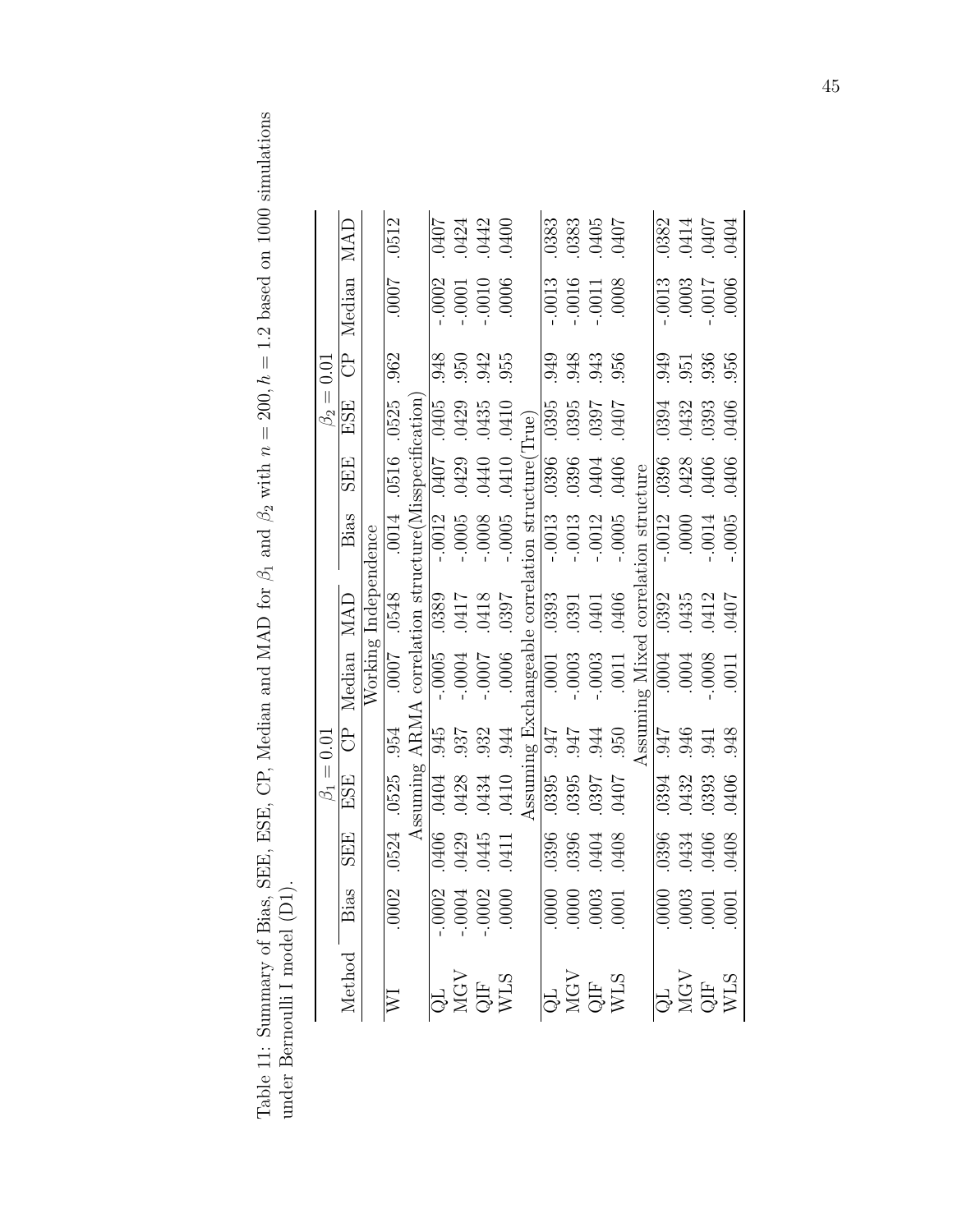Table 12: Summary of Bias, SEE, ESE, CP, Median and MAD for  $\beta_1$  and  $\beta_2$  with  $n = 200$ ,  $h = 1.2$  based on 1000 simulations under Poisson model (D2). Table 12: Summary of Bias, SEE, ESE, CP, Median and MAD for  $\beta_1$  and  $\beta_2$  with  $n = 200$ ,  $h = 1.2$  based on 1000 simulations under Poisson model (D2).

|                |               |                      | .0265            |                                                      | .0198              |          | $.0247$<br>$.0223$                                                                                                                                                   | .0205   |                                                   |                | 0192<br>0217<br>0197<br>0202<br>0202                                                           |          |                                                                                                                    |                                 |          |                       | 0193<br>0213<br>0195<br>0202                                               |       |
|----------------|---------------|----------------------|------------------|------------------------------------------------------|--------------------|----------|----------------------------------------------------------------------------------------------------------------------------------------------------------------------|---------|---------------------------------------------------|----------------|------------------------------------------------------------------------------------------------|----------|--------------------------------------------------------------------------------------------------------------------|---------------------------------|----------|-----------------------|----------------------------------------------------------------------------|-------|
|                | CP Median MAD |                      | .0004            |                                                      | .0006              | $-0009$  | $-0009$                                                                                                                                                              | $-0009$ |                                                   | .0009          | $-.0003$                                                                                       | $-0003$  | 7000.                                                                                                              |                                 | $0010$ . | $-0011$               | $-0005$                                                                    | 7000. |
|                |               |                      | 943              |                                                      | .955               |          | 940<br>954<br>954                                                                                                                                                    |         |                                                   | .955           |                                                                                                |          | 953<br>953<br>954                                                                                                  |                                 |          |                       | 955<br>945<br>955<br>955                                                   |       |
| $\beta_2=0.01$ | ESE           |                      | .0269            |                                                      | .0203              | .0240    | .0217                                                                                                                                                                | .0205   |                                                   |                |                                                                                                |          | 50<br>2017<br>2010<br>2010                                                                                         |                                 |          |                       | 0197<br>0219<br>0203<br>0203                                               |       |
|                | <b>SEE</b>    |                      |                  |                                                      | 0.0199             | .0245    | .0224                                                                                                                                                                | .0202   |                                                   |                | $\begin{array}{ l } \hline 0191\ \hline 0215\ \hline 0.93\ \hline 0.0199 \ \hline \end{array}$ |          |                                                                                                                    |                                 |          |                       | 0192<br>0219<br>0194<br>0200                                               |       |
|                | Bias          |                      | $-0.0005$ . 0271 | Assuming ARMA correlation structure(Misspecification | $-0.0008$          | $-.0011$ | $-0010$                                                                                                                                                              | -.000.  | Assuming Exchangeable correlation structure(True) | $-1000 -$      | $-0006$                                                                                        | $-0006$  | -.0007                                                                                                             | ing Mixed correlation structure | $-000 -$ | 80000                 | -.000.                                                                     | 7000. |
|                |               | Working Independence |                  |                                                      | .0209              | .0238    | .0226                                                                                                                                                                | .0213   |                                                   |                | 0206<br>0227<br>0214<br>0217<br>0217                                                           |          |                                                                                                                    |                                 | .0206    | .0225                 | .0215                                                                      | .0218 |
|                | CP Median MAD |                      | .0001 .0271      |                                                      | $\overline{.0002}$ | $-0009$  | $-.0001$                                                                                                                                                             | $-0006$ |                                                   | $-.0002$       | $-.0003$                                                                                       | $-0004$  | .0000                                                                                                              |                                 | .0000    | 0003                  | -.0006                                                                     | 0001  |
|                |               |                      |                  |                                                      | .954               | .943     | .952                                                                                                                                                                 | .954    |                                                   | $\overline{.}$ | $0.66$ .                                                                                       |          | .952                                                                                                               | Assum                           | .948     |                       | 956<br>949<br>954                                                          |       |
| $\beta_1=0.01$ | ESE           |                      |                  |                                                      | .0202              | $.0241$  | .0216                                                                                                                                                                | .0205   |                                                   | 7610.          | .0216<br>0197                                                                                  |          | .0203                                                                                                              |                                 |          |                       | 197<br>8120.<br>8120.                                                      | .0202 |
|                | <b>SEE</b>    |                      | .0271 .0268 .944 |                                                      | .0206              | .0243    | 0220                                                                                                                                                                 | .0208   |                                                   | .0199          | .0219                                                                                          | $0201\,$ | .0206                                                                                                              |                                 |          | .0199<br>0222<br>0202 |                                                                            | 0206  |
|                |               |                      | $-0008$          |                                                      |                    |          | $\begin{array}{r}\n 1.0005 \\  -0.008 \\  -0.005 \\  -0.005\n \end{array}$                                                                                           |         |                                                   |                | $\begin{array}{r}\n 10000 \\  -10000 \\  -7000\n \end{array}$                                  |          |                                                                                                                    |                                 |          |                       | $\begin{array}{r}\n -0.006 \\  -0.006 \\  -0.006 \\  -0.006\n \end{array}$ |       |
|                | Method Bias   |                      |                  |                                                      |                    |          | $\begin{array}{c} \widehat{\mathbf{Q}} \mathbf{L} \\ \mathbf{M}\mathbf{G}\mathbf{V} \\ \mathbf{Q}\mathbf{I}\mathbf{F} \\ \mathbf{W}\mathbf{L}\mathbf{S} \end{array}$ |         |                                                   |                |                                                                                                |          | $\begin{array}{c} \bigcirc \overline{\mathbf{G}} \mathbf{L} \\ \text{MGV} \\ \text{QIF} \\ \text{WLS} \end{array}$ |                                 |          |                       | QL<br>MGV<br>QIF<br>WLS<br>WLS                                             |       |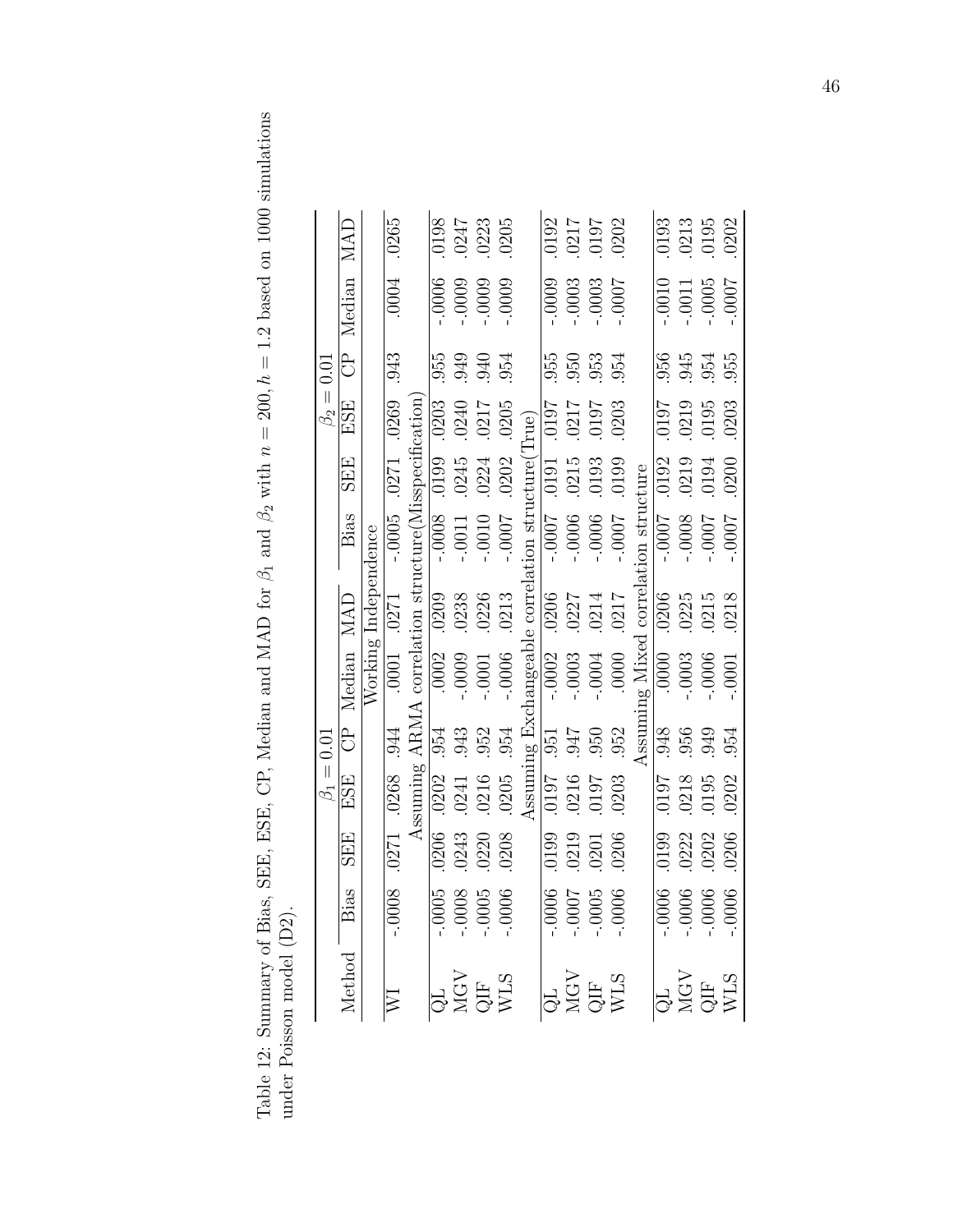| $\beta=0.4$                                                |             |            |             |      |          |       |  |  |
|------------------------------------------------------------|-------------|------------|-------------|------|----------|-------|--|--|
| Method                                                     | <b>Bias</b> | <b>SEE</b> | ESE         | CP   | Median   | MAD   |  |  |
| Working Independence                                       |             |            |             |      |          |       |  |  |
| WI                                                         | $-.0031$    | .1462      | .1449       | .951 | .0047    | .1421 |  |  |
| Assuming ARMA correlation structure (Misspecification)     |             |            |             |      |          |       |  |  |
| <b>WLS</b>                                                 | $-.0047$    |            | .1371 .1372 | .950 | .0001    | .1344 |  |  |
| QL                                                         | $-.0097$    |            | .2418 .2258 | .948 | $-.0079$ | .2275 |  |  |
| MGV                                                        | $-.0035$    | .1401      | .1390       | .952 | $-.0019$ | .1408 |  |  |
| QIF                                                        | $-.0040$    | .1393      | .1389       | .953 | .0025    | .1352 |  |  |
| Assuming Exchangeable correlation structure (Perturbation) |             |            |             |      |          |       |  |  |
| <b>WLS</b>                                                 | $-.0049$    | .1369      | .1373       | .950 | .0000    | .1341 |  |  |
| QL                                                         | $-.0038$    | .1398      | .1395       | .954 | .0031    | .1359 |  |  |
| <b>MGV</b>                                                 | $-.0036$    | .1376      | .1372       | .949 | .0027    | .1348 |  |  |
| QIF                                                        | $-.0041$    | .1393      | .1389       | .954 | .0028    | .1366 |  |  |
| Assuming Mixed correlation structure                       |             |            |             |      |          |       |  |  |
| <b>WLS</b>                                                 | $-.0049$    | .1371      | .1371       | .949 | .0001    | .1342 |  |  |
| QL                                                         | $-.0044$    | .1399      | .1410       | .950 | $-.0031$ | .1388 |  |  |
| <b>MGV</b>                                                 | $-.0026$    | .1381      | .1367       | .953 | .0027    | .1350 |  |  |
| QIF                                                        | $-.0041$    | .1393      | .1388       | .953 | .0032    | .1370 |  |  |

Table 13: Summary of Bias, SEE, ESE, CP, Median and MAD for  $\beta_1$  and  $\beta_2$  with  $n = 200, h = 0.66$  based on 1000 simulations under Bernoulli II model (D3).

Table 14: Point estimates of  $\beta$  based on HIV-1 RNA data under model (2.28) by different approaches.

| $\beta$ (NNRTI treatment) |          |               |          |  |  |  |  |
|---------------------------|----------|---------------|----------|--|--|--|--|
| Method                    | Estimate | SD            | p-value  |  |  |  |  |
| WІ                        |          | 0.6265 0.0888 | < 0.0001 |  |  |  |  |
| QL                        | 0.0376   | 0.0671        | 0.575    |  |  |  |  |
| <b>MGV</b>                | 0.1492   | 0.0662        | 0.024    |  |  |  |  |
| QIF                       | 0.2239   | 0.0657        | 0.001    |  |  |  |  |
| <b>WLS</b>                | 0.3489   | 0.0670        | < 0.0001 |  |  |  |  |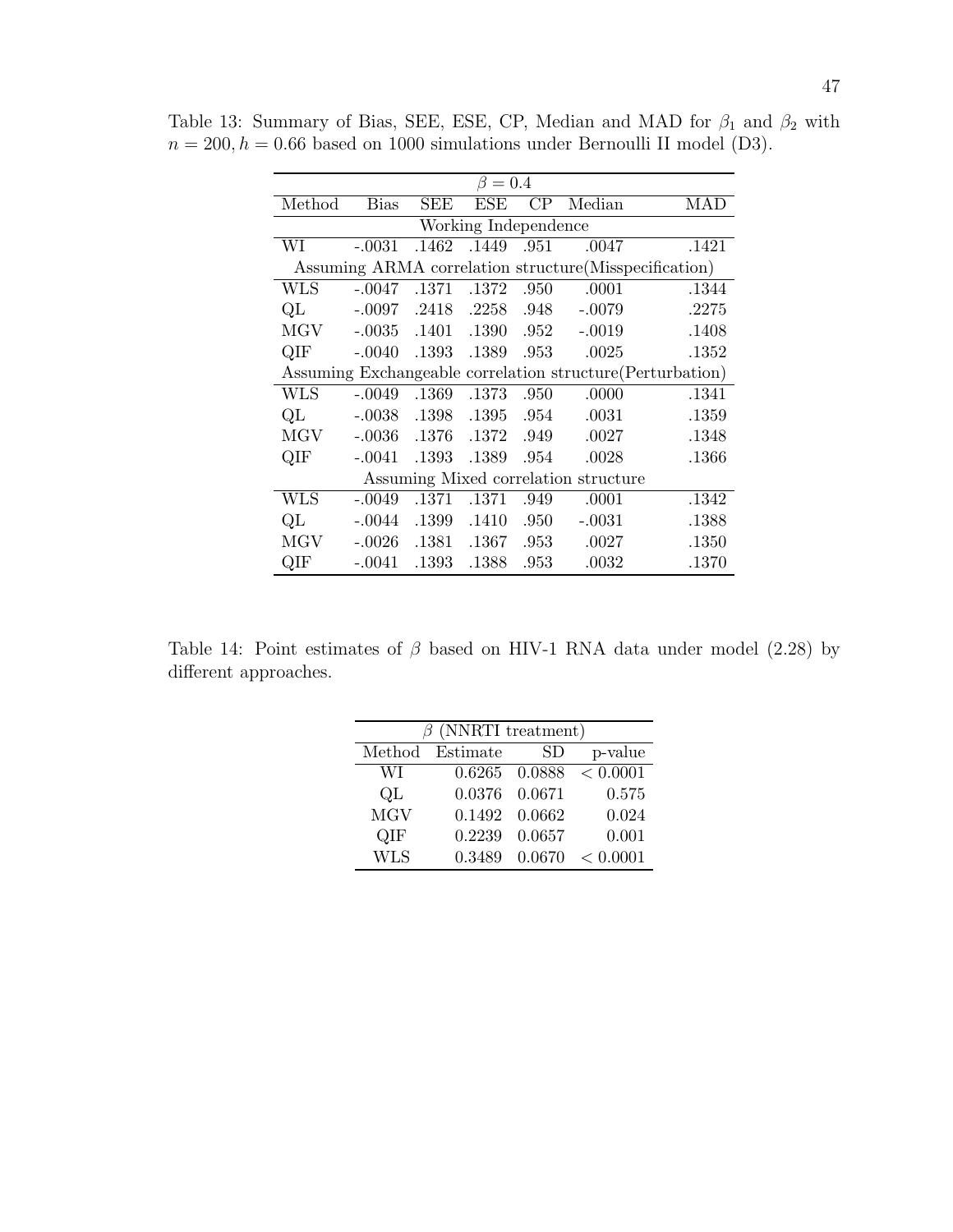

Figure 1: Estimates of baseline and varying-coefficient functions based on HIV-1 RNA data under model (2.28) by different approaches using  $h = 0.06$ . (a) is the estimated baseline function  $\hat{\alpha}_0(t)$  by different approaches; (b) is the estimated vaccine effects  $\hat{\alpha}_1(t)$  by different approaches.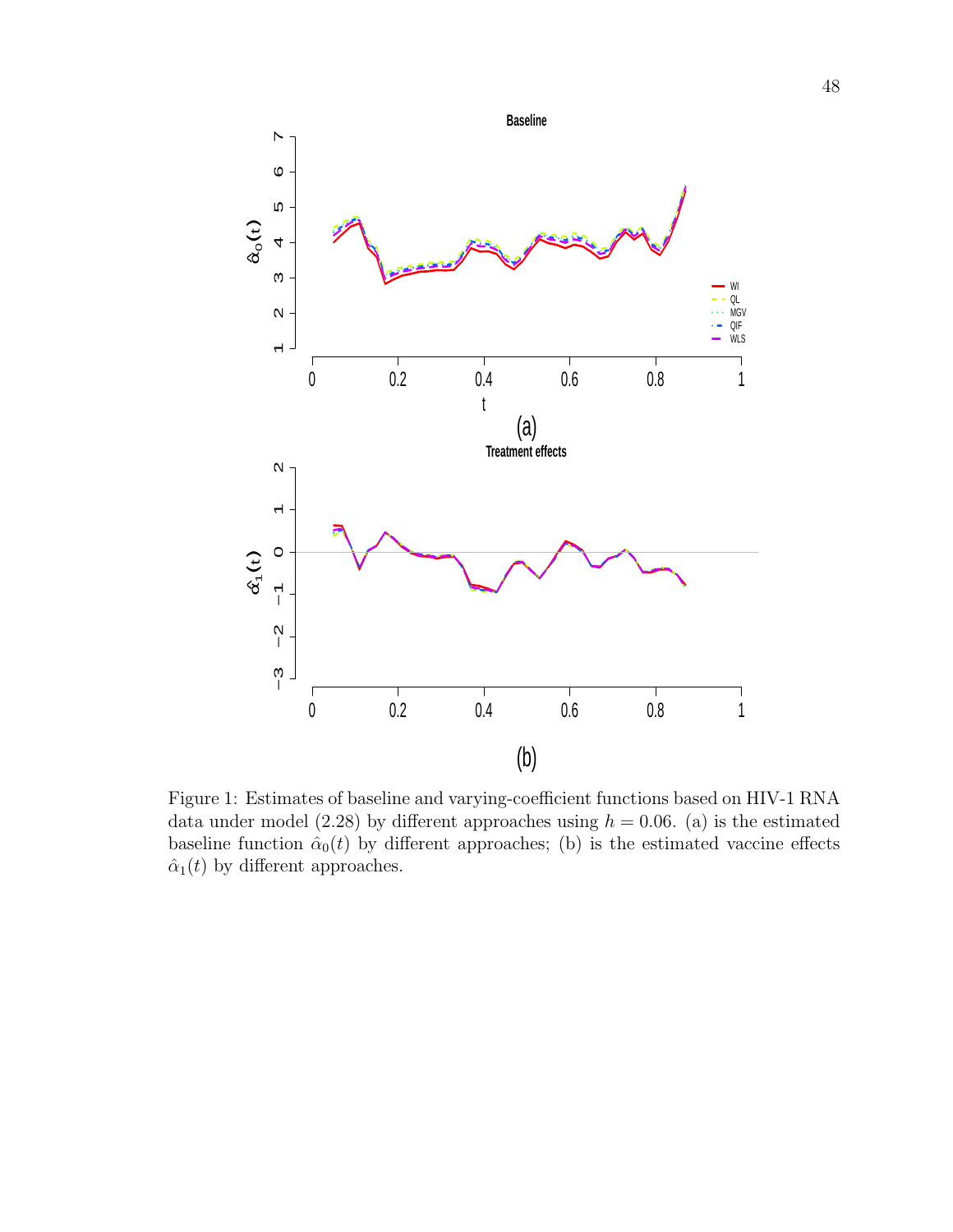

Figure 2: Estimates of baseline and varying-coefficient functions with 95% pointwise confidence intervals based on HIV-1 RNA data under model (2.28) by WI approach using  $h = 0.06$ . (a) is the estimated baseline function  $\hat{\alpha}_0(t)$  by WI approach; (b) is the estimated vaccine effects  $\hat{\alpha}_1(t)$  by WI approach.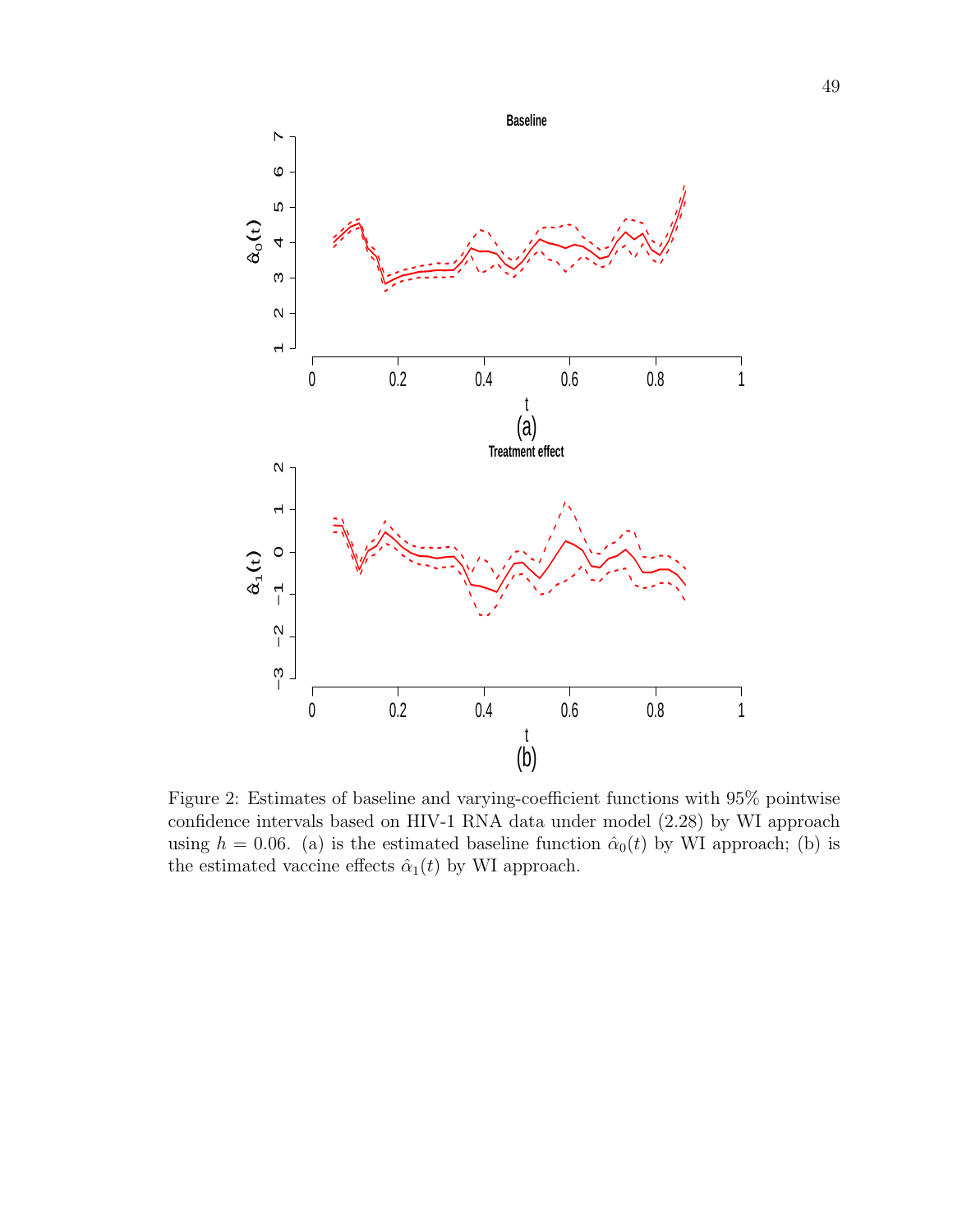

Figure 3: Estimates of baseline and varying-coefficient functions with 95% pointwise confidence intervals based on HIV-1 RNA data under model (2.28) by QL approach using  $h = 0.06$ . (a) is the estimated baseline function  $\hat{\alpha}_0(t)$  by QL approach; (b) is the estimated vaccine effects  $\hat{\alpha}_1(t)$  by QL approach.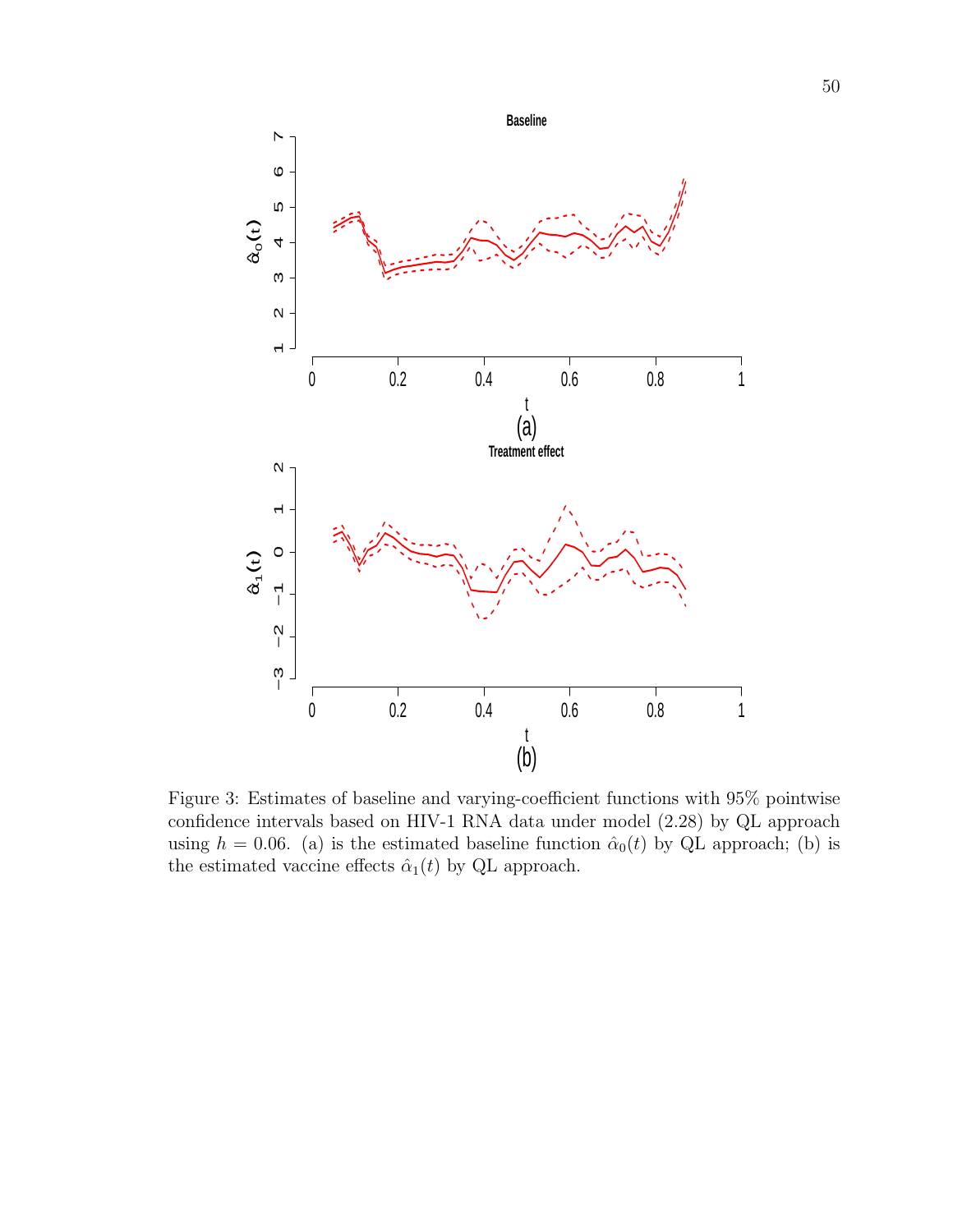

Figure 4: Estimates of baseline and varying-coefficient functions with 95% pointwise confidence intervals based on HIV-1 RNA data under model (2.28) by MGV approach using  $h = 0.06$ . (a) is the estimated baseline function  $\hat{\alpha}_0(t)$  by MGV approach; (b) is the estimated vaccine effects  $\hat{\alpha}_1(t)$  by MGV approach.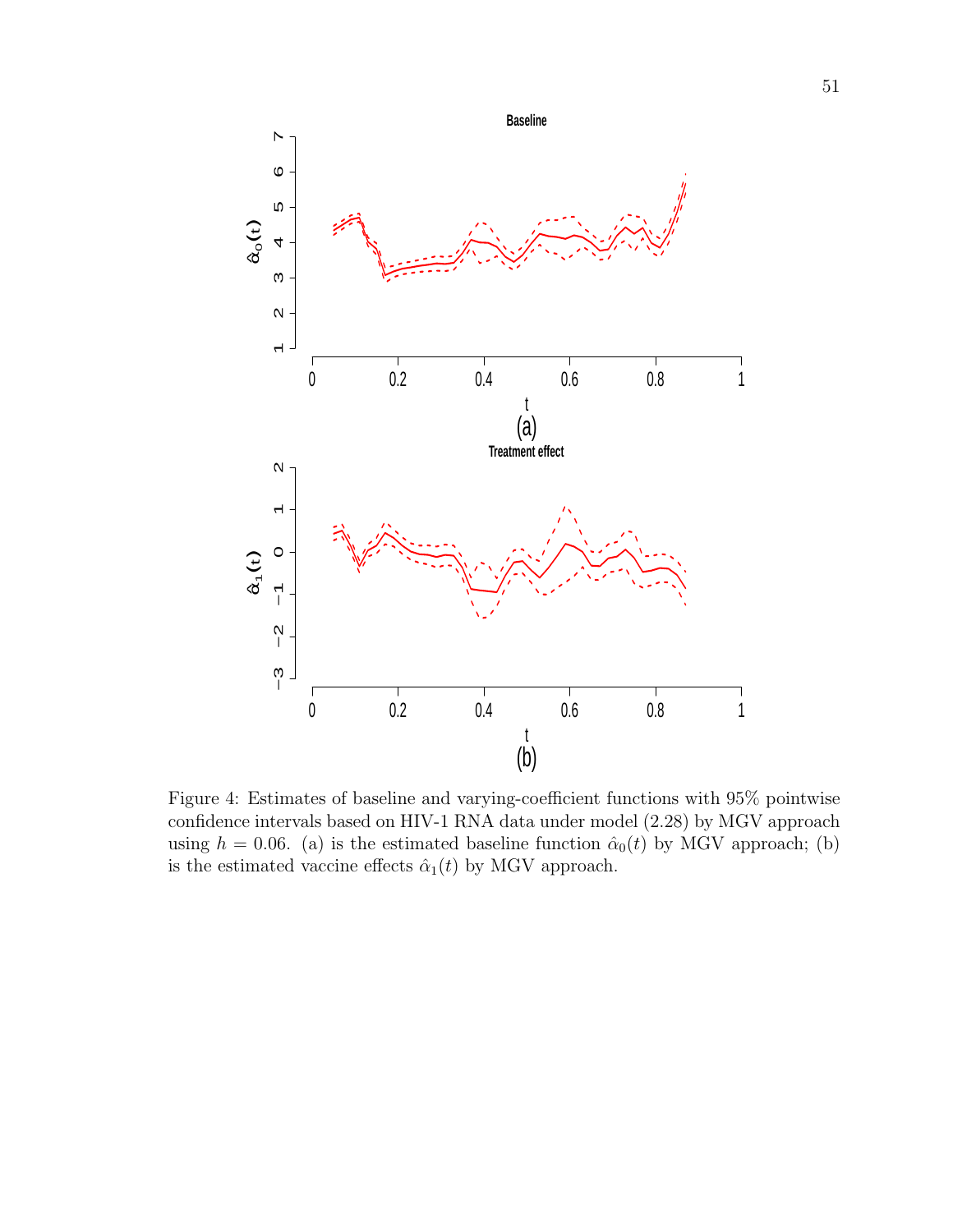

Figure 5: Estimates of baseline and varying-coefficient functions with 95% pointwise confidence intervals based on HIV-1 RNA data under model (2.28) by QIF approach using  $h = 0.06$ . (a) is the estimated baseline function  $\hat{\alpha}_0(t)$  by QIF approach; (b) is the estimated vaccine effects  $\hat{\alpha}_1(t)$  by QIF approach.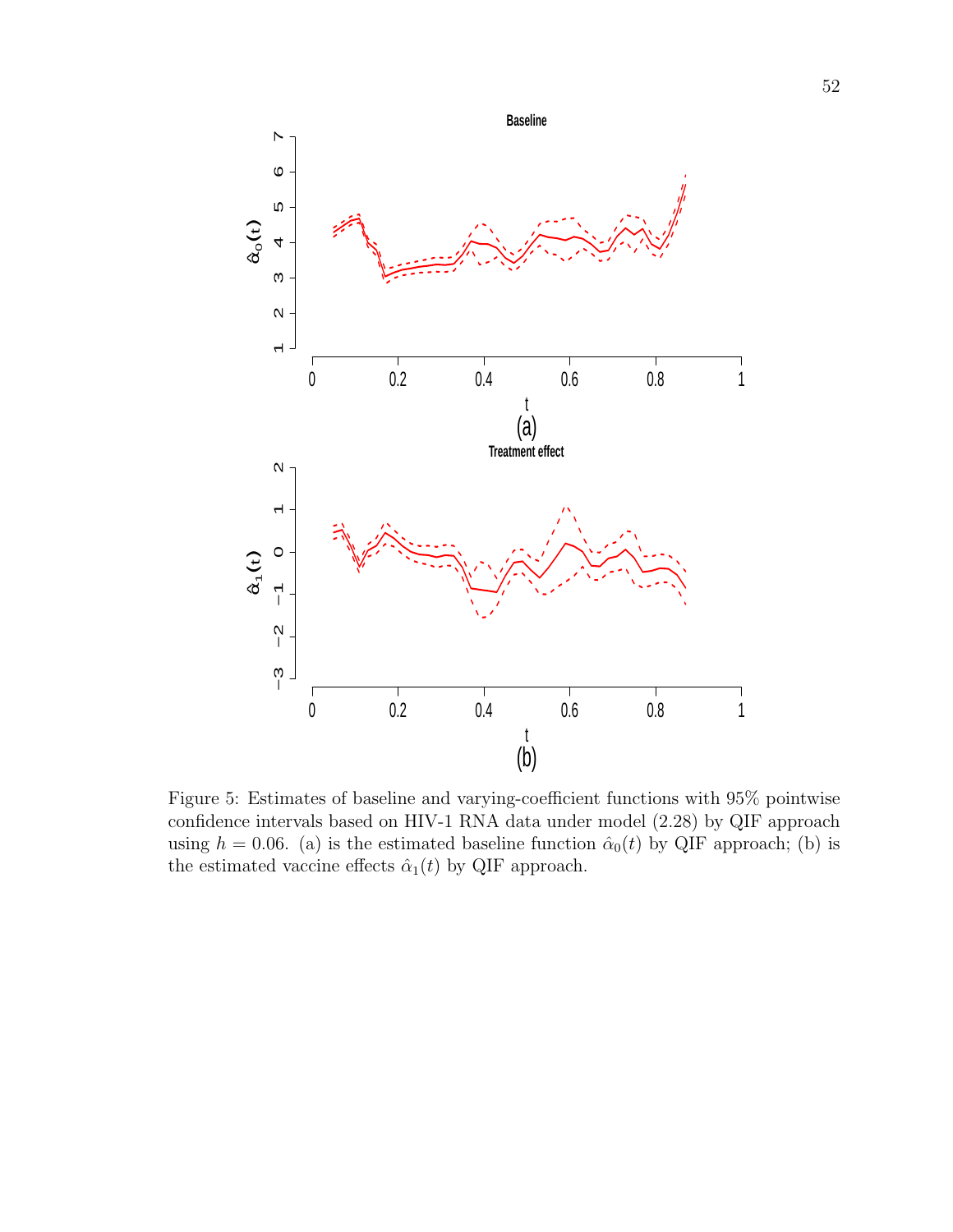

Figure 6: Estimates of baseline and varying-coefficient functions with 95% pointwise confidence intervals based on HIV-1 RNA data under model (2.28) by WLS approach using  $h = 0.06$ . (a) is the estimated baseline function  $\hat{\alpha}_0(t)$  by WLS approach; (b) is the estimated vaccine effects  $\hat{\alpha}_1(t)$  by WLS approach.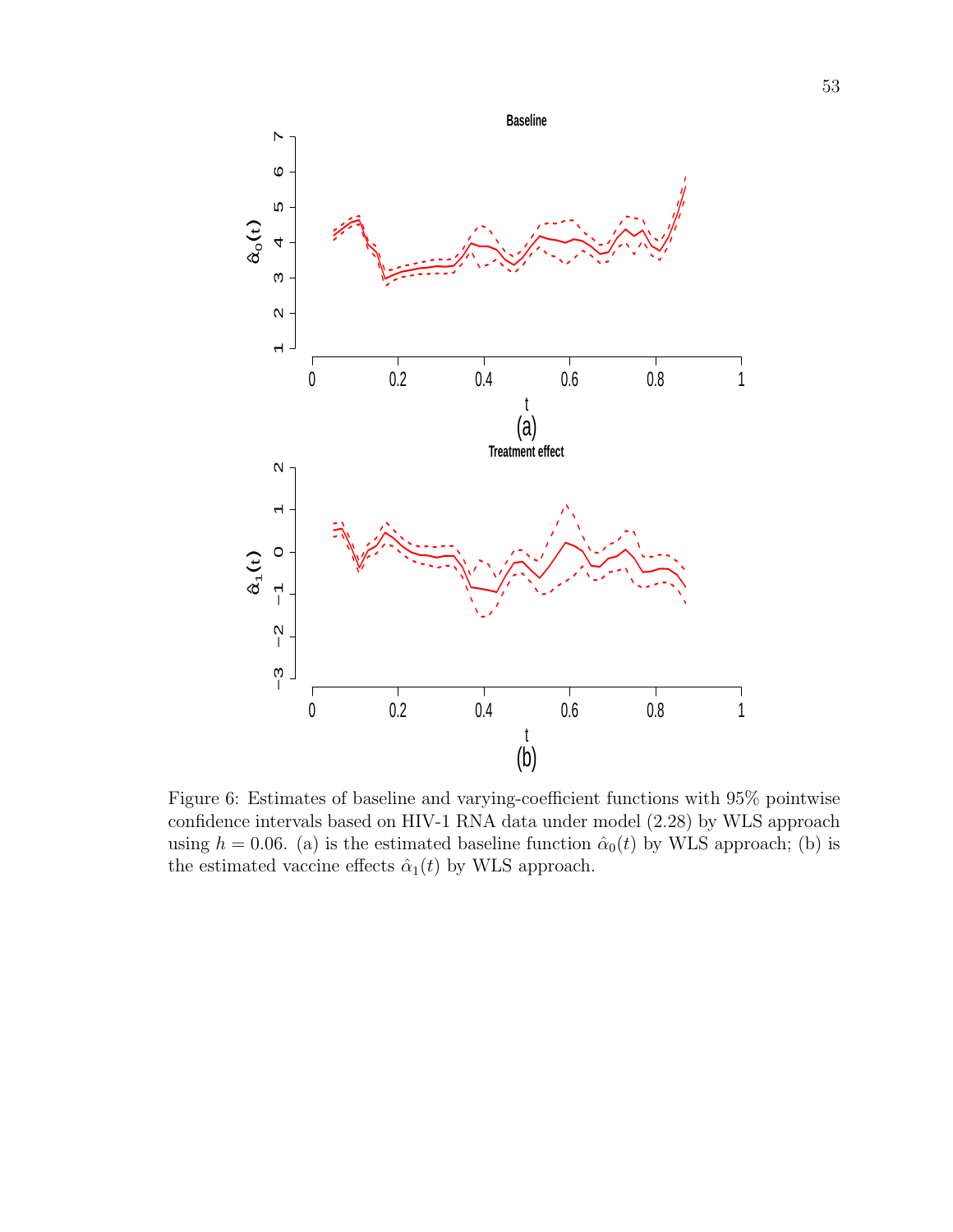# CHAPTER 3: IMPROVING ESTIMATION OF GENERALIZED SEMI-PARAMETRIC VARYING-COEFFICIENT MODELS USING COVARIANCE FUNCTION

Chapter 3 is organized as follows. In Section 3.1, we introduce the generalized semiparametric varying-coefficient model with treatment switching effects, and estimation procedure that can be applied when considering the correlation within subjects. In particular, estimation of parametric parameters and nonparametric functions are implemented by profile-kernel method, and iterated with the estimation of covariance function of responses, which can be fulfilled by various methods in literature, such as GEE, QL, MGV and QIF methods. The asymptotic properties for the nonparametric and parametric estimators of the above methods are developed in Section 3.2. The finite sample performance of the proposed estimators with different methods is examined in simulations in Section 3.3.

### 3.1 Estimation Procedures

### 3.1.1 Model Description

Suppose the data consist of n clusters with the *i*th (i=1,..., n) cluster having  $J_i$ observations. In particular, in longitudinal study, a cluster represents an individual. Suppose there is a random sample of n subjects and  $\tau$  is the end of follow-up. Let  $X_i(t)$  and  $U_i(t)$  be possibly time-dependent covariates for the *i*th subject. Suppose that observations of the response process  $Y_i(t)$  for subject i are taken at the sampling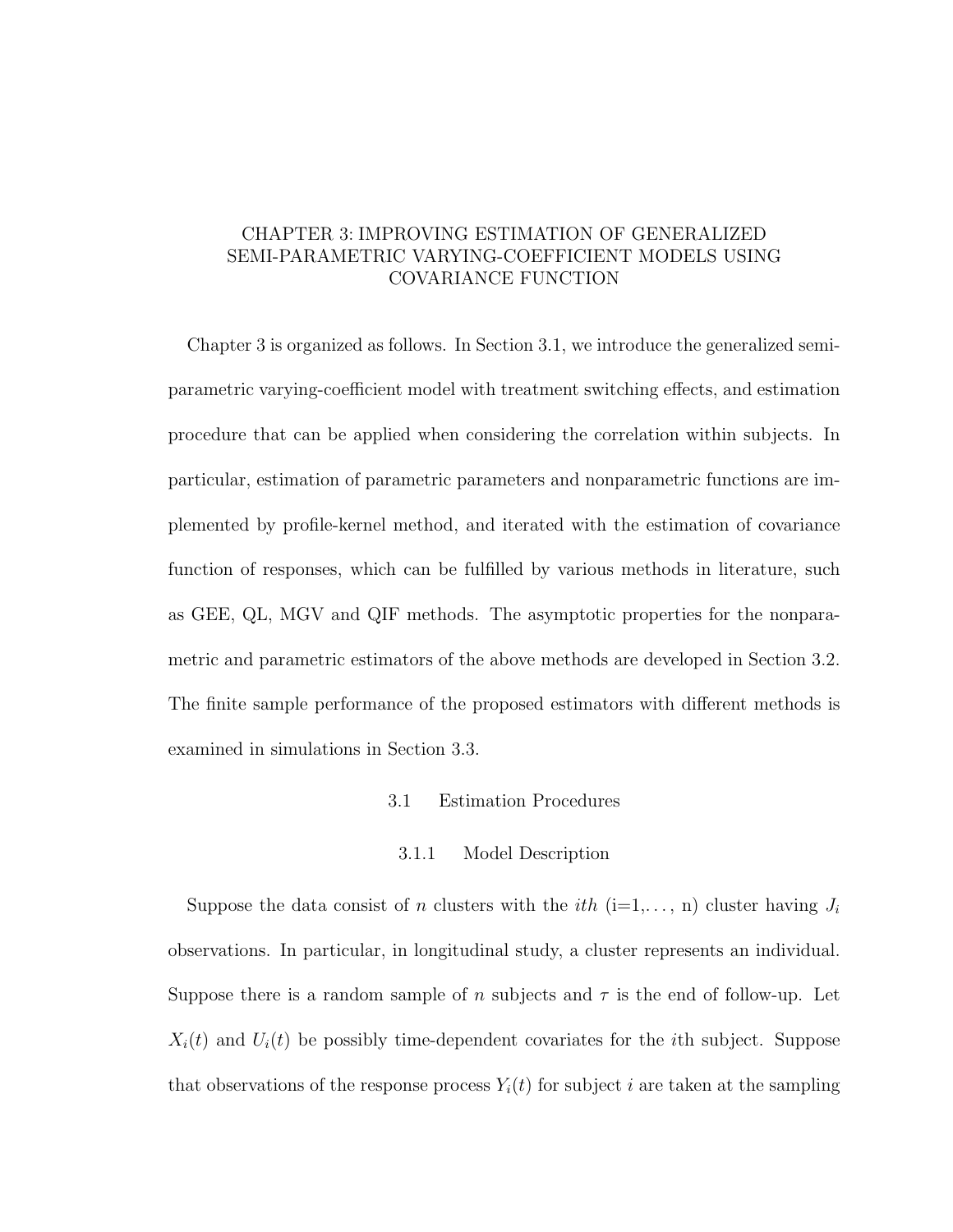time points  $0 \leq T_{i1} < T_{i2} < \cdots < T_{iJ_i} \leq \tau$ . The sampling times can be irregular and dependent on covariates. In addition, some subjects may drop out of the study early. Let  $N_i(t) = \sum_{j=1}^{J_i} I(T_{ij} \leq t)$  be the number of observations taken from the *i*th subject by time t, where  $I(\cdot)$  is the indicator function. Let  $C_i$  be the end of follow-up time or censoring time, whichever comes first. The responses for subject  $i$  can only be observed at time points before  $C_i$ . Thus  $N_i(t)$  can be written as  $N_i^*(t \wedge C_i)$ , where  $N_i^*(t)$  is the counting process of sampling times.

Assume that  $\{Y_i(\cdot), X_i(\cdot), U_i(\cdot), N_i(\cdot), i = 1, \cdots, n\}$  are independent identically distributed (iid) random processes. The censoring time  $C_i$  is noninformative in the sense that  $E\{dN_i^*(t) | X_i(t), U_i(t), C_i \ge t\} = E\{dN_i^*(t) | X_i(t), U_i(t)\}$  and  $E\{Y_i(t) | X_i(t), U_i(t),$  $C_i \geq t$  =  $E\{Y_i(t)|X_i(t), U_i(t)\}$ . Assume that  $dN_i^*(t)$  is independent of  $Y_i(t)$  conditional on  $X_i(t)$ ,  $U_i(t)$  and  $C_i \geq t$ . The censoring time  $C_i$  is allowed to depend on  $X_i(\cdot)$  and  $U_i(\cdot)$ .

Let  $X_i(t) = (X_{1i}^T(t), X_{2i}^T(t), X_{3i}^T(t))^T$  consist of three parts of dimensions  $p_1, p_2$  and  $p_3$ , respectively, over the time interval  $[0, \tau]$ . Let  $U_i(t)$  be the scalar covariate process with support U. To characterize the treatment switching effects of  $X_{3i}(t)$  with respect to  $U_i(t)$ , we propose the generalized semiparametric varying-coefficient model

$$
\mu_i(t) = E\{Y_i(t)|X_i(t), U_i(t)\} = g^{-1}\{\alpha^T(t)X_{1i}(t) + \beta^T X_{2i}(t) + \gamma^T(U_i(t); \theta)X_{3i}(t)\},\tag{3.1}
$$

for  $0 \le t \le \tau$ , where  $g(\cdot)$  is a known monotonic and differentiable link function,  $\alpha(\cdot)$ is a  $p_1$ -dimensional vector of completely unspecified functions,  $\beta$  is a  $p_2$ -dimensional vector of unknown parameters and  $\gamma(u) = \gamma(u; \theta)$  is a p<sub>3</sub>-dimensional vector of para-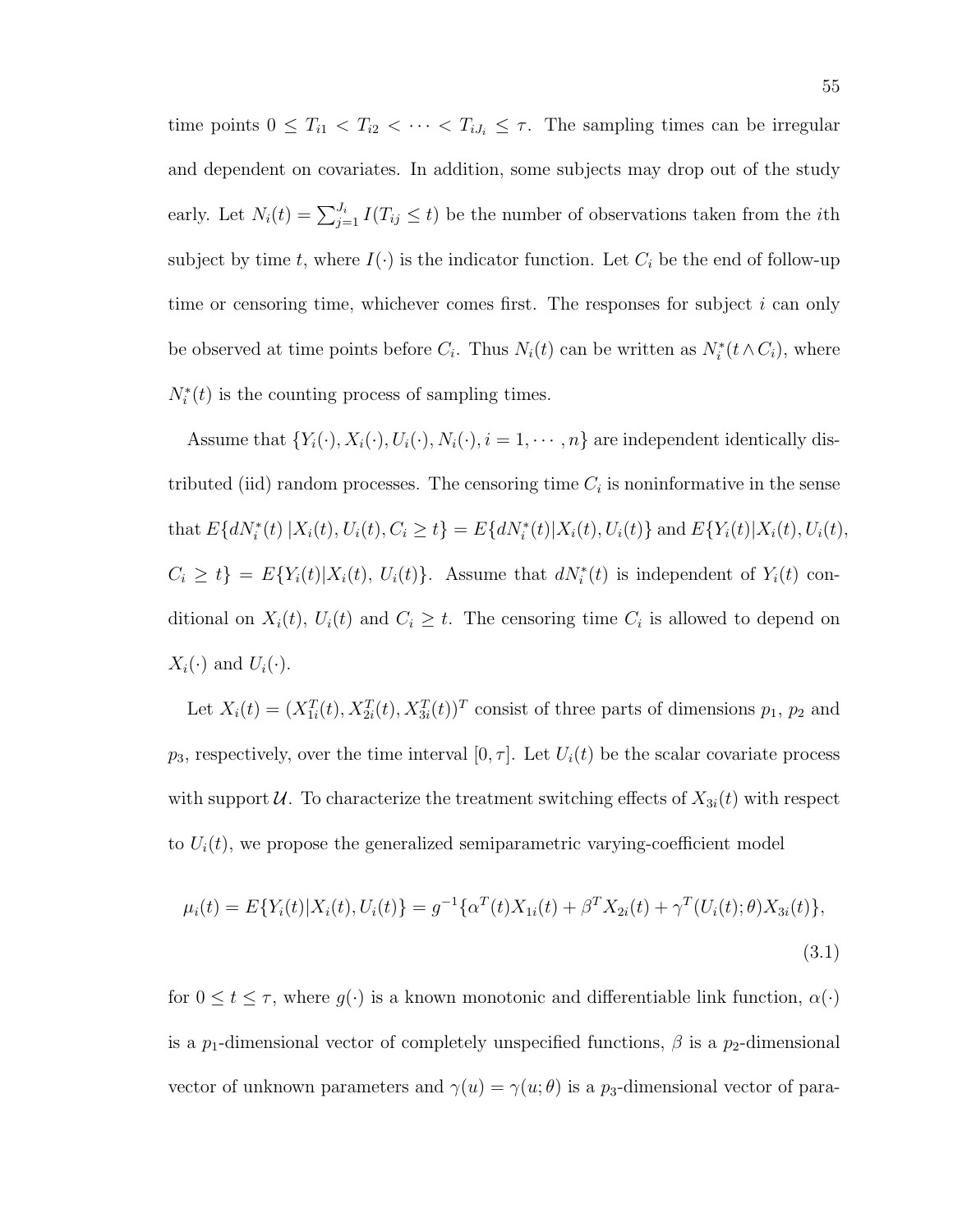metric functions specified up to a finite number of unknown parameters  $\theta$ . Setting the first component of  $X_{1i}(t)$  as 1 gives a nonparametric baseline function.  $\gamma(u)$  is the effect of  $X_{3i}(t)$  at the covariate level  $U_i(t) = u$ . Both discrete and continuous longitudinal responses can be modelled with appropriately chosen link functions. For example, the identity link function can be used for continuous response variables while the logit link function can be used for binary responses and logarithm link for Poisson process.

For the motivating example the ACTG 244 study, t is the time since initiation of antiretroviral therapy (ART). It is of interest to know how biomarkers such as viral load and CD4 counts respond to the new treatments. It is natural to assume that the effects of the new treatments depend on the time duration  $U_i(t) = t - S_i$  since the switching, where  $S_i$  is the time of treatment switching. Letting  $X_{3i}(t) = I(t > S_i)$ in (3.1),  $\gamma(u)$  represents the change in the conditional mean response at time u after treatment switching adjusting for other covariates  $X_{1i}(t)$  and  $X_{2i}(t)$ . On the other hand, if we let  $X_{3i}(t) = X_{3i}^o(t)I(t > S_i)$  where  $X_{3i}^o(t)$  are the indicators for the new treatments after switching, then  $\gamma(u)$  are the effects of new treatments starting from treatment switching.

#### 3.1.2 Estimation of Regression Coefficients

In this section, we apply different methods to model (3.1) and compare the performance of these methods. The proposed approach utilizes profile-kernel method to estimate the parametric, and nonparametric coefficients, meanwhile uses quasi-likelihood (QL), Minimum Generalized Variance (MGV) or Quadratic Inference Function (QIF)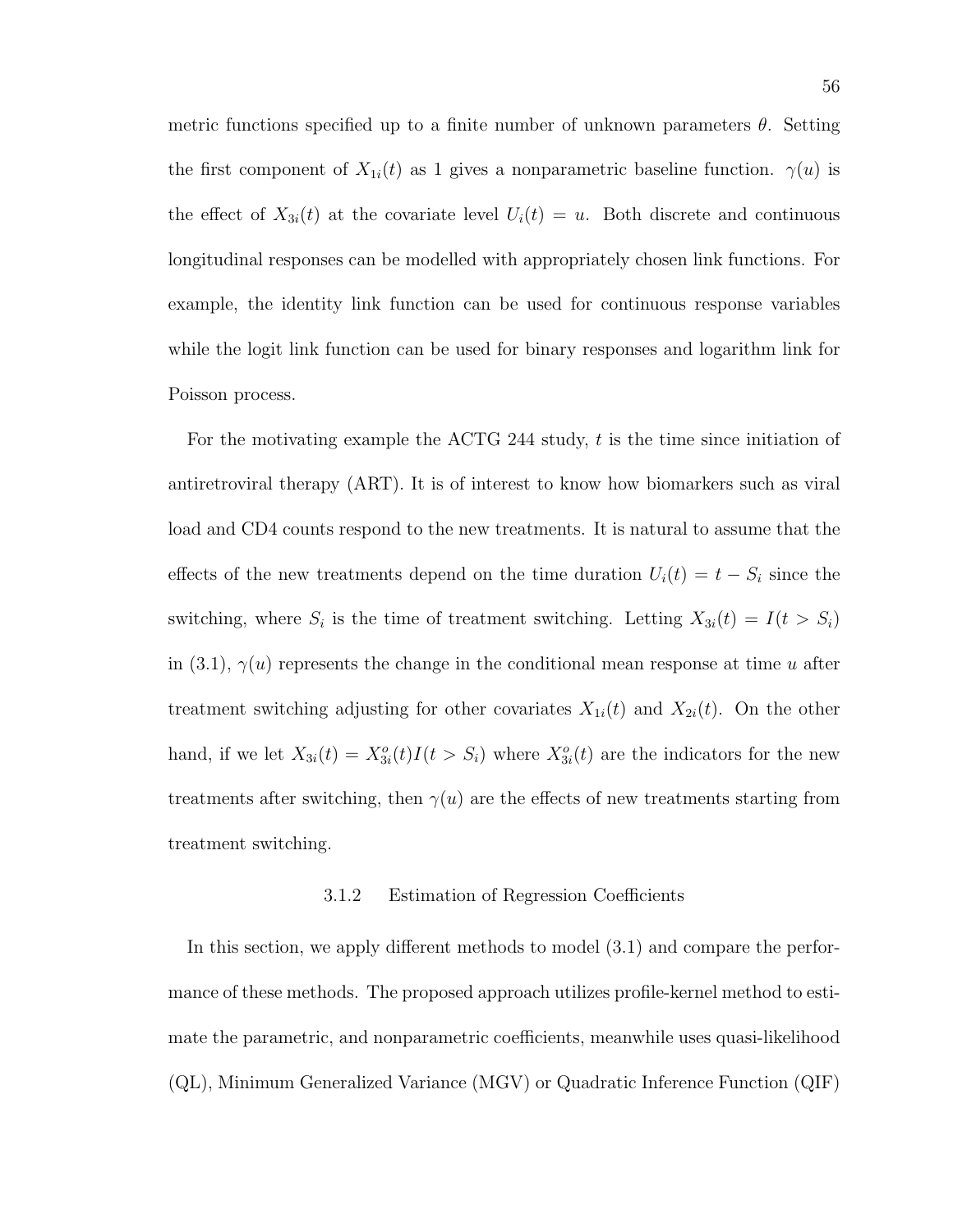method to estimate the variance and correlation coefficients within subjects.

We use a profile weighted least square approach to estimate the model coefficients: first, given parametric part we approximate the non-parametric part by local linear smoothing and ignore the correlation within subjects in the estimation function; second, given non-parametric part, we incorporate the correlation matrix as a weight in a weighted least square function to estimate the parametric part. By iteration of the above two steps until convergence we achieve the estimation of model coefficients.

At each  $t_0$ , let  $\alpha(t) = \alpha(t_0) + \dot{\alpha}(t_0)(t - t_0) + O((t - t_0)^2)$  be the first order Taylor expansion of  $\alpha(\cdot)$  for  $t \in \mathcal{N}_{t_0}$ , a neighborhood of  $t_0$ , where  $\dot{\alpha}(t_0)$  is the derivative of  $\alpha(t)$  at  $t = t_0$ . Denote  $\alpha^*(t_0) = (\alpha^T(t_0), \dot{\alpha}^T(t_0))^T$ ,  $X_{1i}^*(t, t - t_0) = X_{1i}(t) \otimes (1, t - t_0)$  $(t_0)^T$ , where  $\otimes$  is the Kronecker product. In the following, we denote  $Y_i(T_{ij}) = Y_{ij}$ ,  $\mu_i(T_{ij}) = \mu_{ij}, \mathbf{X}_i(T_{ij}) = \mathbf{X}_{ij}$  and  $U_i(T_{ij}) = U_{ij}$  for simplicity. Let  $\zeta = (\beta^T, \theta^T)^T$ ,  $X_{2ij}^* = (X_{2ij}^T, X_{3ij}^T)^T$ , and  $\eta(U_{ij}, \zeta) = (\beta^T, \gamma^T(U_{ij}, \theta))^T$ . For  $t \in \mathcal{N}_{t_0}$ , model (3.1) can be approximated by

$$
\mu_{ij}(t_0, \alpha^*(t_0), \beta, \theta | X_{ij}, U_{ij}) = g^{-1} \{ \alpha^{*T}(t_0) X_{1ij}^*(t_0) + \beta^T X_{2ij} + \gamma^T (U_{ij}, \theta) X_{3ij} \},
$$

which can be simplified further as

$$
\mu_{ij}(t_0, \alpha^*(t_0), \zeta | X_{ij}, U_{ij}) = g^{-1} \{ \alpha^{*T}(t_0) X_{1ij}^*(t_0) + \eta^T(U_{ij}, \zeta) X_{2ij}^* \},\tag{3.2}
$$

At each  $t_0$  and for fixed  $\zeta$ , we propose the following local linear estimating function for  $\alpha^*(t_0)$ :

$$
U_{\alpha}(\alpha^*; \zeta, t_0) = \sum_{i=1}^n X_{1i}^*(t_0)^T \Delta_i(t_0) K_{ih}^{1/2}(t_0) V_{1i}^{-1}(t_0) K_{ih}^{1/2}(t_0) [Y_i - \mu_i^*], \tag{3.3}
$$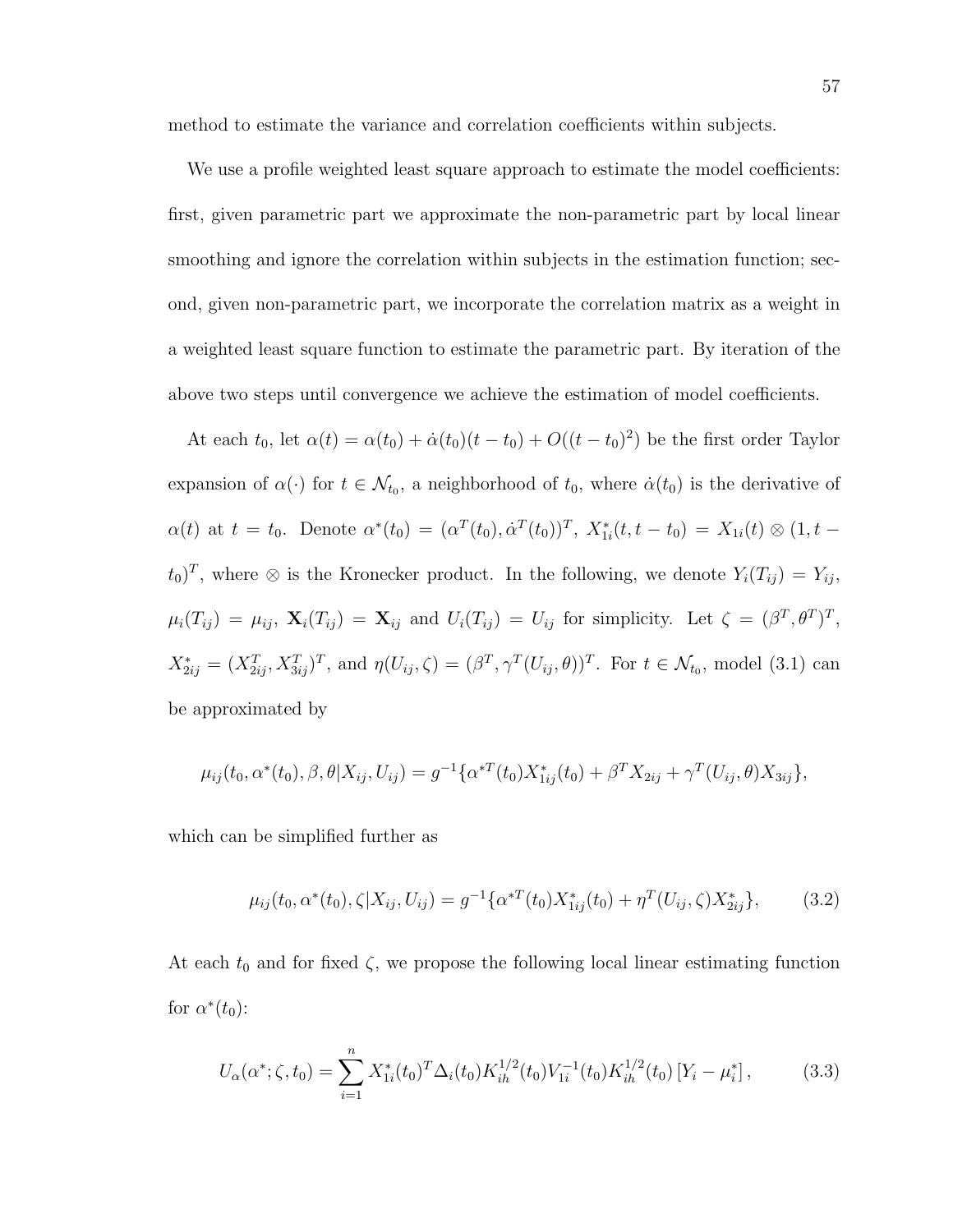where  $Y_i = (Y_{i1}, \cdots, Y_{iJ_i})^T$ ,  $X_{1i}^* = (X_{1i1}^*, \cdots, X_{1iJ_i}^*)^T$ ,  $\mu_i^* = (\mu_{i1}^*, \cdots, \mu_{iJ_i}^*)^T$ ,  $\mu_{ij}^* =$  $\mu_{ij}(t_0, \alpha^*(t_0), \zeta|X_{ij}, U_{ij})$ , and  $X_{1i}^*(t_0)$  denotes a  $J_i \times 2p_1$  matrix with each row vector being  $X_{1ij}^*(t_0) = X_{1ij} \otimes (1, T_{ij} - t_0)^T$ ,  $\Delta_i = diag\{\mu_{ij}\}\$ ,  $\mu(\cdot)$  is the first derivative of  $\mu(\cdot), V_{1i}^{-1}$  $I_{1i}^{-1}(t_0)$  is a nonnegative weight process,  $K(\cdot)$  is a kernel function,  $h = h_n > 0$  is a bandwidth parameter,  $K_h(\cdot) = K(\cdot/h)/h$ , and  $K_{ih}(t_0) = diag\{K_h(T_{ij} - t_0)\}\.$  The solution to the equation  $U_{\alpha}(\alpha^*; \zeta, t_0) = 0$  is denoted by  $\tilde{\alpha}^*(t_0, \zeta)$ . Let  $\tilde{\alpha}(t_0, \zeta)$  be the first  $p_1$  components of  $\tilde{\alpha}^*(t_0, \zeta)$ .

Second, given estimated  $\alpha(t)$ , the profile weighted least-squares estimator  $\hat{\zeta}$  is obtained by minimizing the following profile least-squares function with respect to  $\zeta$ :

$$
\ell_{\zeta}(\zeta) = \frac{1}{n} \sum_{i=1}^{n} [Y_i - \hat{\mu}_i(\zeta)]^T V_{2i}^{-1} [Y_i - \hat{\mu}_i(\zeta)], \qquad (3.4)
$$

where  $V_{2i}^{-1}$  $\mu_{2i}^{-1}$  is the working covariance matrix, and  $\mu_i$  and  $\mu_{ij}$  are the same as those defined in (2.4) except that they are evaluated at  $\hat{\mu}_{ij}(\zeta) = g^{-1}\{\tilde{\alpha}^T(T_{ij},\zeta)X_{1ij} +$  $\eta^T(U_{ij}, \zeta) X^*_{2ij}$ . The profile estimator for  $\alpha(t_0)$  is obtained by  $\hat{\alpha}(t_0) = \tilde{\alpha}(t_0, \hat{\zeta})$  through substitution.

The Newton-Raphson iterative method can be used to find the estimator  $\hat{\zeta}$  that minimizes (3.4). Taking the derivative of  $\ell_{\zeta}(\zeta)$  with respect to  $\zeta$  leads to score function for  $\zeta$ .

$$
U_{\zeta}(\zeta) = \sum_{i=1}^{n} \left\{ \frac{\partial \tilde{\alpha}(T_i, \zeta)}{\partial \zeta} X_{1i} + \frac{\partial \eta(U_i, \zeta)}{\partial \zeta} X_{2i}^* \right\}^T \Delta_i V_{2i}^{-1} \left[ Y_i - \hat{\mu}_i(\zeta) \right] \tag{3.5}
$$

where

$$
\frac{\partial \eta(U_i, \zeta)}{\partial \zeta} X_{2i}^* = \left( \frac{\partial \eta^T(U_{i1}, \zeta)}{\partial \zeta} X_{2i1}^*, \cdots, \frac{\partial \eta^T(U_{iJ_i}, \zeta)}{\partial \zeta} X_{2iJ_i}^* \right)^T,
$$

$$
\frac{\partial \eta^T(U_{ij}, \zeta)}{\partial \zeta} = \text{diag}\{I_{p_2}, \partial \gamma^T(U_{ij}, \theta)/\partial \theta\}
$$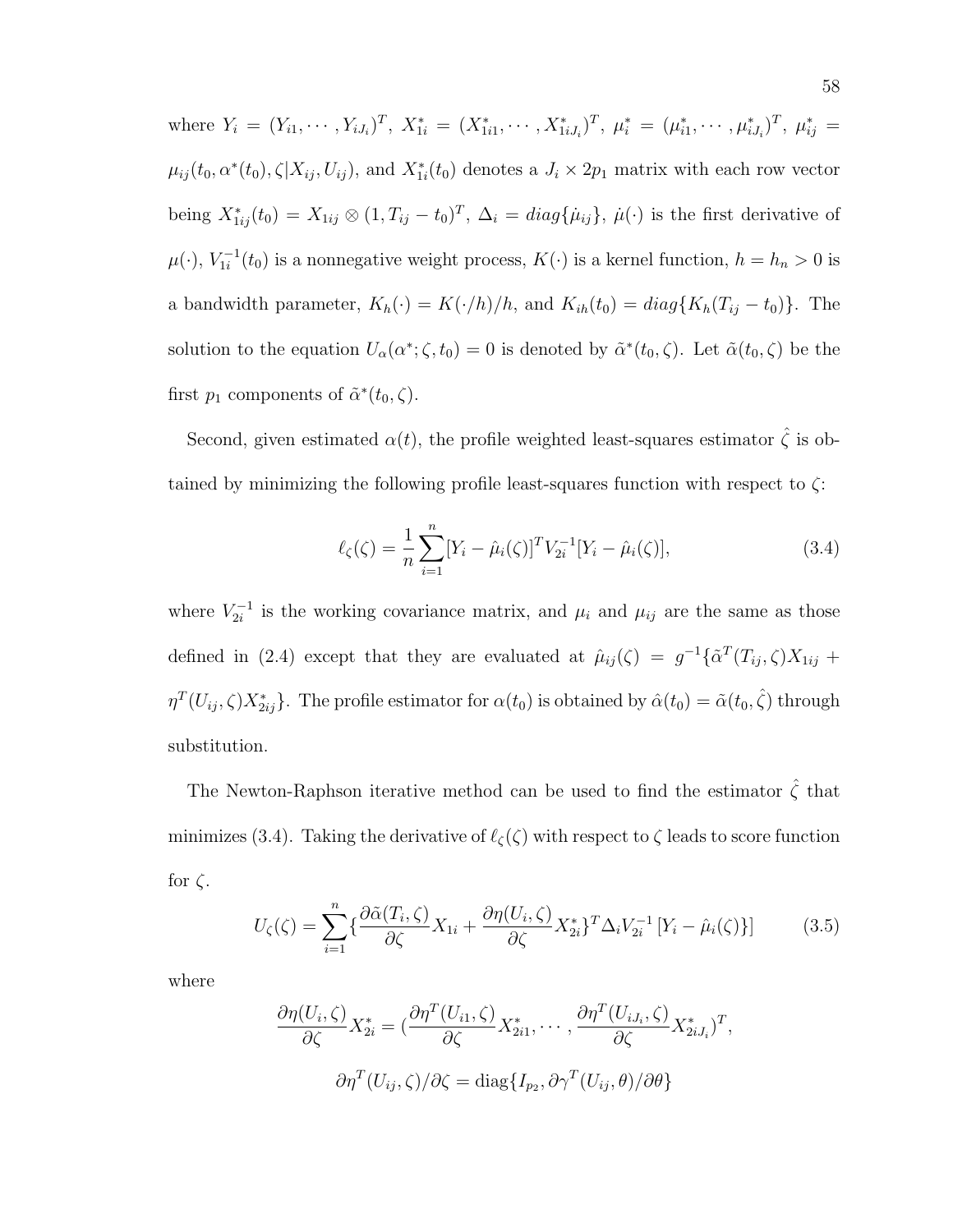and

$$
\frac{\partial \tilde{\alpha}(T_i,\zeta)}{\partial \zeta} X_{1i} = \left( \frac{\partial \tilde{\alpha}^T(T_{i1},\zeta)}{\partial \zeta} X_{1i1}, \cdots, \frac{\partial \tilde{\alpha}^T(T_{iJ_i},\zeta)}{\partial \zeta} X_{1iJ_i} \right)^T.
$$

Here  $\frac{\partial \tilde{\alpha}(t,\zeta)}{\partial \zeta}$  be the first  $p_1$  components of  $\frac{\partial \alpha^*(t,\zeta)}{\partial \zeta}$  which can be expressed in terms of the partial derivatives of  $U_{\alpha}(\alpha^*; \zeta, t)$  at  $\alpha^* = \tilde{\alpha}^*(t, \zeta)$ . Specifically, since  $U_{\alpha}(\tilde{\alpha}^*(t, \zeta); \zeta, t) \equiv$  $\mathbf{0}_{2p_1}$ , it follows that  $\tilde{\alpha}^*(t,\zeta)$  satisfies

$$
\left\{\frac{\partial U_{\alpha}(\alpha^*; \zeta, t)}{\partial \alpha^*} \frac{\partial \alpha^*(t, \zeta)}{\partial \zeta} + \frac{\partial U_{\alpha}(\alpha^*; \zeta, t)}{\partial \zeta}\right\}\Big|_{\alpha^* = \tilde{\alpha}^*(t, \zeta)} = \mathbf{0}_{2p_1 \times (p_2 + p_3)}.
$$

Therefore,

$$
\frac{\partial \alpha^*(t,\zeta)}{\partial \zeta} = -\left\{ \frac{\partial U_\alpha(\alpha^*;\zeta,t)}{\partial \alpha^*} \right\}^{-1} \frac{\partial U_\alpha(\alpha^*;\zeta,t)}{\partial \zeta} \Bigg|_{\alpha^* = \tilde{\alpha}^*(t,\zeta)},\tag{3.6}
$$

where

$$
\frac{\partial U_{\alpha}(\alpha^{\ast};\zeta,t)}{\partial \alpha^{\ast}} = -\sum_{i=1}^{n} X_{1i}^{\ast}(t)^{T} \Delta_{i}(t) K_{ih}^{1/2}(t) V_{1i}^{-1}(t) K_{ih}^{1/2}(t) \Delta_{i}(t) X_{1i}^{\ast}(t), \tag{3.7}
$$

and  $X_{1i}^*(t)$  denotes a  $J_i \times 2p_1$  matrix with each row vector being  $X_{1i}^*(T_{ij}, T_{ij} - t) =$  $X_{1i}(T_{ij})\otimes (1,T_{ij}-t)^T$  and

$$
\frac{\partial U_{\alpha}(\alpha^*; \zeta, t)}{\partial \zeta} = -\sum_{i=1}^n X_{1i}^*(t)^T \Delta_i(t) K_{ih}^{1/2}(t) V_{1i}^{-1}(t) K_{ih}^{1/2}(t) \Delta_i(t) \{ \frac{\partial \eta(U_i, \zeta)}{\partial \zeta} X_{2i}^* \}. (3.8)
$$

When estimating  $\alpha(t)$ , we let  $R_{1i}(t)$  in  $V_{1i}(t)$  be an identity matrix to ignore correlation in estimating equation (2.4), since it has been shown in literature that a more efficient estimation of nonparametric part is achieved by ignoring the correlation within subjects (Lin and Carroll, 2000, 2001b; Fan et al., 2007). However, the most efficient estimation for  $\zeta$  is obtained by letting  $V_{2i}$  in equation (3.5) be the true covariance matrix of  $Y$ , which is proved in Theorem 3.2.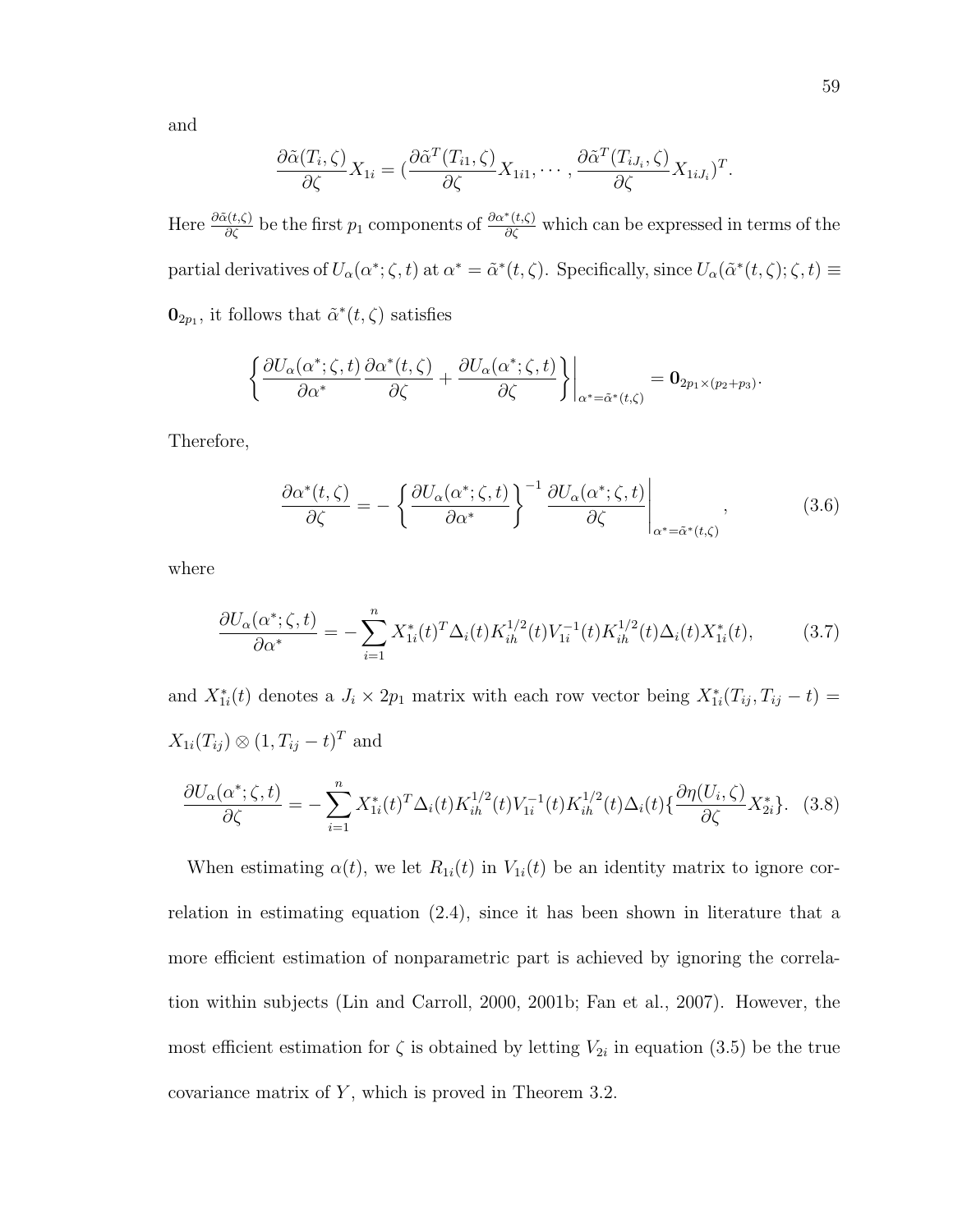When link function is the identity link,  $\tilde{\alpha}^*(t_0, \zeta)$  and  $\hat{\zeta}$  can be solved explicitly as the root of the estimating function (3.3) and (3.5). However, under a general link function, they need to be solved using iterative algorithm such as Newton-Raphson method. The estimation procedure iteratively updates estimates of the nonparametric component  $\tilde{\alpha}^*(t,\zeta)$  and the parametric component  $\hat{\zeta}$  until convergence. We denote the first  $p_1$  component of the convergent  $\tilde{\alpha}^*(t,\zeta)$  as  $\hat{\alpha}(t)$ .

# 3.1.3 Estimation of Covariance Function

The following section concentrates on estimation of  $V_{1i}$  and  $V_{2i}$ . To ensure positive definite of the working covariance matrix  $V_{1i}$  and  $V_{2i}$  , we decompose it as the sandwich form:

$$
V_{1i}(t) = A_i(t)R_{1i}(t, \rho)A_i(t)
$$
\n(3.9)

where  $R_{1i}(t, \rho) = \mathbf{I}$ . and similarly,

$$
V_{2i} = A_i R_{2i}(\rho) A_i \tag{3.10}
$$

where  $A_i(t) = diag\{\sigma(t)\}\$ and  $R_{2i}(\rho)$  is the working correlation matrix of  $Y_i$ . Given  $\hat{\alpha}(t)$  and  $\hat{\zeta}$  obtained in Section (3.1.2), we can get estimated residual  $\hat{r}_{ij} = Y_{ij} - \hat{\mu}_{ij}$ , where  $\hat{\mu}_{ij} = g^{-1} \{ \hat{\alpha}(T_{ij}) X_{1ij} + \eta^T(U_{ij}, \hat{\zeta}) X_{2ij}^* \}$ . The marginal variance of Y can be estimated either by methods of moments in GEE, or via univariate kernel smoothing in Fan et al.  $(2007)$ . Especially when variance of Y depend on time and is nonstationary, we use the following formula in Fan et al. (2007):

$$
\widehat{var}(Y_{ij}) = \widehat{\sigma}^2(t) = \frac{\sum_{i=1}^n \sum_{j=1}^{J_i} \widehat{r}_{ij}^2 K_{h1}(t - T_{ij})}{\sum_{i=1}^n \sum_{j=1}^{J_i} K_{h1}(t - T_{ij})}
$$
(3.11)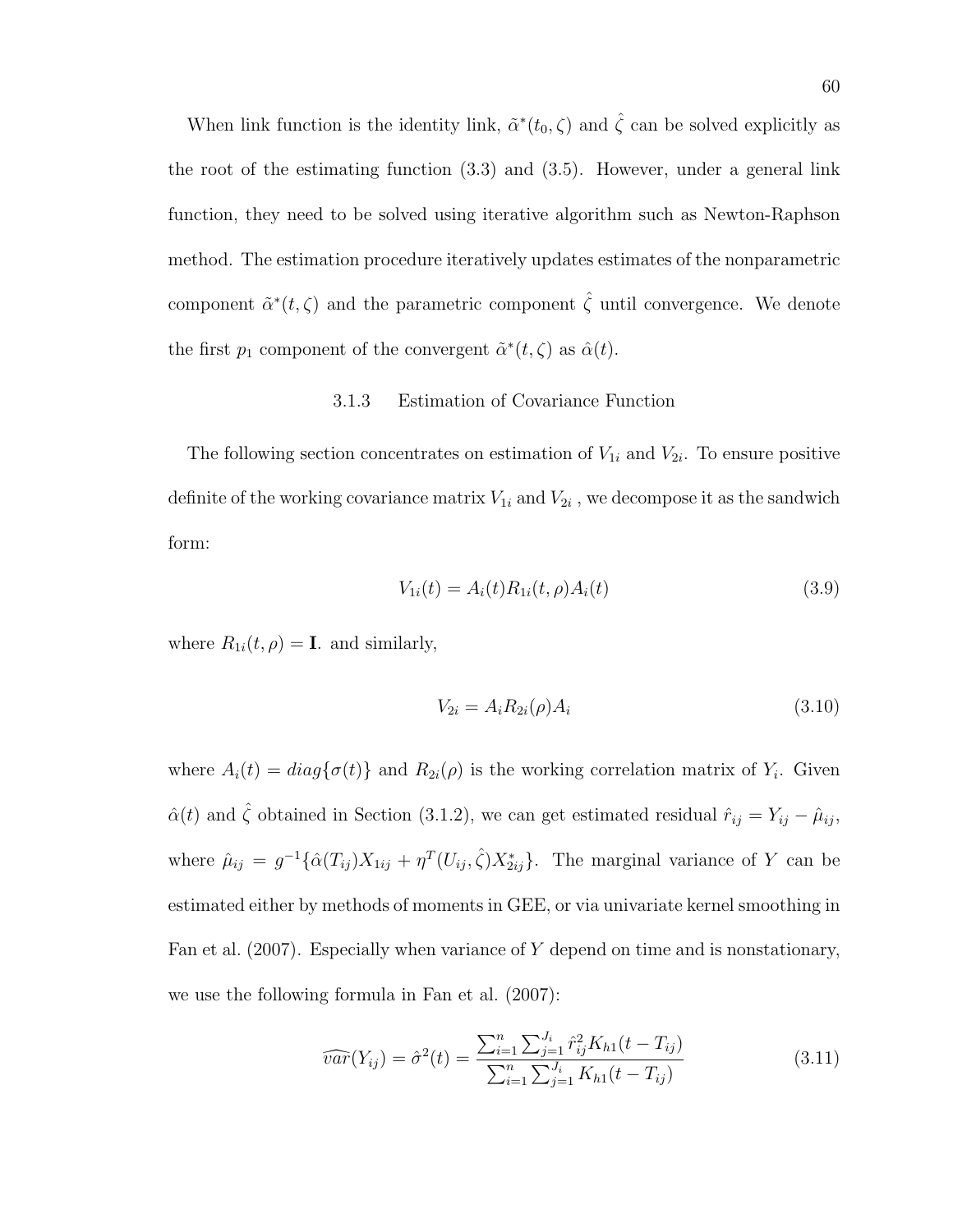To estimate the correlation matrix used in above weighted least square function, there are quasi-likelihood(QL) approach, minimum generalized variance (MGV) approach both proposed by Fan et al. (2007) and weighted least square(WLS) approach newly proposed here. QL, MGV and WLS approaches share the same framework which is derived from Generalized Estimating Equation(GEE) framework, and their only difference is the objective functions in their optimization procedure, see equation (2.19) for QL, equation (2.20) for MGV and equation (2.21) for WLS. Quadratic inference function method (QIF) proposed by Qu et al. (2000) doesn't involve estimating the correlation parameter but incorporate correlation structure in estimating equations to improve efficiency, see equation (2.23).

Specifically, the estimations of  $\alpha(t)$ ,  $\zeta$ ,  $\sigma^2(t)$  and  $\rho$  can be accomplished through the following iterated algorithm:

## Computational algorithm

- 1. Let  $\hat{\alpha}(t)^{\{0\}}$  and  $\hat{\zeta}^{\{0\}}$  be initial values which can obtained assuming working independence simultaneously in score function (3.3) and (3.5);
- 2. Given  $\hat{\alpha}(t)^{\{0\}}$  and  $\hat{\zeta}^{\{0\}}$ , use formula (3.11) or methods of moments to estimate  $\hat{A}_i$ , and use QL, or MGV, or WLS approach to estimate  $\rho$  in  $R_{2i}(\rho)$ , hence  $\hat{\Sigma}_i^{\{0\}} = \hat{A}_i \hat{R}_{2i}(\hat{\rho}) \hat{A}_i.$
- 3. Let the correlation matrix  $R_{1i}(t)$  in score function of  $\alpha(t)$  equation (3.3) be identity matrix, while the weight matrix in score function of  $\zeta$  equation (3.5) be  $V_{2i}^{-1} = \{ \hat{\Sigma}_i^{\{0\}}$  $\{0\}\}^{-1}$ , by profile-kernel procedure in Section 3.1.2, we get updated  $\hat{\alpha}(t)$ <sup>{1}</sup> and  $\hat{\zeta}$ <sup>{1}</sup>.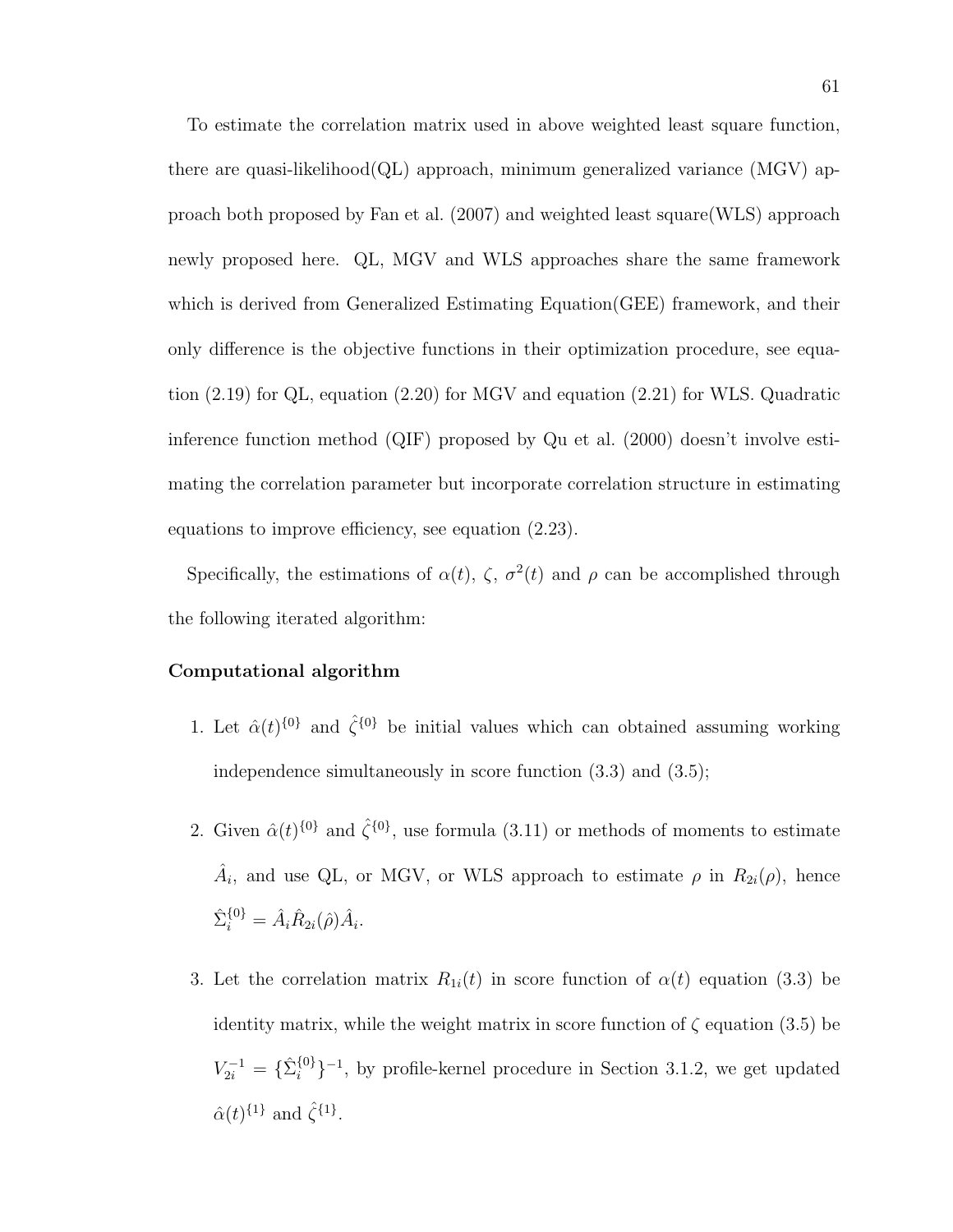4. Repeating step 2 and 3, the estimators  $\hat{\alpha}^{\{m\}}(t)$ ,  $\hat{\zeta}^{\{m\}}$  and  $\hat{\Sigma}_i^{\{m\}}$  $i^{m}$  are updated at each iteration until convergence.  $\hat{\zeta}$ ,  $\hat{\alpha}(t)$  and  $\hat{\Sigma}_i$  are  $\hat{\zeta}^{\{m\}}$ ,  $\hat{\alpha}^{\{m\}}(t)$  and  $\hat{\Sigma}_i^{\{m\}}$ i respectively, at convergence.

In our empirical experience,  $m$  will be no more than 3 and we will not lose any statistical efficiency provided the initial estimator is good enough. The initial estimators are obtained by assuming working independence which are consistent, thus after only a few iterations the convergence is achieved.

### 3.2 Asymptotic Properties

In what follows, let  $J_i = J \langle \infty \rangle$  (i.e., assuming finite cluster size) and  $T_i$  be a continuous observational-level covariate (e.g., a time-varying covariate in longitudinal studies). We allow  $T_i = (T_{i1}, \dots, T_{iJ})$  as well as  $X_i$  and  $U_i$  to be correlated unless stated otherwise, let  $f_j(\cdot)$  denote the marginal density of  $T_{ij}$ . We further assume that the  $(Y_i, X_i, U_i, T_i)$  ( $i = 1, \dots, n$ ) are iid observations with a continuous density function, and both  $V_{1i}(\mu_i, \rho) = V_1(\mu_i, \rho)$  and  $V_{2i}(\mu_i, \rho) = V_2(\mu_i, \rho)$  are invertible. Let  $\nu_1^{jk}$  $j^k$  and  $\nu_2^{jk}$  denote the  $(j, k)$ th element of  $V_1^{-1}(\cdot)$  and  $V_2^{-1}(\cdot)$  respectively. Let  $C_K(r) = \int z^r K(z) dz$  and  $\gamma_K(r) = \int z^r K^2(z) dz$ . We further assume that  $nh \to \infty$  as  $n \to \infty$  and  $h \to 0$ .

We first rewrite the profile estimating equations for  $\zeta$  in (3.5) as

$$
U_{\zeta}(\zeta) = \sum_{i=1}^{n} \left\{ \frac{\partial \tilde{\alpha}(T_i, \zeta)}{\partial \zeta} X_{1i} + \frac{\partial \eta(U_i, \zeta)}{\partial \zeta} X_{2i}^* \right\}^T \Delta_i V_{2i}^{-1} \left[ Y_i - \hat{\mu}_i(\zeta) \right] \tag{3.12}
$$

Let  $\zeta_0$  and  $\alpha_0(t)$  be the true values of  $\zeta$  and  $\alpha(t)$  under model (3.2), respectively. Let  $\mu_{ij} = g^{-1} \{ \alpha_0^T(T_{ij}) X_{1ij} + \eta^T(U_{ij}, \zeta_0) X_{2ij}^* \}, \mu_{ij}$  is the first derivative of  $\mu_{ij}(\cdot), \Delta_i =$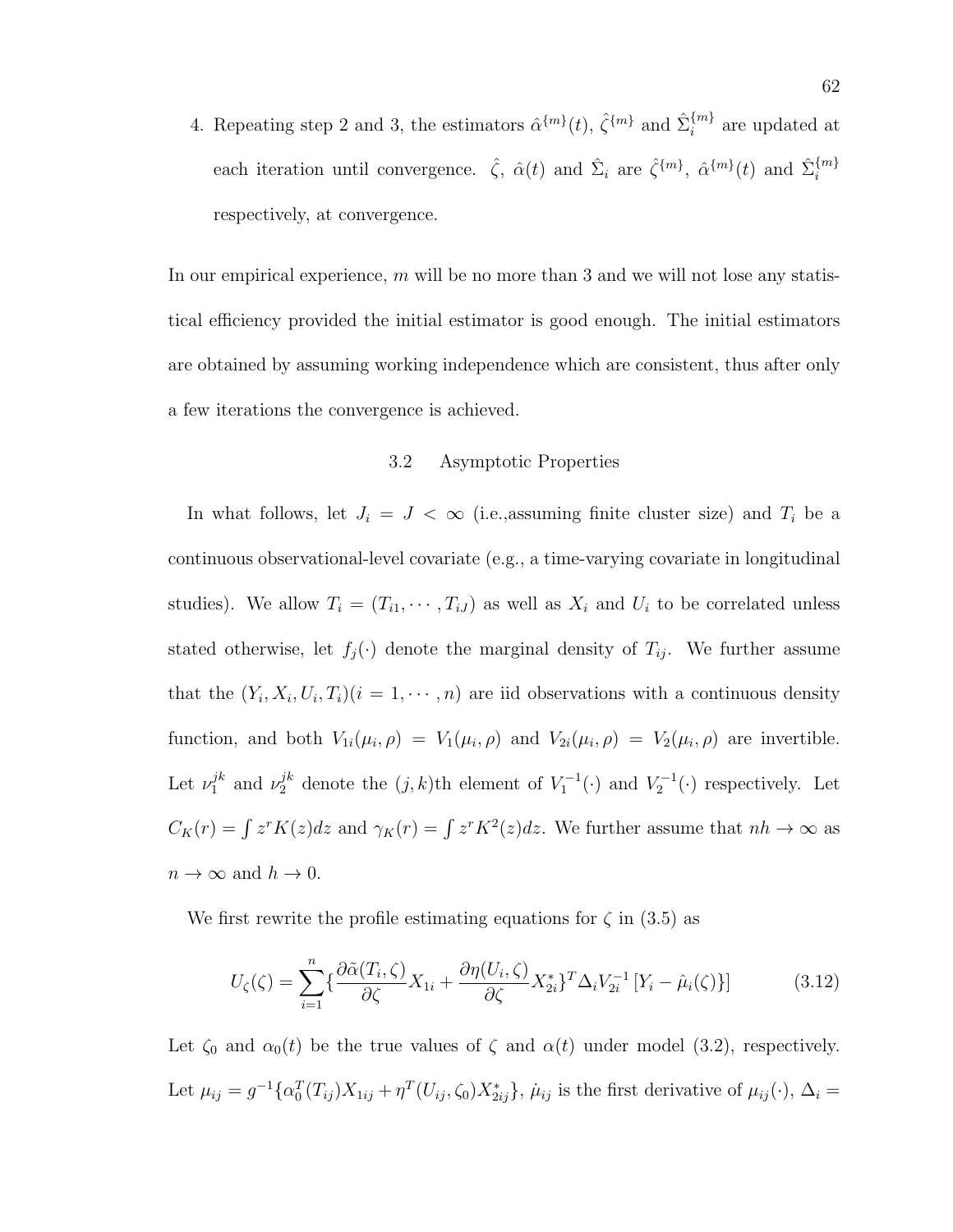$diag{\mu_{ij}}$  and  $\epsilon_{ij} = Y_{ij} - \mu_{ij}$ . Appendix A shows that, asymptotically,

$$
\frac{\partial \alpha^*(t,\zeta)}{\partial \zeta} = -e_{11}^{-1}(t)e_{12}(t),\tag{3.13}
$$

where, suppressing the index i denoting  $\mu_j = g^{-1} \{ \alpha_0^T(T_j) X_{1j} + \eta^T(U_j, \zeta_0) X_{2j}^* \}$  (j =  $1, \cdots, J$ , define

$$
e_{11}(t) = \sum_{j=1}^{J} E\big[\Delta_{jj}^{2}(t)\nu_{1}^{jj}(t)X_{1j}X_{1j}^{T}\big|\mathbf{T}_{j} = \mathbf{t}\big]f_{j}(\mathbf{t})
$$

and

$$
e_{12}(t) = \sum_{j=1}^{J} E\big[\Delta_{jj}^{2}(t)\nu_{1}^{jj}(t)X_{1j}\big\{\frac{\partial\eta^{T}(U_{j},\zeta)}{\partial\zeta}X_{2j}^{*}\big\}^{T}|\mathbf{T}_{j}=\mathbf{t}\big]f_{j}(\mathbf{t}),
$$

where  $\Delta_{jj}(t) = \mu_j(\alpha(t), \zeta | X_j, U_j)$ . Denote

$$
B_{ij} = -e_{12}^{T}(T_{ij})e_{11}^{-1}(T_{ij})X_{1ij} + \frac{\partial \eta^{T}(U_{ij}, \zeta_{0})}{\partial \zeta}X_{2ij}^{*}
$$

and

$$
B_i=(B_{i1},\cdots,B_{iJ_i})^T.
$$

Let  $\hat{\mu}_{ij} = g^{-1} \{ \hat{\alpha}^T(T_{ij}) X_{1ij} + \eta^T(U_{ij}, \hat{\zeta}) X_{2ij}^* \}, \, \hat{\Delta}_i = diag\{ \hat{\mu}_{ij} \}$  and  $\hat{\epsilon}_{ij} = Y_{ij} - \hat{\mu}_{ij}$ . Let  $\hat{E}_{11}(t) = n^{-1} \sum_{n=1}^{n}$  $i=1$  $\{X_{1i}^T \hat{\Delta}_i(t) K_{ih}^{1/2}(t) V_{1i}^{-1}$  $\tilde{K}_{1i}^{-1}(t)K_{ih}^{1/2}(t)\hat{\Delta}_i(t)X_{1i}\}$ 

and

$$
\hat{E}_{12}(t) = n^{-1} \sum_{i=1}^{n} \left[ X_{1i}^{T} \hat{\Delta}_i(t) K_{ih}^{1/2}(t) V_{1i}^{-1}(t) K_{ih}^{1/2}(t) \hat{\Delta}_i(t) \{ \frac{\partial \eta(U_i, \hat{\zeta})}{\partial \zeta} X_{2i}^{*} \} \right].
$$

Denote

$$
\hat{B}_{ij} = -\hat{E}_{12}^T(T_{ij})\hat{E}_{11}^{-1}(T_{ij})X_{1ij} + \frac{\partial \eta^T(U_{ij}, \hat{\zeta})}{\partial \zeta} X_{2ij}^*
$$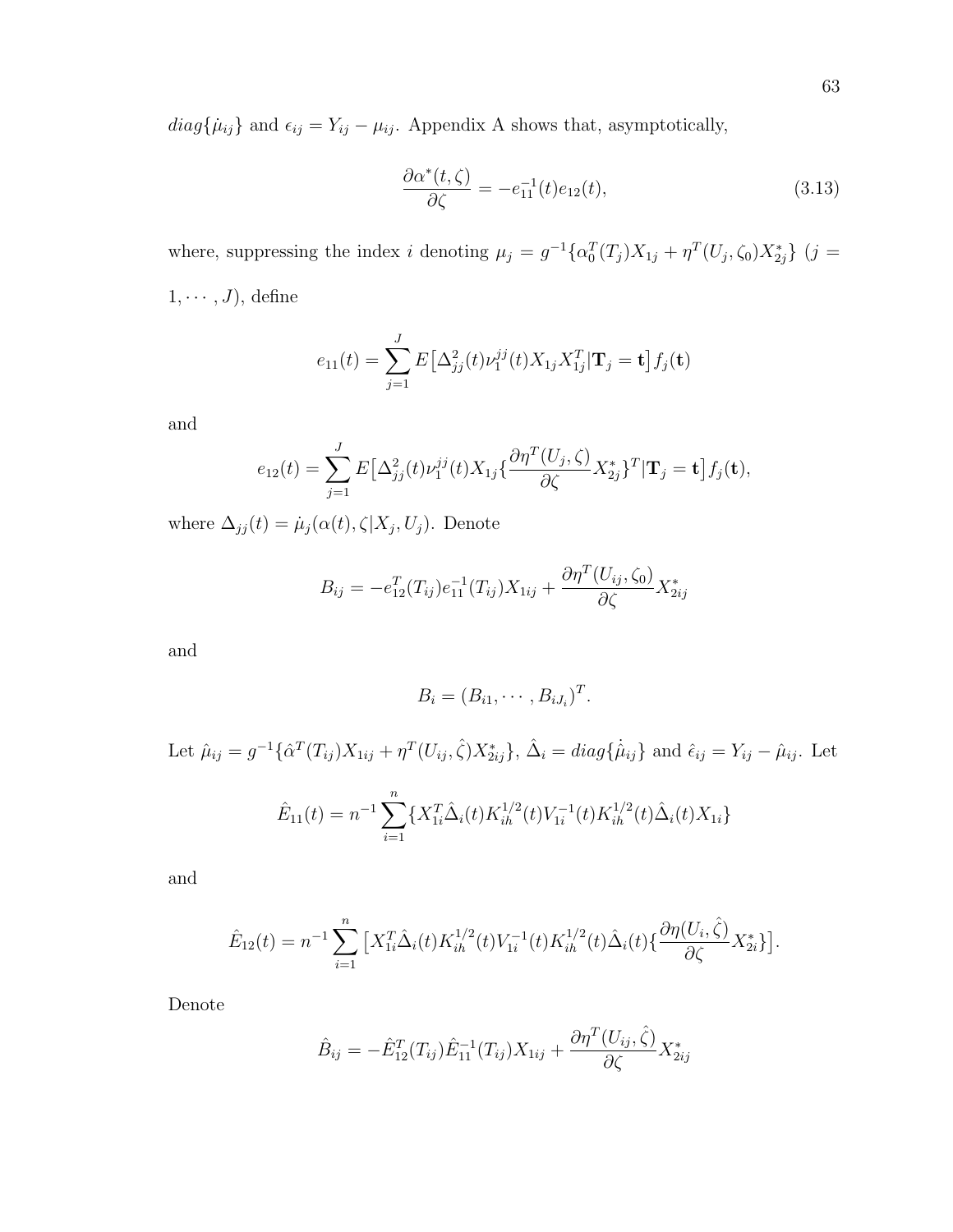and

$$
\hat{B}_i = (\hat{B}_{i1}, \cdots, \hat{B}_{iJ_i})^T.
$$

The following theorems characterize the asymptotic properties of the proposed estimator  $\hat{\zeta}$  and  $\hat{\alpha}(t)$ . Conditions and proofs are given in the Appendix.

**Theorem 3.1.** Under Condition I in the Appendix, the estimator  $\hat{\zeta}$  is consistent for  $\zeta_0$ , and  $\sqrt{n}(\hat{\zeta}-\zeta_0)$  converges in distribution to a mean zero Gaussian random vector with covariance matrix  $P^{-1}DP^{-1}$ , i.e.,

$$
\sqrt{n}(\hat{\zeta} - \zeta_0) \xrightarrow{\mathcal{D}} (0, P^{-1}DP^{-1}), \qquad (3.14)
$$

where suppressing the subscript  $i$  in each term inside the expectations,

$$
P = E\left[B^T \Delta V_2^{-1} \Delta B\right],
$$

and

$$
D = E\left[B^T \Delta V_2^{-1} \Sigma V_2^{-1} \Delta B\right],
$$

where  $\Sigma = cov(Y|X,U,T)$ .

The matrix  $P$  can be consistently estimated by

$$
\hat{P} = n^{-1} \sum_{i=1}^{n} \left[ \hat{B}_i^T \hat{\Delta}_i \hat{V}_{2i}^{-1} \hat{\Delta}_i \hat{B}_i \right]
$$

and D can be consistently estimated by

$$
\hat{D} = n^{-1} \sum_{i=1}^{n} \left[ \hat{B}_{i}^{T} \hat{\Delta}_{i} \hat{V}_{2i}^{-1} (Y_{i} - \hat{\mu}_{i}) (Y_{i} - \hat{\mu}_{i})^{T} \hat{V}_{2i}^{-1} \hat{\Delta}_{i} \hat{B}_{i} \right].
$$

**Theorem 3.2.** When  $V_{2i}$  is taken to be the conditional variance-covariance matrix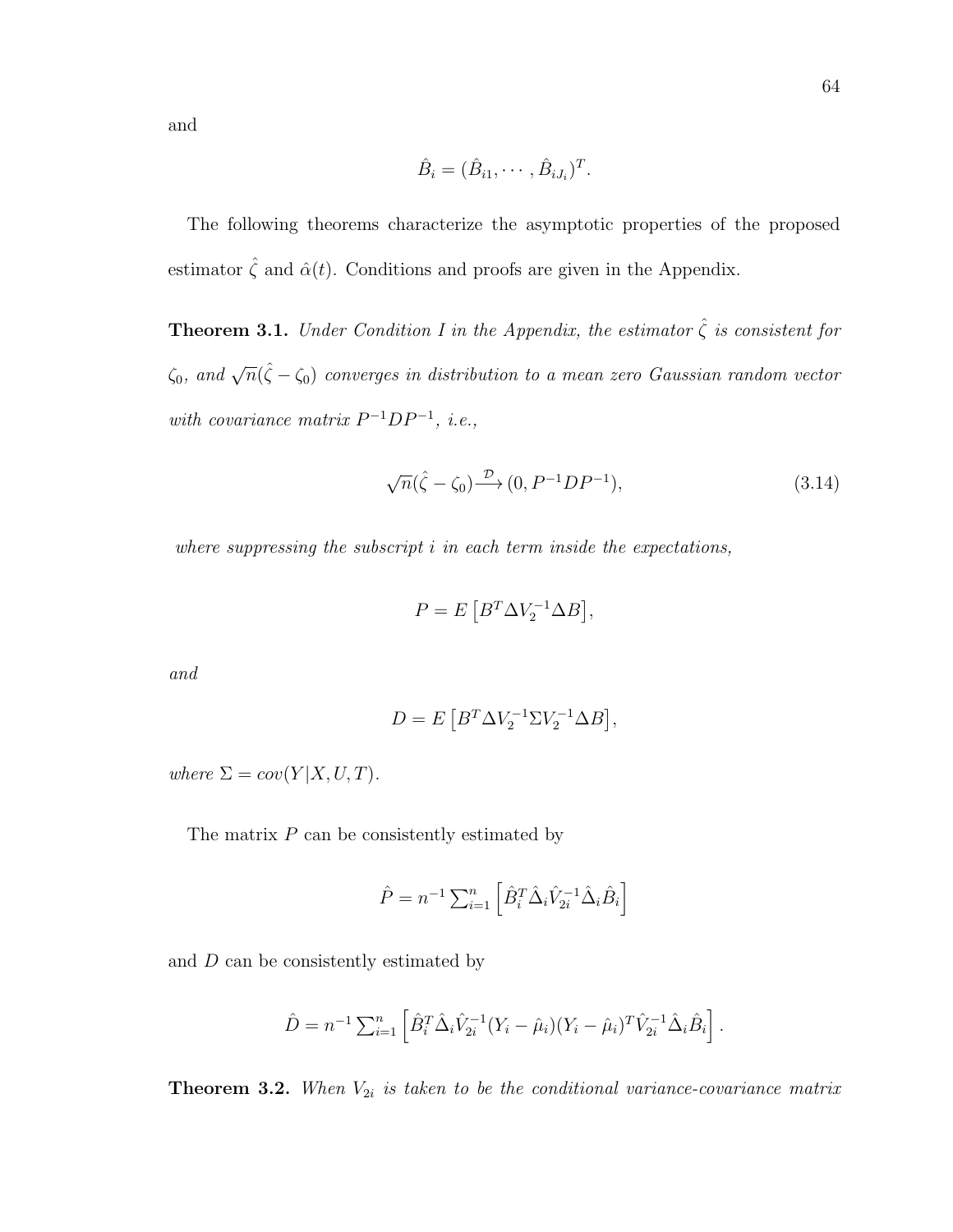of  $Y_i$  given  $X_i$  and  $U_i$  for  $i = 1, \ldots, n$ , then  $P = D$ . In this case

$$
\sqrt{n}(\hat{\zeta}-\zeta_0)\stackrel{\mathcal{D}}{\longrightarrow}\left(0,D_0^{-1}\right),\,
$$

where  $D_0 = E \{ B^T \Delta \Sigma^{-1} \Delta B \}$  for any matrix  $V_{2i}$ , and

$$
P^{-1}DP^{-1} - D_0^{-1} \ge 0,\t\t(3.15)
$$

where  $A \geq 0$  means that the matrix A is nonnegative definite.

**Theorem 3.3.** Under Condition I, we have that  $\hat{\alpha}(t)$  converges to  $\alpha_0(t)$  uniformly in  $t \in [t_1, t_2]$ , and

$$
\sqrt{nh}(\hat{\alpha}(t) - \alpha_0(t) - \frac{1}{2}C_K(2)h^2\ddot{\alpha}_0(t)) \stackrel{\mathcal{D}}{\longrightarrow} N(0, \Sigma_\alpha(t)),
$$
\n(3.16)

where  $C_K(2) = \int_{-1}^1 t^2 K(t) dt$ ,  $\gamma_K(0) = \int_{-1}^1 K^2(t) dt$ ,  $\sigma_{jj} = var(Y_j | X_j, U_j, T_j)$ ,  $\sigma_{jj}$  is the  $(j, j)$ th element of  $\Sigma = cov(Y_i | X_i, U_i)$  and  $\ddot{\alpha}_0(t)$  is the second derivative of the true  $\alpha_0(t)$  with respect to t,

$$
\Sigma_{\alpha}(t) = e_{11}^{-1}(t)\Sigma_{e}(t)e_{11}^{-1}(t)
$$

and

$$
\Sigma_e(t) = \gamma_K(0) \sum_{j=1}^J E\{\Delta_{jj}^2(t) (\nu_1^{jj}(t))^2 \sigma_{jj} X_{1j} X_{1j}^T | \mathbf{T}_j = \mathbf{t} \} f_j(t).
$$

Thus

$$
\Sigma_{\alpha}(t) \approx \frac{\gamma_K(0) \sum_{j=1}^J E\{\Delta_{jj}^2(t) (\nu_1^{jj}(t))^2 \sigma_{jj} X_{1j} X_{1j}^T | \mathbf{T}_j = \mathbf{t}\} f_j(t)}{\left\{\sum_{j=1}^J E[\Delta_{jj}^2(t) \nu_1^{jj}(t) X_{1j} X_{1j}^T | \mathbf{T}_j = \mathbf{t}] f_j(t)\right\}^{-2}}
$$

The variance-covariance matrix  $\Sigma_{\alpha}(t)$  can be estimated consistently replacing  $e_{11}(t)$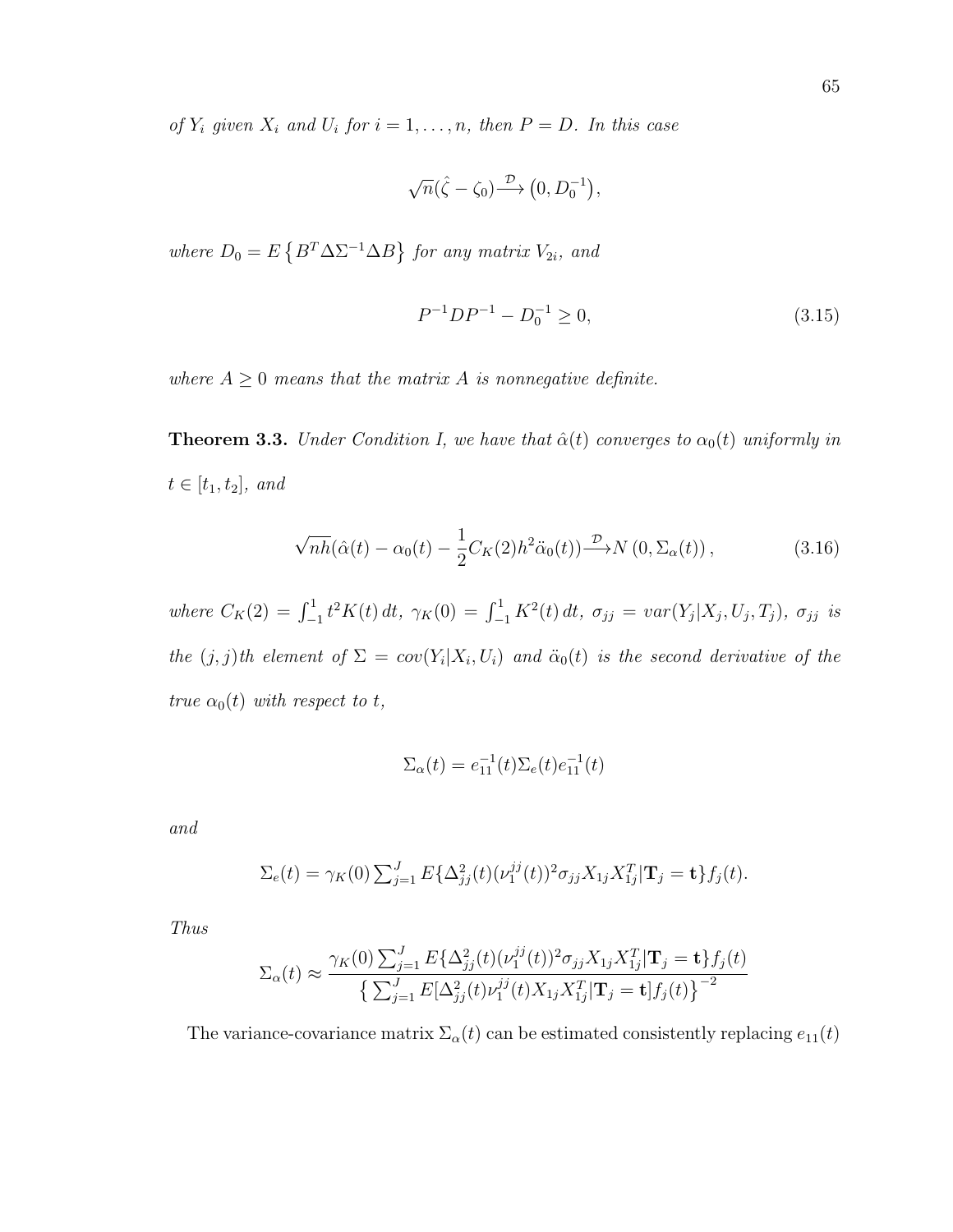by  $\hat{E}_{11}(t)$  and  $\Sigma_e(t)$  by

$$
\hat{\Sigma}_e(t) = n^{-1} h \sum_{i=1}^n \{ X_{1i}^T \hat{\Delta}_i K_{ih}^{1/2}(t) V_{1i}^{-1}(t) K_{ih}^{1/2}(t) (Y_i - \hat{\mu}_i) (Y_i - \hat{\mu}_i)^T K_{ih}^{1/2}(t) V_{1i}^{-1}(t) K_{ih}^{1/2}(t) \hat{\Delta}_i X_{1i} \}.
$$

It follows that  $\Sigma_{\alpha}(t)$  is minimized when assuming working independence  $R_1 = \mathbf{I}$  and is

$$
\Sigma_{\alpha}(t) \approx \left\{ \gamma_K(0) \sum_{j=1}^{J} E[\Delta_{jj}^2(t)\sigma_{jj}^{-1}X_{1j}X_{1j}^T | \mathbf{T}_j = \mathbf{t}]f_j(t) \right\}^{-1}
$$

### 3.3 Simulation Studies

For correlated continuous responses in generalized varying-coefficient model, we use a similar setting in Qi et al. (2016)'s simulation studies with identity link.

$$
E\{Y_i(t)|\mathbf{X}_i, S_i\} = \alpha_0(t) + \alpha_1(t)X_{1i}(t) + \beta X_{2i} + \gamma(t - S_i, \theta)X_{3i}I(t > S_i),
$$

for  $0 \le t \le \tau$  with  $\tau = 3.5$ , where  $\alpha_0(t) = 0.2$ √  $t, \alpha_1(t) = 0.1 \sin(t), \gamma(u, \theta) =$  $\theta_1 exp(-\theta_2 u)$  and  $\zeta = (\beta, \theta_1, \theta_2) = (0.1, 1.0, 0.5), X_{1i}(t) = (t/3 + N(0, 1.5^2))/6$  and  $X_{3i}$  is a uniform random variable on  $[-1,1], X_{2i}$  is a Bernoulli random variable with success probability of 0.5 and  $S_i$  is a uniform random variable on [0, 1].  $S_i$ ,  $X_{2i}$ and  $X_{3i}$  are all subject-level covariates which doesn't change within subject *i*. The observation time follows a Poisson process with the proportional mean rate model  $h(t|X_i, S_i) = 1.5 \exp(0.7X_{2i}).$  The censoring time  $C_i$  is generated from a uniform distribution on [1.5, 8]. There are approximately six observations per subject on [0,  $\tau$ ] and about 30% of subjects are censored before  $\tau = 3.5$ .

We consider two different model settings for the error part:

(C1) ARMA model. The error part  $\epsilon_i(t)$  is a Gaussian process with mean 0,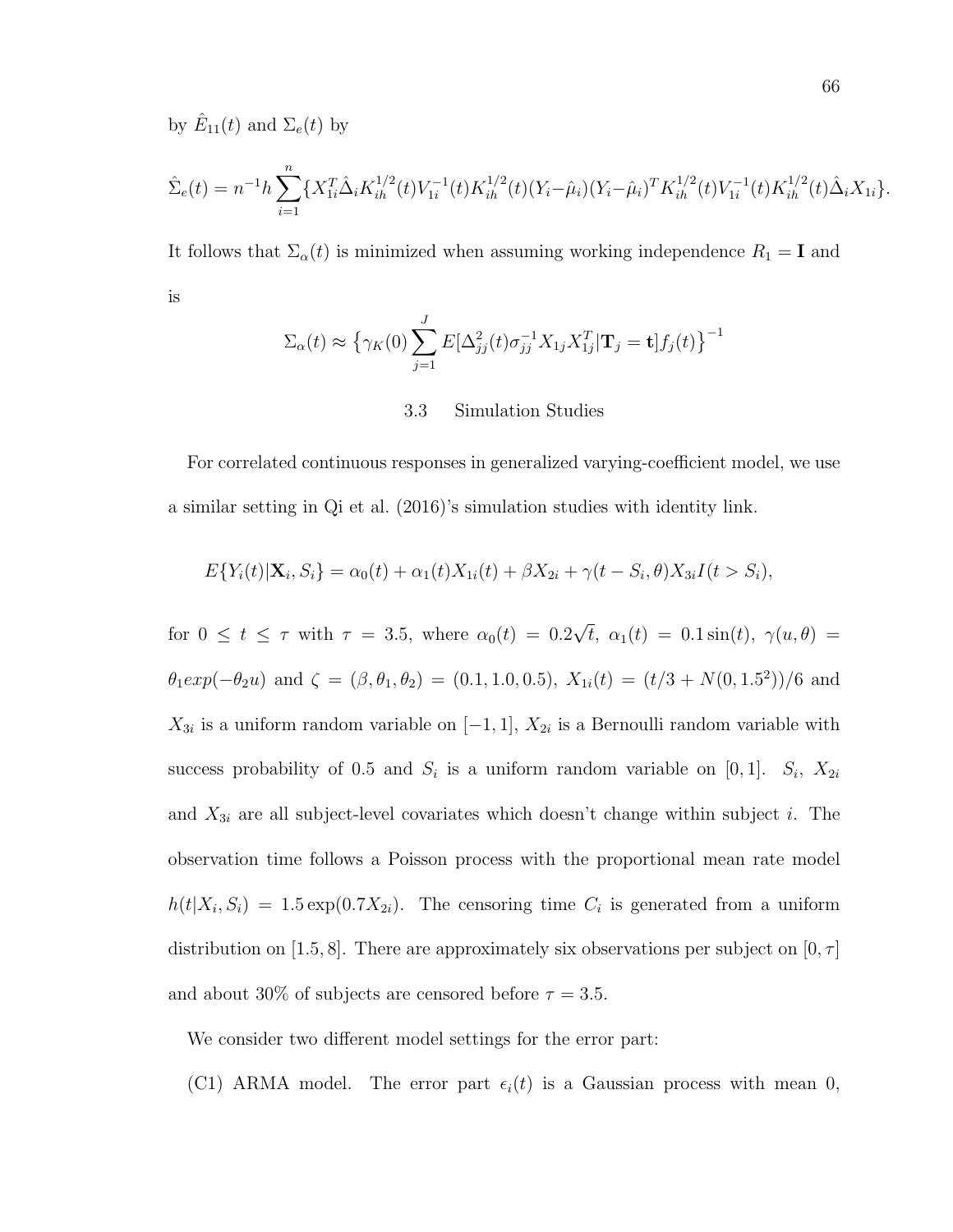variance changing with time  $\sigma_i^2(t) = 0.5exp(t/12)$  and the correlation structure is ARMA(1,1), i.e.,  $corr(\epsilon_i(s), \epsilon_i(t)) = \gamma \rho^{|t-s|}$  for  $s \neq t$ . We let  $\theta = (\gamma, \rho) = (0.85, 0.9)$ ,  $\theta = (\gamma, \rho) = (0.85, 0.6), \ \theta = (\gamma, \rho) = (0.85, 0.3)$  to consider strong, moderate and weak correlation respectively.

(C2) Exchange Model. The error  $\epsilon_i(t) = Y_i(t) - E{Y_i(t)|\mathbf{X}_i, S_i}$  has a normal distribution with mean  $\phi_i$  and variance  $\nu^2$ , and  $\phi_i$  is  $N(0, 1)$ . By this setting, it can be shown that the correlation structure of error within subjects is exchangeable correlation structure with correlation coefficient  $\rho = 0.8$  if  $\nu = 0.5$ ,  $\rho = 0.5$  if  $\nu = 1$ and  $\rho = 0.2$  if  $\nu = 2$ . We choose above three different values of  $\nu$  to consider strong, moderate and weak correlations.

In the following, we present simulation results of the proposed methods and select the bandwidth by the K-fold cross-validation bandwidth selection method. The bandwidth selected is  $h = 1.4$  for ARMA model and  $h = 2.9$  for Exchange Model when sample size  $n = 400$ . The Epanechnikov kernel  $K(u) = 0.75(1 - u^2)I(|u| \le 1)$ is used. We take  $t_1 = h/2$  and  $t_2 = \tau - h/2$  in the estimating functions for  $\alpha(t)$  to avoid larger variations on the boundaries.

The performances of the estimators for  $\zeta$  are measured through the Bias, the sample standard error of the estimators (SEE), the sample mean of the estimated standard errors (ESE) and the 95% empirical coverage probability (CP). Boxplots are drawn to show the median, quantiles and outliers. Each entry of the table is calculated based on 1000 repetitions for sample size  $n = 400$ . Each table we have four blocks, and each block is for one of the following scenarios: (1) working independence case; (2) assuming Exchangeable correlation structure; (3) assuming ARMA correlation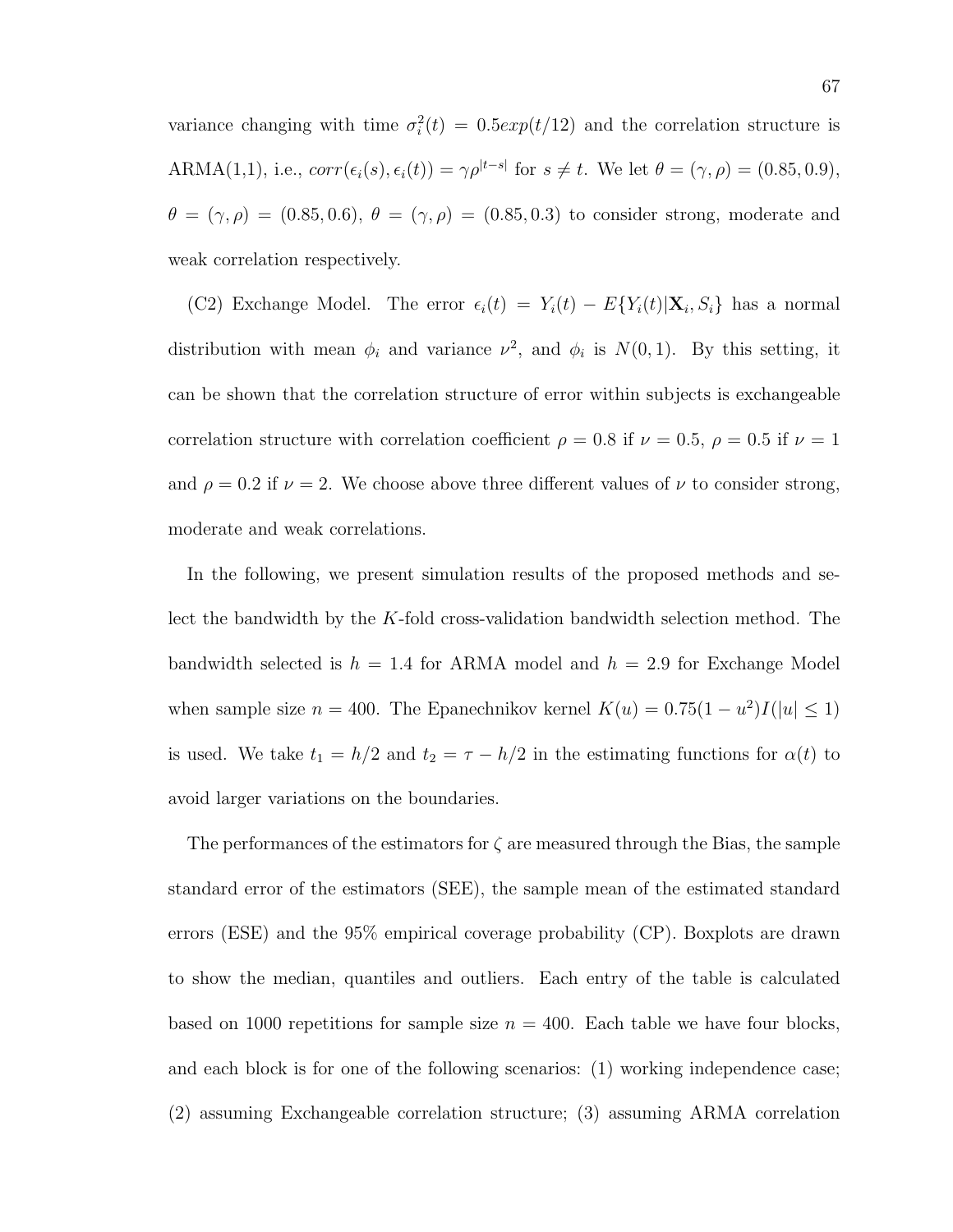structure; (4) assuming a mixed correlation structure. QL, MGV, WLS and QIF approaches are compared when assuming an exchangeable, ARMA or mixed correlation structure.

Table 15, Table 16 and Table 17 show the results for strongly, moderately and weakly correlated observations within subjects for ARMA model respectively. Table 19, Table 20 and Table 21 show the results for strongly, moderately and weakly correlated observations within subjects for Exchange model respectively. Since QL, MGV and WLS methods involve estimating the correlation coefficients, we list the estimation results when assuming true correlation and a mixed correlation for each model. Table 18 is for ARMA model and Table 22 is for Exchange model.

We get several conclusions from these tables:

- 1. All the estimates are unbiased under each scenario by each method. There are a good agreement of SEE and ESE for  $\theta_1$  and  $\theta_2$ , while ESE tends to be smaller than SEE for  $\beta$ . Since  $\theta_1$  and  $\theta_2$  are the coefficients of time-variant covariate  $X_{3i}I(t > S_i)$ , while  $\beta$  is the coefficient of time-invariant covariate  $X_2$ , we can say that the standard deviation formula performs well for the coefficient of timevariant covariate but tends to underestimate that of time-invariant covariate. CP value are near the 95% nominal level for most cases.
- 2. When estimating the coefficients of time-variant covariate  $\theta_1$  and  $\theta_2$ , QL, MGV QIF and WLS approaches all perform well and reduce the SEE comparing with working independence(WI) case, while for  $\beta$ , the coefficient of time-invariant covariate, SEE doesn't change much comparing with WI case. This phenomenon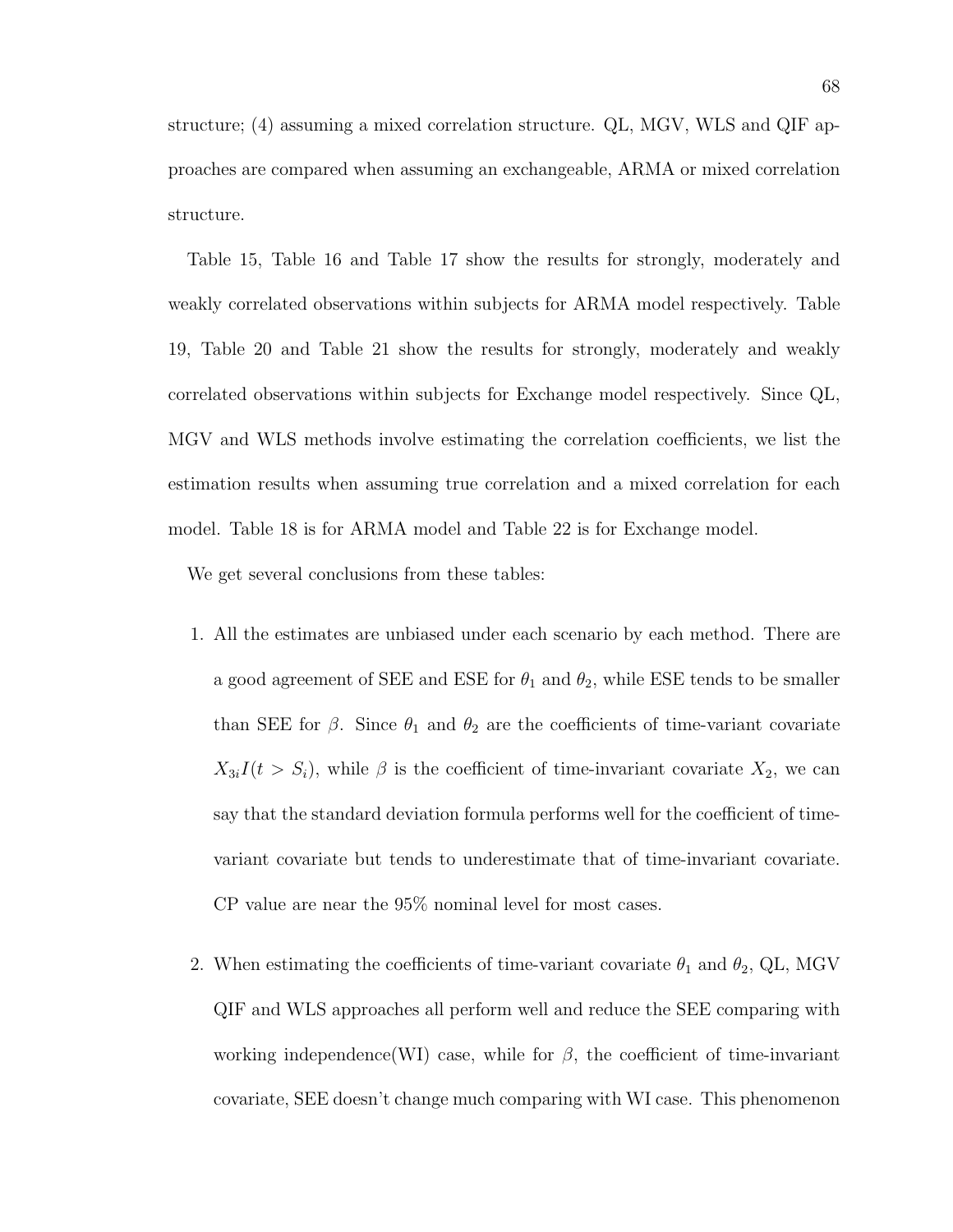is also shown in (Lin and Carroll, 2001b; Wang et al., 2005).

- 3. When estimating  $\theta_1$  and  $\theta_2$ , QL approach achieve the smallest SEE for each scenario which means QL is most efficient estimator. From results of correlation coefficients estimates in Table 18 and Table 22, QL approach almost target the correlation coefficient either assuming the true correlation structure or assuming a mixed one, while MGV and WLS tend to underestimate the true correlation coefficients.
- 4. The stronger the correlation is, more efficiency will be obtained when estimating the time-variant covariates. The reduction of SEE by QL, MGV, QIF and WLS methods compared to WI in Table 15 where correlation coefficient is  $\theta =$  $(\gamma, \rho) = (0.85, 0.9)$  will be more than those in Table 16 and Table 17 where  $\theta = (\gamma, \rho) = (0.85, 0.6)$  and  $\theta = (\gamma, \rho) = (0.85, 0.3)$  respectively. Similar results can be drawn from Table 19, Table 20 and Table 21.
- 5. When the correlation structure is misspecified, the efficiency achieved is not as much as the case of the correlation is true or assuming a mixed correlation structure and there are extreme outliers. The performance of assuming true correlation structure and assuming a mixed correlation structure are close. Thus assuming a mixed correlation structure when we don't know the true correlation structure performs as well as when we know the correlation structure in advance.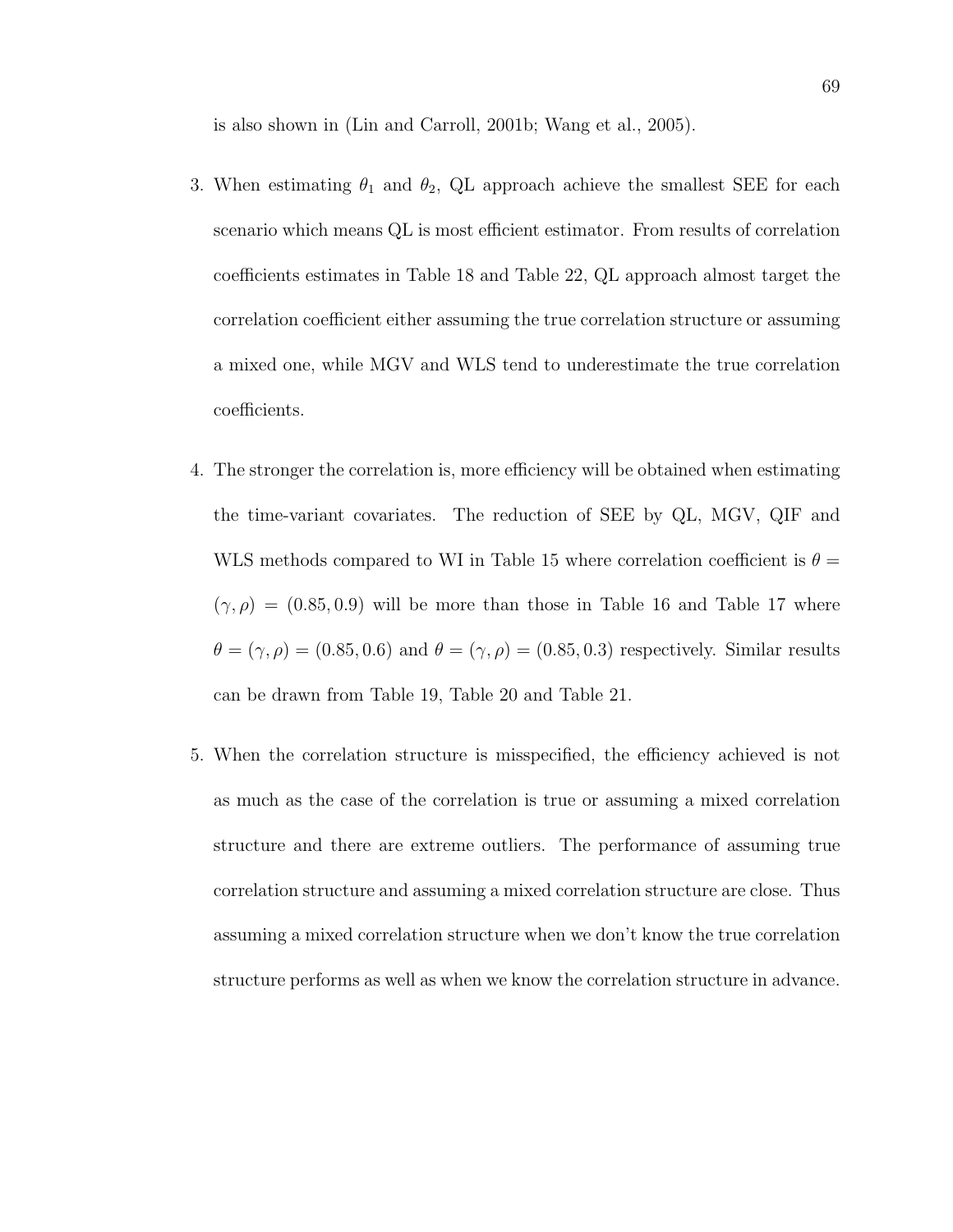|                                                               |             | $\beta=0.1$ |            |          |                                            | $\theta_1=1$ |            |      |             | $\theta_2=0.5$ |            |      |  |
|---------------------------------------------------------------|-------------|-------------|------------|----------|--------------------------------------------|--------------|------------|------|-------------|----------------|------------|------|--|
| Method                                                        | <b>Bias</b> | <b>SEE</b>  | <b>ESE</b> | CP       | <b>Bias</b>                                | <b>SEE</b>   | <b>ESE</b> | CP   | <b>Bias</b> | <b>SEE</b>     | <b>ESE</b> | CP   |  |
| Working Independence                                          |             |             |            |          |                                            |              |            |      |             |                |            |      |  |
| WI                                                            | $-.0009$    | .0766       | .0754      | .950     | $-.0022$                                   | $.0953\,$    | .0923      | .944 | $.0164\,$   | .1146          | .1118      | .945 |  |
| Assuming Exchangeable correlation structure(Misspecification) |             |             |            |          |                                            |              |            |      |             |                |            |      |  |
| QL                                                            | $-.0020$    | $.0720\,$   | .0675      | .932     | $-.0005$                                   | $.0554\,$    | .0545      | .945 | $.0055\,$   | .0730          | .0735      | .955 |  |
| <b>MGV</b>                                                    | $-.0020$    | .0698       | .0670      | .939     | $-.0010$                                   | $.0574\,$    | .0560      | .942 | .0063       | .0714          | .0721      | .947 |  |
| QIF                                                           | $-.0024$    | .0730       | .0689      | .930     | $-.0009$                                   | .0696        | .0669      | .937 | .0104       | .0821          | .0834      | .952 |  |
| <b>WLS</b>                                                    | $-.0020$    | $.0701\,$   | .0676      | .940     | $-.0014$                                   | $.0614\,$    | $.0596\,$  | .940 | .0078       | .0743          | .0748      | .937 |  |
|                                                               |             |             |            |          | Assuming ARMA correlation structure (True) |              |            |      |             |                |            |      |  |
| QL                                                            | $-.0016$    | .0708       | $.0662\,$  | .926     | $-.0003$                                   | .0485        | .0475      | .954 | .0073       | .0677          | .0662      | .944 |  |
| <b>MGV</b>                                                    | $-.0016$    | .0697       | .0674      | .944     | $-.0008$                                   | .0540        | .0520      | .941 | $.0092\,$   | .0794          | .0786      | .945 |  |
| QIF                                                           | $-.0018$    | $.0702\,$   | .0673      | .938     | $-.0010$                                   | .0638        | .0597      | .937 | $.0094\,$   | .0873          | .0845      | .945 |  |
| <b>WLS</b>                                                    | $-.0018$    | .0698       | $.0674\,$  | $.943\,$ | $-.0009$                                   | $.0568\,$    | $.0545\,$  | .944 | .0088       | .0760          | $.0756\,$  | .944 |  |
|                                                               |             |             |            |          | Assuming Mixed correlation structure       |              |            |      |             |                |            |      |  |
| QL                                                            | $-.0017$    | .0708       | .0662      | .926     | $-.0004$                                   | .0484        | .0475      | .954 | .0071       | .0676          | .0661      | .945 |  |
| <b>MGV</b>                                                    | $-.0018$    | .0695       | .0670      | .941     | $-.0008$                                   | .0538        | .0519      | .938 | .0078       | .0727          | .0724      | .942 |  |
| QIF                                                           | $-.0024$    | .0704       | .0666      | .938     | $-.0008$                                   | .0616        | .0576      | .935 | .0094       | .0818          | $.0795\,$  | .939 |  |
| <b>WLS</b>                                                    | $-.0018$    | .0698       | .0674      | .943     | $-.0010$                                   | .0570        | .0547      | .945 | .0087       | .0760          | .0755      | .944 |  |

Table 15: Summary of Bias, SEE, ESE and CP for  $\beta$ ,  $\theta_1$  and  $\theta_2$  for  $n = 400, h = 1.4$ based on 1000 simulations under ARMA model with strong correlation coefficients  $(0.85, 0.9).$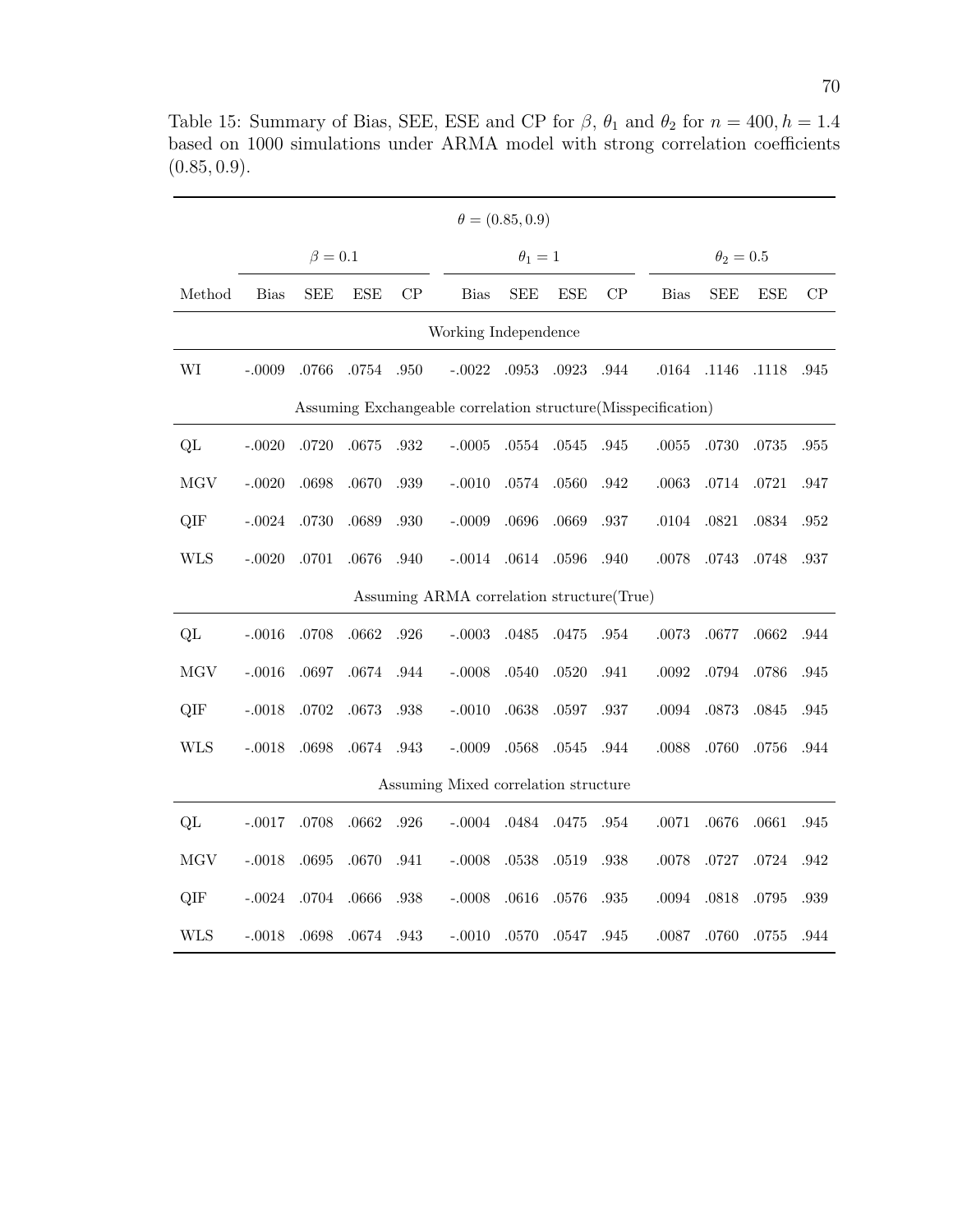|                                                               | $\theta = (0.85, 0.6)$ |             |            |      |                                           |              |            |      |                |            |            |      |
|---------------------------------------------------------------|------------------------|-------------|------------|------|-------------------------------------------|--------------|------------|------|----------------|------------|------------|------|
|                                                               |                        | $\beta=0.1$ |            |      |                                           | $\theta_1=1$ |            |      | $\theta_2=0.5$ |            |            |      |
| Method                                                        | <b>Bias</b>            | <b>SEE</b>  | <b>ESE</b> | CP   | <b>Bias</b>                               | <b>SEE</b>   | <b>ESE</b> | CP   | <b>Bias</b>    | <b>SEE</b> | <b>ESE</b> | CP   |
| Working Independence                                          |                        |             |            |      |                                           |              |            |      |                |            |            |      |
| WI                                                            | $-.0015$               | .0660       | .0643      | .943 | $-.0022$                                  | .1033        | .1015      | .946 | .0117          | .1088      | .1141      | .963 |
| Assuming Exchangeable correlation structure(Misspecification) |                        |             |            |      |                                           |              |            |      |                |            |            |      |
| QL                                                            | $-.0027$               | .0627       | .0592      | .936 | .0009                                     | .0823        | .0828      | .952 | $.0084\,$      | .1036      | .1069      | .963 |
| MGV                                                           | $-.0026$               | .0626       | .0591      | .934 | $.0009$                                   | .0823        | .0828      | .951 | .0084          | .1029      | .1063      | .965 |
| QIF                                                           | $-.0025$               | .0633       | $.0595\,$  | .927 | $.0003\,$                                 | .0879        | .0858      | .942 | .0099          | .0957      | .0996      | .959 |
| <b>WLS</b>                                                    | $-.0022$               | .0622       | $.0592\,$  | .932 | $-.0007$                                  | .0860        | $.0854\,$  | .950 | .0087          | .0957      | .1007      | .964 |
|                                                               |                        |             |            |      | Assuming ARMA correlation structure(True) |              |            |      |                |            |            |      |
| QL                                                            | $-.0024$               | .0599       | .0569      | .936 | $.0013\,$                                 | .0641        | .0648      | .949 | .0104          | .0888      | .0888      | .949 |
| <b>MGV</b>                                                    | $-.0022$               | .0598       | .0572      | .938 | $.0012\,$                                 | .0686        | .0681      | .939 | .0099          | .0884      | $.0902\,$  | .953 |
| QIF                                                           | $-.0020$               | .0606       | .0577      | .935 | $.0005$                                   | $.0756\,$    | .0734      | .942 | .0096          | .0957      | .0950      | .946 |
| <b>WLS</b>                                                    | $-.0022$               | .0603       | .0579      | .936 | .0004                                     | .0732        | $.0723\,$  | .938 | .0101          | .0906      | $.0931\,$  | .950 |
|                                                               |                        |             |            |      | Assuming Mixed correlation structure      |              |            |      |                |            |            |      |
| QL                                                            | $-.0025$               | .0600       | .0569      | .936 | $.0012\,$                                 | .0641        | .0648      | .949 | .0103          | .0888      | .0887      | .950 |
| MGV                                                           | $-.0024$               | .0605       | .0576      | .937 | .0011                                     | .0717        | .0714      | .941 | .0091          | .0901      | .0928      | .958 |
| QIF                                                           | $-.0026$               | $.0605$     | .0570      | .933 | .0010                                     | .0753        | .0723      | .931 | .0098          | .0935      | .0925      | .946 |
| <b>WLS</b>                                                    | $-.0022$               | .0604       | .0579      | .936 | .0003                                     | .0735        | .0726      | .940 | .0100          | .0905      | .0930      | .950 |

Table 16: Summary of Bias, SEE, ESE and CP for  $\beta$ ,  $\theta_1$  and  $\theta_2$  for  $n = 400, h = 1.4$ based on 1000 simulations under ARMA model with moderate correlation coefficients  $(0.85, 0.6).$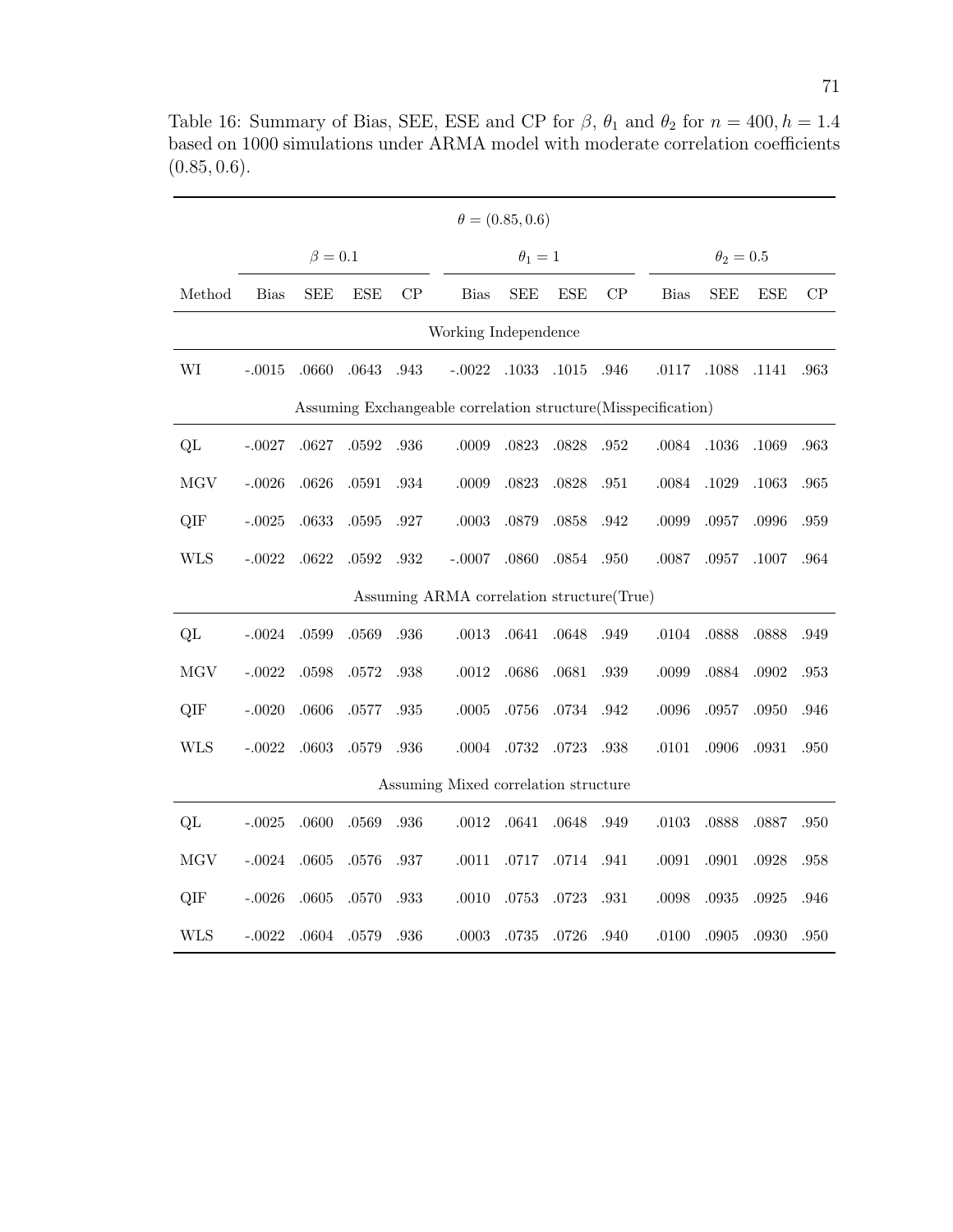|                      | $\theta = (0.85, 0.3)$ |               |            |          |                                                                |              |            |      |             |                |            |      |  |
|----------------------|------------------------|---------------|------------|----------|----------------------------------------------------------------|--------------|------------|------|-------------|----------------|------------|------|--|
|                      |                        | $\beta = 0.1$ |            |          |                                                                | $\theta_1=1$ |            |      |             | $\theta_2=0.5$ |            |      |  |
| Method               | <b>Bias</b>            | <b>SEE</b>    | <b>ESE</b> | CP       | <b>Bias</b>                                                    | <b>SEE</b>   | <b>ESE</b> | CP   | <b>Bias</b> | <b>SEE</b>     | <b>ESE</b> | CP   |  |
| Working Independence |                        |               |            |          |                                                                |              |            |      |             |                |            |      |  |
| WI                   | $-.0009$               | .0548         | .0537      | .948     | $-.0008$                                                       | .1036        | $.1030\,$  | .951 | .0115       | .1119          | .1108      | .943 |  |
|                      |                        |               |            |          | Assuming Exchangeable correlation structure (Misspecification) |              |            |      |             |                |            |      |  |
| QL                   | $-.0020$               | .0521         | $.0504\,$  | .940     | $-.0001$                                                       | .0952        | .0943      | .937 | .0113       | .1100          | .1109      | .955 |  |
| MGV                  | $-.0021$               | .0530         | .0513      | .942     | $.0003$                                                        | .0970        | .0957      | .938 | .0131       | .1176          | .1184      | .955 |  |
| QIF                  | $-.0017$               | $.0532\,$     | $.0504\,$  | .927     | $.0008$                                                        | .0949        | $.0935\,$  | .938 | .0115       | .1044          | .1033      | .946 |  |
| <b>WLS</b>           | $-.0015$               | .0523         | .0506      | .938     | $-.0002$                                                       | .0956        | $.0951\,$  | .944 | .0106       | $.1052\,$      | .1057      | .950 |  |
|                      |                        |               |            |          | Assuming ARMA correlation structure(True)                      |              |            |      |             |                |            |      |  |
| QL                   | $-.0018$               | .0497         | .0480      | .945     | $-.0018$                                                       | .0771        | .0764      | .948 | .0079       | .0914          | .0918      | .949 |  |
| <b>MGV</b>           | $-.0019$               | .0499         | .0483      | .947     | $-.0006$                                                       | .0806        | .0797      | .948 | $.0098\,$   | .0950          | .0950      | .944 |  |
| QIF                  | $-.0015$               | .0510         | .0493      | .948     | $-.0010$                                                       | .0854        | .0828      | .946 | .0090       | .0999          | .0966      | .941 |  |
| <b>WLS</b>           | $-.0015$               | $.0505\,$     | .0487      | $.947\,$ | $-.0007$                                                       | .0832        | .0825      | .947 | $.0092\,$   | .0955          | .0951      | .946 |  |
|                      |                        |               |            |          | Assuming Mixed correlation structure                           |              |            |      |             |                |            |      |  |
| QL                   | $-.0019$               | $.0497\,$     | .0480      | .943     | $-.0019$                                                       | $.0771\,$    | $.0764\,$  | .948 | .0079       | .0915          | .0917      | .950 |  |
| MGV                  | $-.0017$               | $.0505\,$     | .0489      | .945     | $-.0003$                                                       | .0858        | .0849      | .939 | .0098       | .0978          | .0979      | .946 |  |
| QIF                  | $-.0021$               | .0511         | .0485      | .945     | $-.0008$                                                       | .0850        | .0819      | .940 | .0091       | .0987          | .0950      | .945 |  |
| <b>WLS</b>           | $-.0016$               | .0505         | .0487      | .947     | $-.0007$                                                       | .0834        | .0828      | .947 | $.0092\,$   | .0956          | $.0952\,$  | .945 |  |

Table 17: Summary of Bias, SEE, ESE and CP for  $\beta$ ,  $\theta_1$  and  $\theta_2$  for  $n = 400, h = 1.4$ based on 1000 simulations under ARMA model with weak correlation coefficients (0.85, 0.3).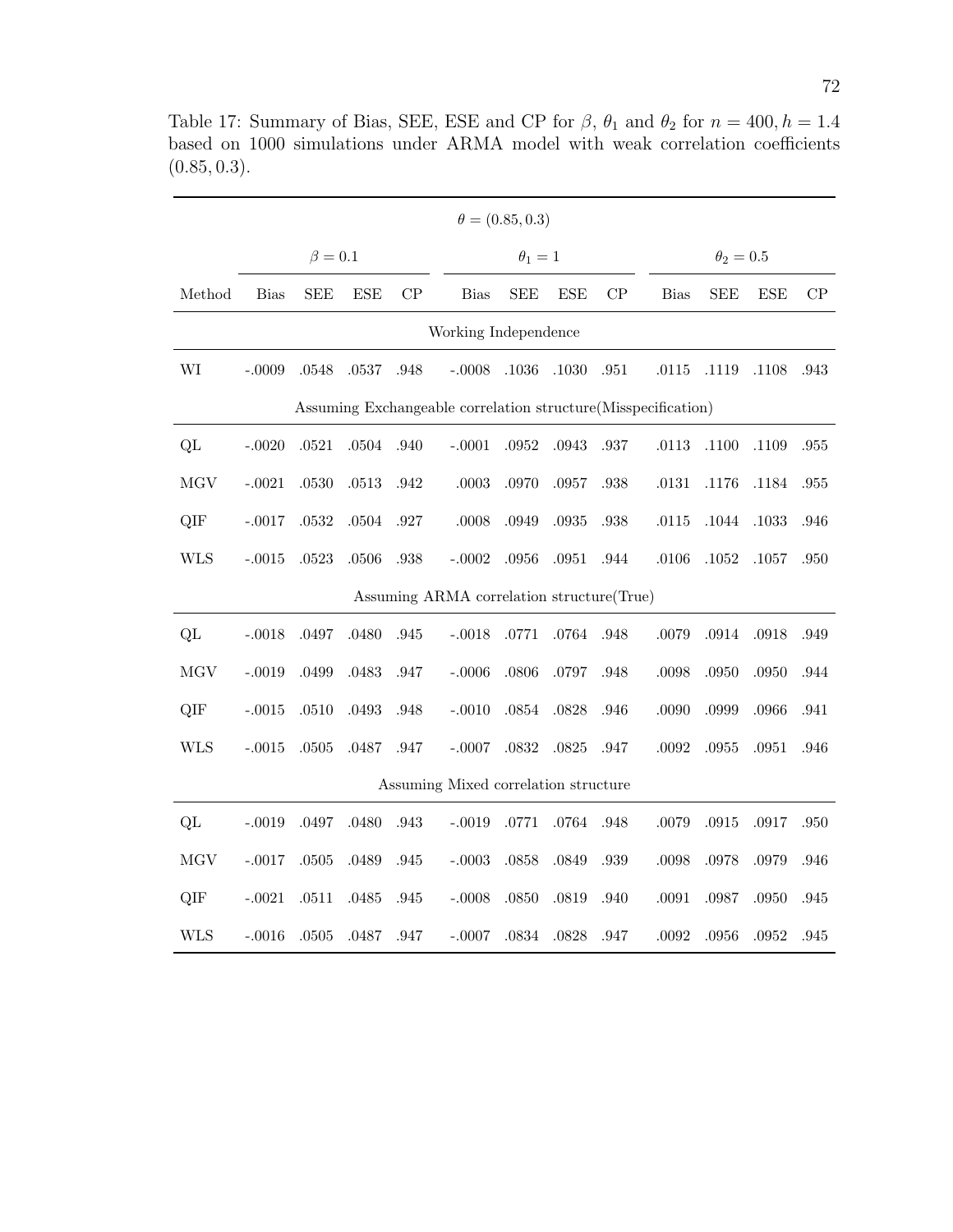|                        |                                       | Method Assuming Mixed Structure Assuming ARMA Structure (true) |  |  |  |  |  |  |  |
|------------------------|---------------------------------------|----------------------------------------------------------------|--|--|--|--|--|--|--|
|                        | $\theta = (0.85, 0.9)$                |                                                                |  |  |  |  |  |  |  |
| QL                     | $0.750 \times 0.882^{- s-t } + 0.091$ | $0.847 \times 0.899^{- s-t }$                                  |  |  |  |  |  |  |  |
| <b>MGV</b>             | $0.303 \times 0.607^{- s-t } + 0.250$ | $0.607 \times 0.607^{- s-t }$                                  |  |  |  |  |  |  |  |
| <b>WLS</b>             | $0.298 \times 0.637^{- s-t } + 0.150$ | $0.439\times0.787^{- s-t }$                                    |  |  |  |  |  |  |  |
| $\theta = (0.85, 0.6)$ |                                       |                                                                |  |  |  |  |  |  |  |
| QL                     | $0.834 \times 0.577^{- s-t } + 0.005$ | $0.847 \times 0.596^{- s-t }$                                  |  |  |  |  |  |  |  |
| <b>MGV</b>             | $0.303 \times 0.607^{- s-t } + 0.250$ | $0.607 \times 0.607^{- s-t }$                                  |  |  |  |  |  |  |  |
| <b>WLS</b>             | $0.442 \times 0.360^{- s-t } + 0.039$ | $0.471 \times 0.430^{- s-t }$                                  |  |  |  |  |  |  |  |
|                        | $\theta = (0.85, 0.3)$                |                                                                |  |  |  |  |  |  |  |
| QL                     | $0.839 \times 0.282^{- s-t } + 0.002$ | $0.848 \times 0.297^{- s-t }$                                  |  |  |  |  |  |  |  |
| <b>MGV</b>             | $0.303 \times 0.607^{- s-t } + 0.050$ | $0.607 \times 0.607^{- s-t }$                                  |  |  |  |  |  |  |  |
| WLS                    | $0.482 \times 0.152^{- s-t } + 0.012$ | $0.489 \times 0.178^{- s-t }$                                  |  |  |  |  |  |  |  |

Table 18: Estimation of correlation coefficients on 1000 simulations for ARMA model by different approaches.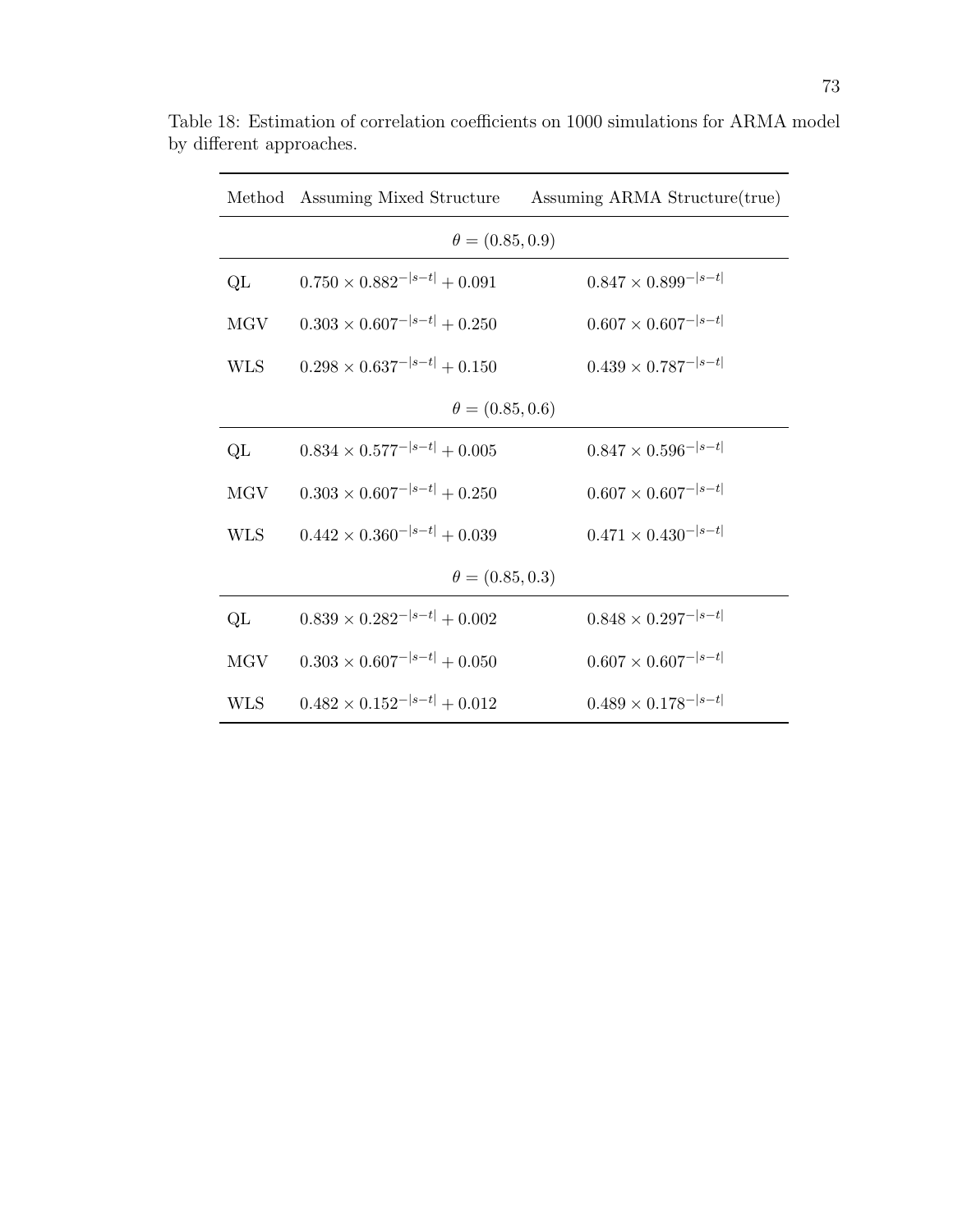| $\rho = 0.8$                                           |             |               |            |      |                                                    |              |            |          |             |                |            |          |
|--------------------------------------------------------|-------------|---------------|------------|------|----------------------------------------------------|--------------|------------|----------|-------------|----------------|------------|----------|
|                                                        |             | $\beta = 0.1$ |            |      |                                                    | $\theta_1=1$ |            |          |             | $\theta_2=0.5$ |            |          |
| Method                                                 | <b>Bias</b> | <b>SEE</b>    | <b>ESE</b> | CP   | <b>Bias</b>                                        | <b>SEE</b>   | <b>ESE</b> | CP       | <b>Bias</b> | <b>SEE</b>     | <b>ESE</b> | CP       |
| Working Independence                                   |             |               |            |      |                                                    |              |            |          |             |                |            |          |
| WI                                                     | .0047       | .1170         | .1138      | .943 | $.0012\,$                                          | .1239        | .1329      | .964     | .0219       | .1562          | .1549      | .940     |
| Assuming ARMA correlation structure (Misspecification) |             |               |            |      |                                                    |              |            |          |             |                |            |          |
| QL                                                     | $.0021\,$   | .1050         | $.1020\,$  | .935 | $-.0014$                                           | .0650        | .0649      | .954     | .0070       | .0747          | .0725      | .941     |
| MGV                                                    | .0026       | .1050         | $.1034\,$  | .943 | $-.0006$                                           | .0722        | .0736      | .956     | .0112       | .1054          | .1054      | .949     |
| QIF                                                    | $.0030\,$   | .1076         | $.1038\,$  | .937 | $-.0014$                                           | .0888        | .0879      | $.952\,$ | .0122       | .1140          | .1122      | .940     |
| <b>WLS</b>                                             | $.0027\,$   | .1045         | $.1028\,$  | .939 | $.0002$                                            | .0691        | $.0720\,$  | .969     | .0087       | .0862          | .0862      | .948     |
|                                                        |             |               |            |      | Assuming Exchangeable correlation structure (True) |              |            |          |             |                |            |          |
| QL                                                     | .0018       | $.1054\,$     | .1016      | .935 | $-.0010$                                           | .0598        | .0600      | $.957\,$ | .0065       | .0656          | .0637      | .947     |
| MGV                                                    | $.0035\,$   | .1084         | .1063      | .939 | .0011                                              | .0913        | .0979      | .968     | .0140       | .1129          | .1132      | .950     |
| QIF                                                    | .0021       | .1074         | .1046      | .936 | .0003                                              | .0889        | .0890      | .952     | .0118       | .1061          | .1042      | .941     |
| <b>WLS</b>                                             | .0027       | $.1044\,$     | .1027      | .937 | $.0003\,$                                          | .0685        | .0717      | .964     | .0081       | .0799          | $.0795\,$  | .946     |
|                                                        |             |               |            |      | Assuming Mixed correlation structure               |              |            |          |             |                |            |          |
| QL                                                     | .0018       | $.1054\,$     | $.1016\,$  | .936 | $-.0010$                                           | .0598        | .0600      | .955     | .0064       | .0658          | .0637      | .945     |
| <b>MGV</b>                                             | .0029       | .1058         | $.1041\,$  | .939 | $-.0007$                                           | .0780        | $.0815\,$  | .964     | .0107       | $.1036\,$      | $.1056\,$  | .952     |
| QIF                                                    | .0022       | .1063         | .1023      | .936 | $-.0011$                                           | .0829        | .0813      | .948     | .0108       | .1012          | .0978      | .943     |
| <b>WLS</b>                                             | .0027       | $.1044\,$     | .1027      | .937 | $.0003\,$                                          | .0685        | .0717      | .965     | .0081       | .0805          | .0800      | $.945\,$ |

Table 19: Summary of Bias, SEE, ESE and CP for  $\beta$ ,  $\theta_1$  and  $\theta_2$  for  $n = 400, h = 2.9$ based on 1000 simulations under Exchange model with strong correlation  $\rho = 0.8$ .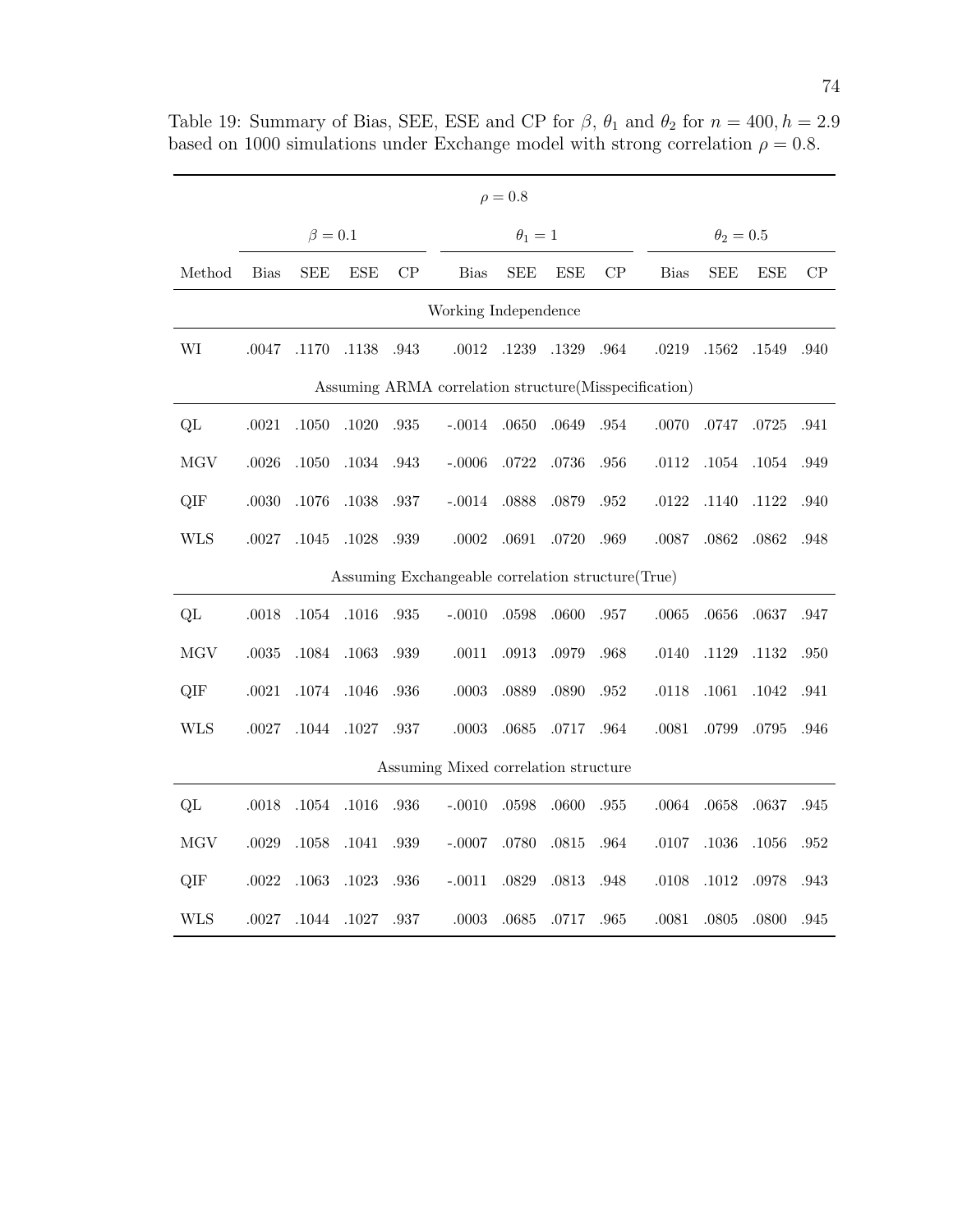| $\rho = 0.5$                                          |             |             |            |          |                                                    |              |            |      |             |                |            |          |
|-------------------------------------------------------|-------------|-------------|------------|----------|----------------------------------------------------|--------------|------------|------|-------------|----------------|------------|----------|
|                                                       |             | $\beta=0.1$ |            |          |                                                    | $\theta_1=1$ |            |      |             | $\theta_2=0.5$ |            |          |
| Method                                                | <b>Bias</b> | <b>SEE</b>  | <b>ESE</b> | CP       | <b>Bias</b>                                        | <b>SEE</b>   | <b>ESE</b> | CP   | <b>Bias</b> | <b>SEE</b>     | <b>ESE</b> | CP       |
| Working Independence                                  |             |             |            |          |                                                    |              |            |      |             |                |            |          |
| WI                                                    | .0034       | .1189       | .1184      | .947     | $-.0091$                                           | $.1670\,$    | .1584      | .942 | .0307       | .1830          | .1823      | .946     |
| Assuming ARMA correlation structure(Misspecification) |             |             |            |          |                                                    |              |            |      |             |                |            |          |
| QL                                                    | $.0018\,$   | $.1078\,$   | $.1088\,$  | $.957\,$ | $-.0069$                                           | $.1207\,$    | .1159      | .942 | .0200       | $.1294\,$      | .1253      | .951     |
| MGV                                                   | .0022       | .1086       | .1101      | .957     | $-.0083$                                           | .1329        | .1275      | .948 | .0229       | .1509          | .1472      | .947     |
| QIF                                                   | .0041       | .1139       | .1127      | .947     | $-.0121$                                           | .1421        | .1359      | .940 | .0235       | .1646          | .1573      | .951     |
| <b>WLS</b>                                            | $.0021\,$   | $.1091\,$   | $.1098\,$  | .953     | $-.0072$                                           | .1266        | $.1216\,$  | .946 | .0218       | .1375          | .1359      | .953     |
|                                                       |             |             |            |          | Assuming Exchangeable correlation structure (True) |              |            |      |             |                |            |          |
| QL                                                    | $.0016\,$   | .1081       | .1086      | .954     | $-.0068$                                           | .1184        | .1138      | .945 | .0183       | .1243          | .1216      | .952     |
| MGV                                                   | .0023       | .1110       | .1112      | .951     | $-.0059$                                           | .1338        | .1288      | .944 | .0208       | .1422          | .1422      | .949     |
| QIF                                                   | .0016       | .1112       | .1101      | .948     | $-.0079$                                           | .1309        | .1250      | .937 | .0239       | .1449          | .1402      | .938     |
| <b>WLS</b>                                            | $.0021\,$   | $.1092\,$   | .1097      | $.955\,$ | $-.0072$                                           | .1266        | $.1213\,$  | .944 | .0212       | $.1344\,$      | .1330      | .954     |
|                                                       |             |             |            |          | Assuming Mixed correlation structure               |              |            |      |             |                |            |          |
| QL                                                    | .0016       | .1081       | .1086      | .955     | $-.0068$                                           | .1185        | .1137      | .944 | .0184       | .1246          | .1216      | .953     |
| MGV                                                   | .0022       | .1086       | .1098      | .957     | $-.0079$                                           | .1266        | $.1214\,$  | .947 | .0211       | .1400          | $.1405\,$  | $.954\,$ |
| QIF                                                   | .0023       | .1105       | .1090      | .948     | $-.0103$                                           | .1297        | .1226      | .939 | .0223       | .1410          | .1370      | .942     |
| <b>WLS</b>                                            | .0021       | .1092       | $.1097\,$  | .955     | $-.0072$                                           | .1267        | .1213      | .944 | .0213       | .1350          | .1333      | .953     |

Table 20: Summary of Bias, SEE, ESE and CP for  $\beta$ ,  $\theta_1$  and  $\theta_2$  for  $n = 400, h = 2.9$ based on 1000 simulations under Exchange model with moderate correlation  $\rho = 0.5$ .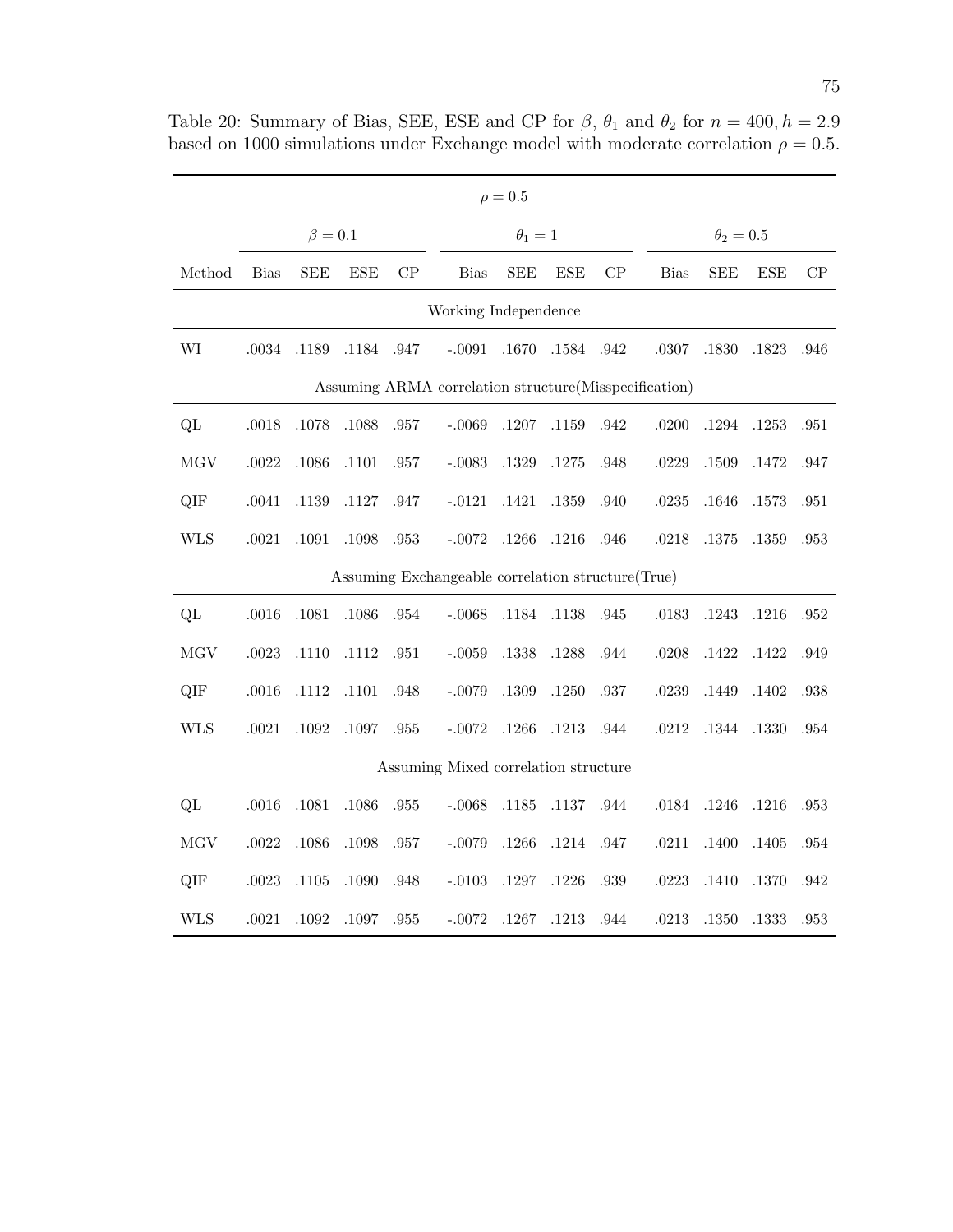| $\rho = 0.2$                                           |             |               |            |      |                                                   |              |            |      |             |                |            |          |  |
|--------------------------------------------------------|-------------|---------------|------------|------|---------------------------------------------------|--------------|------------|------|-------------|----------------|------------|----------|--|
|                                                        |             | $\beta = 0.1$ |            |      |                                                   | $\theta_1=1$ |            |      |             | $\theta_2=0.5$ |            |          |  |
| Method                                                 | <b>Bias</b> | <b>SEE</b>    | <b>ESE</b> | CP   | <b>Bias</b>                                       | <b>SEE</b>   | <b>ESE</b> | CP   | <b>Bias</b> | <b>SEE</b>     | <b>ESE</b> | $\rm CP$ |  |
| Working Independence                                   |             |               |            |      |                                                   |              |            |      |             |                |            |          |  |
| WI                                                     | .0018       | .1426         | .1350      | .936 | $-.0047$                                          | .2482        | .2315      | .936 | .0306       | .2598          | .2496      | .940     |  |
| Assuming ARMA correlation structure (Misspecification) |             |               |            |      |                                                   |              |            |      |             |                |            |          |  |
| QL                                                     | .0004       | .1357         | .1289      | .936 | $.0022\,$                                         | .2211        | .2112      | .947 | .0288       | .2467          | .2225      | .946     |  |
| <b>MGV</b>                                             | $-.0012$    | .1390         | .1330      | .939 | .0087                                             | .2459        | .2428      | .947 | .0570       | .3450          | .2573      | .963     |  |
| QIF                                                    | .0008       | .1411         | .1326      | .931 | $-.0017$                                          | $.2396\,$    | .2230      | .936 | .0308       | .2568          | .2404      | .940     |  |
| <b>WLS</b>                                             | .0011       | .1369         | .1299      | .936 | $-.0007$                                          | .2277        | .2150      | .939 | $.0272\,$   | $.2416\,$      | .2277      | .943     |  |
|                                                        |             |               |            |      | Assuming Exchangeable correlation structure(True) |              |            |      |             |                |            |          |  |
| QL                                                     | .0004       | .1359         | .1289      | .937 | .0013                                             | .2213        | .2108      | .945 | .0276       | .2477          | .2214      | .953     |  |
| <b>MGV</b>                                             | .0005       | .1361         | .1290      | .936 | .0020                                             | .2242        | .2118      | .941 | .0322       | .2690          | .2250      | .951     |  |
| QIF                                                    | .0012       | .1375         | .1286      | .934 | $-.0005$                                          | .2290        | $.2117\,$  | .937 | .0273       | .2442          | .2237      | .944     |  |
| <b>WLS</b>                                             | $.0012\,$   | .1370         | .1298      | .936 | $-.0011$                                          | .2279        | .2149      | .938 | .0265       | $.2405\,$      | .2266      | .945     |  |
|                                                        |             |               |            |      | Assuming Mixed correlation structure              |              |            |      |             |                |            |          |  |
| QL                                                     | .0004       | .1359         | .1288      | .936 | .0017                                             | .2213        | .2107      | .944 | .0280       | .2482          | .2215      | .952     |  |
| MGV                                                    | $-.0001$    | .1361         | .1296      | .938 | $.0056\,$                                         | .2234        | .2158      | .948 | .0366       | .2693          | .2303      | .952     |  |
| QIF                                                    | .0012       | .1379         | .1279      | .932 | $-.0014$                                          | .2302        | .2101      | .932 | $.0266\,$   | .2464          | .2218      | .940     |  |
| WLS                                                    | .0012       | .1370         | .1298      | .935 | $-.0009$                                          | .2279        | .2148      | .938 | .0268       | .2409          | .2268      | .944     |  |

Table 21: Summary of Bias, SEE, ESE and CP for  $\beta$ ,  $\theta_1$  and  $\theta_2$  for  $n = 400, h = 2.9$ based on 1000 simulations under Exchange model with weak correlation  $\rho = 0.2$ .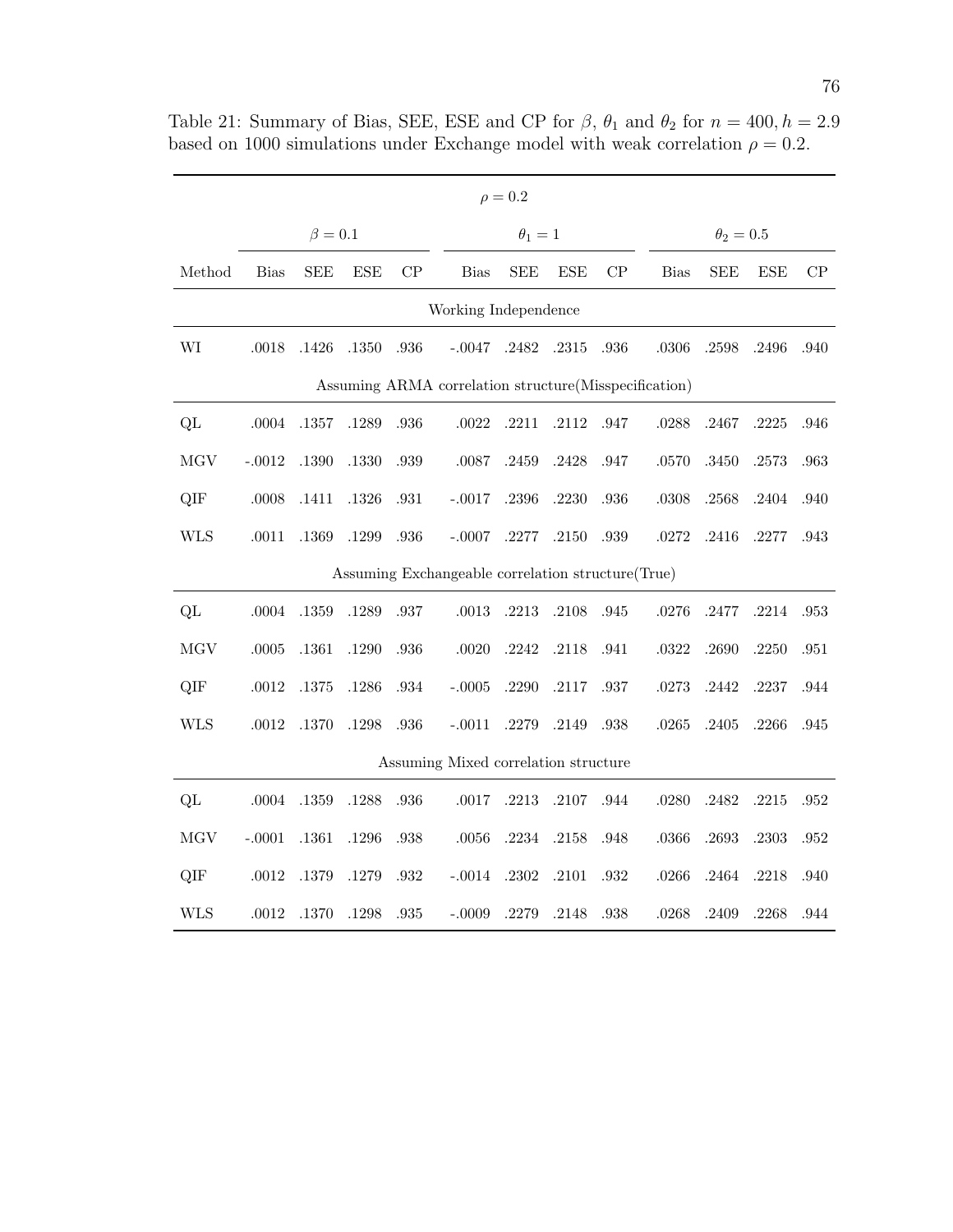|            |                                       | Method Assuming Mixed Structure Assuming Exchangeable Structure (true) |  |  |  |  |
|------------|---------------------------------------|------------------------------------------------------------------------|--|--|--|--|
|            |                                       | $\rho = 0.8$                                                           |  |  |  |  |
| QL         | $0.012 \times 0.417^{- s-t } + 0.791$ | 0.796                                                                  |  |  |  |  |
| <b>MGV</b> | $0.303 \times 0.607^{- s-t } + 0.050$ | 0.100                                                                  |  |  |  |  |
| <b>WLS</b> | $0.020 \times 0.299^{- s-t } + 0.354$ | 0.362                                                                  |  |  |  |  |
|            |                                       | $\rho = 0.5$                                                           |  |  |  |  |
| QL         | $0.023 \times 0.348^{- s-t } + 0.484$ | 0.496                                                                  |  |  |  |  |
| <b>MGV</b> | $0.288 \times 0.605^{- s-t } + 0.050$ | 0.100                                                                  |  |  |  |  |
| <b>WLS</b> | $0.014 \times 0.361^{- s-t } + 0.176$ | 0.192                                                                  |  |  |  |  |
|            |                                       | $\rho = 0.2$                                                           |  |  |  |  |
| QL         | $0.014 \times 0.107^{- s-t } + 0.180$ | 0.196                                                                  |  |  |  |  |
| MGV        | $0.290 \times 0.606^{- s-t } + 0.051$ | 0.195                                                                  |  |  |  |  |
| <b>WLS</b> | $0.007 \times 0.061^{- s-t } + 0.075$ | 0.079                                                                  |  |  |  |  |

Table 22: Estimation of correlation coefficients on 1000 simulations for Exchange model by different approaches.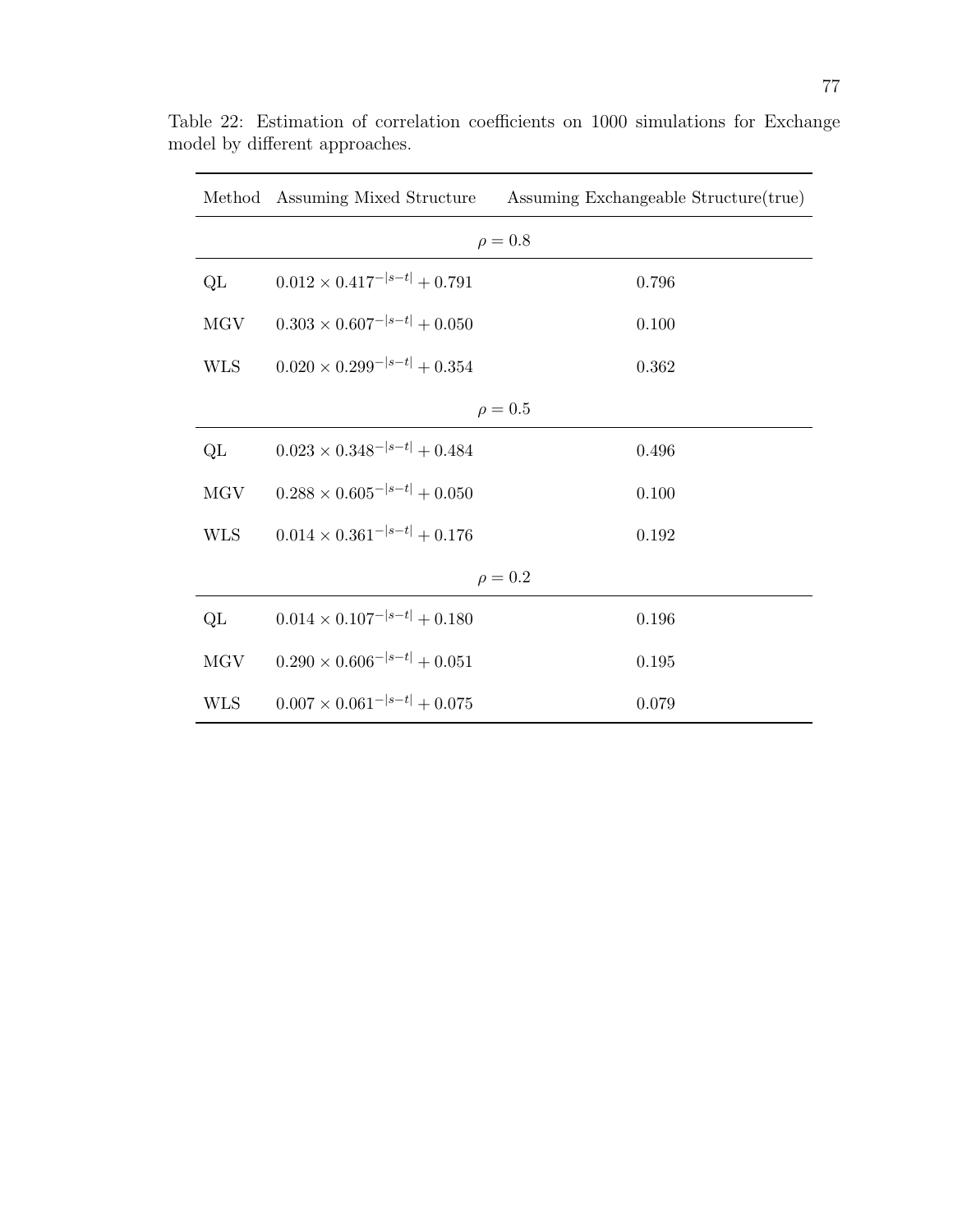## CHAPTER 4: REAL DATA APPLICATIONS

#### 4.1 DATA EXAMPLE 1: Application to ACTG 244 Trial

AIDS Clinical Trials Group(ACTG) protocol 244, a randomized double-blinded trial, aims to evaluate the effects of randomizing HIV infected patients to combined drug therapy based on development of drug resistant mutations. HIV infected patients who received a Zidovudine (ZDV) monotherapy were enrolled in this study. Zidovudine is demonstrated as an effective drug to control the clinical progress of disease in HIV infected patients (Montaner et al., 1998). However after taking the drug, some patients may develop Zidovudine resistance  $(ZDV^R)$ , which can be detected by monitoring the  $ZDV^R$  mutation  $T215Y/F$  in HIV reverse transcriptase. Patients' CD4 cell counts and  $log_{10}$ plasma HIV RNA were measured and T215Y/F mutation are monitored from patients' plasma bimonthly since study entry. The visit dates varied across individuals. Upon detection of the mutation in some patient's plasma, he or she was randomized to continue ZDV, or add another drug didanosine (ddI) or add ddI plus nevirapine (NVP). Patients' demographic information were collected at the study entry.

289 HIV infected patients were enrolled in this study, among which 284 were dispensed Zidovudine (ZDV). 57 of them developed T215Y/F mutation during the study and 234 of them were not detected of the mutation. Among the 57 who developed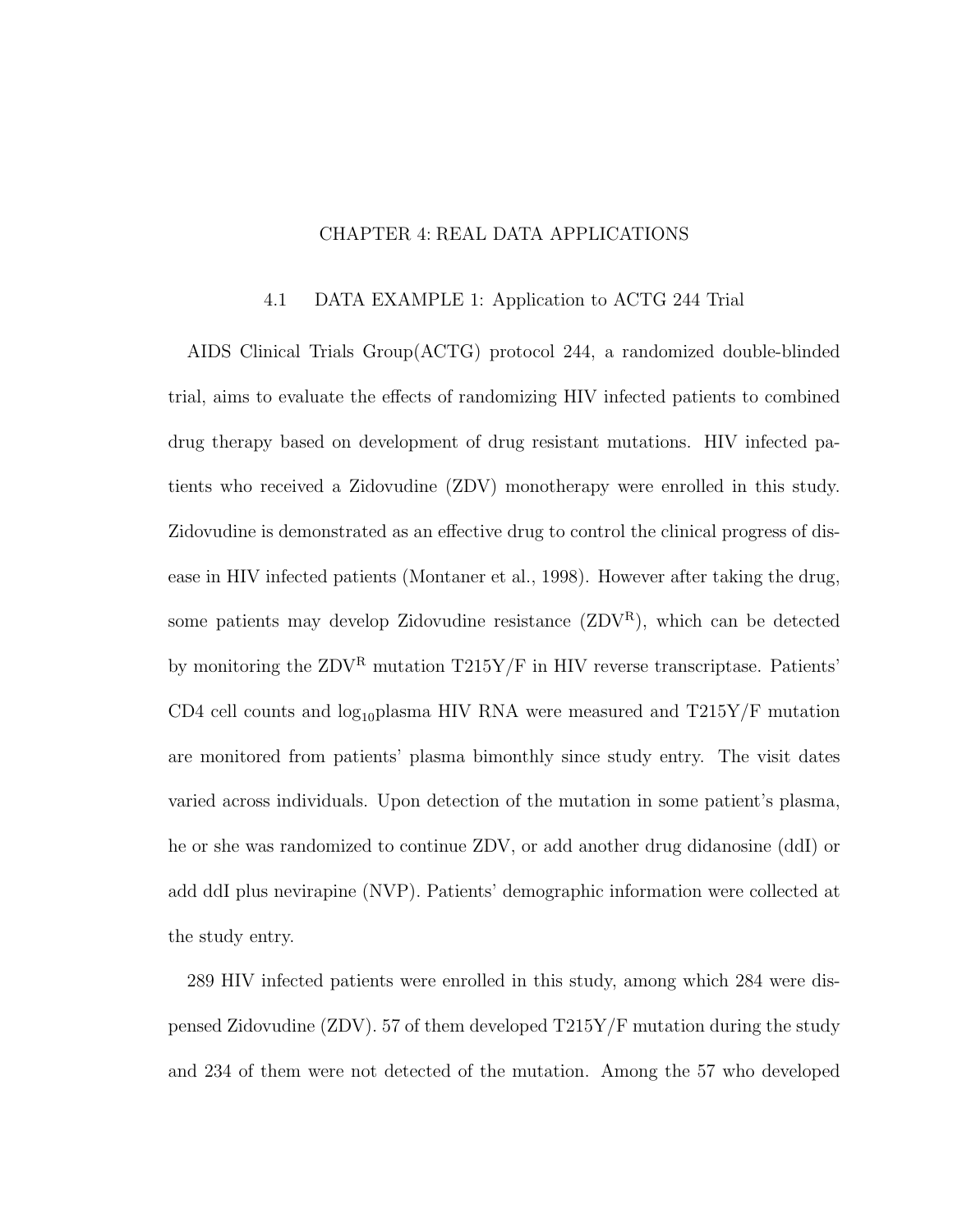mutation, 8 were off the study before the randomization, among the rest 49 patients, 17, 15 and 17 of them are randomized to  $ZDV$ ,  $ZDV + d dI$  and  $ZDV + d dI + NVP$ respectively. Among those 234 patients who didn't develop the mutation during the trial, 97 were off treatment before the interim interview, while for the rest 137 patients, 69 and 68 were randomized to  $ZDV + d dI$  and  $ZDV + d dI + NVP$  respectively after the interim interview.

To see whether switching from ZDV monotherapy to combined therapy  $ZDV + ddl$ or  $ZDV + ddl + NVP$  based on  $ZDV^R$  mutation  $T215Y/F$  will alter the deterioration of the disease, we apply a varying coefficient model to study the treatment switching effects. We choose the CD4 cell counts as our endpoint, which is an independent predictor of AIDS/death (Mocroft et al., 2003).

# 4.1.1 Analysis of the effects of switching treatments after drug-resistant mutation was detected

First, we examine the effects of switching treatments following detection of the T215Y/F mutation. After preliminary exploration of the data, we propose the following model for each subject i:

$$
Y_i(t) = \alpha_0(t) + \beta_1 Z_{1i} + \beta_2 Z_{2i} + \beta_3 Z_{3i} + \beta_4 Z_{4i} + \gamma_1 (U_{1i}(t), \theta_1) T_{A1i}(t)
$$
  
+ 
$$
\gamma_2 (U_{1i}(t), \theta_2) T_{A2i}(t) + \gamma_3 (U_{1i}(t), \theta_3) T_{A3i}(t) + \epsilon_i(t)
$$
(4.1)

for  $t \in [0, \tau]$ , where  $\tau = 2.5$  years. Let  $Y_i(t)$  be the square root of CD4 cell counts at t years since study entry for subject i,  $Z_{1i}$  be sex of subject i (1 if Female; 0 if Male),  $Z_{2i}$  be age in years at study entry of subject i,  $Z_{3i}$  and  $Z_{4i}$  be dummy variables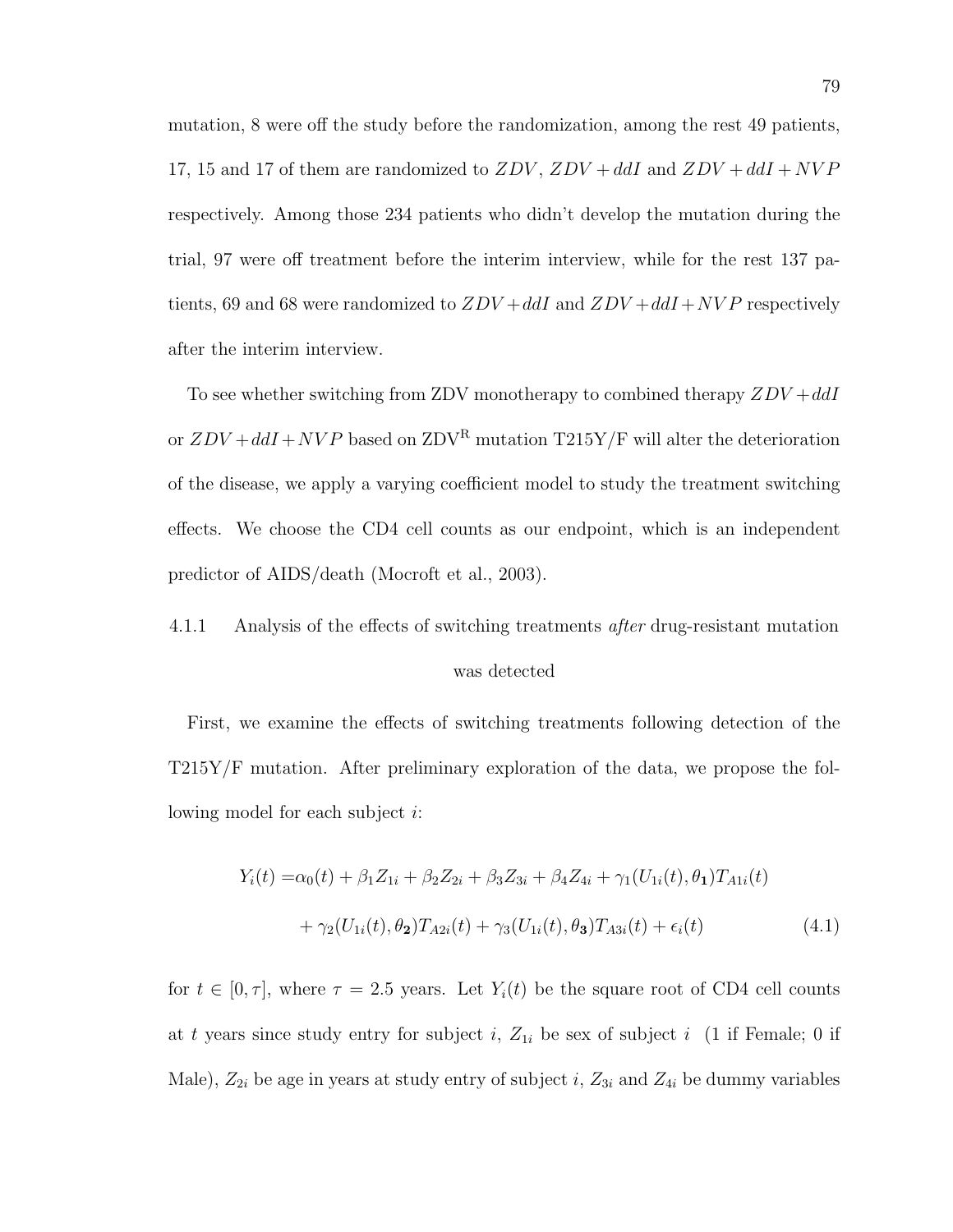coding race  $(Z_{3i} = 1$  if white and 0 otherwise,  $Z_{4i} = 1$  if black and 0 otherwise). Let  $U_{1i}(t) = t - S_{1i}$  be the time elapsed from the treatment randomization after T215Y/F mutation was detected, where  $S_{1i}$  is the treatment switching time, i.e., the time from study entry to the first randomization based on detection of the T215Y/F mutation. We set  $S_{1i} = 3$  years which is longer than the study duration for the 234 subjects who did not experience mutation during the study. The length of the range of the observed values for  $U_{1i}(t)$ ,  $t \in [0, 2.5]$ , is 2.25. Let  $T_{A1i}(t) = 1$  if  $t > S_{1i}$  and randomized to ZDV and 0 otherwise,  $T_{A2i}(t) = 1$  if  $t > S_{1i}$  and randomized to ZDV+ddI and 0 otherwise, and  $T_{A3i}(t) = 1$  if  $t > S_{1i}$  and randomized to ZDV+ddI+NVP and 0 otherwise; note that all the three treatment indicators are zero prior to detection of the mutation. All  $n = 284$  enrolled subjects dispensed ZDV monotherapy were studied in this analysis. The eight subjects who were off treatment prior to the first randomization as well as the 90 subjects who were off treatment prior to the interim review were censored at the time of drop-off; the 137 subjects who did not develop the mutation and were randomized at the interim review were censored at the time of the second randomization.

We assume that  $\gamma_k(u, \theta_k)$ ,  $k = 1, 2, 3$ , are the second order polynomial functions. Let  $\gamma_1(u, \theta_1) = \theta_{10} + \theta_{11}u + \theta_{12}u^2$ ,  $\gamma_2(u, \theta_2) = \theta_{20} + \theta_{21}u + \theta_{22}u^2$  and  $\gamma_3(u, \theta_3) =$  $\theta_{30} + \theta_{31}u + \theta_{32}u^2$ , where  $\theta_1 = (\theta_{10}, \theta_{11}, \theta_{12}), \theta_2 = (\theta_{20}, \theta_{21}, \theta_{22})$  and  $\theta_3 = (\theta_{30}, \theta_{31}, \theta_{32}).$ The 3-fold cross-validation method for bandwidth selection yields  $h = 0.41$  while the bandwidth formula  $h = C\hat{\sigma}_T n^{-1/3}$  yields  $h = 0.36$  for  $C = 4$   $h = 0.45$  for  $C = 5$ . The results of analysis are hardly affected by the bandwidth choice between 0.36 and 0.47.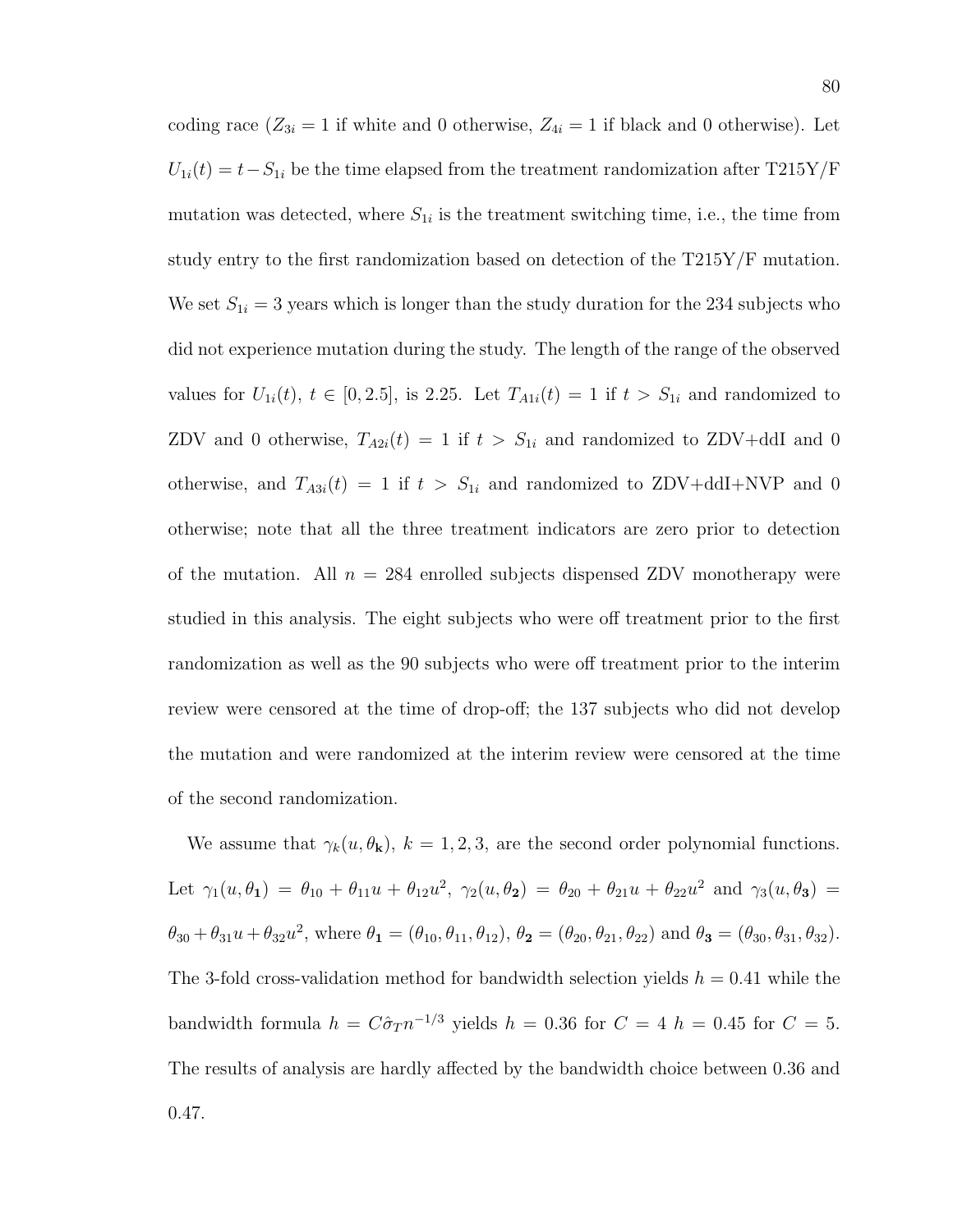The parameter estimates of  $\beta_1$ ,  $\beta_2$ ,  $\beta_3$  and  $\beta_4$  by different approaches are presented in Table 23. Since we don't know the true correlation structure, we assumed a mixed correlation structure when using WLS, QL and MGV methods. As the number of parameters in above model is totally 13, which is too large to achieve convergence when solving the quadratic inference functions in QIF approach, we didn't report the result of QIF approach here. The estimates of varying-coefficient functions  $\alpha(t)$ ,  $\gamma_1(u, \theta_1), \gamma_2(u, \theta_2)$  and  $\gamma_3(u, \theta_3)$  are presented in Figure 7. We also list the confidence intervals for each method in Figure 8, Figure 9, Figure 10 and Figure 11.

From Table 23 under model (4.1) where switching treatment after mutation was detected(shown in the left column), we can see that none of the estimated parameters are significant when using WI method, but all of them become significant at level 0.01 when using methods considering within subject correlation. Females tend to have less CD4 counts, and younger people have slightly less CD4 counts. People of black or white race tend to have less CD4 counts than other race of people.

From Figure 7, Figure 8, Figure 9, Figure 10 and Figure 11, baseline level of CD4 counts by all the methods show similar downward trend and switching to the combination therapies show a less decreasing trend than the ZDV monotherapy. We notice that when switching to ZDV+ddI+NVP, CD4 counts increase until 1.5 years after switching by all the methods except WI approach. Thus switching to the combination therapies from ZDV monotherapy have benefits for HIV patients even after they developed the drug-resistant mutation.

Since we have demonstrated in the simulation study that QL approach always target the true correlation coefficients and have a better performance than MGV and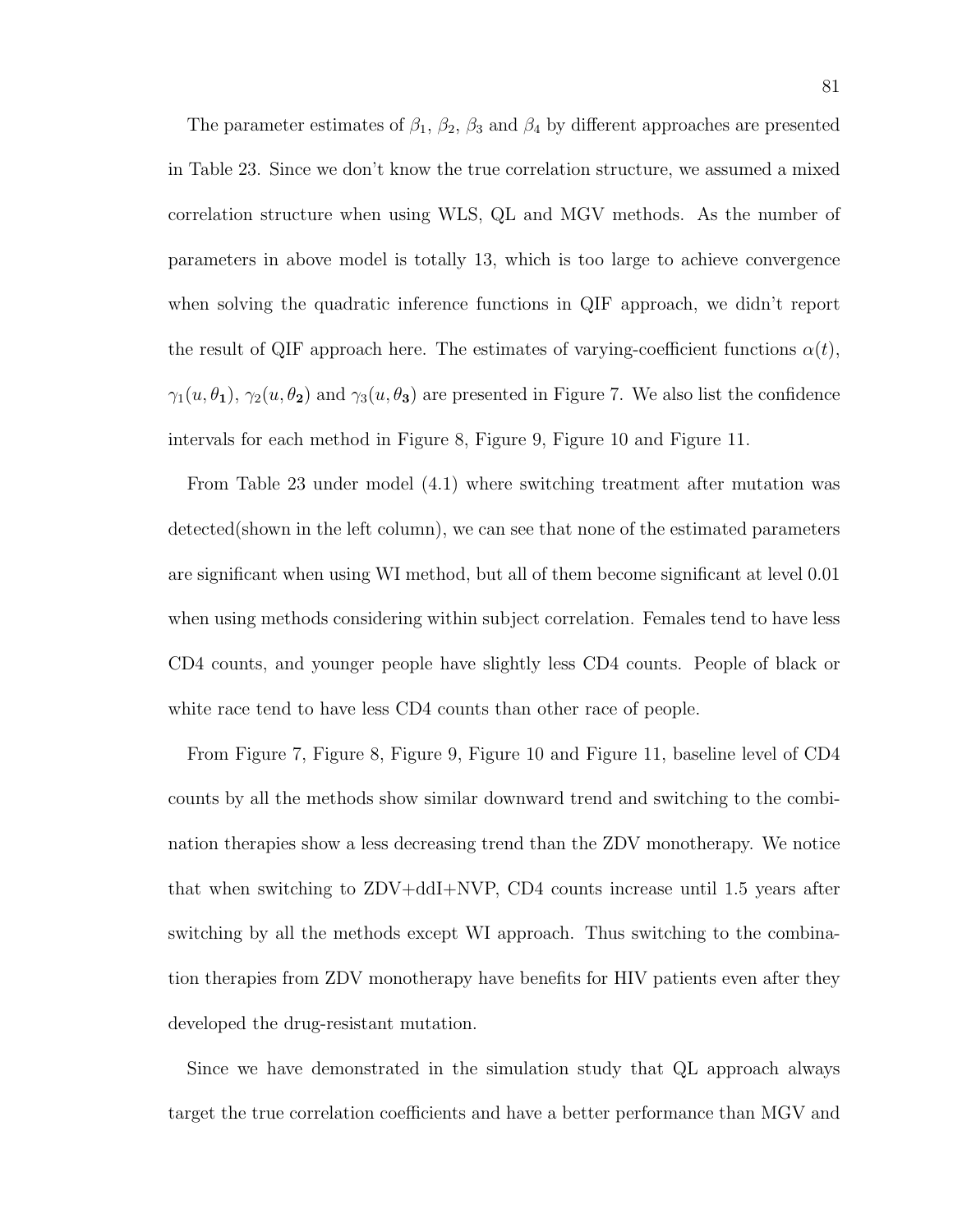WLS approaches. We only list the result from QL approach. When assuming a mixed correlation structure by QL approach, the correlation coefficient  $\rho(s,t)$  between time s and t is  $\rho(s,t) = 0.4987 \times 0.5828^{-|s-t|} + 0.2656$  for  $s \neq t$  and  $\rho(s,t) = 1$  for  $s = t$ . As the distance of time points s and t increases, the correlation of responses at these time points within the same subject decreases.

# 4.1.2 Analysis of the effects of switching treatments before drug-resistant mutation was detected

Next, we examine the effects of switching treatments *before* drug-resistant mutation was detected. In September 1996, the Data Safety Monitoring Board reviewed the data in this study independently. After this interim review, all the 234 subjects who were not detected mutation were offered randomization to the ZDV+ddI or ZDV+ddI+NVP arms with six months of additional follow-up. This section we focus on this group of people. We exclude the subjects who developed the T215/F mutation here as the time to develop T215/F mutation likely introduces dependent censoring. 90 out of the 234 patients were off the treatment prior to the interim review, whose censoring time is the time of dropping-off. Similarly as above analysis, we used a varying coefficient model:

$$
Y_i(t) = \alpha_0(t) + \beta_1 Z_{1i} + \beta_2 Z_{2i} + \beta_3 Z_{3i} + \beta_4 Z_{4i}
$$
  
+ 
$$
\gamma_2 (U_{2i}(t), \theta_2) T_{B2i}(t) + \gamma_3 (U_{2i}(t), \theta_3) T_{B3i}(t) + \epsilon_i(t),
$$
 (4.2)

for  $t \in [0, 2.5]$ .  $Y_i(t)$ ,  $Z_{1i}$ ,  $Z_{2i}$ ,  $Z_{3i}$  and  $Z_{4i}$  are defined the same as in Model (4.1).  $U_{2i}(t) = t - S_{2i}$ , where  $S_{2i}$  is the second randomization time after interim review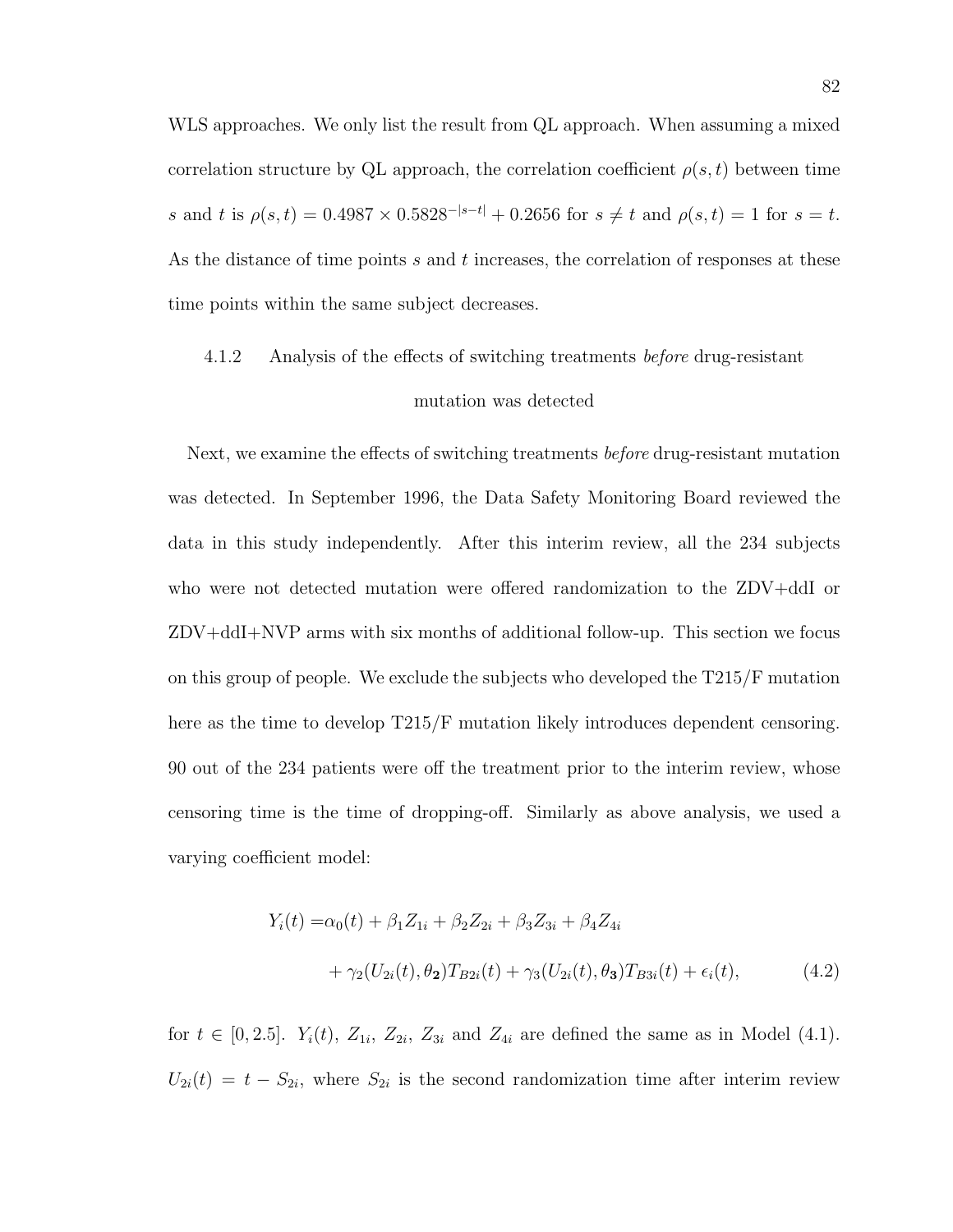for subject *i*. The range of observed values of  $U_{2i}(t)$ ,  $t \in [0, 2.5]$ , is  $[0, 0.70]$ . Let  $T_{B2i}(t) = 1$  if  $t > S_{2i}$  and randomized to ZDV+ddI and 0 otherwise. Let  $T_{B3i}(t) = 1$ if  $t > S_{2i}$  and randomized to ZDV+ddI+NVP and 0 otherwise.  $T_{B2i}(t) = 0$  and  $T_{B3i}(t) = 0$  indicates a subject is on ZDV monotherapy at time t after the interim review. Also we use the second order polynomial functions for  $\gamma_2(u, \theta_2)$  and  $\gamma_3(u, \theta_3)$ .

From Table 23 under model (4.2) where switching treatment before mutation was detected(shown in the right column), we get similar results of  $\beta_1$ ,  $\beta_2$  and  $\beta_3$  as those under model (4.1) where switching treatment after mutation was detected. None of the estimated parameters are significant when using WI method, but all of them except  $\beta_1$  become significant at level 0.01 when using QL and MGV methods. All the estimated coefficients of parameters have the same sign no matter before or after mutation, that is, females tend to have lower CD4 level, and younger people have a slightly lower CD4 level. People of black or white race tend to have lower CD4 level than other race of people.

Figure 12 lists the results of estimated baseline level  $\alpha_0(t)$ , estimated  $\gamma_2(u, \theta_2)$  and  $\gamma_3(u, \theta_3)$  by all methods in the same plot. We also list the confidence intervals of these results by WI, QL, MGV and WLS approaches in Figure 13, Figure 14, Figure 15 and Figure 16 respectively. We can see that baseline level of CD4 counts of all patients show similar downward trend until it bumps up a little at 1.5 years since study entry by all the methods. The estimated switching-treatment effects are above the horizontal zero line by all methods, suggesting that combination therapy improve CD4 counts for patients who have not yet developed the T215/F drug resistance mutation.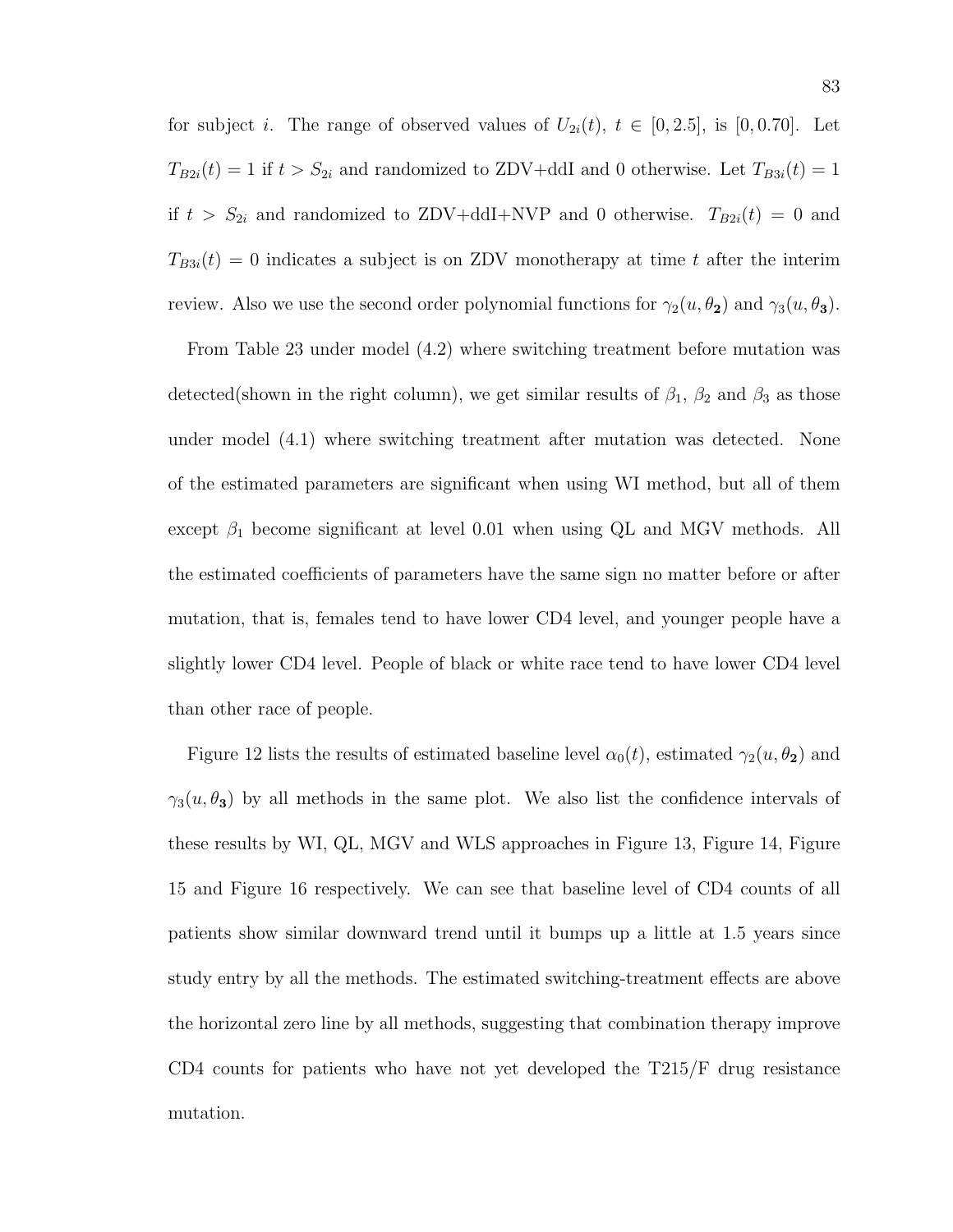From the estimation of covariance function by QL method assuming a mixed correlation structure, the correlation coefficient  $\rho(s,t)$  between time s and t is  $\rho(s,t)$  =  $0.3440 \times 0.3907^{-|s-t|} + 0.3884$  for  $s \neq t$  and  $\rho(s,t) = 1$  for  $s = t$ . As the distance of time points  $s$  and  $t$  increases, the correlation of responses at these time points within the same subject decreases.

#### 4.2 DATA EXAMPLE 2: STEP Study with MITT Cases

In HIV vaccine efficacy trials, as soon as the patients were diagnosed with Ab+, they may start antiretroviral treatments and their longitudinal biomarkers, e.g., viral loads and CD4 counts in their blood samples are monitored regularly. However instead of assessing the effects from the time point that Ab+ were diagnosed for these patients, we may be more interest in studying the vaccine effects from the time when they actually became HIV infected. Hence two time scales are involved, one is the time from diagnosis of Ab+, the other is the time from actual HIV acquisition. The varying-coefficient model proposed above can be used to solve such two-time-scale problems and help us to understand the treatment effects or vaccine effects on patients' disease progress. Using advanced PCR test can approximate well the actual HIV acquisition time for patients shown Ab+ (Piatak Jr et al., 1993).

The MRKAd5 HIV-1 gag/pol/nef vaccine, which elicits T cell immunity, aims to control the replication of Human immunodeficiency virus (HIV) among the participants who got HIV-infected after vaccination (Gray et al., 2011). STEP study (cf. Buchbinder et al. (2008); McElrath et al. (2008)), a multi-center, double-blinded, randomized phase II clinical trial, was to determine whether the MRKAd5 HIV-1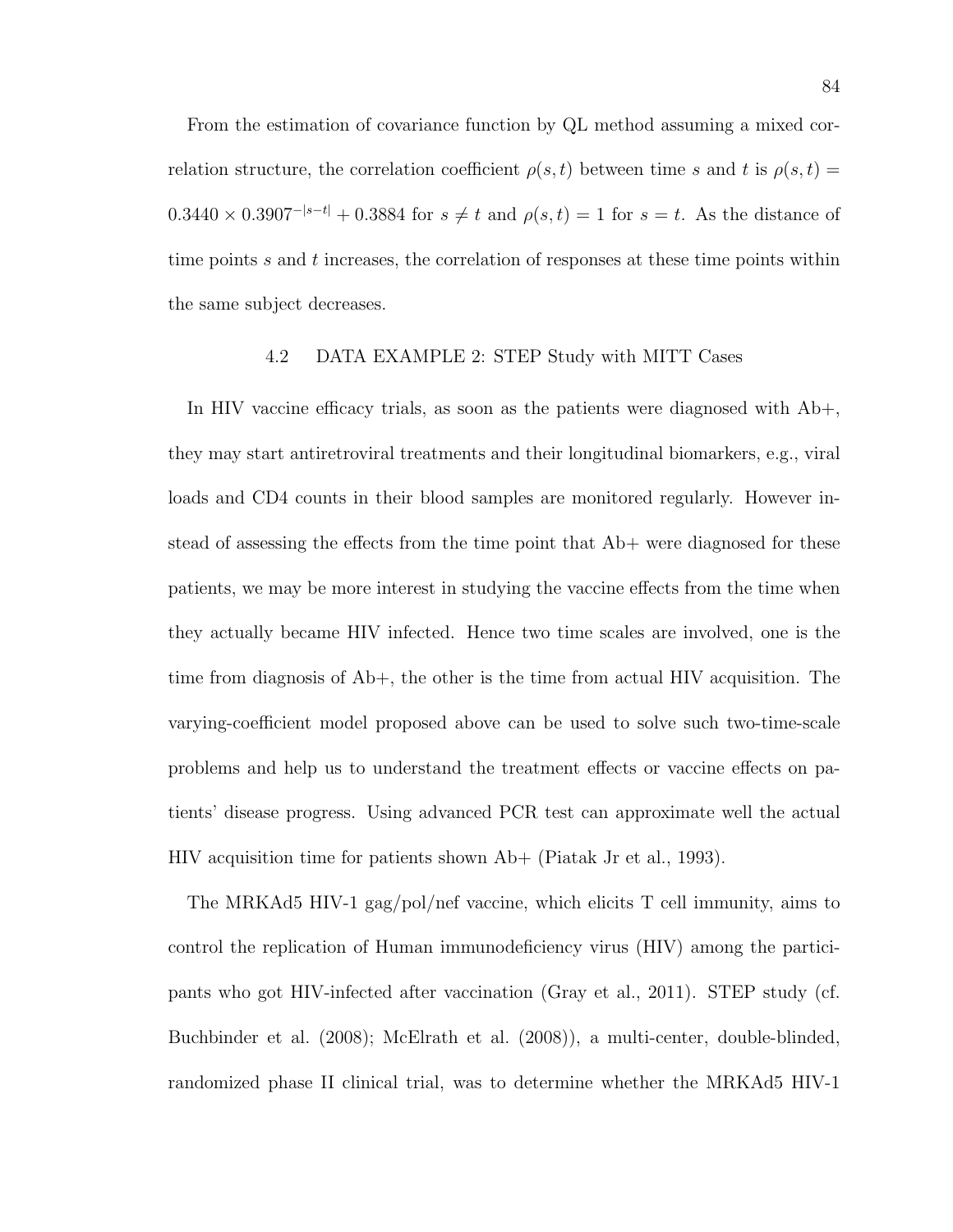gag/pol/nef vaccine is capable to fulfill this goal and how the effects evolve with time.

This study started in December 2004. 3000 HIV-1 negative participants with high risk of HIV-infection aged from 18 to 45 were enrolled in this study. They are from 34 sites selected in North America, the Caribbean, South America, and Australia and were randomized to receive vaccine or placebo in a ratio 1:1, stratified by sex, study site and adenovirus type 5 (Ad5) antibody titer at baseline. Some of the participants were fully adherent to vaccinations while others were not.

MITT cases are the modified intention-to-treat subjects who became HIV infected during this trial. The modified intention-to-treat refers to all randomized subjects, excluding the few that were found to be HIV infected at study entry. Our analysis focuses on all the 174 MITT cases as of September 22, 2009. Since there are only 15 females that are less than 10% of the sample, we exclude these female patients to avoid the sex effect. Thus we have totally 159 HIV-infected males in our analysis. For each participant, we have the records of their first positive diagnosis date and estimated infection date. The first positive diagnosis date was the date their first positive Elisa was confirmed by Western Blot or RNA, and the estimated infection date was determined by the dates of their first positive PCR test.

After the first positive diagnosis for each of 159 HIV-infected patients, he or she would be scheduled 18 post-infection visits, that is, weeks 0, 1, 2, 8, 12, 26, and every 26 weeks thereafter through week 338. However, the actual visiting dates and time may vary due to each individual. We define a patient is right censored if he or she started the antiretroviral therapy(ART) or was censored traditionally such as went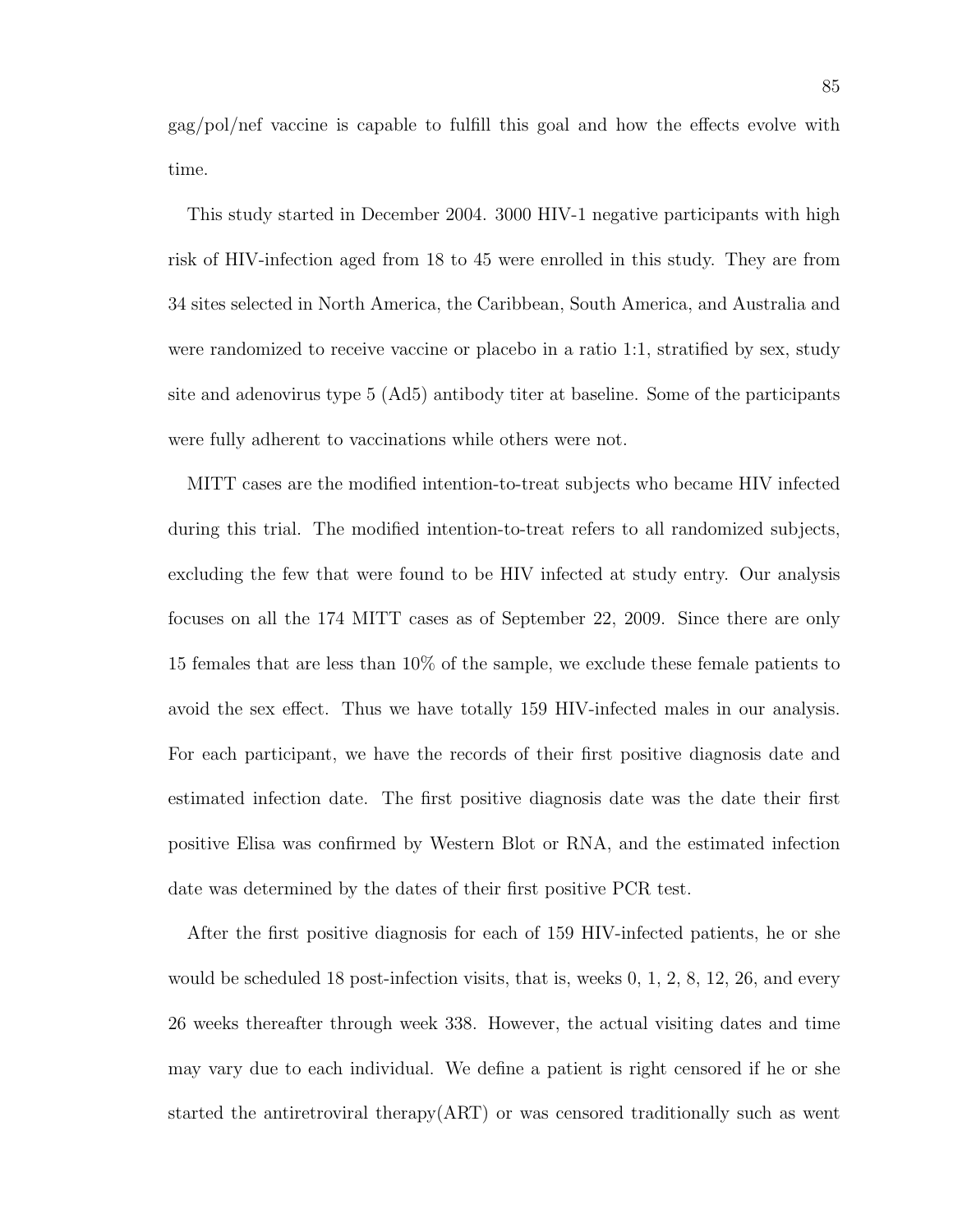off the study or reached the end of study. The right censoring time is the time from the first positive diagnosis date to right censoring. We have the measurements of HIV virus load and CD4 cell counts for each patient before the right censoring time.

Among the 791 visits from all these 159 males, 156 were missing in CD4 cell counts and 5 were missing in HIV virus load and there are no missing data in CD4 and virus load simultaneously. We used a linear regression method to impute these missing values. Firstly we built a linear regression model based on complete data of  $log_{10}(viral)$ load) and square root of CD4 count for each time point. Secondly, we used the built model to predict the missing viral load value from corresponding CD4 cell counts at one time point or predict the missing CD4 count from virus load value. However, there are no complete data at three time points and only one complete data at two other time points where fail to conduct the linear regression. At another time point, the predicted value of virus load was far beyond the normal range. Thus we delete the observations at these six time points and conduct our data analysis based on the rest 785 observations for 159 subjects. 97 of them were randomized to vaccine and 62 were in the placebo group. 122 are in the sites of North America or Australia, and 37 reside in other sites in Caribbean or South America.

In order to see how vaccine affects HIV virus load and CD4 counts over time since the actual HIV acquisition date, we built two varying coefficient models as model (4.3) and model (4.4) for HIV virus load and CD4 counts respectively. There are two time scales in these models.  $T_i(t)$  is the time from the first positive diagnosis date to the jth visit for ith subject. The time elapsed from estimated infection date is denoted by  $U_i(t) = T_i(t) + O_i$ , where  $O_i$  is the gap between estimated infection date and the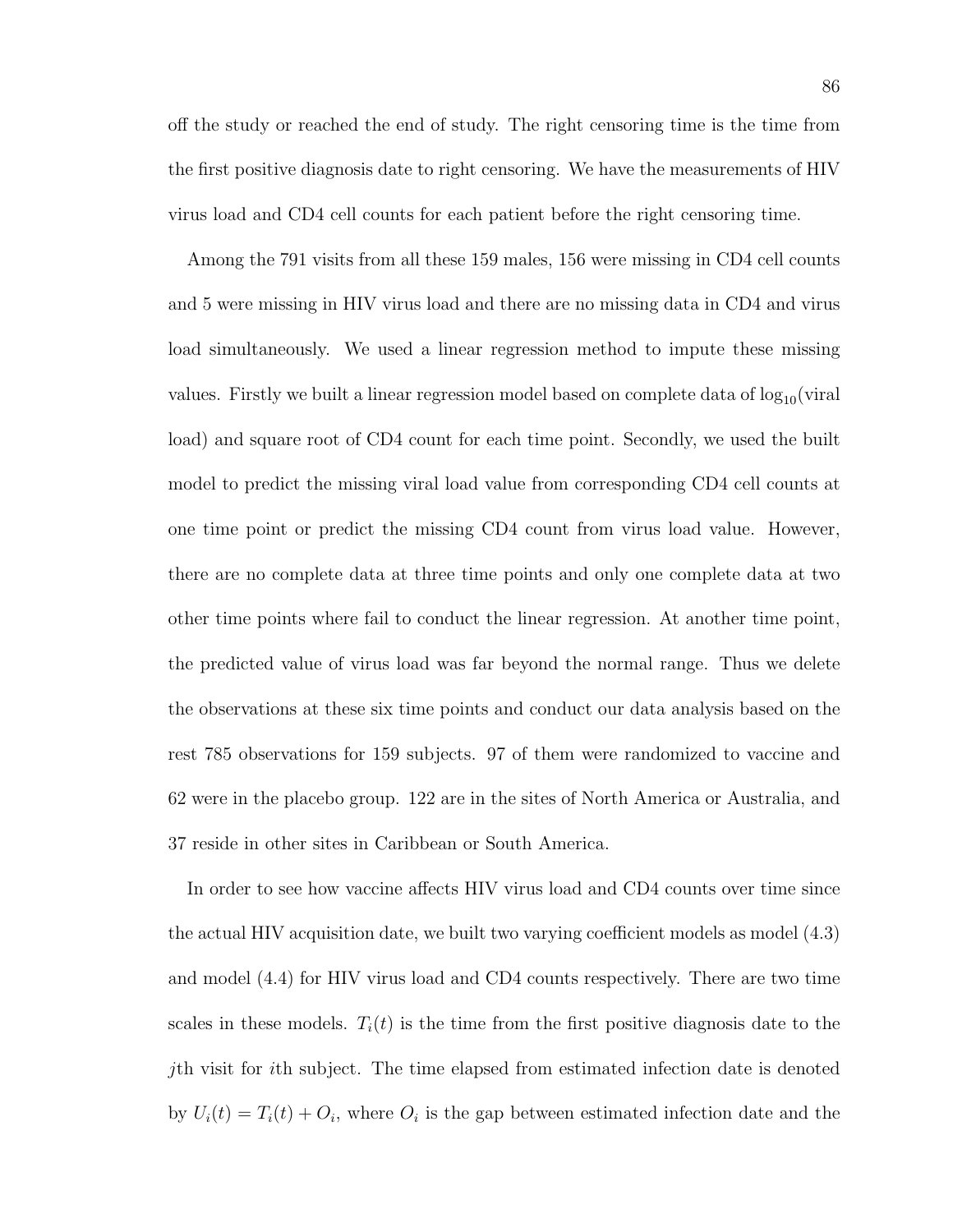first positive diagnosis date. Time is measured in years. The right censoring rate of  $T_i(t)$  is 69.81%. We choose  $\tau = 2.5$  since there are few data after time point 2.5. The range for observed  $U_i(t)$ ,  $t \in [0, 2.5]$ , is  $[0, 3.0]$ . Let  $Y_{1i}(t)$  and  $Y_{2i}(t)$  be the common logarithm of HIV virus load and the square root of CD4 counts for ith subject at time t respectively. We choose the same covariates for both models. Let  $X_{1i}(t)$  be the natural logarithm of Ad5 (adenovirus type 5 antibody titer at baseline),  $X_{2i}(t)$  be the site indicator (1 if North America or Australia; 0 otherwise),  $X_{3i}(t)$  be the preprotocol indicator (1 if the subject was fully adherent to vaccinations; 0 otherwise) and  $X_{4i}(t)$  be the treatment indicator (1 if the subject received vaccine; 0 if receiving placebo).

After preliminary exploration of the data,  $X_1$ ,  $X_2$  and  $X_3$  show no evidence of varying coefficients. We propose the following models: Virus Load model

$$
Y_{1i}(t) = \alpha(t) + \beta_1 X_{1i}(t) + \beta_2 X_{2i}(t) + \beta_3 X_{3i}(t) + \gamma (U_i(t)) X_{4i}(t) + \epsilon_i(t), \qquad (4.3)
$$

and CD4 model

$$
Y_{2i}(t) = \alpha(t) + \beta_1 X_{1i}(t) + \beta_2 X_{2i}(t) + \beta_3 X_{3i}(t) + \gamma (U_i(t)) X_{4i}(t) + \epsilon_i(t). \tag{4.4}
$$

where

$$
\gamma(u) = \theta_0 + \theta_1 u + \theta_2 u^2.
$$

By the empirical bandwidth formula a possible reasonable choice of the bandwidth for this data set is 0.35 for both model (4.3) and model (4.4). When we ignore the correlation among observations within subjects using Working Independence(WI) approach, the estimates of  $\beta_1$ ,  $\beta_2$  and  $\beta_3$  are shown in Table 24 for Virus Load model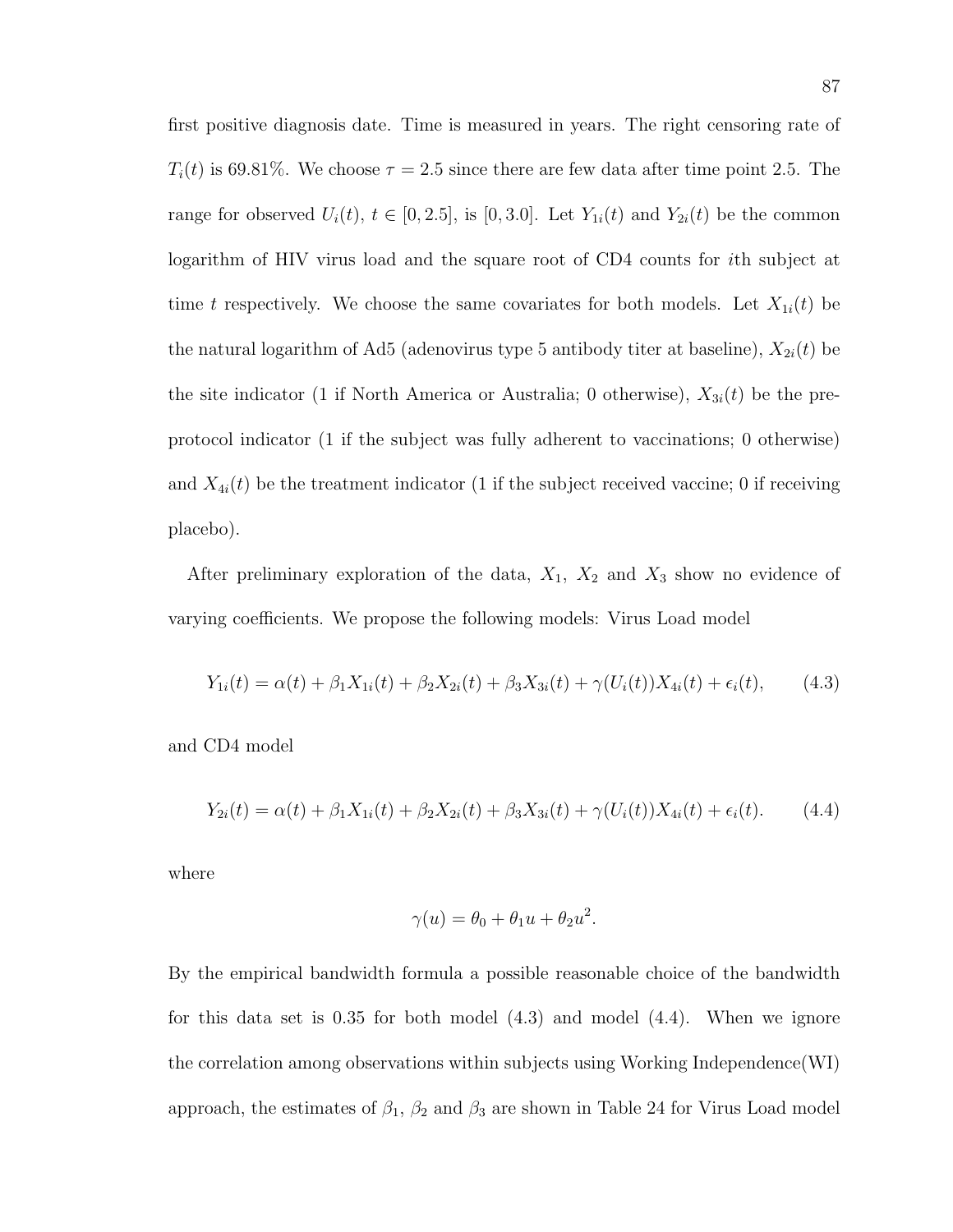(4.3) and in Table 25 for CD4 model (4.4). We can see that none of them are significant at 5% level except  $\beta_2$  in CD4 model (4.4). Thus there are no significant effects of baseline Ad5 titer, study sites or the pre-protocol on the HIV viral load level, and only study sites have significant effect on the CD4 counts by WI approach.

However when we incorporate the correlation within subjects using QL, MGV, QIF and WLS approaches by assuming a mixed correlation structure(since we don't know the true correlation structure), some of the estimates of parameters  $\beta_1$ ,  $\beta_2$  and  $\beta_3$ become significant as shown in Table (4.3) and Table (4.4). In Virus Load model  $\hat{\beta}_1$ becomes significantly negative by QL and MGV methods at level 0.05, while  $\hat{\beta}_2$  is significantly negative when using QL, MGV and QIF methods at level 0.05, which means a patient with higher Ad5 antibody titer level at study entry will have a lower virus load and one lives in North America or Australia will have a lower virus load than those reside in Caribbean or South America. In CD4 model,  $\hat{\beta}_1$  is significantly negative by QL, MGV and WLS methods at level 0.05,  $\hat{\beta}_2$  is significantly negative for all methods and  $\hat{\beta}_3$  is significantly positive by QL and QIF methods at level 0.05. This means that a person with a higher Ad5 antibody level at study entry tends to have a lower CD4 level, which is counterintuitive. People in North America or Australia tend to have a higher CD4 counts and those adherent to vaccination will have a higher CD4 level, which is consistent with the results from Virus Load model.

The estimated results of  $\alpha(t)$  and  $\gamma(u)$  by all approaches are illustrated in Figure (17) and Figure (23) for Virus Load model and CD4 model respectively. We also plot  $\hat{\alpha}(t)$  and  $\hat{\gamma}(u)$  together with their 95% pointwise confidence intervals by each approach in Figure 18, Figure 19, Figure 20, Figure 21 and Figure 22 for WI, QL,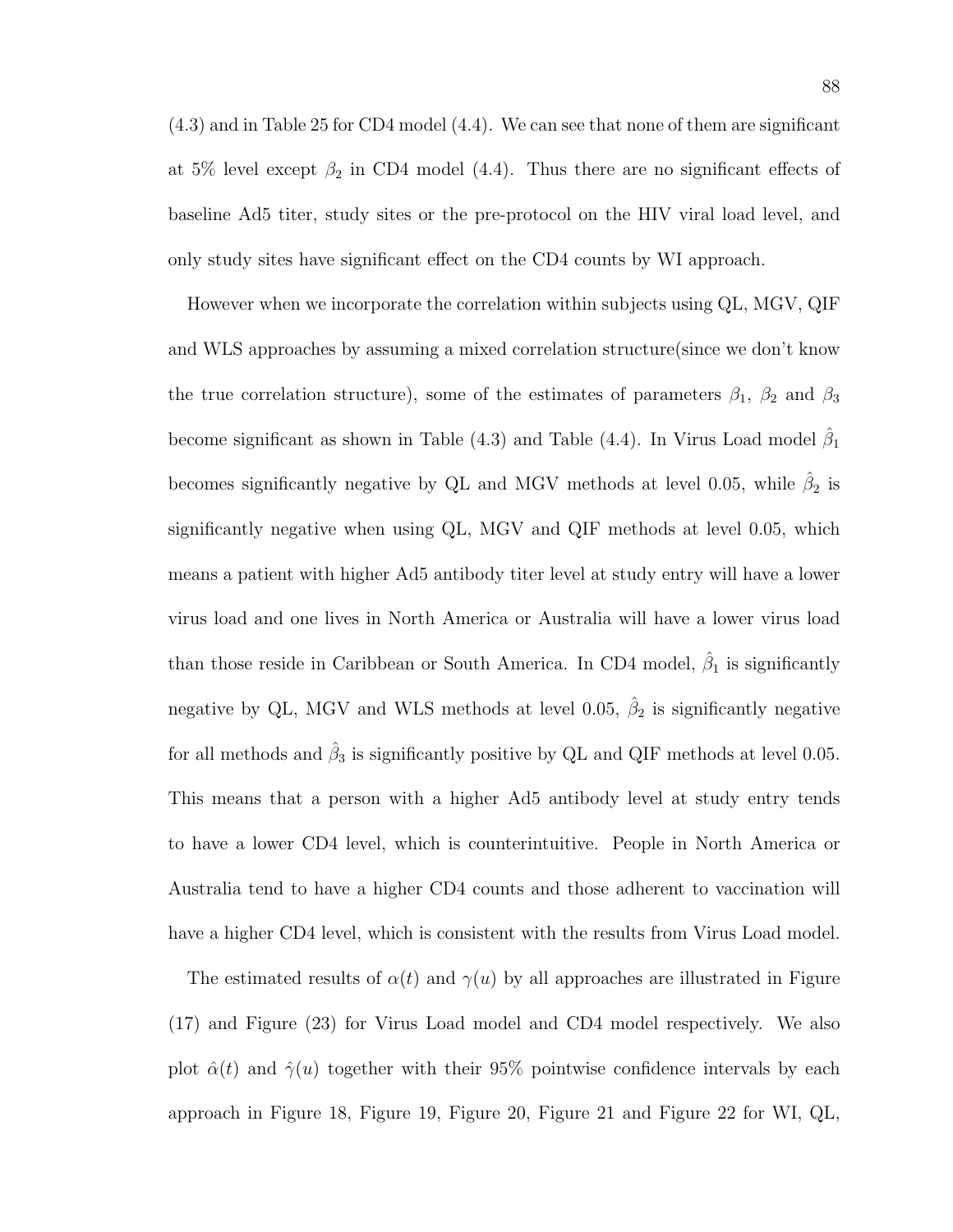MGV, QIF and WLS approach respectively for Virus Load model (4.3). Similarly Figure 24, Figure 25, Figure 26, Figure 27 and Figure 28 are for WI, QL, MGV, QIF and WLS respectively under CD4 model (4.4).

From Figure (17), Figure 18, Figure 19, Figure 20, Figure 21 and Figure 22, except QL method, baseline function  $\hat{\alpha}_0(t)$  doesn't show much trend and  $\hat{\gamma}(u)$  is below the zero horizontal line for all other methods under Virus Load model, which implies that controlling the effects from other covariates in the model, patients' virus load didn't change much with time while the vaccine have a negative effect on virus load since actual HIV infection.

From Figure (23), Figure 24, Figure 25, Figure 26, Figure 27 and Figure 28, baseline function  $\hat{\alpha}(t)$  shows a downward trend for all methods but bounced up a little at the second year since first positive diagnosis, and  $\hat{\gamma}(u)$  goes upward from negative before the second year to be postive after the second year since actual infection for CD4 model, which indicates excluding the effects from other covariates in the model, patients' CD4 level was decreasing with time and the vaccine effect changes over time since actual infection and improves the CD4 counts at a later time.

When using QL method by assuming a mixed correlation structure, the estimated covariance function under Virus Load model is  $\rho(s,t) = 0.8498 \times 0.3701^{-|s-t|} + 0.0567$ for  $s \neq t$  and  $\rho(s, t) = 1$  for  $s = t$ , while the estimated covariance function under CD4 model is  $\rho(s,t) = 0.5481 \times 0.8189^{-|s-t|}$  for  $s \neq t$  and  $\rho(s,t) = 1$  for  $s = t$ . As the distance of time points s and t increases, the correlation of responses at these time points within the same subject decreases. The correlation structure is close to an  $ARMA(1,1)$  process.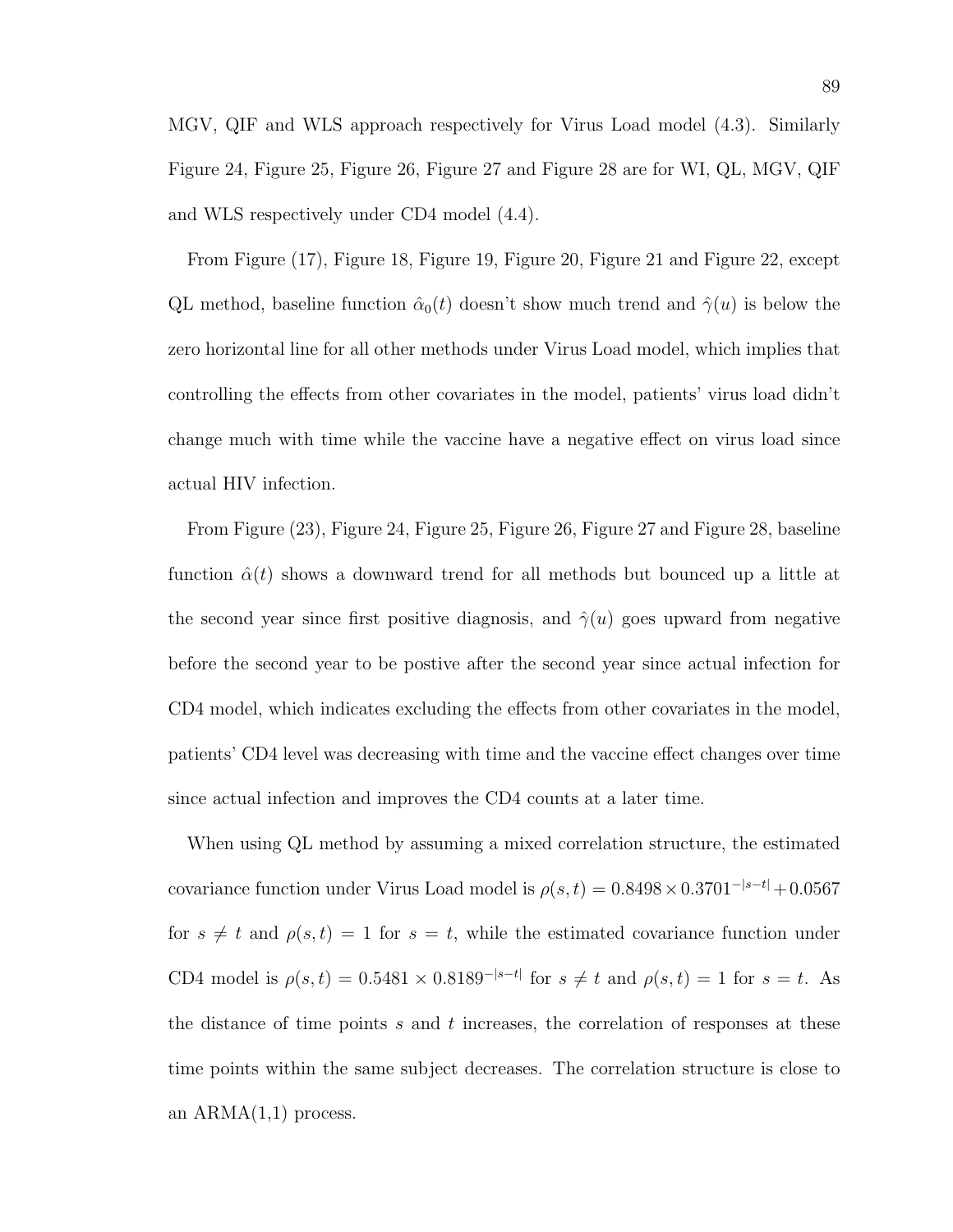|                        | (Sex:1 if female)<br>$\beta_1$ |                       |                      |                             |                 |          |  |  |  |  |  |
|------------------------|--------------------------------|-----------------------|----------------------|-----------------------------|-----------------|----------|--|--|--|--|--|
|                        |                                | $after$ mutation      |                      |                             | before mutation |          |  |  |  |  |  |
| Method                 | Estimate                       | SD                    | p-value              | Estimate                    | <b>SD</b>       | p-value  |  |  |  |  |  |
| WI                     | $-1.3155$                      | 0.7216                | 0.0683               | $-0.6719$                   | 0.6488          | 0.3004   |  |  |  |  |  |
| QL                     | $-2.4615$                      | 0.3989                | < 0.0001             | $-1.1806$                   | 0.5142          | 0.0217   |  |  |  |  |  |
| <b>MGV</b>             | $-1.6663$                      | 0.4147                | 0.0001               | $-0.9666$                   | 0.5352          | 0.0709   |  |  |  |  |  |
| <b>WLS</b>             | $-1.4344$                      | 0.4694                | 0.0022               | $-0.8623$                   | 0.5531          | 0.1190   |  |  |  |  |  |
|                        | $(\text{Age})$<br>$\beta_2$    |                       |                      |                             |                 |          |  |  |  |  |  |
|                        |                                | <i>after</i> mutation |                      |                             | before mutation |          |  |  |  |  |  |
| Method                 | Estimate                       | $\overline{SD}$       | p-value              | Estimate                    | <b>SD</b>       | p-value  |  |  |  |  |  |
| $\overline{\text{WI}}$ | 0.0619                         | 0.0284                | 0.0292               | 0.0203                      | 0.0251          | 0.4186   |  |  |  |  |  |
| Q <sub>L</sub>         | 0.0885                         | 0.0117                | < 0.0001             | 0.0434                      | 0.0145          | 0.0027   |  |  |  |  |  |
| <b>MGV</b>             | 0.0765                         | 0.0123                | < 0.0001             | 0.0430                      | 0.0149          | 0.0038   |  |  |  |  |  |
| <b>WLS</b>             | 0.0556                         | 0.0147                | 0.0002               | 0.0313                      | 0.0170          | 0.0645   |  |  |  |  |  |
|                        | $\beta_3$ (Race:1 if White)    |                       |                      |                             |                 |          |  |  |  |  |  |
|                        |                                | $after$ mutation      |                      |                             | before mutation |          |  |  |  |  |  |
| Method                 | Estimate                       | <b>SD</b>             | p-value              | Estimate                    | <b>SD</b>       | p-value  |  |  |  |  |  |
| WI                     | $-0.7575$                      | 0.7746                | 0.3281               | $-1.0888$                   | 0.7227          | 0.1319   |  |  |  |  |  |
| QL                     | $-4.2366$                      | 0.3309                | < 0.0001             | $-2.8251$                   | 0.4132          | < 0.0001 |  |  |  |  |  |
| <b>MGV</b>             | $-2.5806$                      | 0.3245                | < 0.0001             | $-2.0906$                   | 0.4084          | < 0.0001 |  |  |  |  |  |
| <b>WLS</b>             | $-1.3100$                      | 0.3814                | 0.0006               | $-1.2749$                   | 0.4521          | 0.0048   |  |  |  |  |  |
|                        |                                |                       | $\overline{\beta}_4$ | $(Race:1 \text{ if Black})$ |                 |          |  |  |  |  |  |
|                        |                                | <i>after</i> mutation |                      |                             | before mutation |          |  |  |  |  |  |
| Method                 | Estimate                       | <b>SD</b>             | p-value              | Estimate                    | <b>SD</b>       | p-value  |  |  |  |  |  |
| WI                     | $-0.8163$                      | 0.8565                | 0.3405               | $-1.7619$                   | 0.7781          | 0.0235   |  |  |  |  |  |
| Q <sub>L</sub>         | $-1.9153$                      | 0.4111                | < 0.0001             | $-2.6880$                   | 0.4994          | < 0.0001 |  |  |  |  |  |
| <b>MGV</b>             | $-1.7389$                      | 0.4015                | < 0.0001             | $-2.5629$                   | 0.4881          | < 0.0001 |  |  |  |  |  |
| <b>WLS</b>             | $-1.0980$                      | 0.4548                | 0.0158               | $-1.8945$                   | 0.5208          | 0.0003   |  |  |  |  |  |

Table 23: Point estimates of  $\beta_1$ ,  $\beta_2$ ,  $\beta_3$  and  $\beta_4$  on the ACTG 244 data under model (4.1) and model (4.2), where switching treatments after and before drug-resistant mutation was detected respectively by different approaches.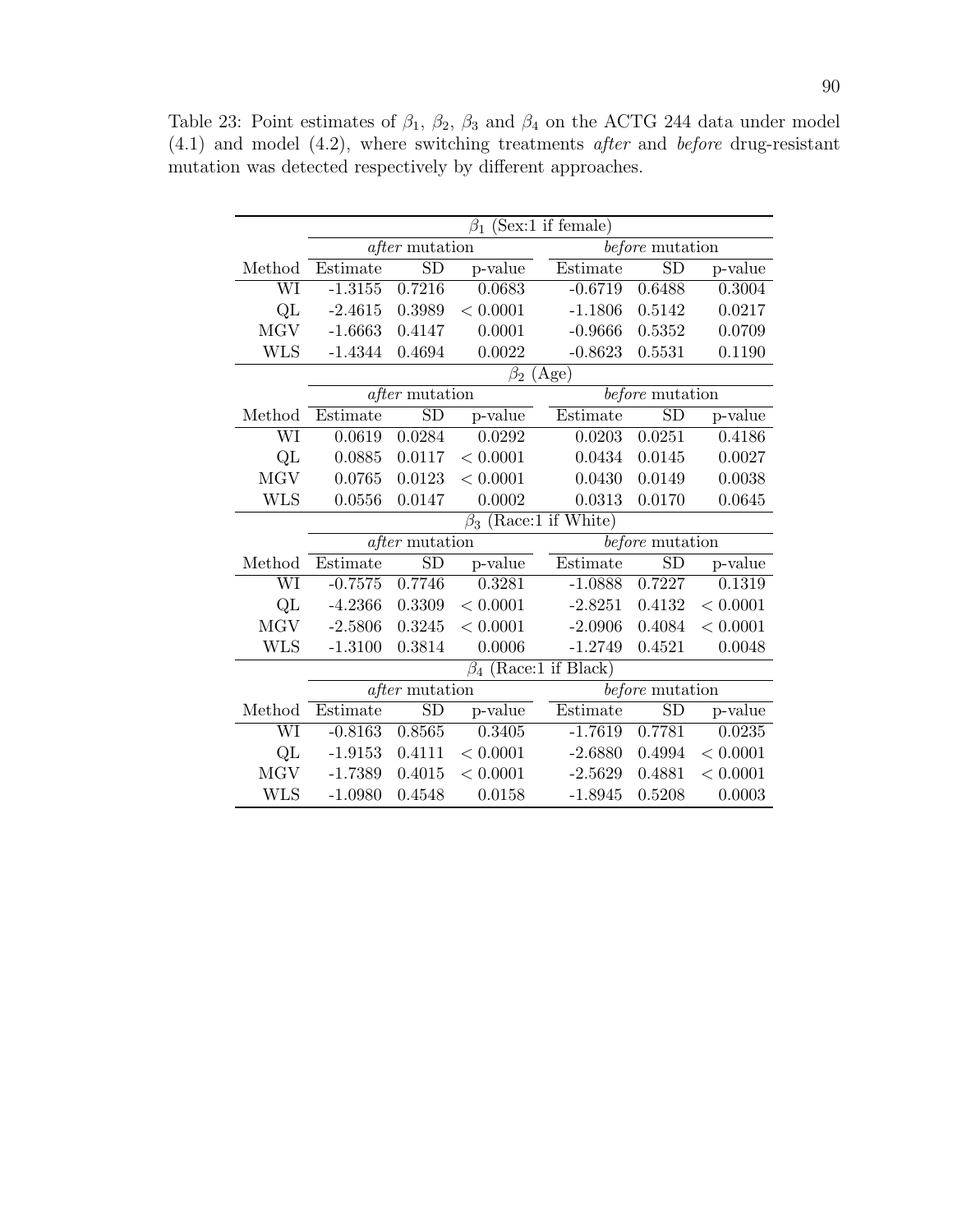

Figure 7: Estimates of baseline and treatment effects after drug-resistant mutation was detected based on the ACTG 244 data under model (4.1) by different approaches. (a) is the estimated baseline  $\hat{\alpha}_0(t)$  using  $h = 0.41$  by different approaches; (b) and (c) are the estimates of  $\gamma_k(u)$ ,  $k = 1, 2, 3$ , respectively by different approaches.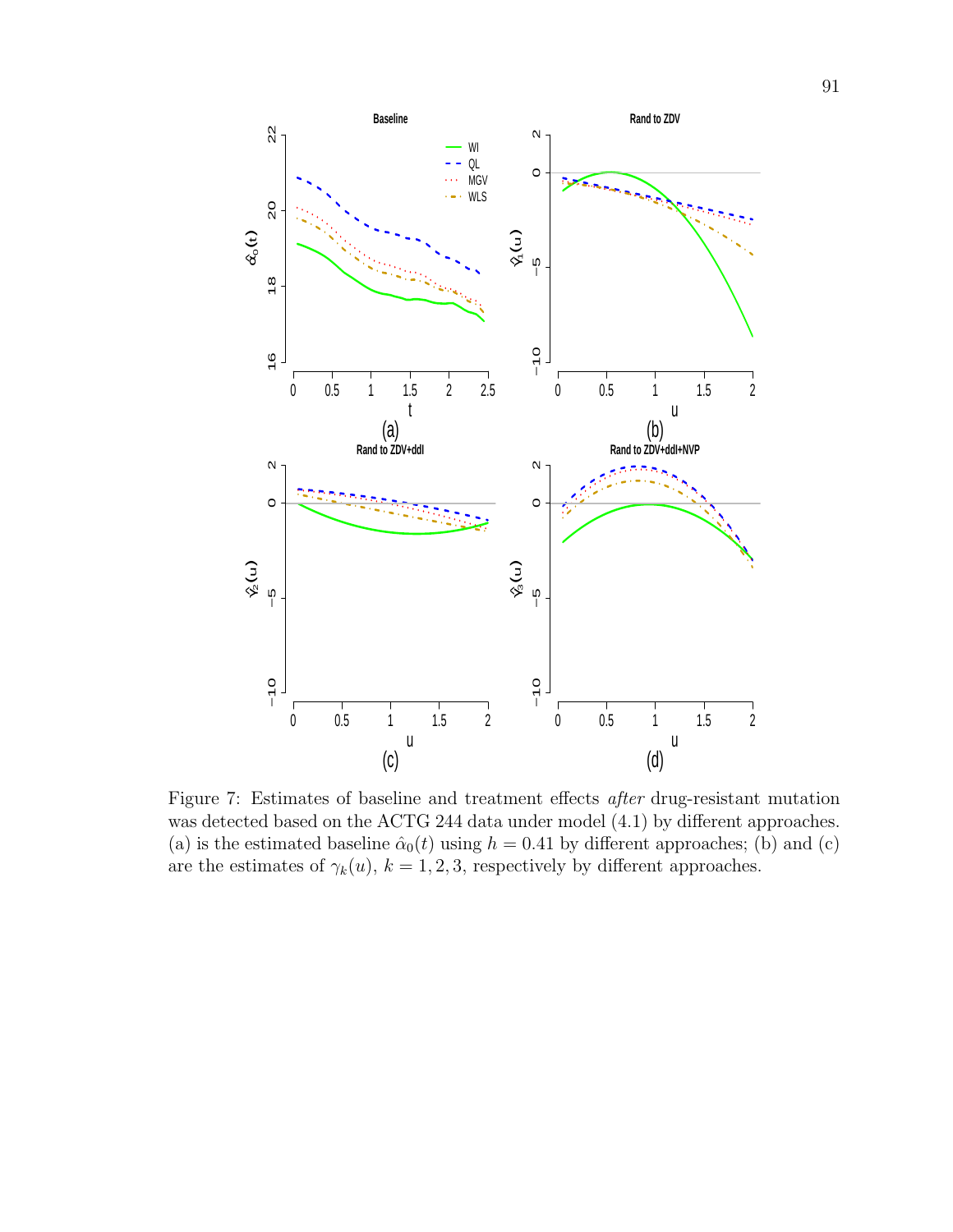

Figure 8: Estimates of baseline and treatment effects with 95% pointwise confidence intervals after drug-resistant mutation was detected based on the ACTG 244 data under model (4.1) by WI approach. (a) is the estimated baseline  $\hat{\alpha}_0(t)$  using  $h = 0.41$ by WI approach; (b) and (c) are the estimates of  $\gamma_k(u)$ ,  $k = 1, 2, 3$ , respectively by WI approach.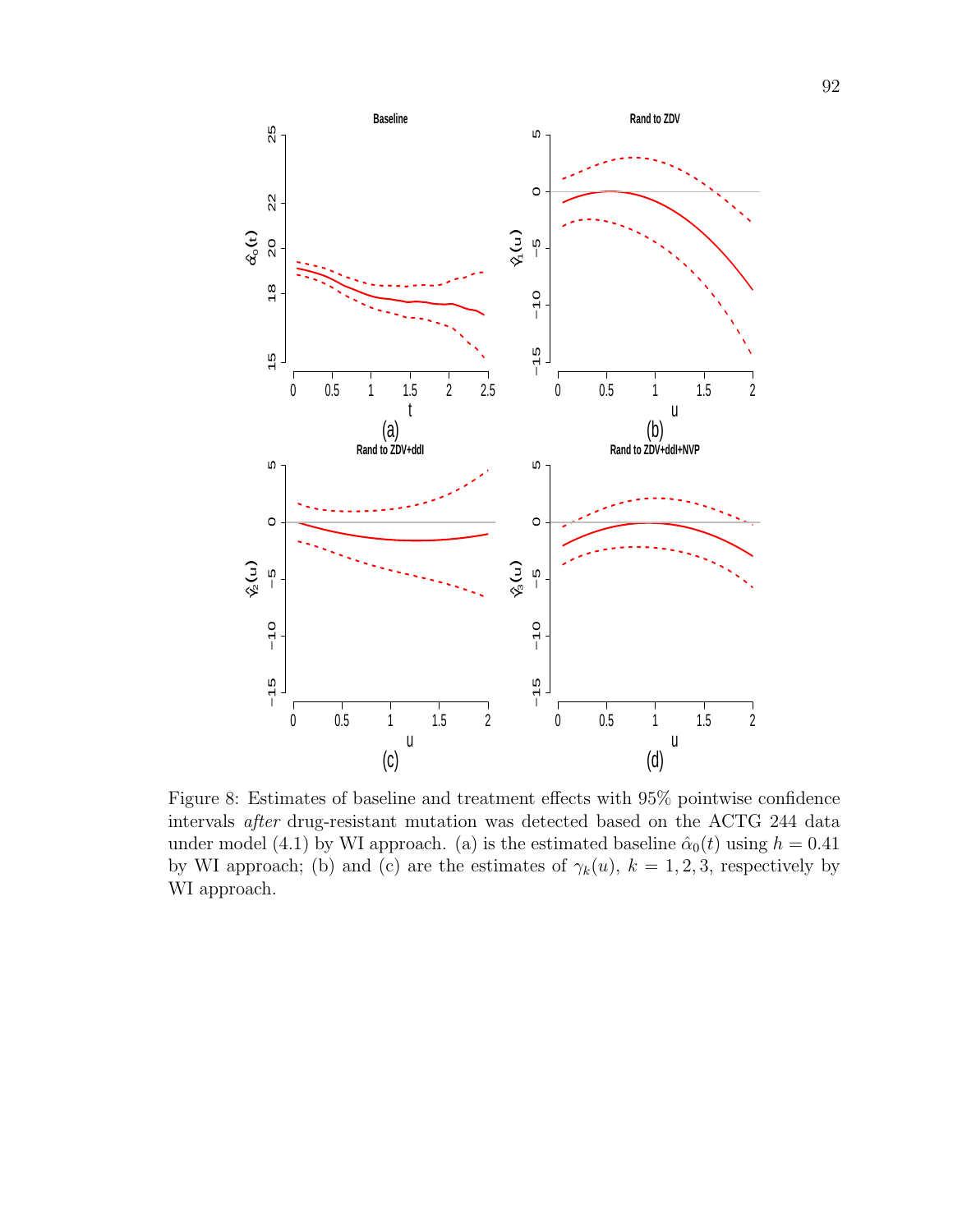

Figure 9: Estimates of baseline and treatment effects with 95% pointwise confidence intervals after drug-resistant mutation was detected based on the ACTG 244 data under model (4.1) by QL approach. (a) is the estimated baseline  $\hat{\alpha}_0(t)$  using  $h = 0.41$ by QL approach; (b) and (c) are the estimates of  $\gamma_k(u)$ ,  $k = 1, 2, 3$ , respectively by QL approach.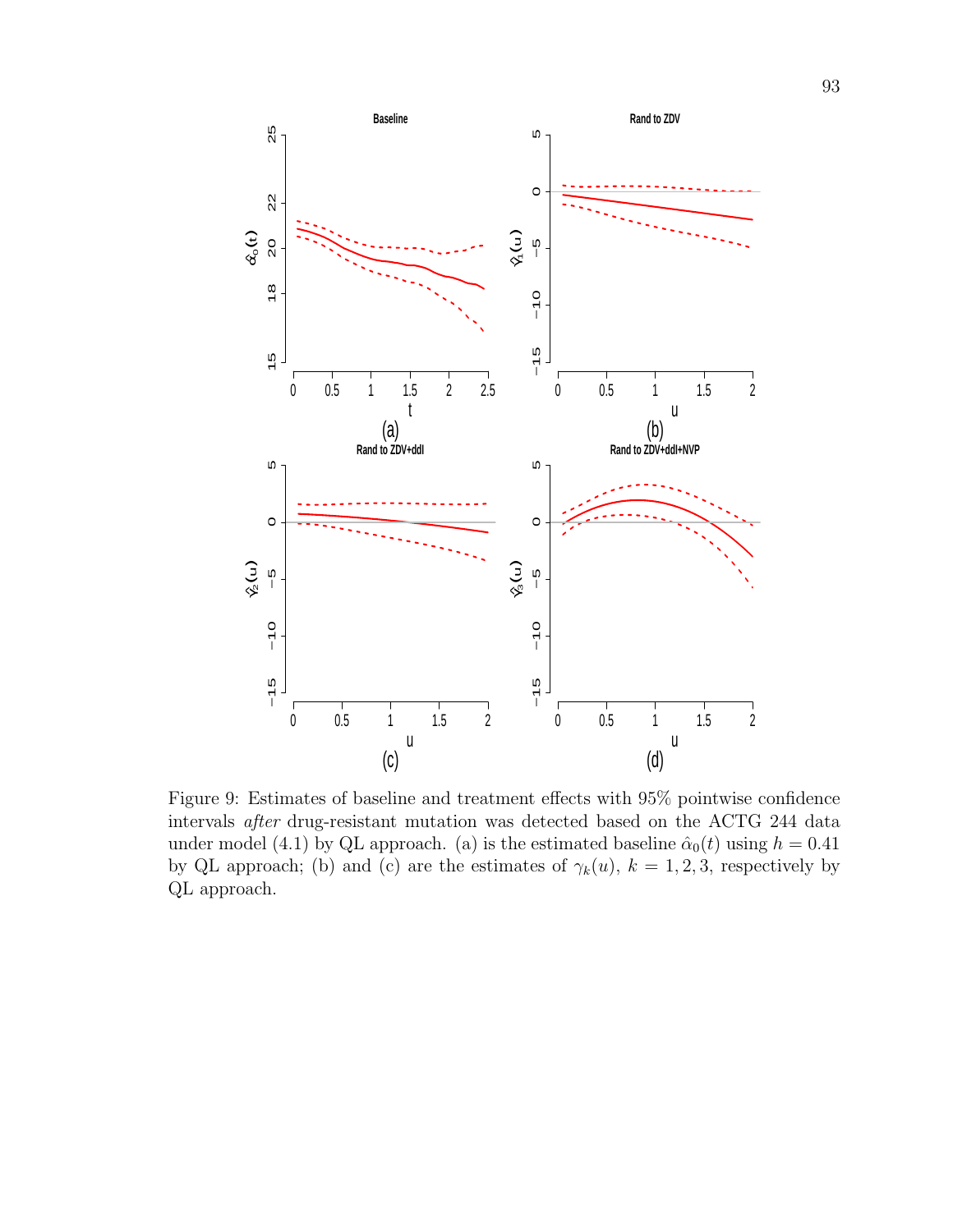

Figure 10: Estimates of baseline and treatment effects with 95% pointwise confidence intervals after drug-resistant mutation was detected based on the ACTG 244 data under model (4.1) by MGV approach. (a) is the estimated baseline  $\hat{\alpha}_0(t)$  using  $h =$ 0.41 by MGV approach; (b) and (c) are the estimates of  $\gamma_k(u)$ ,  $k = 1, 2, 3$ , respectively by MGV approach.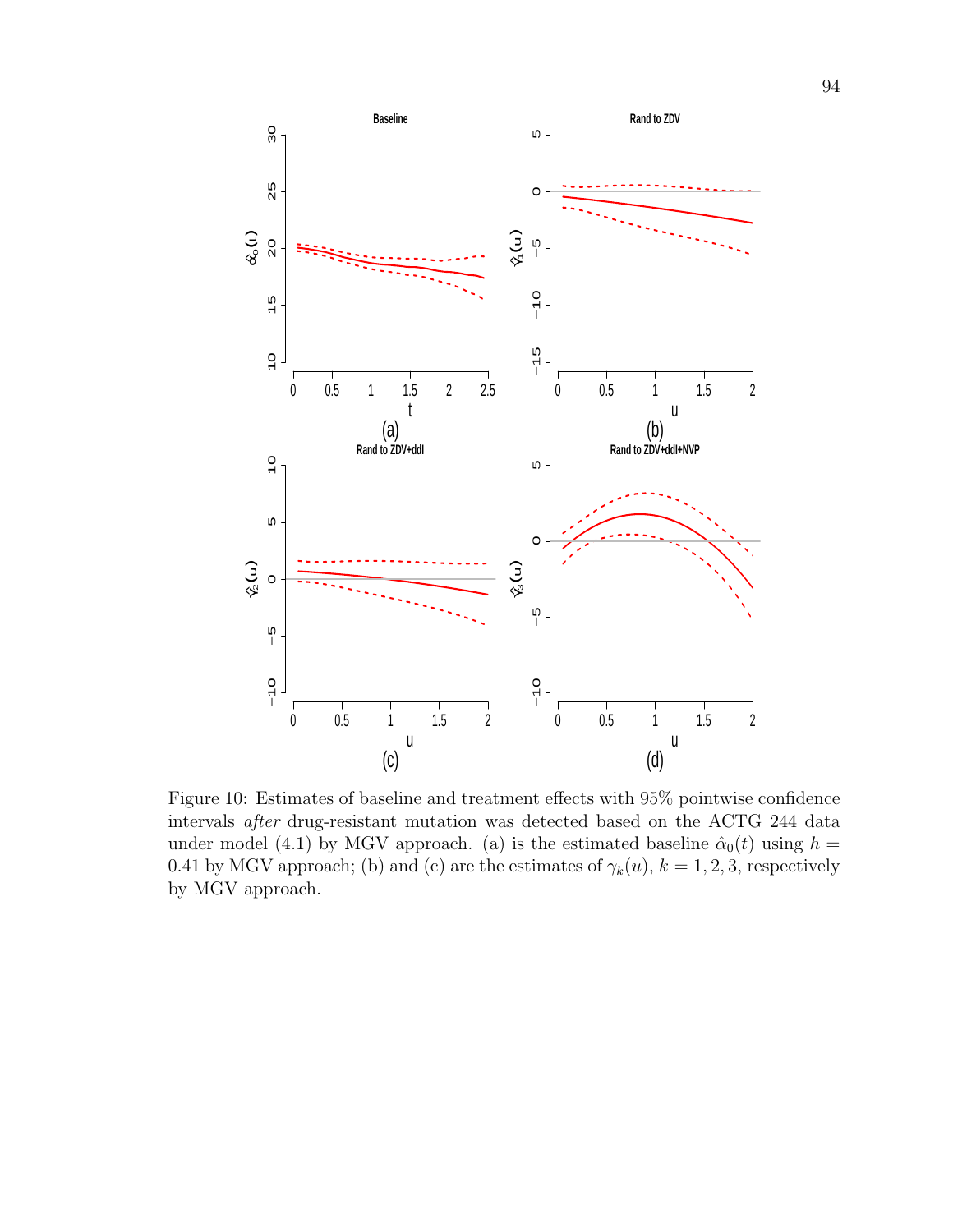

Figure 11: Estimates of baseline and treatment effects with 95% pointwise confidence intervals after drug-resistant mutation was detected based on the ACTG 244 data under model (4.1) by WLS approach. (a) is the estimated baseline  $\hat{\alpha}_0(t)$  using  $h =$ 0.41 by WLS approach; (b) and (c) are the estimates of  $\gamma_k(u)$ ,  $k = 1, 2, 3$ , respectively by WLS approach.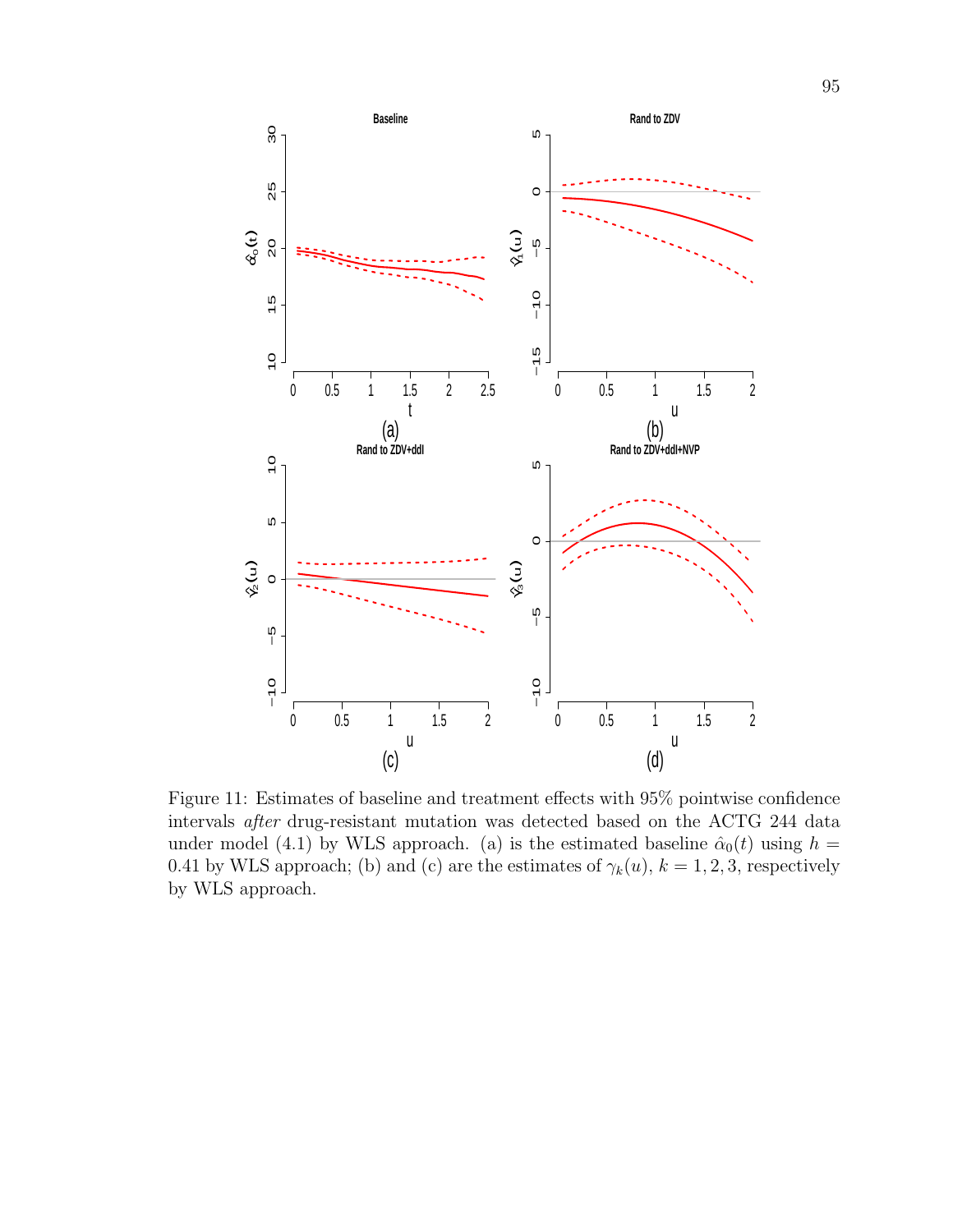

Figure 12: Estimates of baseline and treatment effects before drug-resistant mutation was detected based on the ACTG 244 data under model (4.2) by different approaches. (a) is the estimated baseline  $\hat{\alpha}_0(t)$  using  $h = 0.41$  by different approaches; (b) and (c) are the estimates of  $\gamma_k(u)$ ,  $k = 2, 3$ , respectively by different approaches.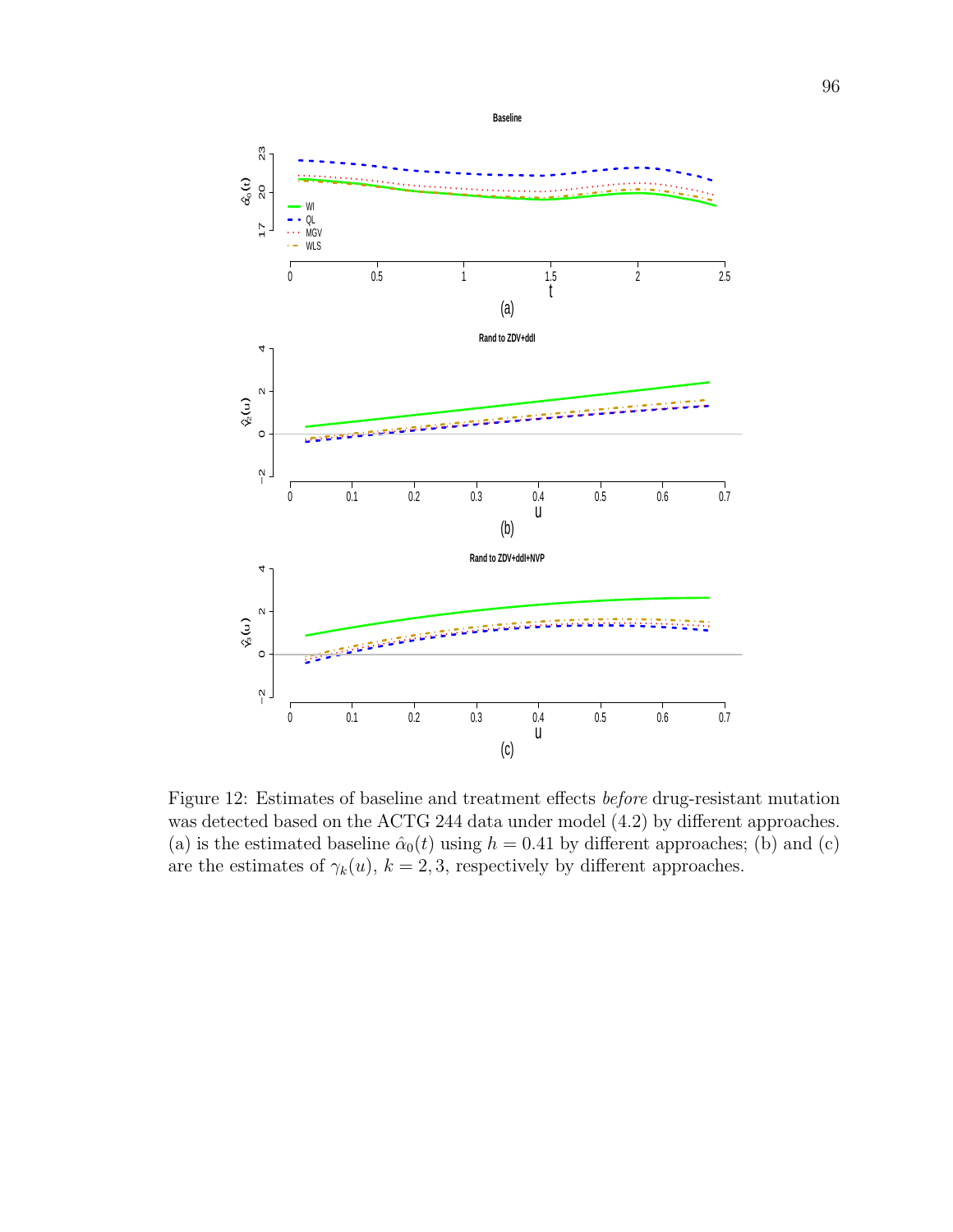

Figure 13: Estimates of baseline and treatment effects with 95% pointwise confidence intervals before drug-resistant mutation was detected based on the ACTG 244 data under model (4.2) by WI approach. (a) is the estimated baseline  $\hat{\alpha}_0(t)$  using  $h = 0.41$ by WI approach; (b) and (c) are the estimates of  $\gamma_k(u)$ ,  $k = 2, 3$ , respectively by WI approach.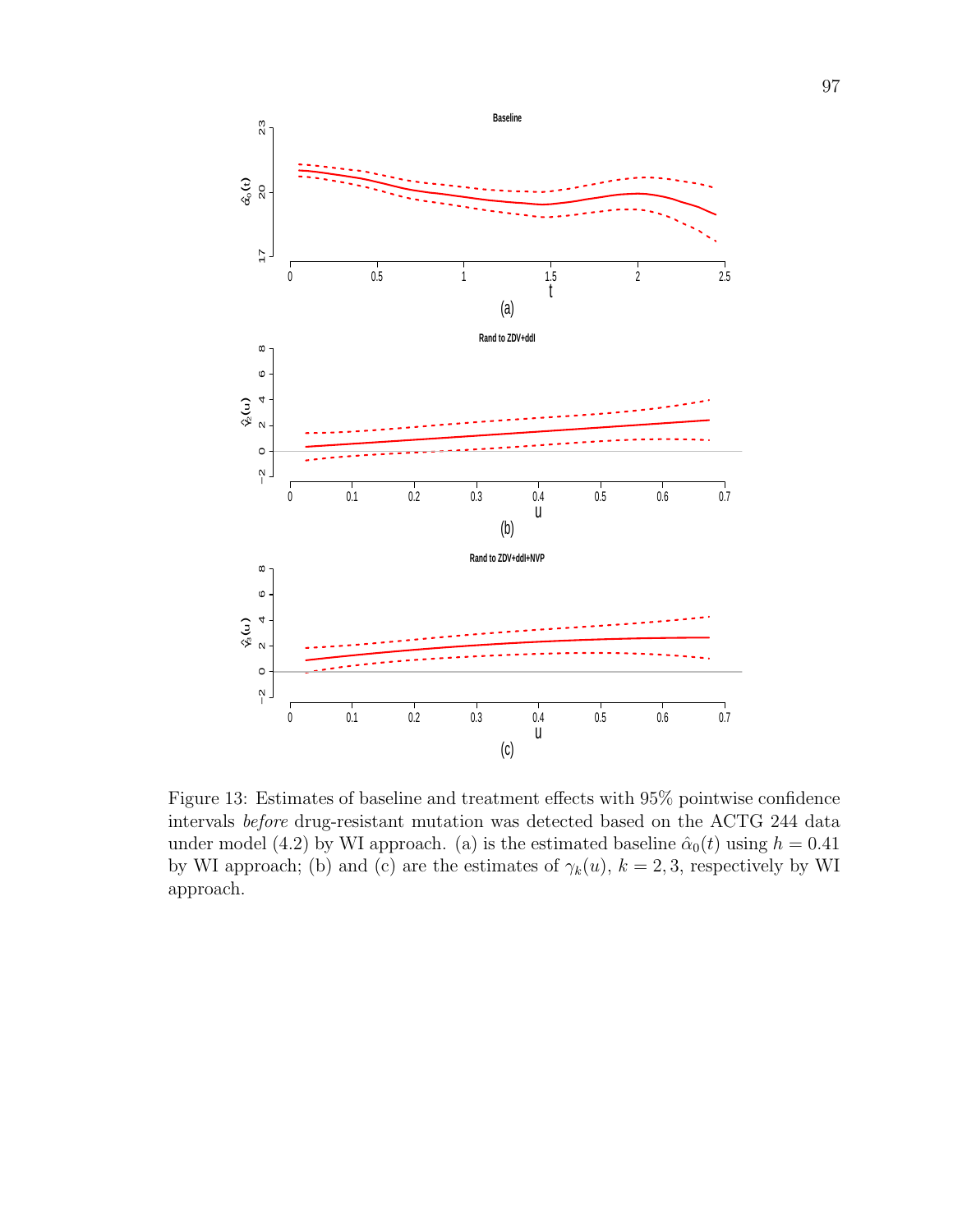

Figure 14: Estimates of baseline and treatment effects with 95% pointwise confidence intervals before drug-resistant mutation was detected based on the ACTG 244 data under model (4.2) by QL approach. (a) is the estimated baseline  $\hat{\alpha}_0(t)$  using  $h = 0.41$ by QL approach; (b) and (c) are the estimates of  $\gamma_k(u)$ ,  $k = 2, 3$ , respectively by QL approach.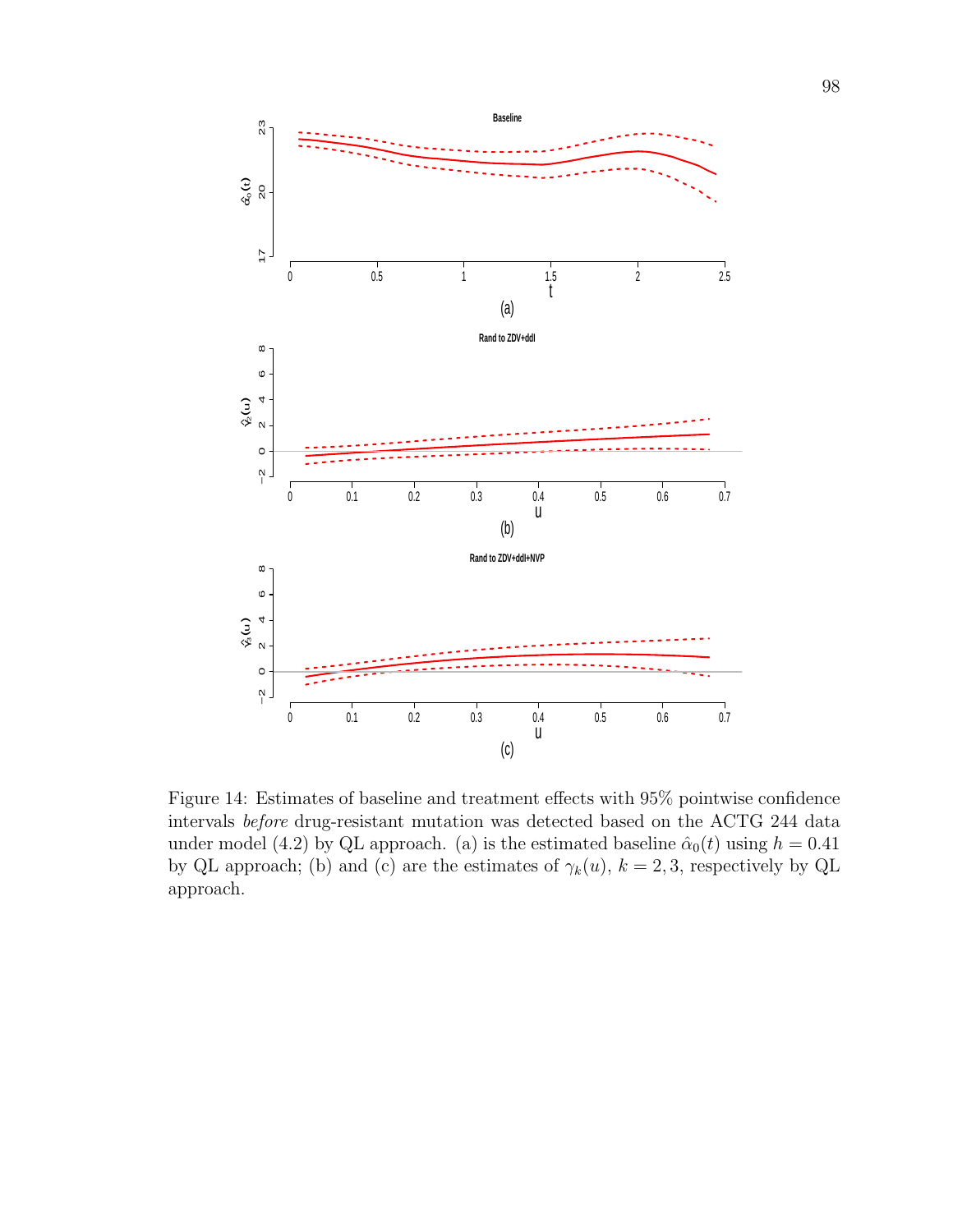

Figure 15: Estimates of baseline and treatment effects with 95% pointwise confidence intervals before drug-resistant mutation was detected based on the ACTG 244 data under model (4.2) by MGV approach. (a) is the estimated baseline  $\hat{\alpha}_0(t)$  using  $h =$ 0.41 by MGV approach; (b) and (c) are the estimates of  $\gamma_k(u)$ ,  $k = 2, 3$ , respectively by MGV approach.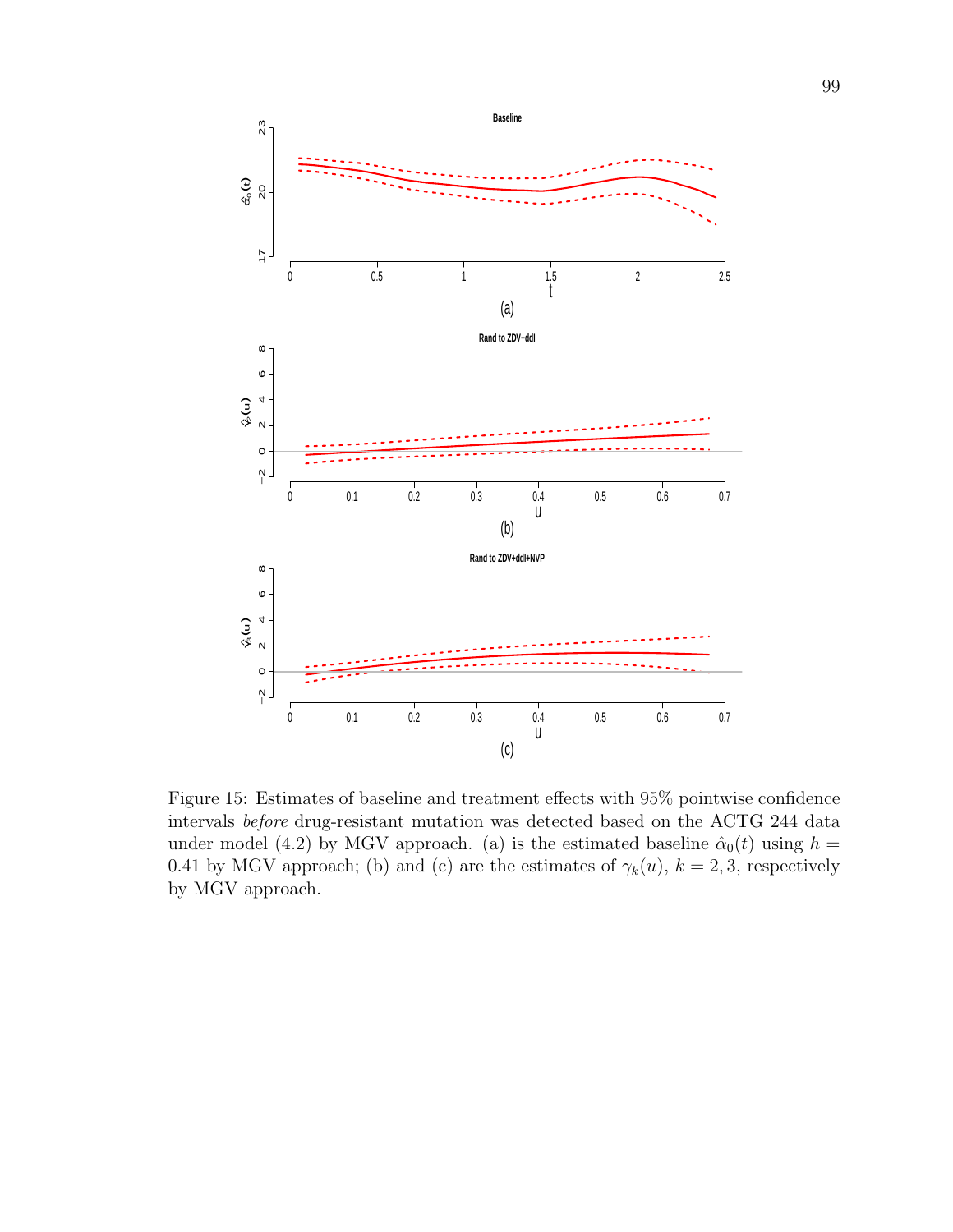

Figure 16: Estimates of baseline and treatment effects with 95% pointwise confidence intervals before drug-resistant mutation was detected based on the ACTG 244 data under model (4.2) by WLS approach. (a) is the estimated baseline  $\hat{\alpha}_0(t)$  using  $h =$ 0.41 by WLS approach; (b) and (c) are the estimates of  $\gamma_k(u)$ ,  $k = 2, 3$ , respectively by WLS approach.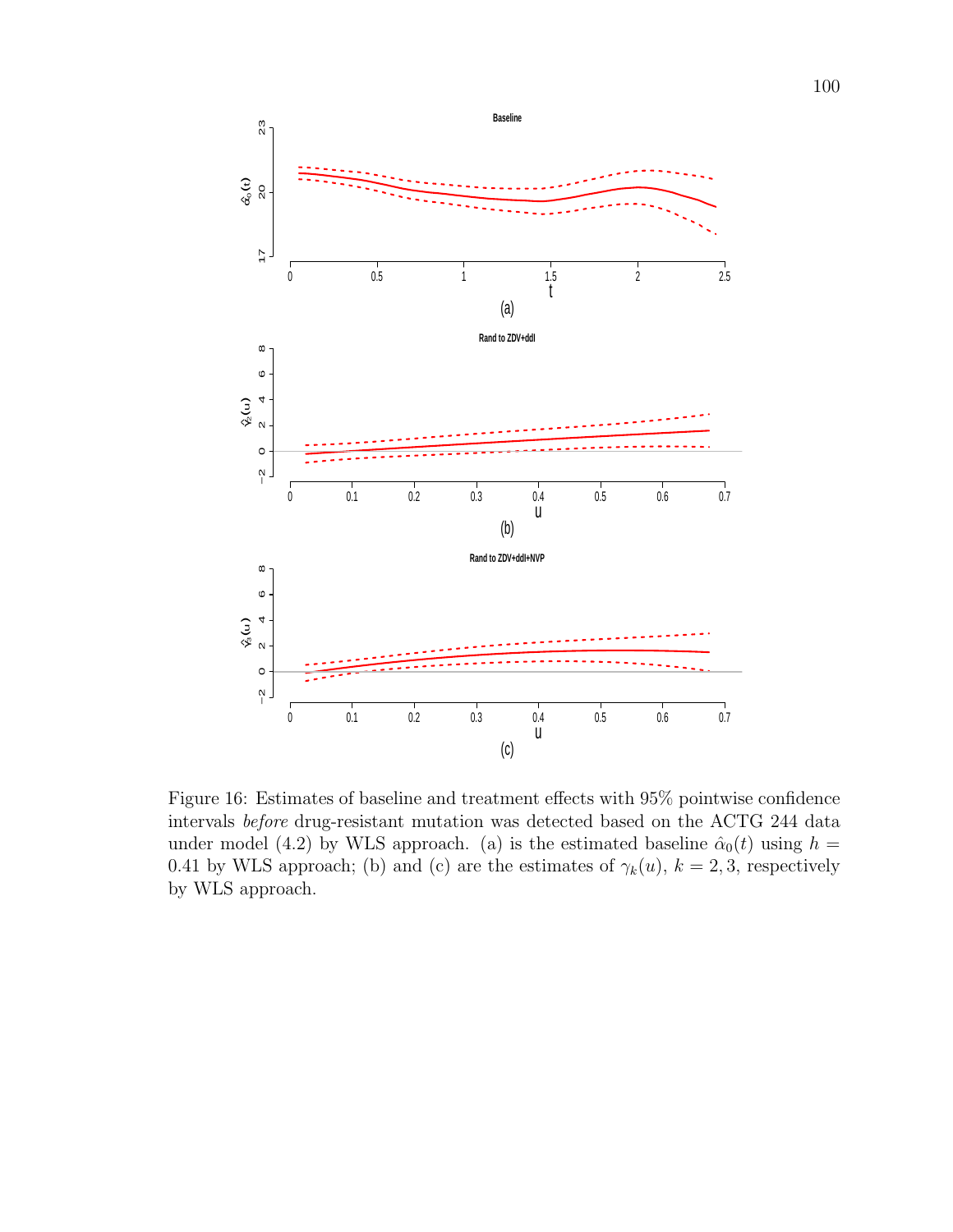| $\beta_1$ (Ad5 antibody level)                 |           |             |          |  |
|------------------------------------------------|-----------|-------------|----------|--|
| Method                                         | Estimate  | $_{\rm SD}$ | p-value  |  |
| WI                                             | 0.0105    | 0.0436      | 0.8090   |  |
| QL                                             | $-0.0701$ | 0.0264      | 0.0078   |  |
| <b>MGV</b>                                     | $-0.0668$ | 0.0302      | 0.0267   |  |
| QIF                                            | $-0.0239$ | 0.0302      | 0.4299   |  |
| <b>WLS</b>                                     | $-0.0270$ | 0.0315      | 0.3903   |  |
| $\beta_2$ (1 if in North America or Australia) |           |             |          |  |
| Method                                         | Estimate  | $_{\rm SD}$ | p-value  |  |
| WI                                             | $-0.1405$ | 0.1645      | 0.3929   |  |
| QL                                             | $-0.5863$ | 0.1026      | < 0.0001 |  |
| <b>MGV</b>                                     | $-0.4201$ | 0.1109      | 0.0002   |  |
| QIF                                            | $-0.2569$ | 0.1062      | 0.0156   |  |
| <b>WLS</b>                                     | $-0.2288$ | 0.1201      | 0.0568   |  |
| if adherent to vaccination)<br>$\beta_3$ (1    |           |             |          |  |
| Method                                         | Estimate  | $_{\rm SD}$ | p-value  |  |
| WI                                             | $-0.0888$ | 0.1938      | 0.6469   |  |
| QL                                             | $-0.1811$ | 0.1144      | 0.1135   |  |
| MGV                                            | $-0.2931$ | 0.1388      | 0.0347   |  |
| QIF                                            | $-0.1351$ | 0.1299      | 0.2985   |  |
| WLS                                            | $-0.1841$ | 0.1338      | 0.1687   |  |

Table 24: Point estimates of  $\beta_1$ ,  $\beta_2$  and  $\beta_3$  based on STEP data under Virus Load model (4.3) by different approaches.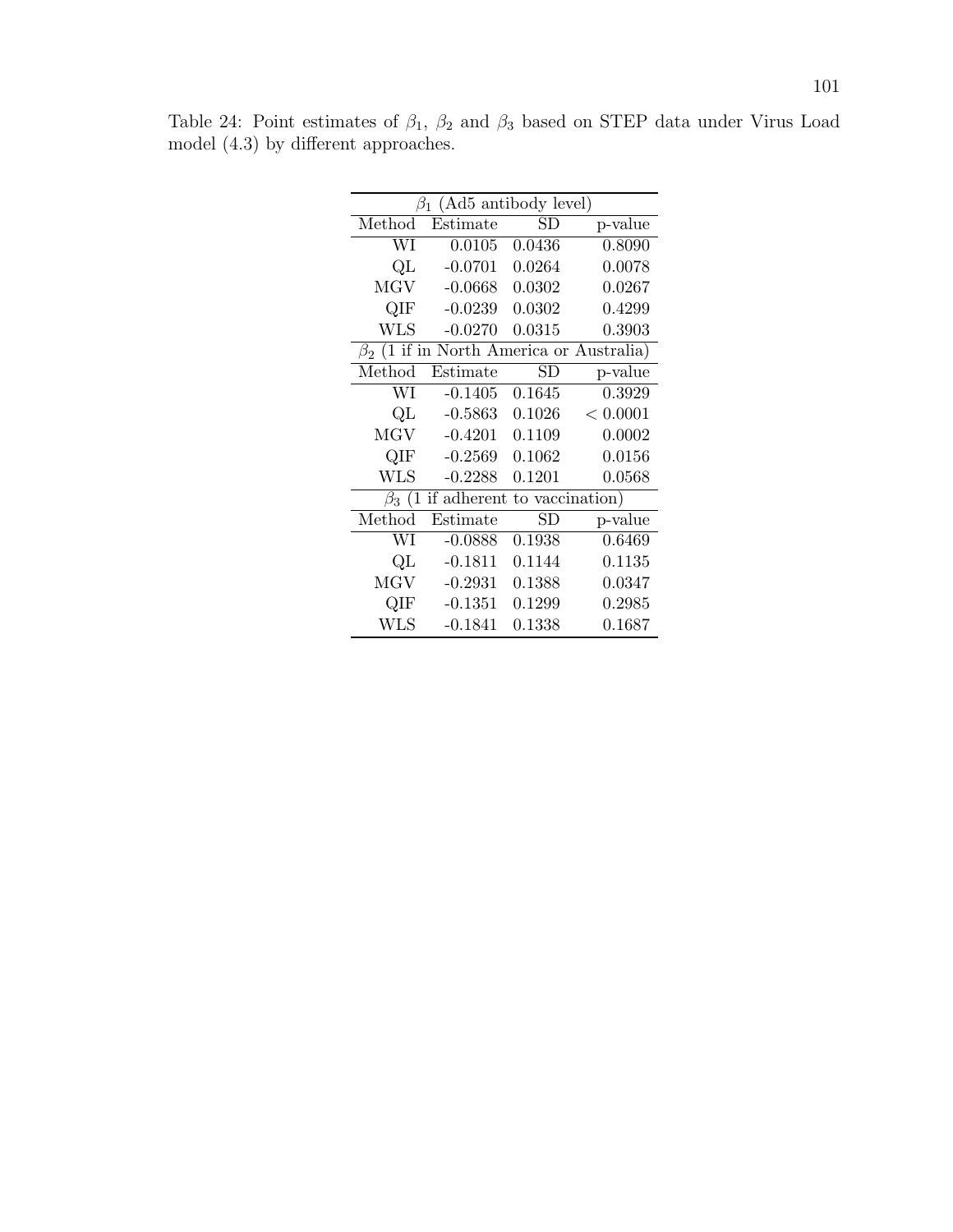| $\beta_1$ (Ad5 antibody level)                 |           |             |          |  |
|------------------------------------------------|-----------|-------------|----------|--|
| Method                                         | Estimate  | $_{\rm SD}$ | p-value  |  |
| WI                                             | $-0.2179$ | 0.1873      | 0.2446   |  |
| QL                                             | $-0.4004$ | 0.1219      | 0.0010   |  |
| MGV                                            | $-0.3344$ | 0.1274      | 0.0087   |  |
| QIF                                            | $-0.0715$ | 0.1270      | 0.5731   |  |
| WLS                                            | $-0.2940$ | 0.1396      | 0.0352   |  |
| $\beta_2$ (1 if in North America or Australia) |           |             |          |  |
| Method                                         | Estimate  | $_{\rm SD}$ | p-value  |  |
| WI                                             | 3.3128    | 0.7816      | < 0.0001 |  |
| QL                                             | 5.5436    | 0.5270      | < 0.0001 |  |
| MGV                                            | 4.6546    | 0.5457      | < 0.0001 |  |
| QIF                                            | 2.2328    | 0.4887      | < 0.0001 |  |
| <b>WLS</b>                                     | 3.9258    | 0.5914      | < 0.0001 |  |
| $\beta_3$ (1 if adherent to vaccination)       |           |             |          |  |
| Method                                         | Estimate  | $_{\rm SD}$ | p-value  |  |
| WI                                             | $-0.0682$ | 0.8579      | 0.9367   |  |
| QL                                             | 1.4325    | 0.5401      | 0.0080   |  |
| <b>MGV</b>                                     | 0.9835    | 0.5545      | 0.0761   |  |
| QIF                                            | 1.4971    | 0.4927      | 0.0024   |  |
| <b>WLS</b>                                     | 0.4815    | 0.5943      | 0.4178   |  |

Table 25: Point estimates of  $\beta_1$ ,  $\beta_2$  and  $\beta_3$  based on STEP data under CD4 model (4.4) by different approaches.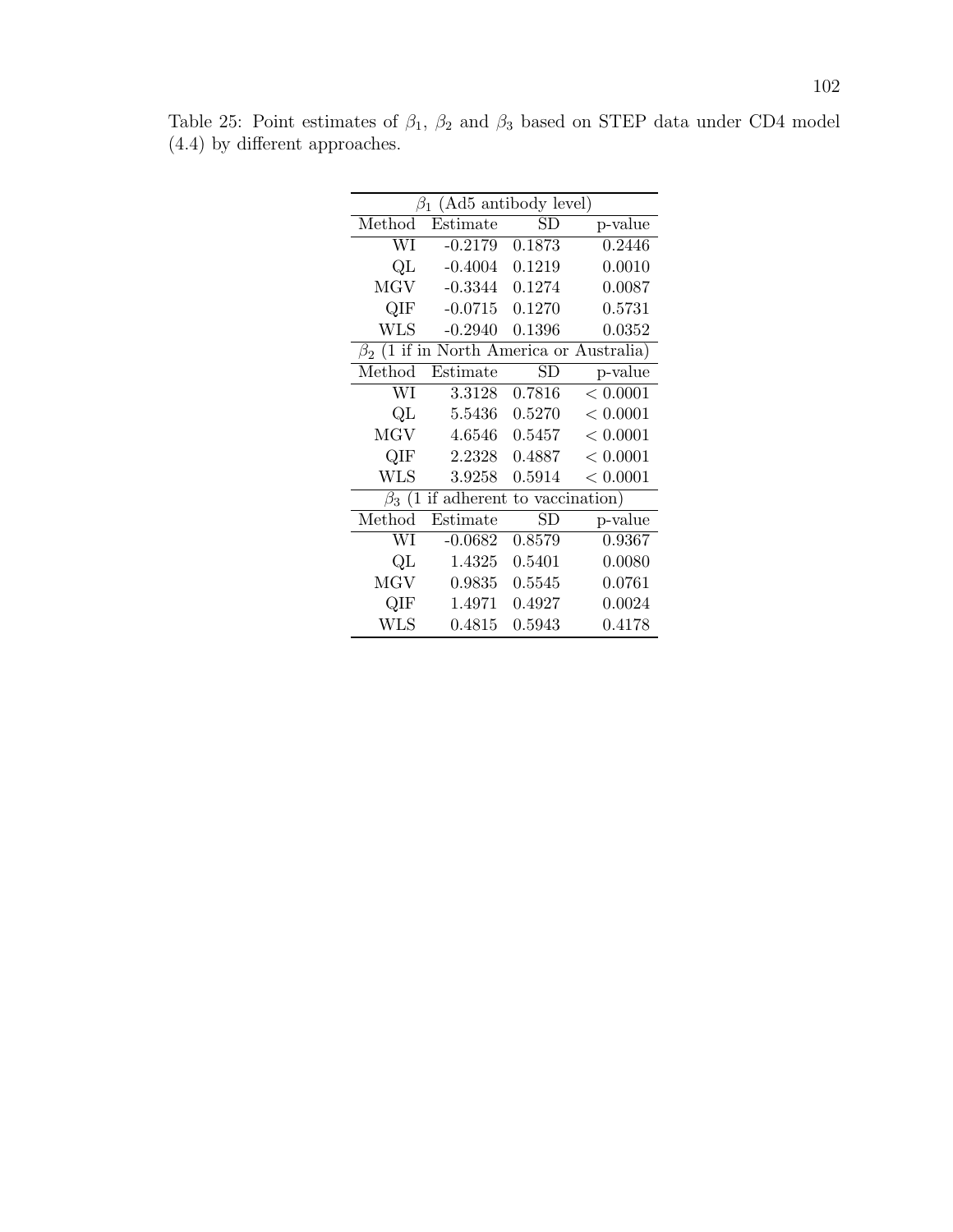

Figure 17: Estimates of baseline and varying-coefficient functions based on STEP data under Virus Load model (4.3) by different approaches. (a) is the estimated baseline function  $\hat{\alpha}(t)$  by different approaches using  $h = 0.35$ ; (b) is the estimated vaccine effects  $\hat{\gamma}(u)$  by different approaches.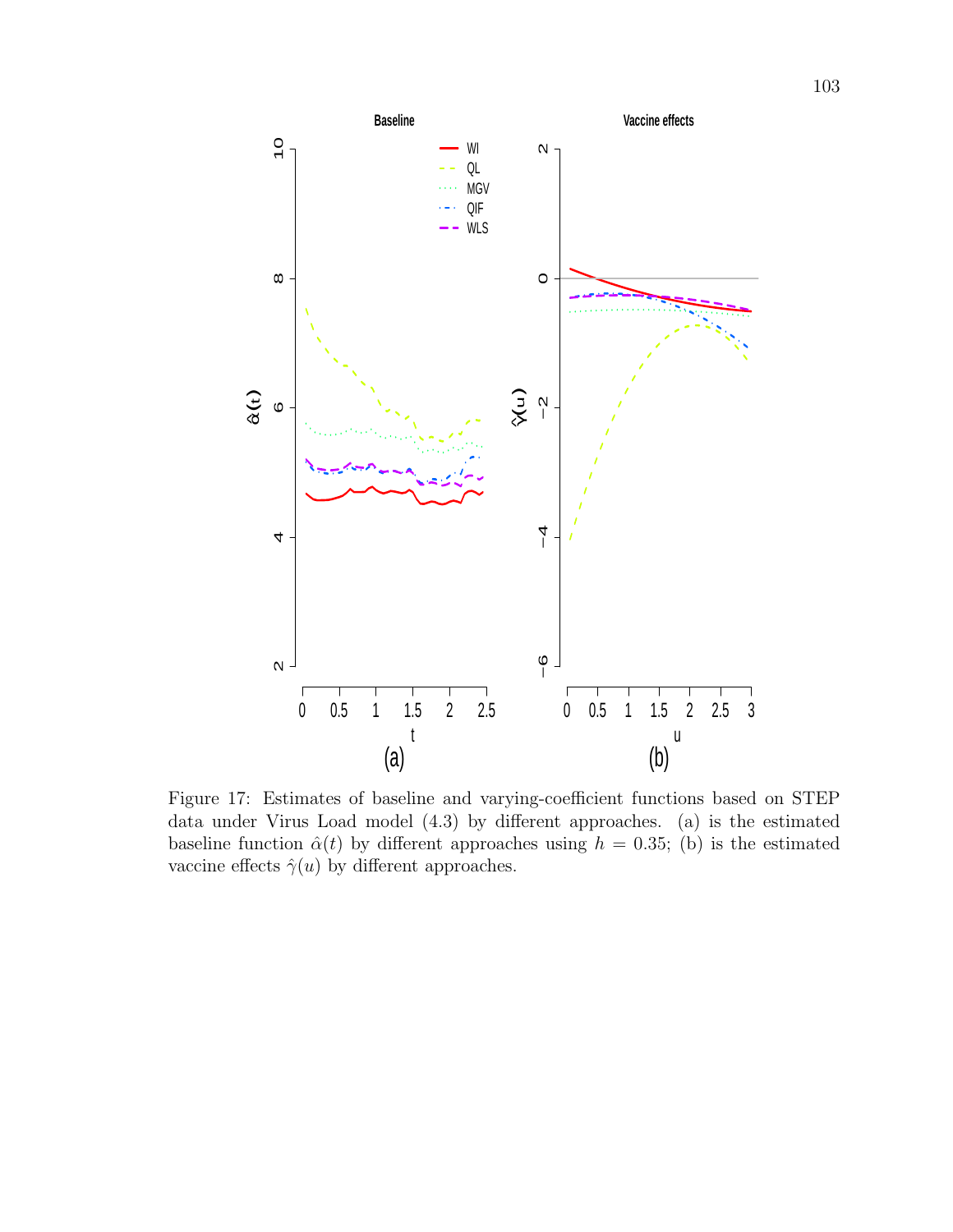

Figure 18: Estimates of baseline and varying-coefficient functions with 95% pointwise confidence intervals based on STEP data under Virus Load model (4.3) by WI approach. (a) is the estimated baseline function  $\hat{\alpha}(t)$  by WI approach using  $h = 0.35$ ; (b) is the estimated vaccine effects  $\hat{\gamma}(u)$  by WI approach.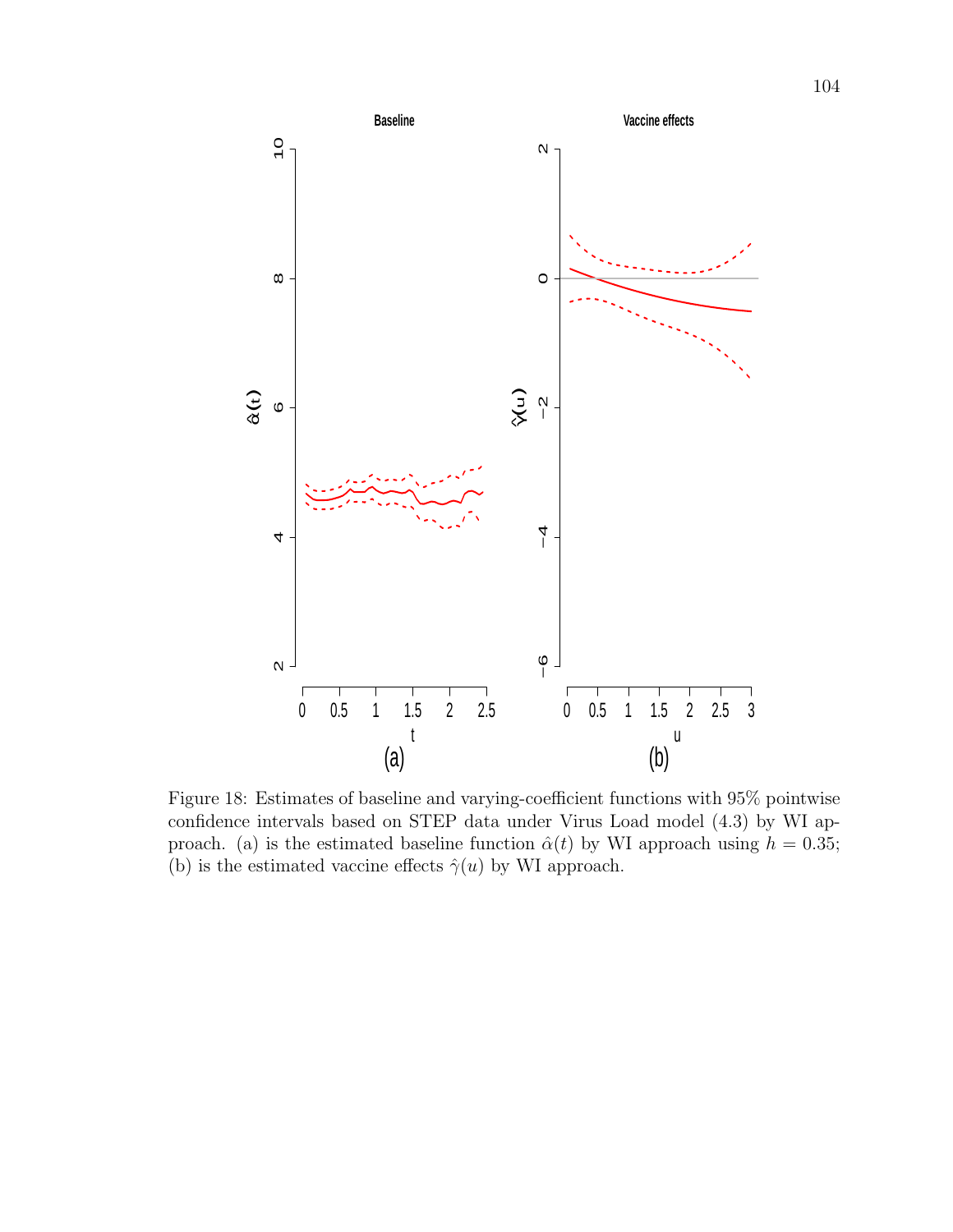

Figure 19: Estimates of baseline and varying-coefficient functions with 95% pointwise confidence intervals based on STEP data under Virus Load model (4.3) by QL approach. (a) is the estimated baseline function  $\hat{\alpha}(t)$  by QL approach using  $h = 0.35$ ; (b) is the estimated vaccine effects  $\hat{\gamma}(u)$  by QL approach.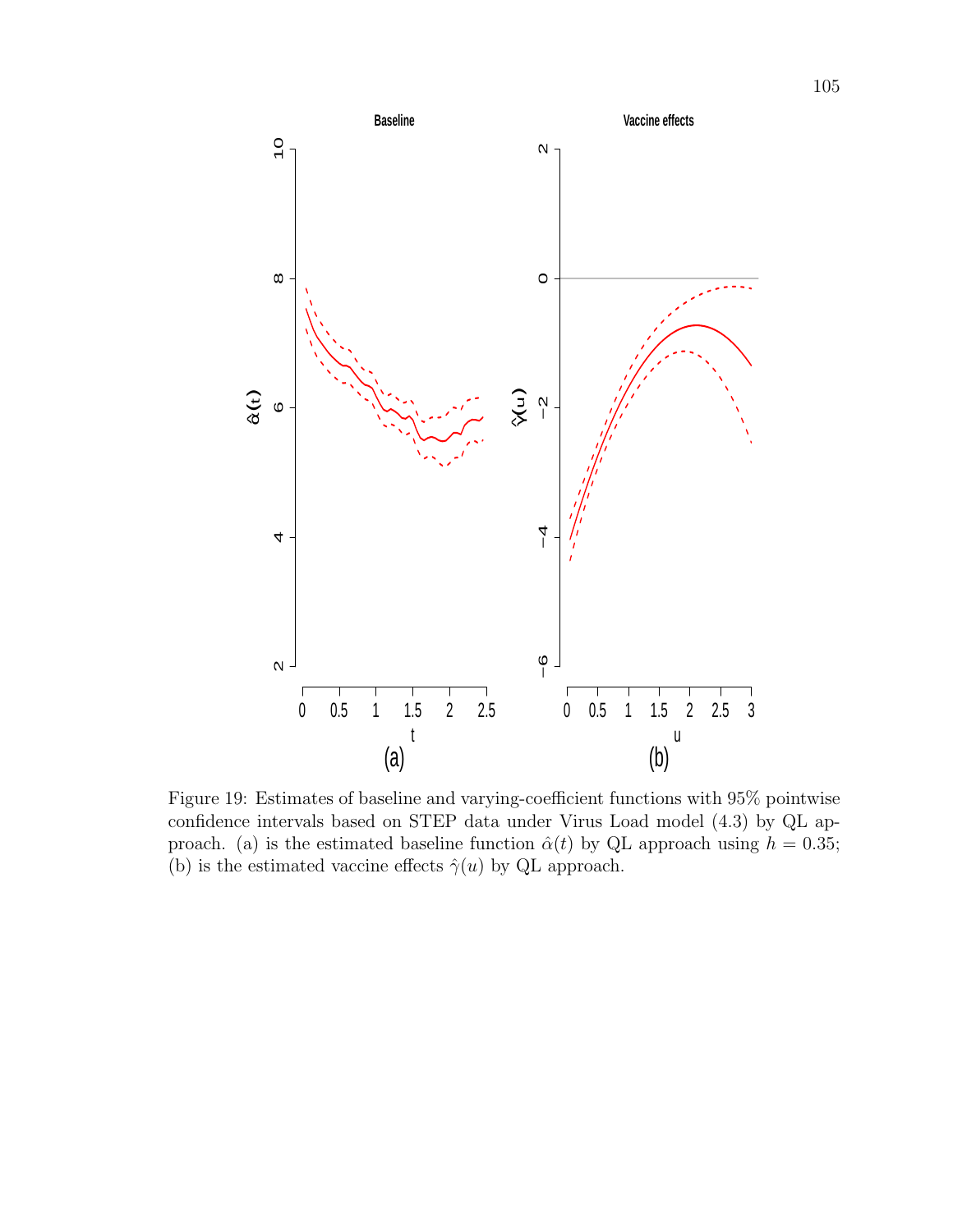

Figure 20: Estimates of baseline and varying-coefficient functions with 95% pointwise confidence intervals based on STEP data under Virus Load model (4.3) by MGV approach. (a) is the estimated baseline function  $\hat{\alpha}(t)$  by MGV approach using  $h =$ 0.35; (b) is the estimated vaccine effects  $\hat{\gamma}(u)$  by MGV approach.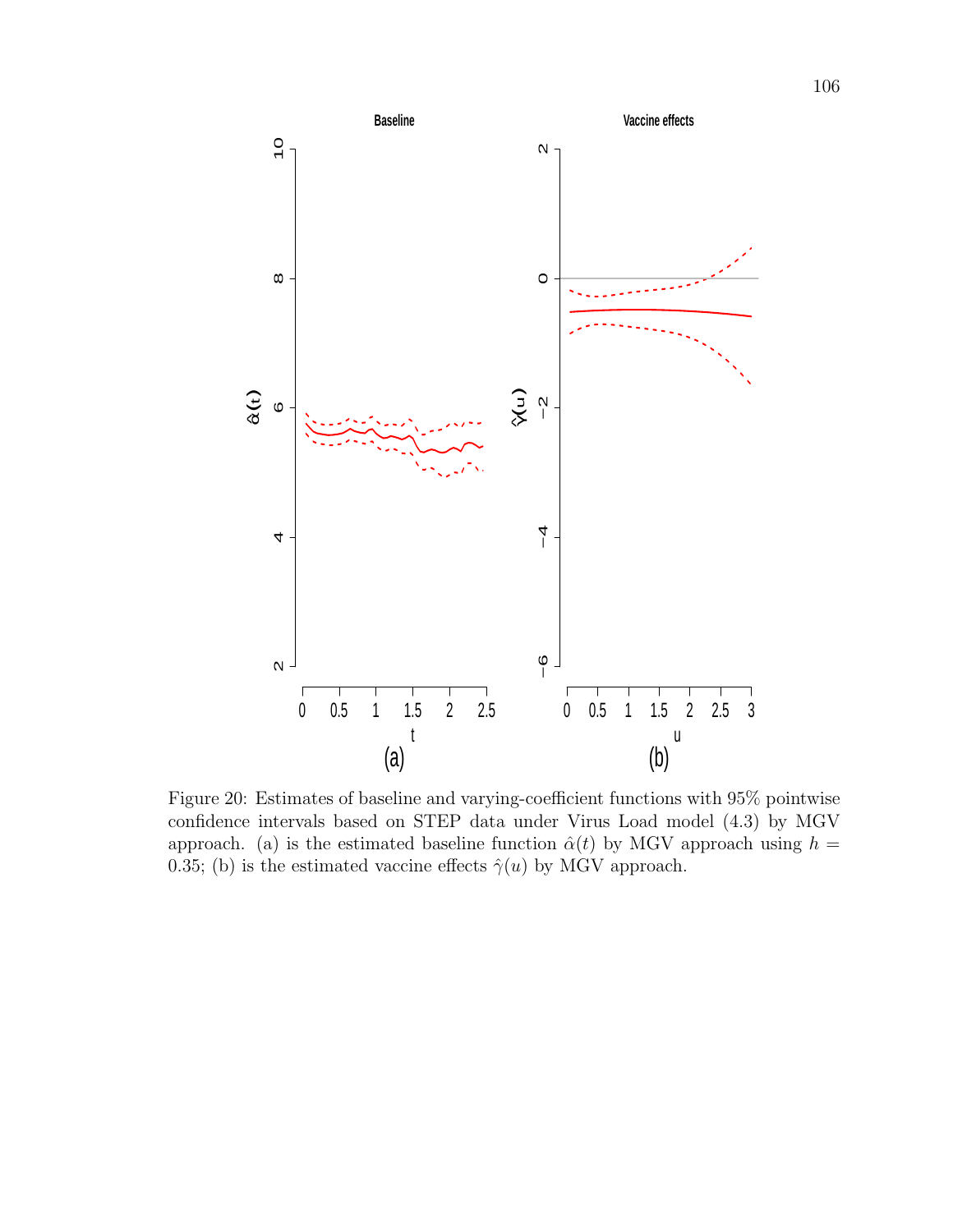

Figure 21: Estimates of baseline and varying-coefficient functions with 95% pointwise confidence intervals based on STEP data under Virus Load model (4.3) by QIF approach. (a) is the estimated baseline function  $\hat{\alpha}(t)$  by QIF approach using  $h = 0.35$ ; (b) is the estimated vaccine effects  $\hat{\gamma}(u)$  by QIF approach.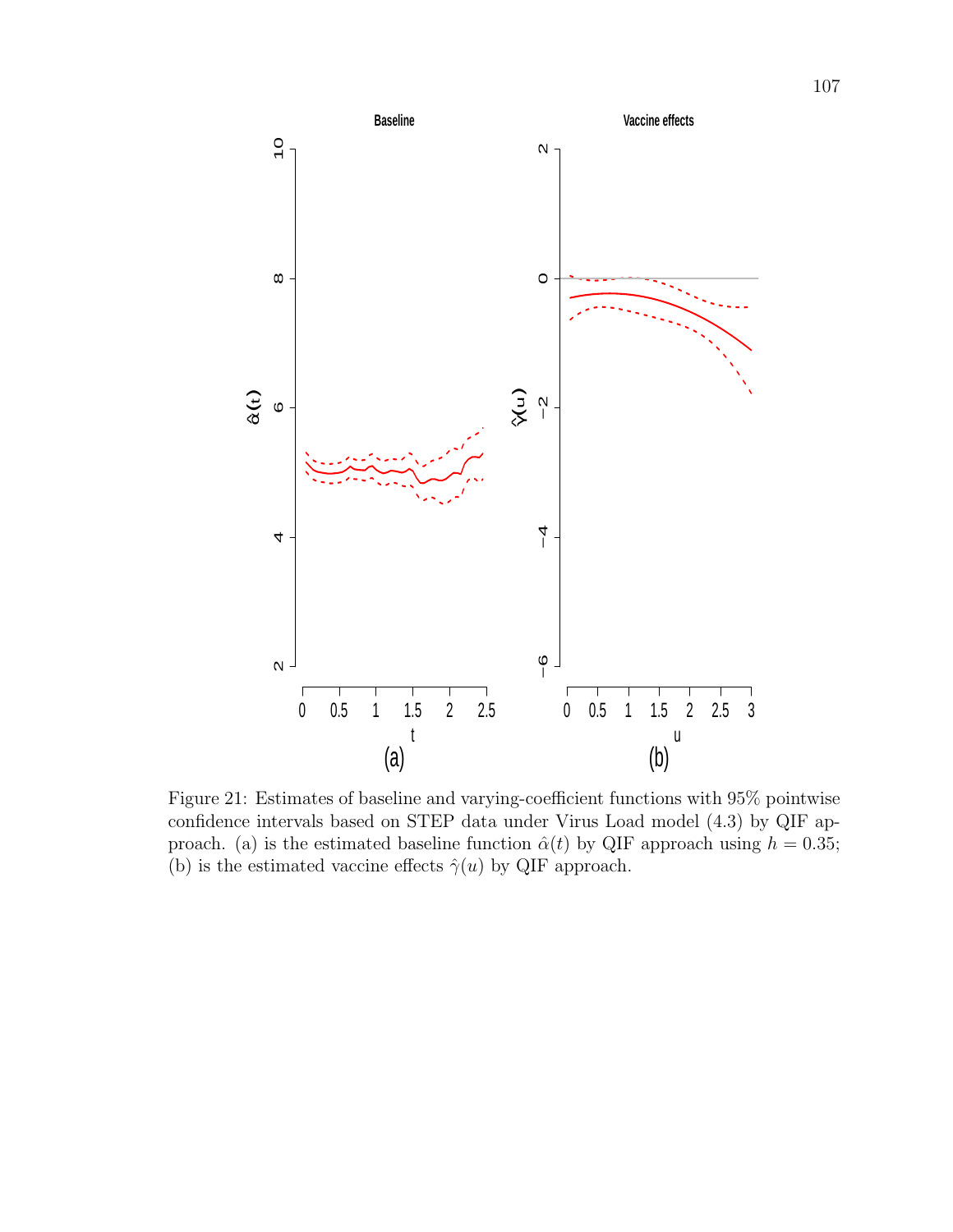

Figure 22: Estimates of baseline and varying-coefficient functions with 95% pointwise confidence intervals based on STEP data under Virus Load model (4.3) by WLS approach. (a) is the estimated baseline function  $\hat{\alpha}(t)$  by WLS approach using  $h =$ 0.35; (b) is the estimated vaccine effects  $\hat{\gamma}(u)$  by WLS approach.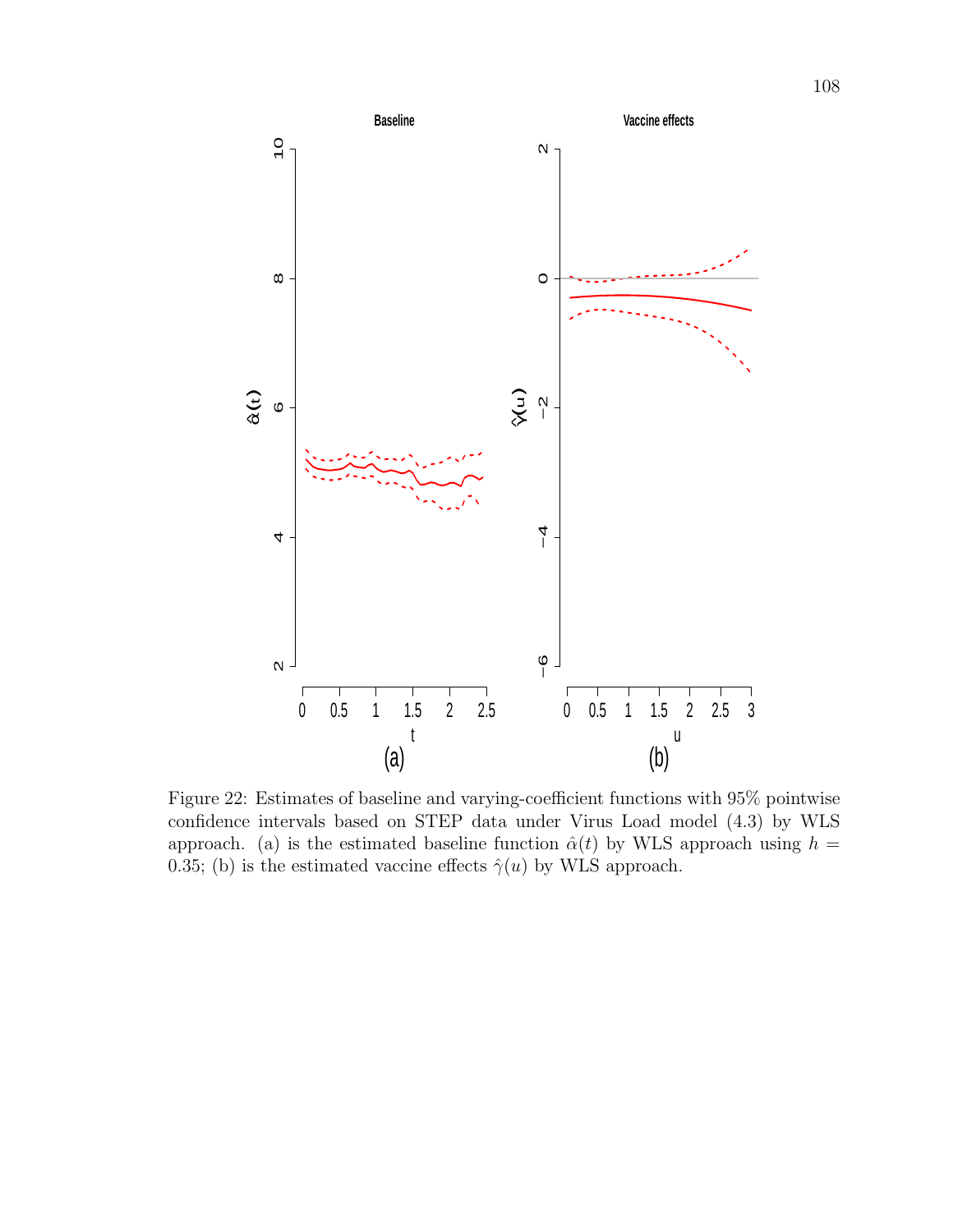Figure 23: Estimates of baseline and varying-coefficient functions based on STEP data under CD4 model (4.4) by different approaches. (a) is the estimated baseline function  $\hat{\alpha}(t)$  by different approaches using  $h = 0.35$ ; (b) is the estimated vaccine effects  $\hat{\gamma}(u)$  by different approaches.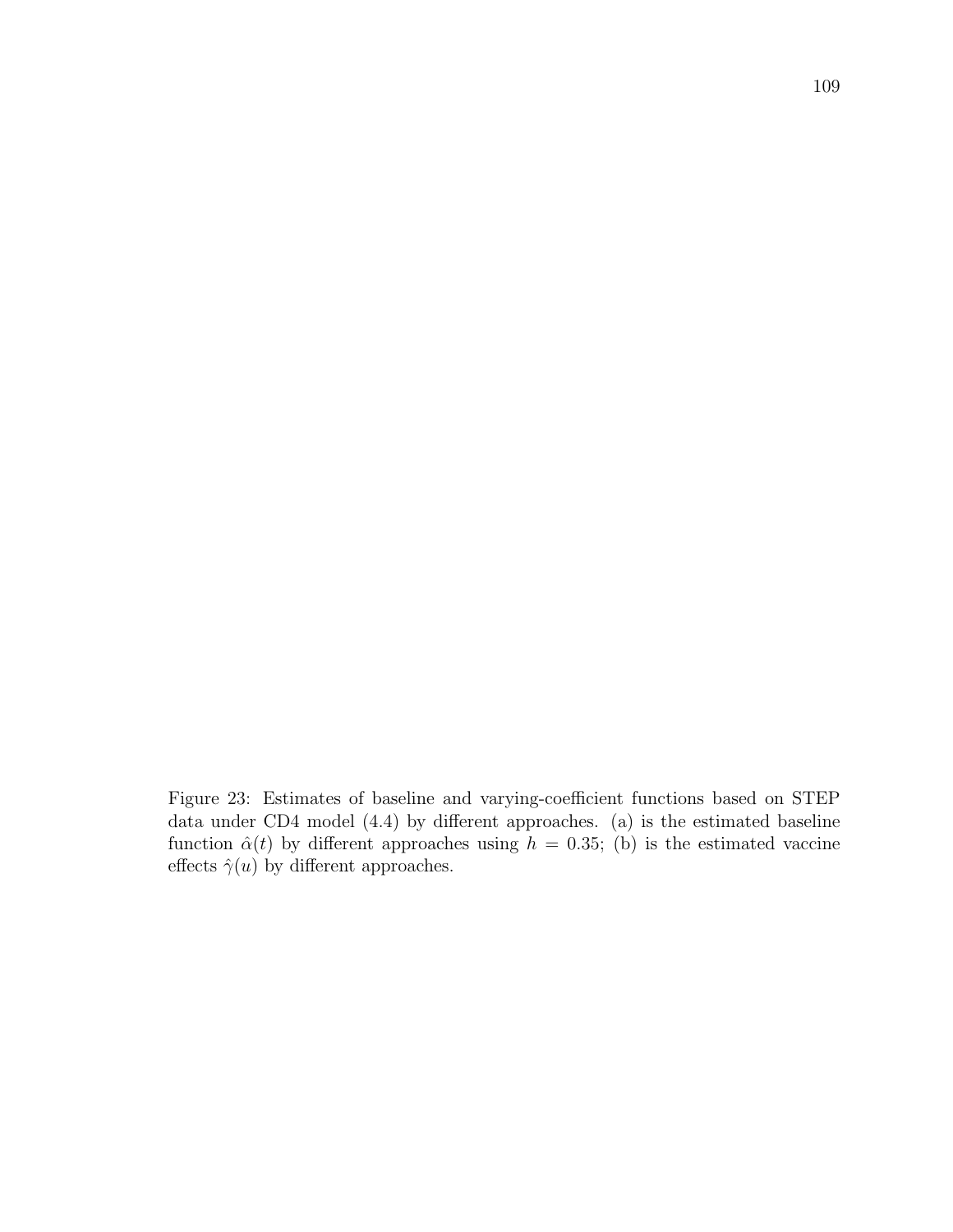

Figure 24: Estimates of baseline and varying-coefficient functions with  $95\%$  pointwise confidence intervals based on STEP data under CD4 model (4.4) by WI approach. (a) is the estimated baseline function  $\hat{\alpha}(t)$  by WI approach using  $h = 0.35$ ; (b) is the estimated vaccine effects  $\hat{\gamma}(u)$  by WI approach.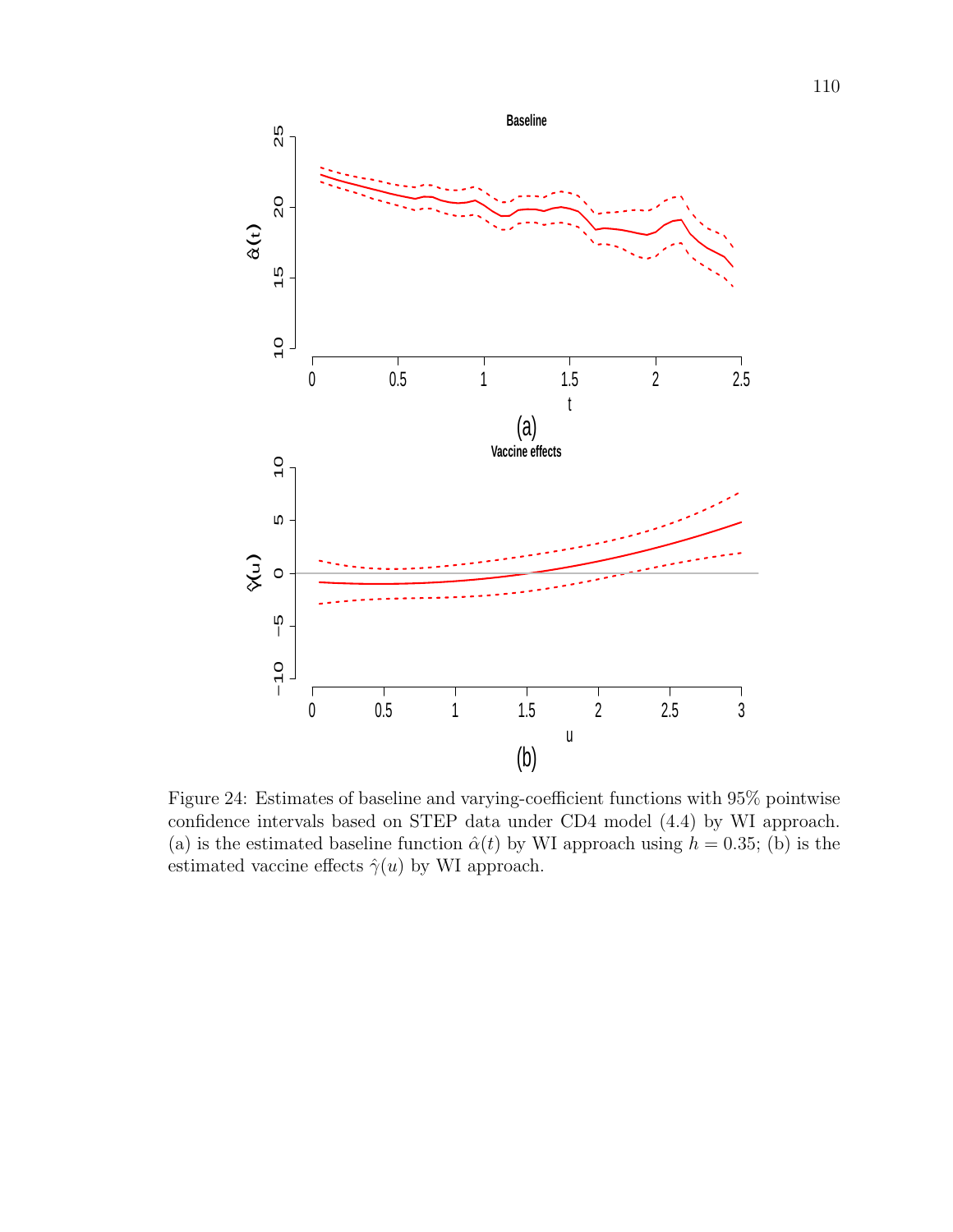

Figure 25: Estimates of baseline and varying-coefficient functions with 95% pointwise confidence intervals based on STEP data under CD4 model (4.4) by QL approach. (a) is the estimated baseline function  $\hat{\alpha}(t)$  by QL approach using  $h = 0.35$ ; (b) is the estimated vaccine effects  $\hat{\gamma}(u)$  by QL approach.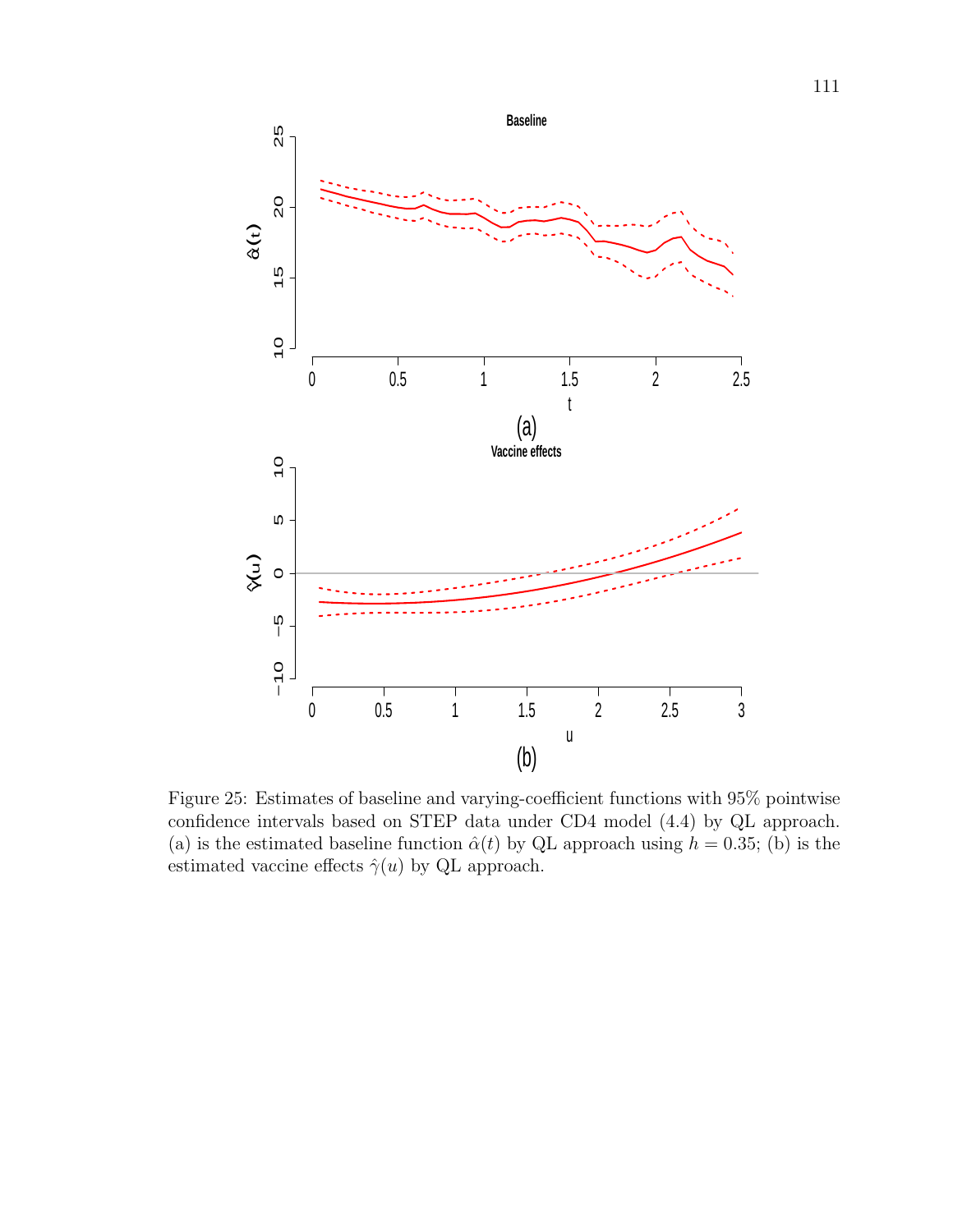

Figure 26: Estimates of baseline and varying-coefficient functions with 95% pointwise confidence intervals based on STEP data under CD4 model (4.4) by MGV approach. (a) is the estimated baseline function  $\hat{\alpha}(t)$  by MGV approach using  $h = 0.35$ ; (b) is the estimated vaccine effects  $\hat{\gamma}(u)$  by MGV approach.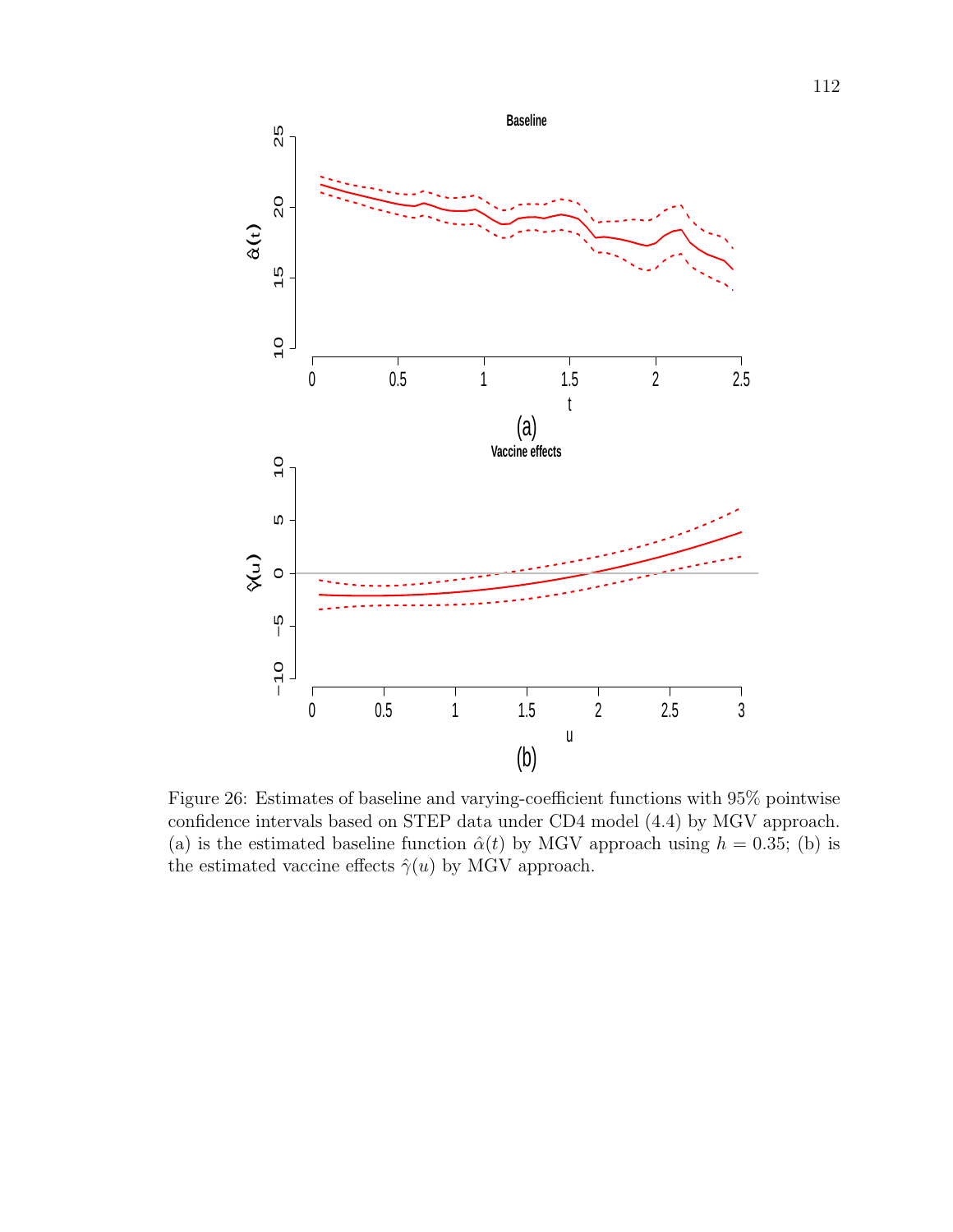

Figure 27: Estimates of baseline and varying-coefficient functions with 95% pointwise confidence intervals based on STEP data under CD4 model (4.4) by QIF approach. (a) is the estimated baseline function  $\hat{\alpha}(t)$  by QIF approach using  $h = 0.35$ ; (b) is the estimated vaccine effects  $\hat{\gamma}(u)$  by QIF approach.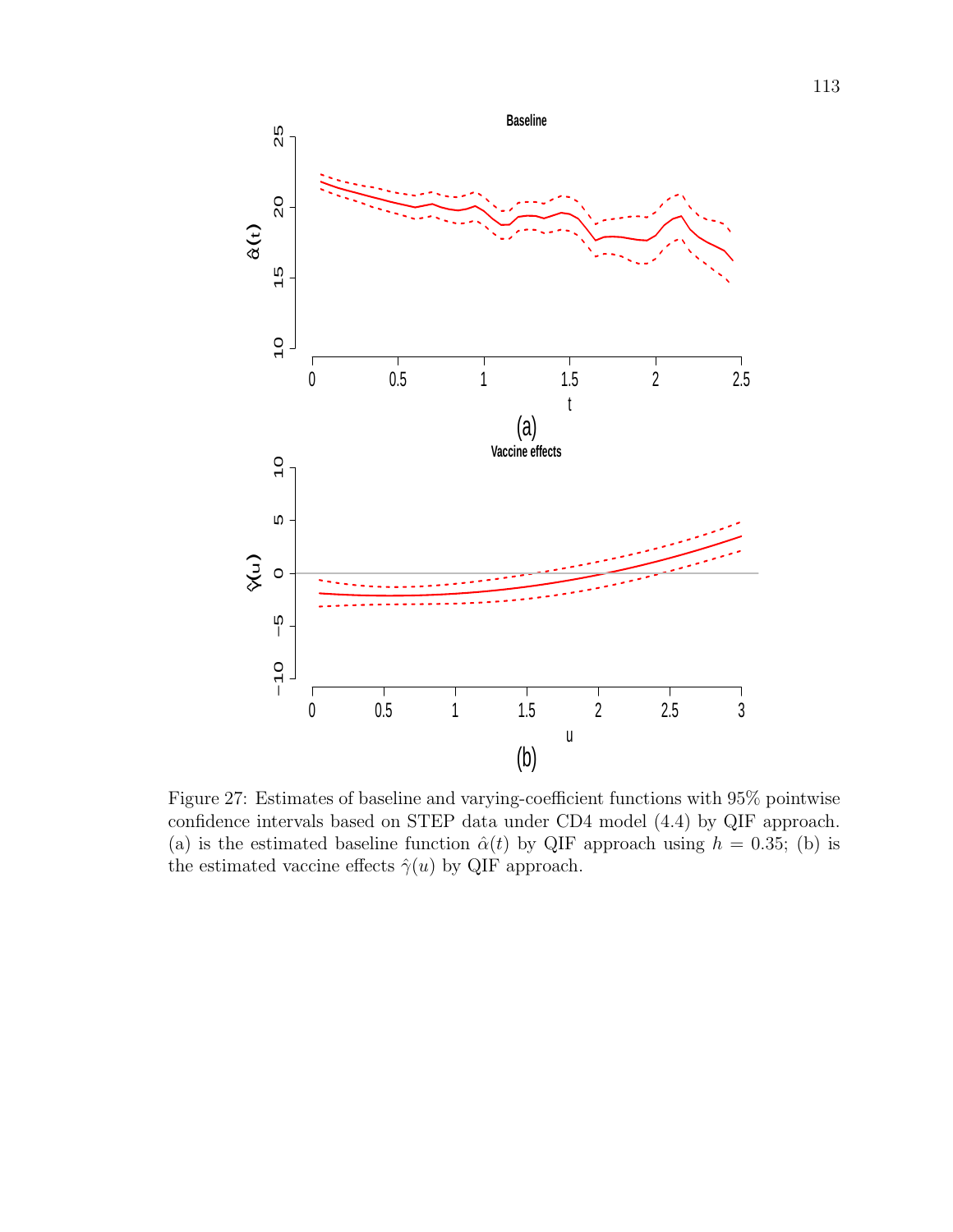

Figure 28: Estimates of baseline and varying-coefficient functions with 95% pointwise confidence intervals based on STEP data under CD4 model (4.4) by WLS approach. (a) is the estimated baseline function  $\hat{\alpha}(t)$  by WLS approach using  $h = 0.35$ ; (b) is the estimated vaccine effects  $\hat{\gamma}(u)$  by WLS approach.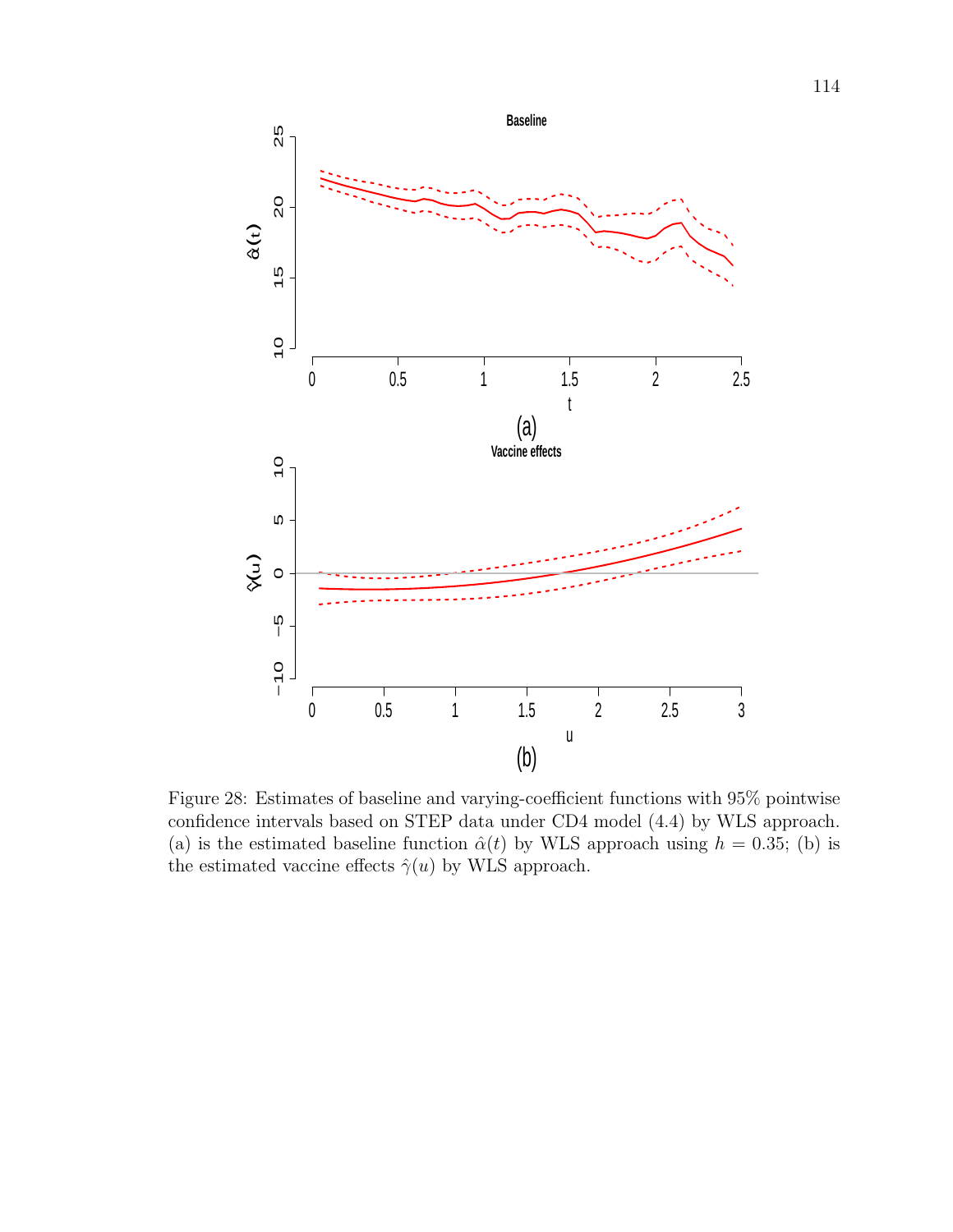#### REFERENCES

- Bai, Y., Zhu, Z., and Fung, W. K. (2008). Partial linear models for longitudinal data based on quadratic inference functions. Scandinavian Journal of Statistics,  $35(1):104-118.$
- Buchbinder, S. P., Mehrotra, D. V., Duerr, A., Fitzgerald, D. W., Mogg, R., Li, D., Gilbert, P. B., Lama, J. R., Marmor, M., del Rio, C., et al. (2008). Efficacy assessment of a cell-mediated immunity hiv-1 vaccine (the step study): a double-blind, randomised, placebo-controlled, test-of-concept trial. The Lancet, 372(9653):1881– 1893.
- Cai, Z., Fan, J., and Li, R. (2000). Efficient estimation and inferences for varyingcoefficient models. Journal of the American Statistical Association, 95(451):888– 902.
- Carroll, R. J., Fan, J., Gijbels, I., and Wand, M. P. (1997). Generalized partially linear single-index models. Journal of the American Statistical Association, 92(438):477– 489.
- Chen, K. and Jin, Z. (2006). Partial linear regression models for clustered data. Journal of the American Statistical Association, 101(473):195–204.
- Fan, J. (1993). Local linear regression smoothers and their minimax efficiencies. The Annals of Statistics, pages 196–216.
- Fan, J. and Gijbels, I. (1996). Local polynomial modelling and its applications: monographs on statistics and applied probability 66, volume 66. CRC Press.
- Fan, J., Huang, T., and Li, R. (2007). Analysis of longitudinal data with semiparametric estimation of covariance function. Journal of the American Statistical Association, 102(478):632–641.
- Fan, J. and Li, R. (2004). New estimation and model selection procedures for semiparametric modeling in longitudinal data analysis. Journal of the American Statistical Association, 99(467):710–723.
- Grabar, S., Le Moing, V., Goujard, C., Leport, C., Kazatchkine, M. D., Costagliola, D., and Weiss, L. (2000). Clinical outcome of patients with hiv-1 infection according to immunologic and virologic response after 6 months of highly active antiretroviral therapy. Annals of internal medicine, 133(6):401–410.
- Gray, G. E., Allen, M., Moodie, Z., Churchyard, G., Bekker, L.-G., Nchabeleng, M., Mlisana, K., Metch, B., de Bruyn, G., Latka, M. H., et al. (2011). Safety and efficacy of the hvtn 503/phambili study of a clade-b-based hiv-1 vaccine in south africa: a double-blind, randomised, placebo-controlled test-of-concept phase 2b study. The Lancet infectious diseases, 11(7):507–515.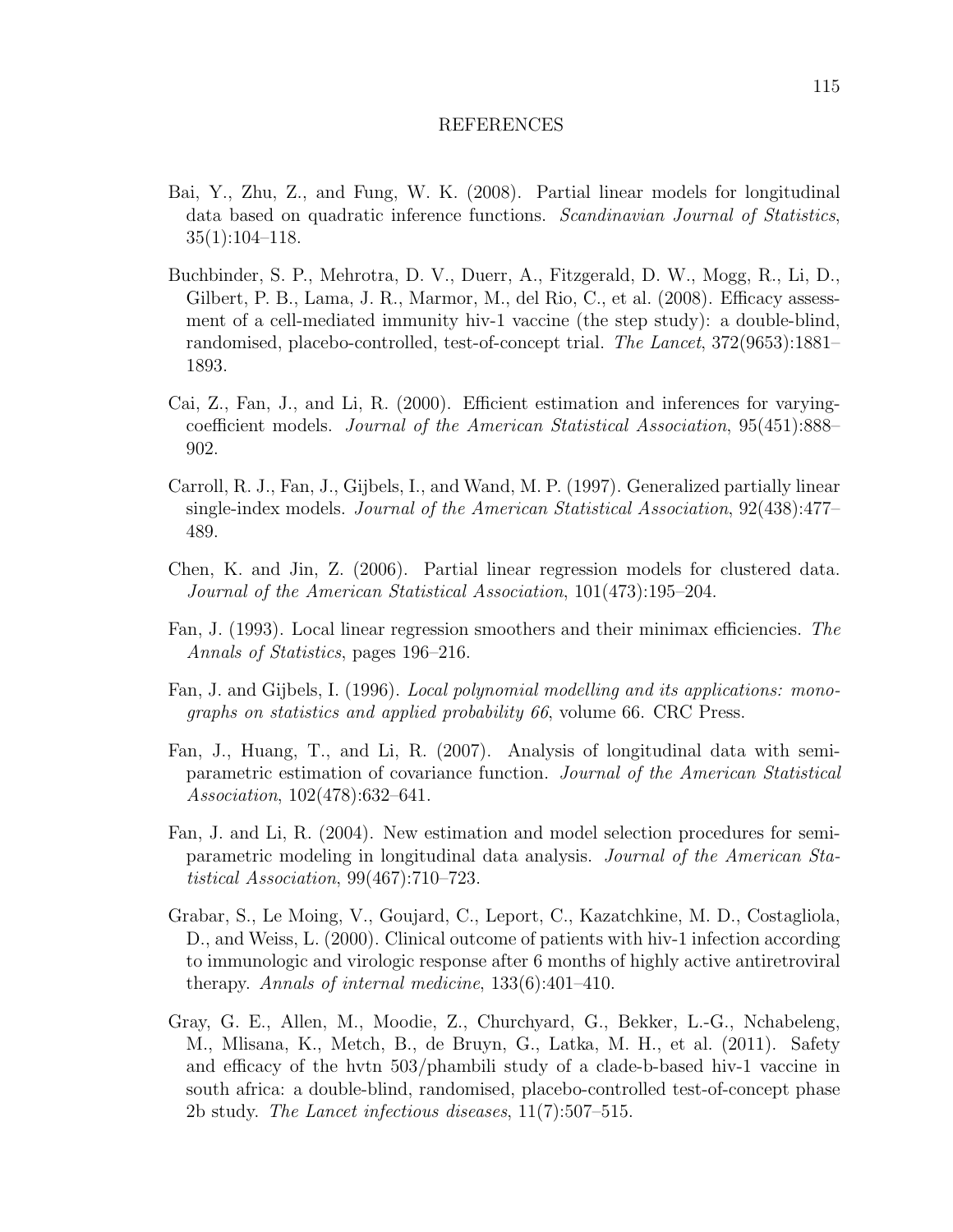- Hansen, L. P. (1982). Large sample properties of generalized method of moments estimators. Econometrica: Journal of the Econometric Society, pages 1029–1054.
- Härdle, W., Liang, H., and Gao, J. (2012). *Partially linear models*. Springer Science & Business Media.
- Hastie, T. and Tibshirani, R. (1993). Varying-coefficient models. *Journal of the Royal* Statistical Society. Series B (Methodological), pages 757–796.
- Hastie, T. J. and Tibshirani, R. J. (1990). Generalized additive models, volume 43. CRC press.
- He, X., Fung, W. K., and Zhu, Z. (2005). Robust estimation in generalized partial linear models for clustered data. Journal of the American Statistical Association, 100(472):1176–1184.
- He, X., Zhu, Z.-Y., and Fung, W.-K. (2002). Estimation in a semiparametric model for longitudinal data with unspecified dependence structure. Biometrika, 89(3):579– 590.
- Huang, J. Z., Liu, N., Pourahmadi, M., and Liu, L. (2006). Covariance matrix selection and estimation via penalised normal likelihood. Biometrika, 93(1):85–98.
- Huang, J. Z., Zhang, L., and Zhou, L. (2007). Efficient estimation in marginal partially linear models for longitudinal/clustered data using splines. Scandinavian Journal of Statistics, 34(3):451–477.
- Larder, B. A., Kellam, P., and Kemp, S. D. (1991). Zidovudine resistance predicted by direct detection of mutations in dna from hiv-infected lymphocytes. Aids, 5(2):137– 144.
- Liang, K.-Y. and Zeger, S. L. (1986). Longitudinal data analysis using generalized linear models. Biometrika, pages 13–22.
- Lin, D. and Ying, Z. (2001). Semiparametric and nonparametric regression analysis of longitudinal data. Journal of the American Statistical Association, 96(453):103– 126.
- Lin, X. and Carroll, R. J. (2000). Nonparametric function estimation for clustered data when the predictor is measured without/with error. Journal of the American statistical Association, 95(450):520–534.
- Lin, X. and Carroll, R. J. (2001a). Semiparametric regression for clustered data. Biometrika, pages 1179–1185.
- Lin, X. and Carroll, R. J. (2001b). Semiparametric regression for clustered data using generalized estimating equations. Journal of the American Statistical Association, 96(455):1045–1056.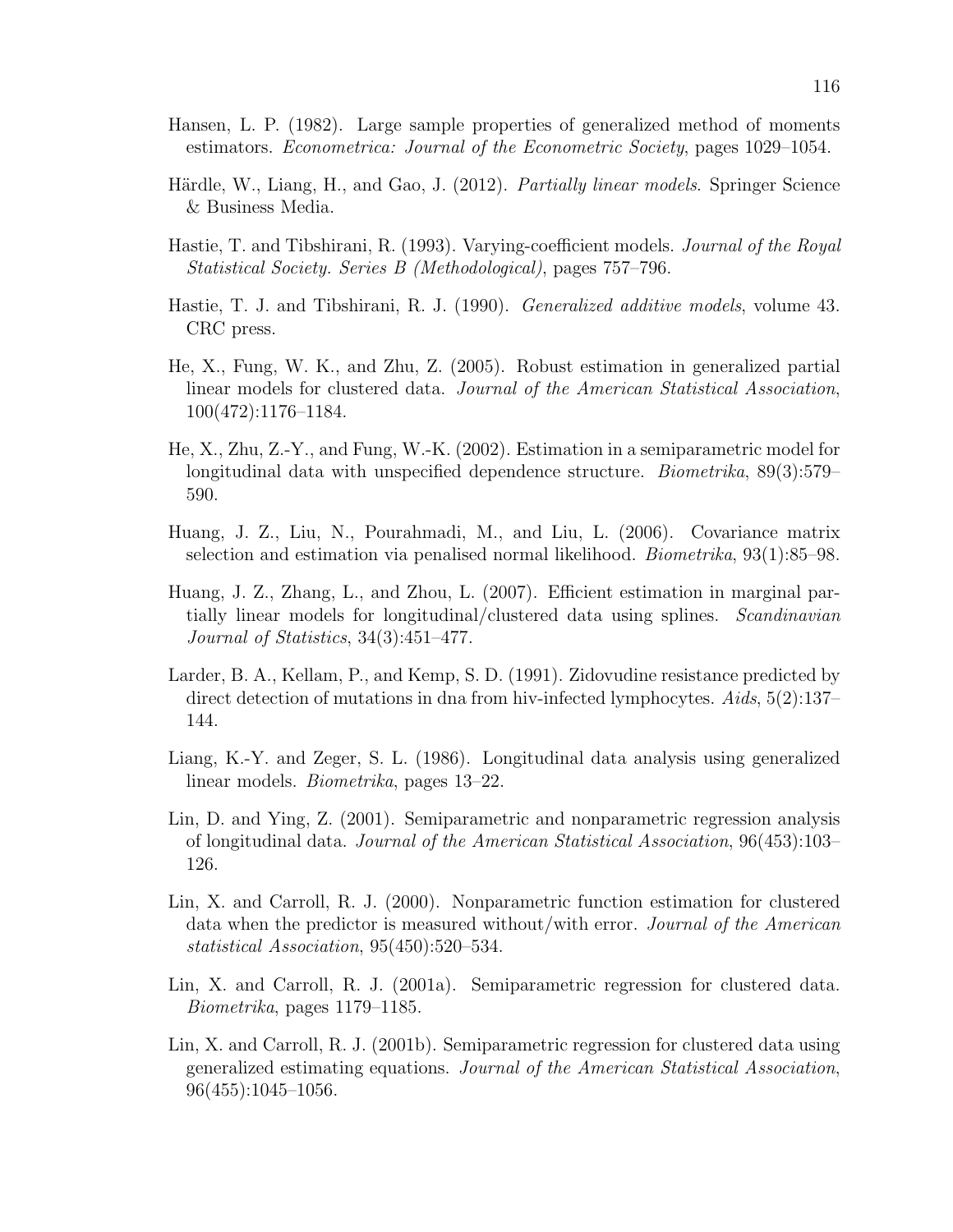- Macke, J. H., Berens, P., Ecker, A. S., Tolias, A. S., and Bethge, M. (2009). Generating spike trains with specified correlation coefficients. Neural computation, 21(2):397–423.
- McElrath, M. J., De Rosa, S. C., Moodie, Z., Dubey, S., Kierstead, L., Janes, H., Defawe, O. D., Carter, D. K., Hural, J., Akondy, R., et al. (2008). Hiv-1 vaccineinduced immunity in the test-of-concept step study: a case–cohort analysis. The Lancet, 372(9653):1894–1905.
- Mocroft, A., Ledergerber, B., Katlama, C., Kirk, O., Reiss, P, d., Monforte, A. d., Knysz, B., Dietrich, M., Phillips, A., Lundgren, J. D., et al. (2003). Decline in the aids and death rates in the eurosida study: an observational study. The Lancet, 362(9377):22–29.
- Montaner, J. S., Reiss, P., Cooper, D., Vella, S., Harris, M., Conway, B., Wainberg, M. A., Smith, D., Robinson, P., Hall, D., et al. (1998). A randomized, doubleblind trial comparing combinations of nevirapine, didanosine, and zidovudine for hiv-infected patients: the incas trial.  $Jama$ , 279(12):930–937.
- Pepe, M. S. and Couper, D. (1997). Modeling partly conditional means with longitudinal data. Journal of the American Statistical Association, 92(439):991–998.
- Piatak Jr, M., Saag, M., Yang, L., Clark, S., Kappes, J., Luk, K., Hahn, B., Shaw, G., and Lifson, J. (1993). High levels of hiv-1 in plasma during all stages of infection determined by competitive pcr. SCIENCE-NEW YORK THEN WASHINGTON-, 259:1749–1749.
- Qi, L., Sun, Y., and Gilbert, P. B. (2016). Generalized semiparametric varyingcoefficient model for longitudinal data with applications to adaptive treatment randomizations. Biometrics.
- Qu, A. and Li, R. (2006). Quadratic inference functions for varying-coefficient models with longitudinal data. *Biometrics*, 62(2):379–391.
- Qu, A., Lindsay, B. G., and Li, B. (2000). Improving generalised estimating equations using quadratic inference functions. Biometrika, 87(4):823–836.
- Qu, A. and Song, P. X.-K. (2004). Assessing robustness of generalised estimating equations and quadratic inference functions. Biometrika, 91(2):447–459.
- Severini, T. A. and Staniswalis, J. G. (1994). Quasi-likelihood estimation in semiparametric models. Journal of the American statistical Association, 89(426):501–511.
- Sun, Y., Gilbert, P. B., and McKeague, I. W. (2009). Proportional hazards models with continuous marks. Annals of statistics,  $37(1)$ :394.
- Sun, Y., Sun, L., and Zhou, J. (2013). Profile local linear estimation of generalized semiparametric regression model for longitudinal data. Lifetime data analysis, 19(3):317–349.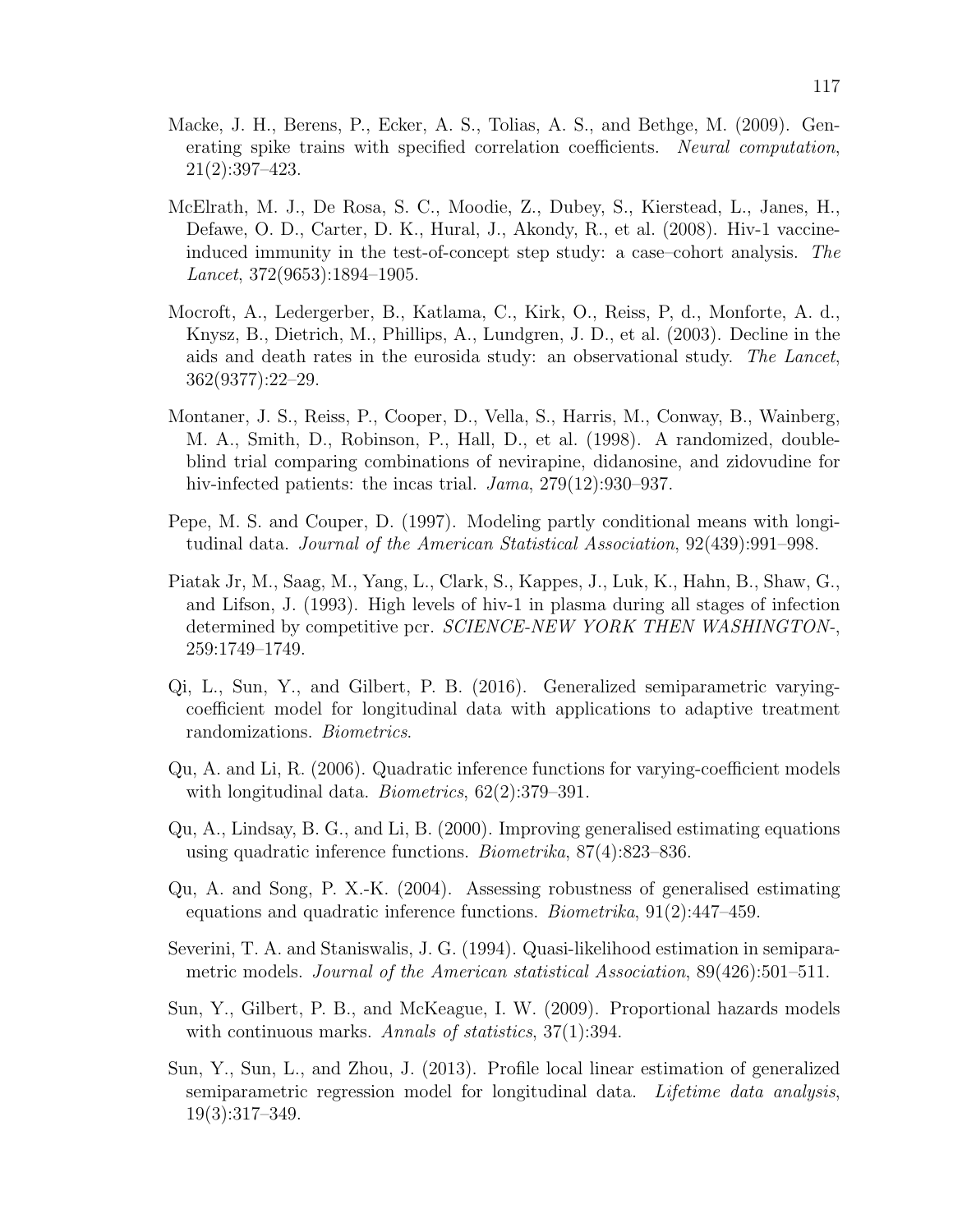- Sun, Y. and Wu, H. (2005). Semiparametric time-varying coefficients regression model for longitudinal data. Scandinavian Journal of Statistics, 32(1):21–47.
- Tian, L., Zucker, D., and Wei, L. (2005). On the cox model with time-varying regression coefficients. Journal of the American statistical Association, 100(469):172–183.
- Van der Vaart, A. W. (1998). Asymptotic statistics, volume 3. Cambridge university press.
- Wang, N. (2003). Marginal nonparametric kernel regression accounting for withinsubject correlation. Biometrika, pages 43–52.
- Wang, N., Carroll, R. J., and Lin, X. (2005). Efficient semiparametric marginal estimation for longitudinal/clustered data. Journal of the American Statistical Association, 100(469):147–157.
- Zeger, S. L. and Diggle, P. J. (1994). Semiparametric models for longitudinal data with application to cd4 cell numbers in hiv seroconverters. *Biometrics*, pages 689– 699.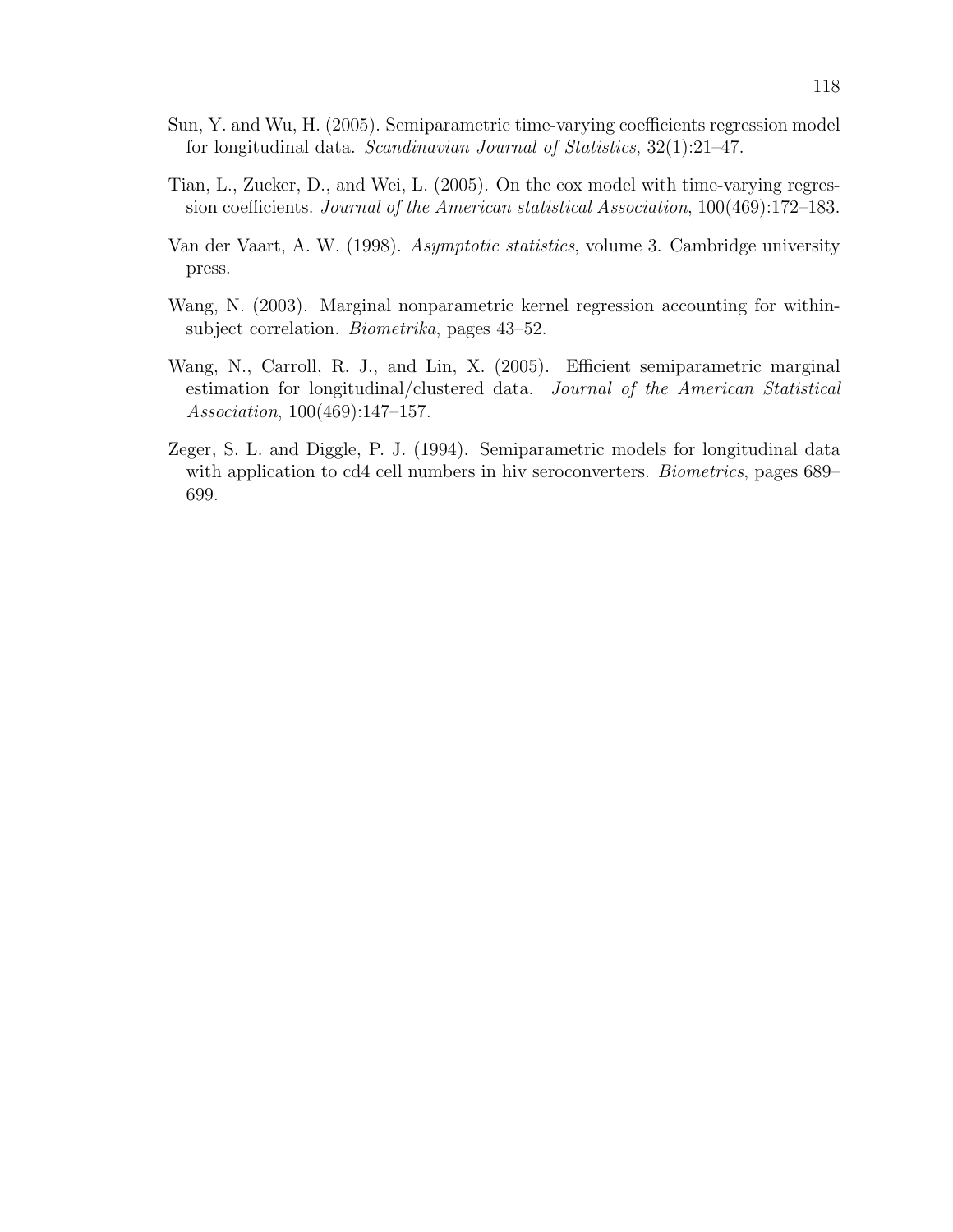### APPENDIX A: PROOFS OF THE LEMMAS

# Condition I.

- (I.1) The processes  $Y_i(t)$ ,  $X_i(t)$  and  $U_i(t)$ ,  $0 \le t \le \tau$ , are bounded and their total variations are bounded by a constant;
- (I.2) The kernel function  $K(\cdot)$  is symmetric with compact support on [−1, 1] and bounded variation; bandwidth  $h \to 0$ ;  $nh^2 \to \infty$  and  $nh^5$  is bounded.
- (I.3) The link function  $g(\cdot)$  is monotone and its inverse function  $g^{-1}(\cdot)$  is twice differentiable;
- (I.4)  $\alpha_0(t)$ ,  $e_{11}(t)$  and  $e_{12}(t)$  are twice differentiable;  $e_{11}^{-1}(t)$  is bounded over  $0 \le t \le \tau$ ; the matrices  $P$  and  $D$  are positive definite;
- (I.5) The weight process  $V_1^{-1}(t, x) \xrightarrow{\mathcal{P}} v_1^{-1}(t, x)$  uniformly in the range of  $(t, x)$ ;  $v_1^{-1}(t, x)$ is differentiable with uniformly bounded partial derivatives;
- (I.6) The equation

$$
hE\{X_1^T\Delta K_h^{1/2}(t)V_1^{-1}(t)K_h^{1/2}(t)(Y-\mu)(Y-\mu)^TK_h^{1/2}(t)V_1^{-1}(t)K_h^{1/2}(t)\Delta X_1\}
$$

exists and is finite.

#### Lemmas

Let

$$
u_{\alpha}(\alpha,\zeta,t) = E\{X_1^T \Delta(t) K_h^{1/2}(t) V_1^{-1}(t) K_h^{1/2}(t) \left[\mu(\alpha_0(t),\zeta_0|X,U) - \mu(\alpha(t),\zeta|X,U)\right]\}
$$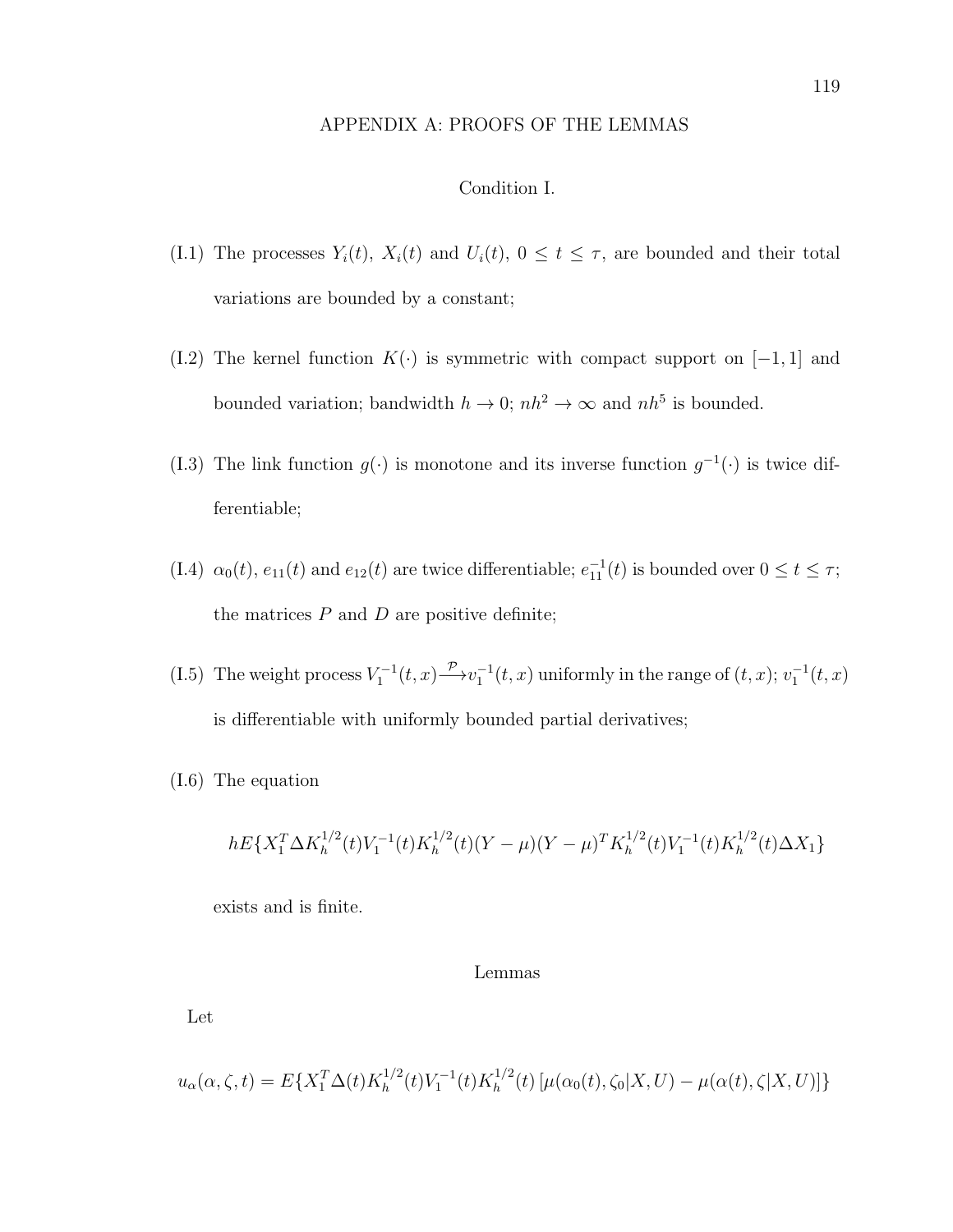by suppressing index *i*. Define  $\alpha_{\zeta}(t)$  as the unique root such that  $u_{\alpha}(\alpha_{\zeta}, \zeta, t) = 0$  for  $\zeta \in \mathcal{N}_{\zeta_0}$  and  $\alpha_{\zeta}^*(t) = (\alpha_{\zeta}^T(t), \mathbf{0}_{p_1}^T)^T$  where  $\mathbf{0}_{p_1}$  is a  $p_1 \times 1$  vector of zeros. Let

$$
e_{\zeta,11}(t) = \sum_{j=1}^{J} E\big[\Delta_{\zeta,jj}^{2}(t)\nu_{1}^{jj}(t)X_{1j}X_{1j}^{T}|\mathbf{T}_{j} = \mathbf{t}\big]f_{j}(\mathbf{t})
$$

and

$$
e_{\zeta,12}(t) = \sum_{j=1}^{J} E\big[\Delta_{\zeta,jj}^{2}(t)\nu_{1}^{jj}(t)X_{1j}\big\{\frac{\partial\eta^{T}(U_{j},\zeta)}{\partial\zeta}X_{2j}^{*}\big\}^{T}|\mathbf{T}_{j}=\mathbf{t}\big]f_{j}(\mathbf{t}),
$$

where  $\Delta_{\zeta, jj}(t) = \mu_j(\alpha_{\zeta}(t), \zeta | X_j, U_j)$ . When  $\zeta = \zeta_0$ , we have  $\alpha_{\zeta}(t) = \alpha_0(t), e_{\zeta,11}(t) =$  $e_{11}(t)$  and  $e_{\zeta,12}(t) = e_{12}(t)$ .

The following lemmas are used for proving the main theorems. The proof of the lemmas make repeated applications of the Glivenko-Cantelli Theorem (Van der Vaart, 1998). A sufficient condition for applying the Glivenko-Cantelli Theorem can be checked by estimating the order of the bracketing number, similar to the proof of Lemma 2 of Sun et al. (2009). This sufficient condition holds under the conditions provided in Condition I. Let  $H = diag{I_{p_1}, hI_{p_1}}$ .

**Lemma A.1.** Under Condition I, as  $n \to \infty$ ,  $H\tilde{\alpha}^*(t,\zeta) \stackrel{\mathcal{P}}{\longrightarrow} \alpha_{\zeta}^*(t)$ ,

$$
H\partial\tilde{\alpha}^*(t,\zeta)/\partial\zeta \xrightarrow{\mathcal{P}} (- (e_{\zeta,11}(t)^{-1}e_{\zeta,12}(t))^T, \mathbf{0}_{p_1\times(p_2+p_3)}^T)^T, \tag{A.1}
$$

and  $H\partial^2 \tilde{\alpha}^*(t,\zeta)/\partial \zeta^2$  converges in probability to a deterministic function of  $(t,\zeta)$  of bounded variation, uniformly in  $t \in [t_1, t_2] \subset (0, \tau)$  and  $\zeta \in \mathcal{N}_{\zeta_0}$  at the rate  $n^{-1/2+\nu}$ for  $\nu > 0$ .

### Proof of Lemma A.1

The first result of this lemma follows from Lemma 1 of Sun et al. (2013) directly.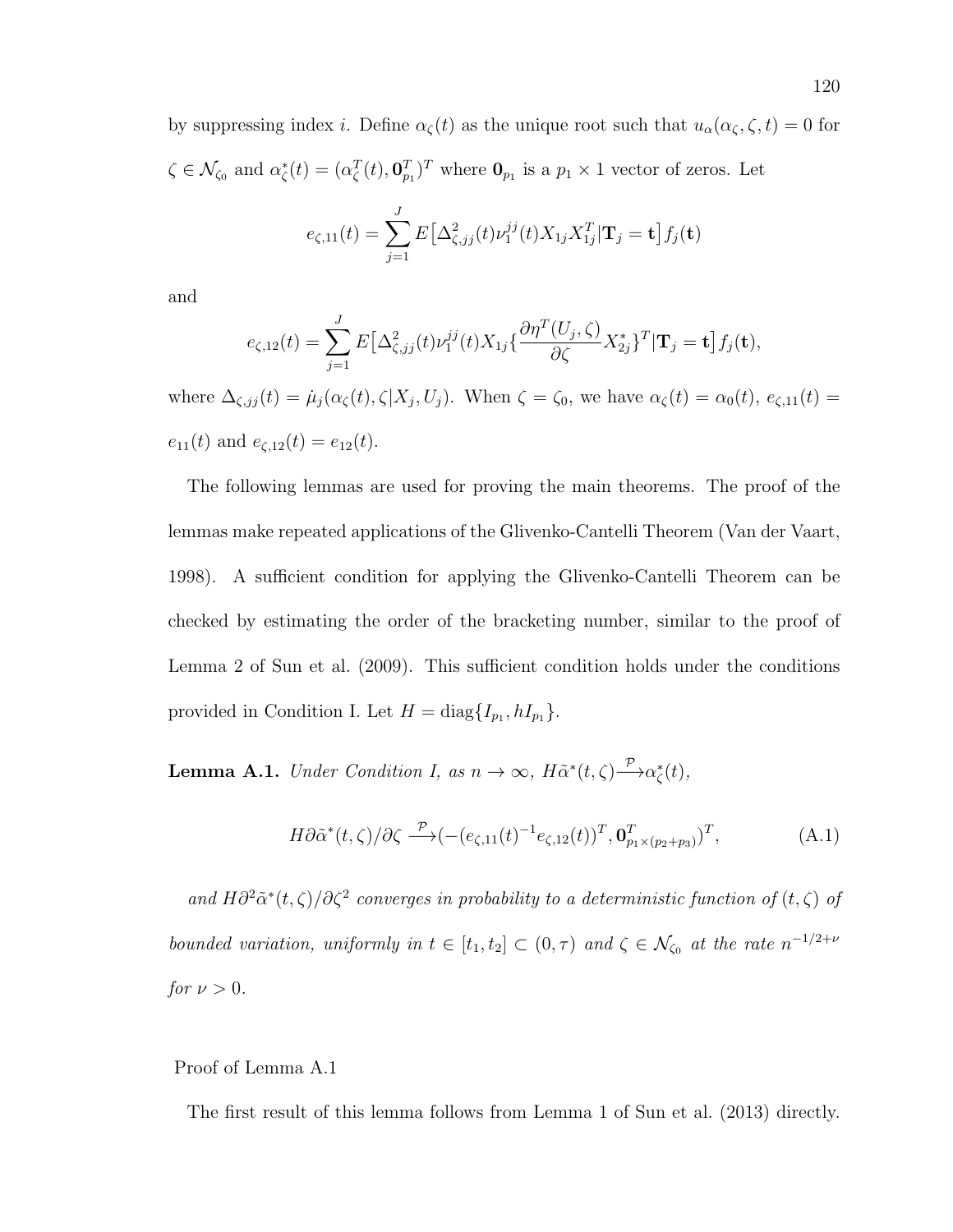We only prove the second and the third results.

By (3.6), H  $\frac{\partial \tilde{\alpha}^*(t,\zeta)}{\partial \zeta} = \int$  $n^{-1}H^{-2}\frac{\partial U_{\alpha}(\alpha^*,\zeta,t)}{\partial x}$ ∂α<sup>∗</sup>  $\bigcap$ <sup>-1</sup>  $n^{-1}H^{-1}\frac{\partial U_{\alpha}(\alpha^*,\zeta,t)}{\partial \zeta}$ ∂ζ  $\Bigg|_{\alpha^*=\tilde{\alpha}^*(t,\zeta)}$ .

Note that

$$
n^{-1}H^{-2}\frac{\partial U_{\alpha}(\alpha^*,\zeta,t)}{\partial \alpha^*}
$$
  
=  $-n^{-1}H^{-2}\sum_{i=1}^n X_{1i}^*(t)^T \Delta_i(t) K_{ih}^{1/2}(t) V_{1i}^{-1}(t) K_{ih}^{1/2}(t) \Delta_i(t) X_{1i}^*(t)$   
=  $-H^{-2}\sum_{j=1}^J E\{\Delta_{jj}^2(t) \nu_1^{jj}(t) X_{1j}^*(t) X_{1j}^*(t)^T | \mathbf{T}_j = \mathbf{t}\} f_j(\mathbf{t}) + O_p(\frac{1}{\sqrt{n}h})$ 

uniformly in  $t$  by Glivenko-Cantelli Theorem.

Since  $H\tilde{\alpha}^*(t,\zeta) \longrightarrow \alpha_{\zeta}^*(t)$ , we have

$$
n^{-1}H^{-2} \frac{\partial U_{\alpha}(\alpha^*, \zeta, t)}{\partial \alpha^*} \Big|_{\alpha^* = \tilde{\alpha}^*(t, \zeta)}
$$
  
= 
$$
- \begin{pmatrix} 1 & 0 \\ 0 & C_K(2) \end{pmatrix} \otimes \sum_{j=1}^J E\{\Delta_{jj}^2(t)\nu_j^{jj}(t)X_{1j}X_{1j}^T|\mathbf{T}_j = \mathbf{t}\}f_j(\mathbf{t})
$$
  
+ 
$$
O(h^2) + O_p(\frac{1}{\sqrt{n}h})
$$
  

$$
\xrightarrow{\mathcal{P}} - \begin{pmatrix} 1 & 0 \\ 0 & C_K(2) \end{pmatrix} \otimes \sum_{j=1}^J E[\Delta_{jj}^2(t)\nu_j^{jj}(t)X_{1j}X_{1j}^T|\mathbf{T}_j = \mathbf{t}]f_j(\mathbf{t}) \qquad (A.2)
$$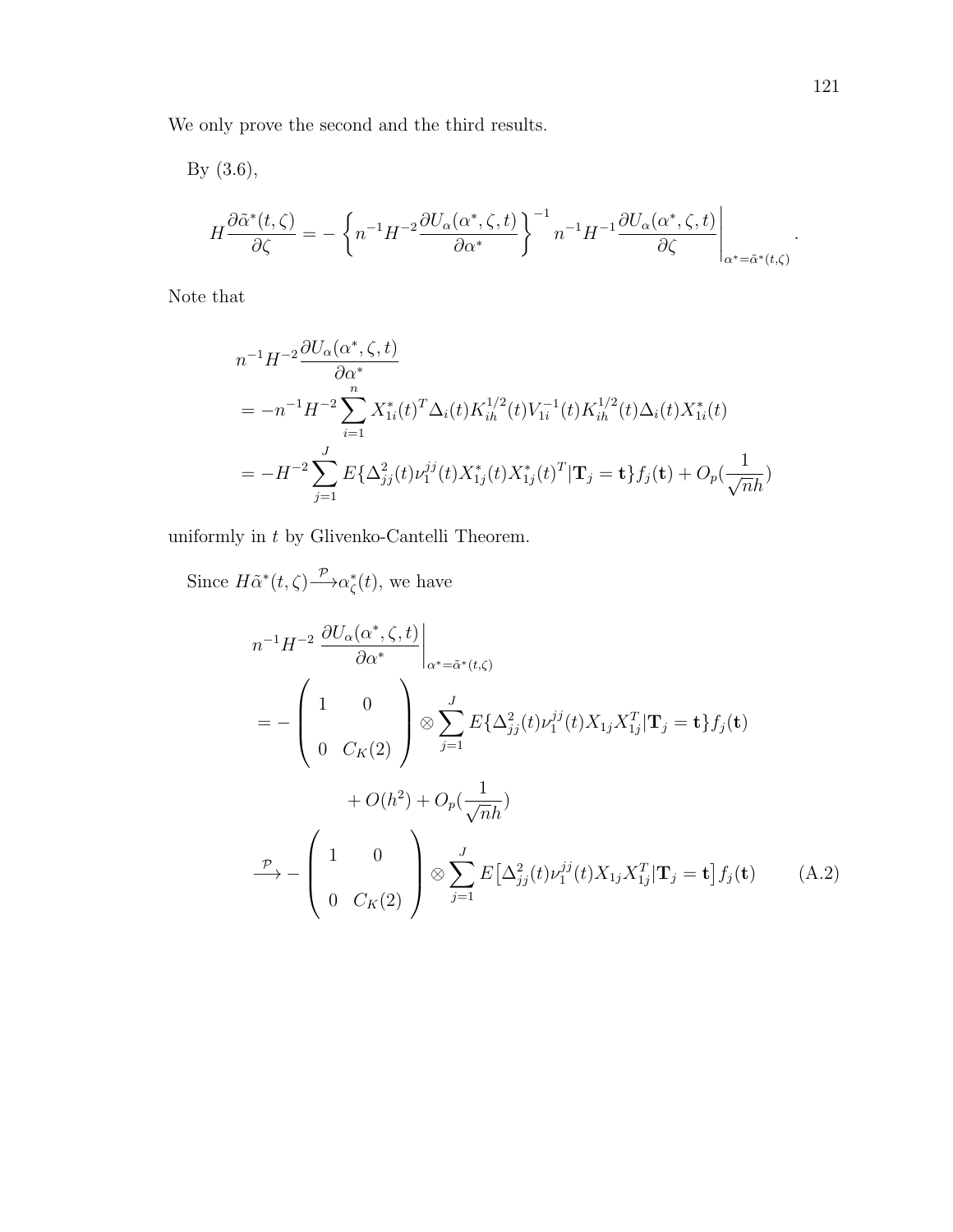uniformly in t and  $\zeta \in \mathcal{N}_{\zeta_0}$ . Similarly,

$$
n^{-1}H^{-1} \frac{\partial U_{\alpha}(\alpha^*, \zeta, t_0)}{\partial \zeta} \Big|_{\alpha^* = \tilde{\alpha}^*(t, \zeta)}
$$
  
\n
$$
\xrightarrow{\mathcal{P}} \left( -\sum_{j=1}^J E\left[\Delta_{jj}^2(t)\nu_1^{jj}(t)X_{1j}\left\{\frac{\partial \eta^T(U_j, \zeta)}{\partial \zeta} X_{2j}^*\right\}^T | \mathbf{T}_j = \mathbf{t} \right] f_j(\mathbf{t}) \right)
$$
  
\n0 (A.3)

uniformly in t and  $\zeta \in \mathcal{N}(\zeta_0)$ . Therefore,  $(A.1)$  holds uniformly in t and  $\zeta \in \mathcal{N}(\zeta_0)$ .

By a similar argument, the third statement holds.  $\Box$ 

Lemma A.2. Under Condition I,

$$
\sqrt{nh}\{\tilde{\alpha}(t,\zeta_0) - \alpha_0(t) - \frac{1}{2}C_K(2)h^2\ddot{\alpha}_0^T(t)\} = e_{11}^{-1}(t)(nh)^{1/2}n^{-1}U_\alpha(\alpha_0(t),\zeta_0) + o_p(1),
$$
\n(A.4)

uniformly in  $t \in [t_1, t_2] \subset (0, \tau)$ , where

$$
U_{\alpha}(\alpha_0(t), \zeta_0) = \sum_{i=1}^n X_{1i}^T \Delta_i(t) K_{ih}^{1/2}(t) V_{1i}^{-1}(t) K_{ih}^{1/2}(t) [Y_i - \mu_i]
$$

Further,  $(nh)^{1/2}n^{-1}U_{\alpha}(\alpha_0(t), \zeta_0) = O_p(1)$  uniformly in  $t \in [t_1, t_2] \subset (0, \tau)$ .

Proof of Lemma A.2

Applying the first order Taylor expansion to  $U_{\alpha}(\tilde{\alpha}^*(t,\zeta_0),\zeta_0)$ , we have

$$
\sqrt{nh}H(\tilde{\alpha}^*(t,\zeta_0)-\alpha_0^*(t))=-\left\{n^{-1}H^{-2}\frac{\partial U_{\alpha}(\alpha_0^*(t),\zeta_0)}{\partial \alpha^*}\right\}^{-1}\sqrt{\frac{h}{n}}H^{-1}U_{\alpha}(\tilde{\alpha}^*(t,\zeta_0),\zeta_0)
$$

The first  $p_1$  components of the above equation is

$$
\sqrt{nh}(\tilde{\alpha}(t,\zeta_0) - \alpha_0(t)) = e_{11}^{-1}(t)(h/n)^{1/2}U_{\alpha}(\tilde{\alpha}(t,\zeta_0),\zeta_0)\{1 + o_p(1)\}
$$
 (A.5)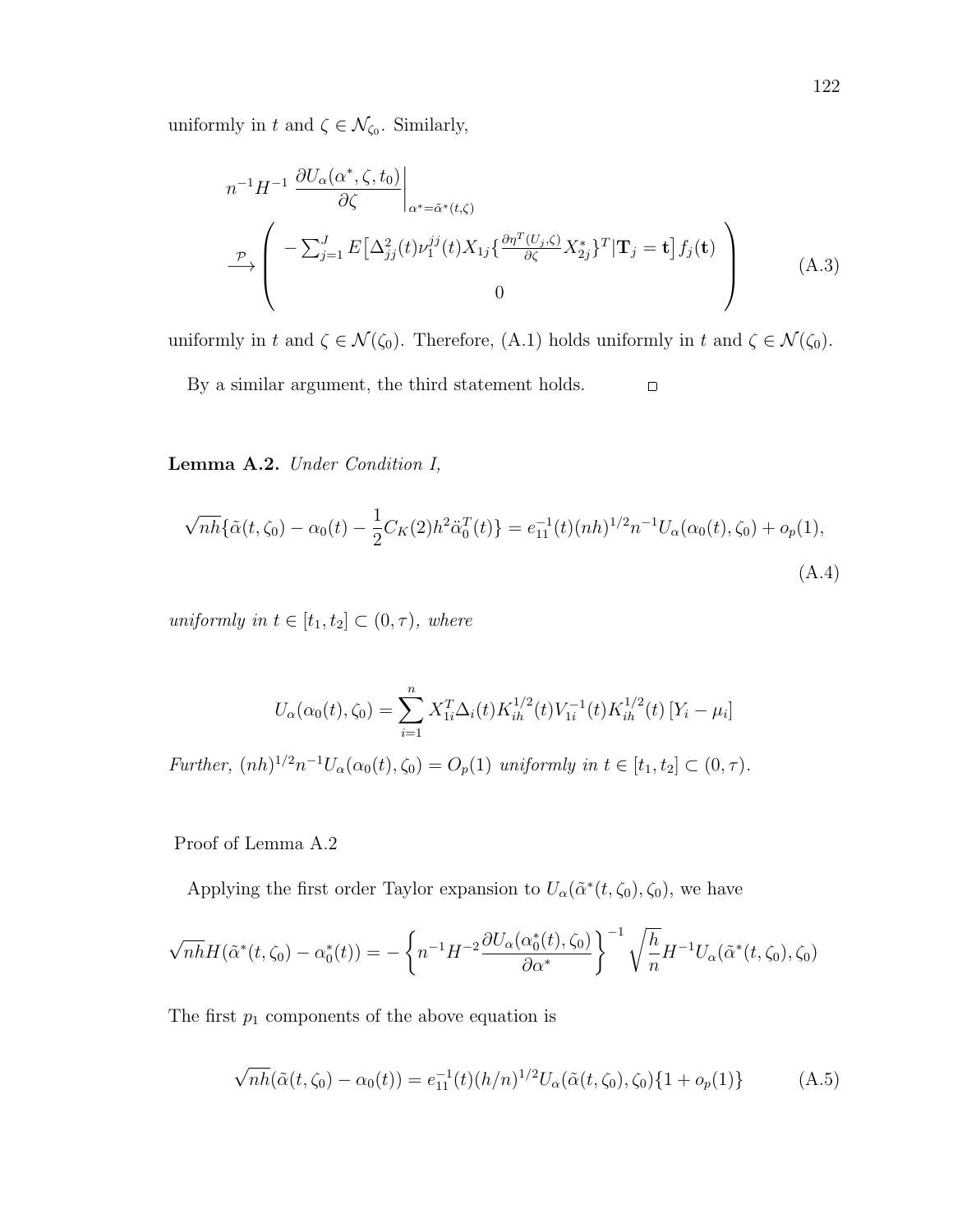By the local linear approximation for  $\alpha_0(t)$  around  $t_0$ ,

$$
\mu_i(t) - g^{-1} \{ \alpha^{*T}(t_0) X_{1i}(t) + \eta^T(U_i(t), \zeta_0) X_{2i}^*(t) \}
$$
  
\n
$$
= g^{-1} \{ \alpha_0^T(t) X_{1i}(t) + \eta^T(U_i(t), \zeta_0) X_{2i}^*(t) \} - g^{-1} \{ \alpha^{*T}(t_0) X_{1i}(t) + \eta^T(U_i(t), \zeta_0) X_{2i}^*(t) \}
$$
  
\n
$$
= \mu_i(t) \{ \frac{1}{2} \ddot{\alpha}_0^T(t_0) X_{1i}(t) (t - t_0)^2 + O((t - t_0)^3) \},
$$
\n(A.6)

Denote  $\mu_i = (\mu_{i1}, \cdots, \mu_{iJ_i})^T$  and  $\mu_i^* = (\mu_{i1}^*, \cdots, \mu_{iJ_i}^*)^T$  where

$$
\mu_{ij} = g^{-1} \{ \alpha_0^T(T_{ij}) X_{1ij} + \eta^T(U_{ij}, \zeta_0) X_{2ij}^* \}
$$

and

$$
\mu_{ij}^* = g^{-1} \{ \alpha^{*T}(T_{ij}) X_{1ij} + \eta^T(U_{ij}, \zeta_0) X_{2ij}^* \}
$$

It follows that

$$
(h/n)^{1/2} U_{\alpha}(\tilde{\alpha}(t,\zeta_{0}),\zeta_{0})
$$
  
=  $(h/n)^{1/2} \sum_{i=1}^{n} X_{1i}^{T} \Delta_{i}(t) K_{ih}^{1/2}(t) V_{1i}^{-1}(t) K_{ih}^{1/2}(t)$   

$$
\times [Y_{i} - \mu_{i} + \mu_{i} - \mu_{i}^{*}]
$$
  
=  $(h/n)^{1/2} \sum_{i=1}^{n} X_{1i}^{T} \Delta_{i}(t) K_{ih}^{1/2}(t) V_{1i}^{-1}(t) K_{ih}^{1/2}(t) [Y_{i} - \mu_{i}] + \frac{1}{2} \sqrt{n} \overline{h} C_{K}(2) h^{2} \ddot{\alpha}_{0}^{T}(t) e_{11}(t)$ 

Hence

$$
\sqrt{nh}(\tilde{\alpha}(t,\zeta_0) - \alpha_0(t) - \frac{1}{2}C_K(2)h^2\ddot{\alpha}_0^T(t))
$$
  
=  $e_{11}^{-1}(t)\sqrt{\frac{h}{n}}\sum_{i=1}^n X_{1i}^T\Delta_i(t)K_{ih}^{1/2}(t)V_{1i}^{-1}(t)K_{ih}^{1/2}(t)[Y_i - \mu_i]$   
+  $o_p((nh)^{-1} + \sqrt{nh^5})$ 

Follow Appendix A of Tian et al. (2005), the right hand side of above equation is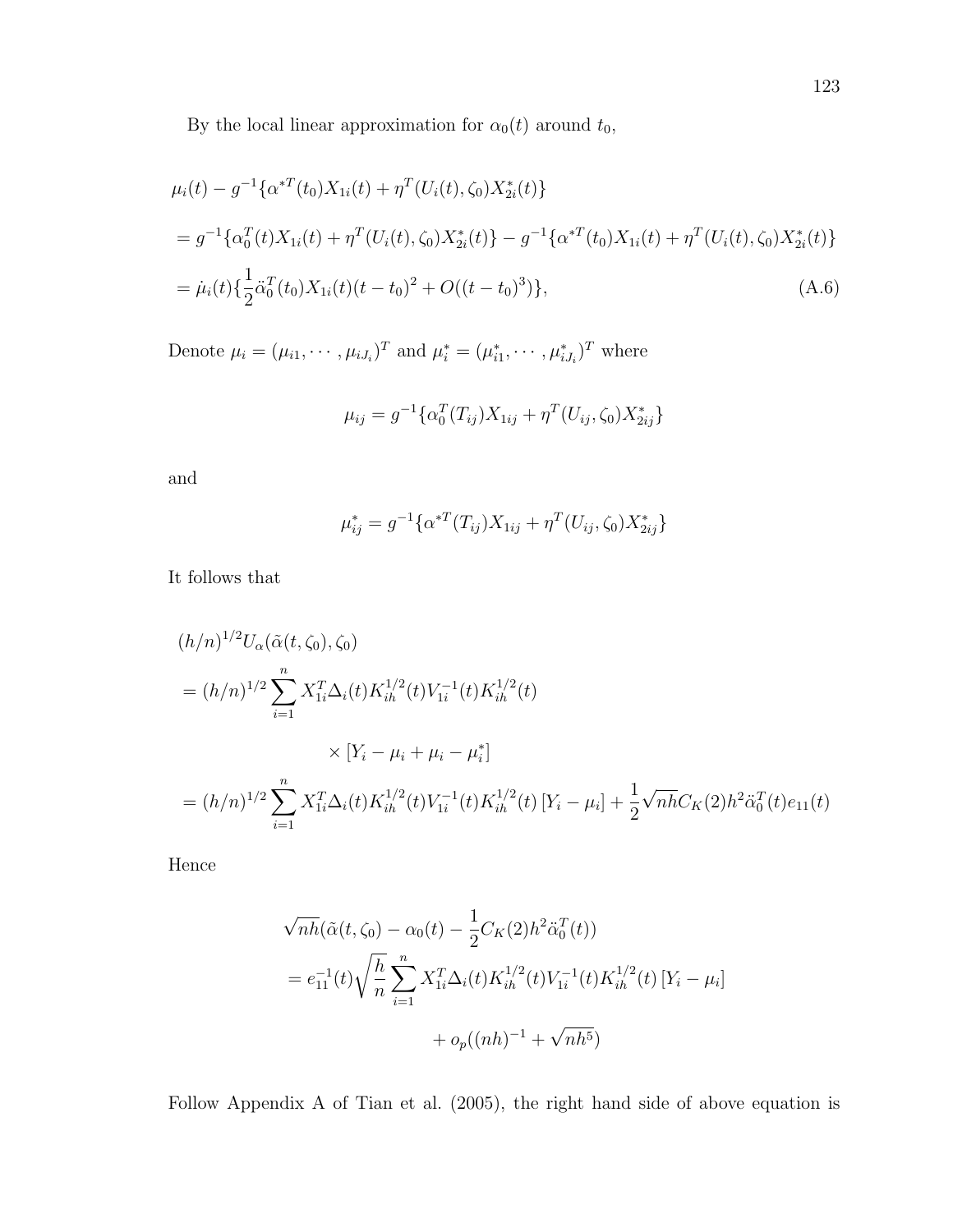$O_p(1)$  uniformly in  $t \in [t_1, t_2]$ .

# APPENDIX B: PROOFS OF THE THEOREMS IN CHAPTER 3

 $\Box$ 

# Proof of Theorem 3.1.

We first consider the proof for the consistency of<br>  $\hat{\zeta}.$  By Glivenko-Cantelli theorem and Lemma A.1, we have

$$
n^{-1}U_{\zeta}(\zeta) \xrightarrow{\mathcal{P}} E\{B^T \Delta V_2^{-1} \left[ Y - \hat{\mu}(\zeta) \right] \},\tag{B.1}
$$

uniformly for  $\zeta \in \mathcal{N}_{\zeta_0}$ , where

$$
B_i=(B_{i1},\cdots,B_{iJ_i})^T
$$

and

$$
B_{ij} = -e_{12}^T(T_{ij})(e_{11}(T_{ij}))^{-1}X_{1ij} + \frac{\partial \eta(U_{ij}, \zeta)}{\partial \zeta} X_{2ij}^*,
$$

By suppressing the index *i*, we denote  $B = (B_1, \dots, B_J)^T$ , similarly for *Y*,  $\Delta$ , *V*<sub>2</sub> and  $\mu$ .

The right side of equation (B.1) equals to

$$
E\{B^T \Delta V_2^{-1} \left[\mu - \hat{\mu}(\zeta)\right]\}.
$$

defined as  $u(\zeta)$  by double expectation. Taking partial derivative of  $U_{\zeta}(\zeta)$  with respect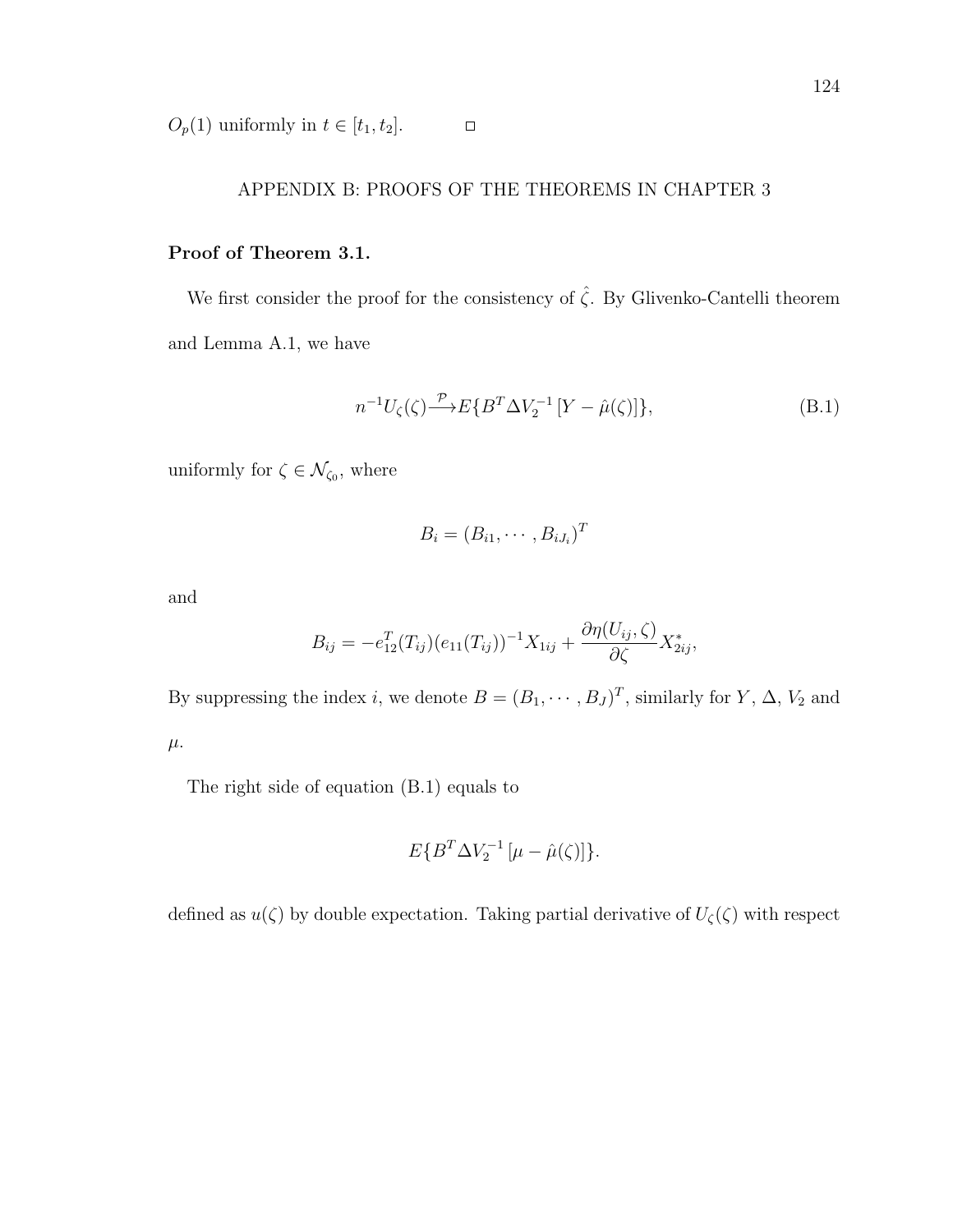to  $\zeta$  and applying Lemma 1, we have

$$
n^{-1} \frac{\partial U_{\zeta}(\zeta)}{\partial \zeta} = -n^{-1} \sum_{i=1}^{n} \left\{ \frac{\partial \tilde{\alpha}(T_i, \zeta)}{\partial \zeta} X_{1i} + \frac{\partial \eta(U_i, \zeta)}{\partial \zeta} X_{2i}^* \right\}^T \Delta_i V_{2i}^{-1} \Delta_i
$$

$$
\left\{ \frac{\partial \tilde{\alpha}(T_i, \zeta)}{\partial \zeta} X_{1i} + \frac{\partial \eta(U_i, \zeta)}{\partial \zeta} X_{2i}^* \right\}
$$

$$
+ n^{-1} \sum_{i=1}^{n} \left\{ \frac{\partial^2 \tilde{\alpha}(T_i, \zeta)}{\partial \zeta^2} X_{1i} + \frac{\partial^2 \eta(U_i, \zeta)}{\partial \zeta^2} X_{2i}^* \right\}^T
$$

$$
\Delta_i V_{2i}^{-1} \left[ \mu_i - \hat{\mu}_i(\zeta) \right], \tag{B.2}
$$

where  $\{\frac{\partial^2 \tilde{\alpha}(T_i,\zeta)}{\partial \zeta^2}X_{1i} + \frac{\partial^2 \eta(U_i,\zeta)}{\partial \zeta^2}X_{2i}^*\}$  is a  $J_i \times (p_2 + p_3)$  matrix with each element being  $\{\frac{\partial^{2} \tilde{\alpha}(T_{ij},\zeta)}{\partial \zeta^2}X_{1ij}+\frac{\partial^2 \eta(U_{ij},\zeta)}{\partial \zeta^2}X_{2ij}^*\}$ . When  $\zeta=\zeta_0$ , the latter term goes to zero as n goes to infinity by Lemma A.1 and the Glivenko-Cantelli theorem. It follows that

$$
-n^{-1} \left. \frac{\partial U_{\zeta}(\zeta)}{\partial \zeta} \right|_{\zeta=\zeta_0} \xrightarrow{\mathcal{P}} E\left[B^T \Delta V_2^{-1} \Delta B\right] = P \tag{B.3}
$$

uniformly in a neighborhood of  $\zeta_0$ . Since  $u(\zeta_0) = 0$  and P is positive definite,  $\zeta_0$  is the unique root of  $u(\zeta)$ . By Theorem 5.9 of Van der Vaart (1998), we have  $\hat{\zeta} \stackrel{\mathcal{P}}{\longrightarrow} \zeta_0$ . Now we show the asymptotic normality of  $n^{-1/2}U_{\zeta}(\zeta_0)$ .

$$
n^{-1/2}U_{\zeta}(\zeta_{0})
$$
  
=  $n^{-1/2} \sum_{i=1}^{n} \left\{ \frac{\partial \tilde{\alpha}(T_{i}, \zeta)}{\partial \zeta} X_{1i} + \frac{\partial \eta(U_{i}, \zeta)}{\partial \zeta} X_{2i} \right\}^{T} \Delta_{i} V_{2i}^{-1} \left[ Y_{i} - \hat{\mu}_{i}(\tilde{\alpha}(T_{i}, \zeta_{0}), \zeta_{0}) \right]$   
=  $n^{-1/2} \sum_{i=1}^{n} \left\{ \frac{\partial \tilde{\alpha}(T_{i}, \zeta)}{\partial \zeta} X_{1i} + \frac{\partial \eta(U_{i}, \zeta)}{\partial \zeta} X_{2i}^{*} \right\}^{T} \Delta_{i} V_{2i}^{-1} \left[ Y_{i} - \mu_{i} \right]$   
+  $n^{-1/2} \sum_{i=1}^{n} \left\{ \frac{\partial \tilde{\alpha}(T_{i}, \zeta)}{\partial \zeta} X_{1i} + \frac{\partial \eta(U_{i}, \zeta)}{\partial \zeta} X_{2i}^{*} \right\}^{T} \Delta_{i} V_{2i}^{-1} \left[ \mu_{i} - \hat{\mu}_{i}(\tilde{\alpha}(T_{i}, \zeta_{0}), \zeta_{0}) \right] \quad (B.4)$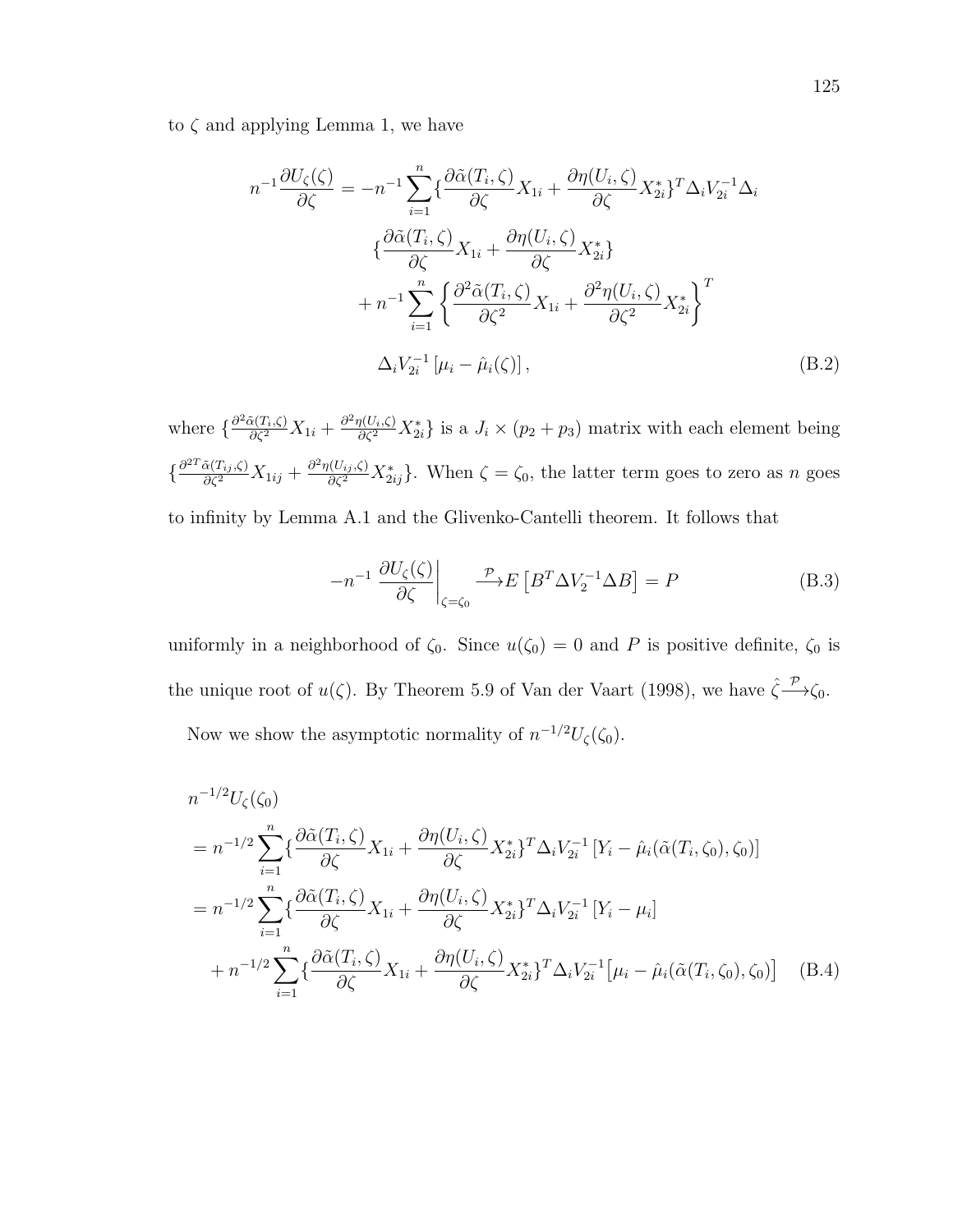where

$$
\mu_i - \hat{\mu}_i(\tilde{\alpha}(T_i, \zeta_0), \zeta_0)
$$
  
=  $g^{-1}\{\alpha_0(T_i)X_{1i} + \eta(U_i, \zeta_0)X_{2i}^*\} - g^{-1}\{\tilde{\alpha}(T_i, \zeta_0)X_{1i} + \eta(U_i, \zeta_0)X_{2i}^*\}$ 

the element of which is

$$
g^{-1}\{\alpha_0^T(T_{ij})X_{1ij} + \eta^T(U_{ij}, \zeta_0)X_{2ij}^*\} - g^{-1}\{\tilde{\alpha}^T(T_{ij}, \zeta_0)X_{1ij} + \eta^T(U_{ij}, \zeta_0)X_{2ij}^*\}
$$

The second term of (B.4) is negligible because by Taylor expansion, which is

$$
-n^{-1/2} \sum_{i=1}^{n} \left\{ \frac{\partial \tilde{\alpha}(T_i, \zeta)}{\partial \zeta} X_{1i} + \frac{\partial \eta(U_i, \zeta)}{\partial \zeta} X_{2i}^* \right\}^T \Delta_i V_{2i}^{-1} \Delta_i
$$

$$
\left\{ \alpha_0(T_i) X_{1i} - \tilde{\alpha}(T_i, \zeta) X_{1i} \right\}
$$

$$
= o_p(1),
$$

by Lemma 1 in Lin and Ying (2001), and the element of vector  $\{\frac{\partial \tilde{\alpha}(T_i,\zeta_0)}{\partial \zeta}X_{1i} +$  $\frac{\partial \eta(U_i,\zeta_0)}{\partial \zeta} X_{2i}^* \}$  is  $\{\frac{\partial \tilde{\alpha}^T(T_{ij},\zeta_0)}{\partial \zeta} X_{1ij} + \frac{\partial \eta^T(U_{ij},\zeta_0)}{\partial \zeta} X_{2ij}^*\}$ 

Hence,

$$
n^{-1/2}U_{\zeta}(\zeta_{0})
$$
  
=  $n^{-1/2}\sum_{i=1}^{n} \left\{ \frac{\partial \tilde{\alpha}(T_{i}, \zeta)}{\partial \zeta} X_{1i} + \frac{\partial \eta(U_{i}, \zeta)}{\partial \zeta} X_{2i}^{*} \right\}^{T} \Delta_{i} V_{2i}^{-1} \left[ Y_{i} - \mu_{i} \right] + o_{p}(1)$   
=  $n^{-1/2}\sum_{i=1}^{n} B_{i}^{T} \Delta_{i} V_{2i}^{-1} \left[ Y_{i} - \mu_{i} \right] + o_{p}(1),$  (B.5)

which converges in distribution to  $N(0, D)$  by central limit theorem, where D is defined in (3.1).

It follows from (B.3) and (B.5) that  $n^{1/2}(\hat{\zeta} - \zeta_0) \xrightarrow{\mathcal{D}} N(0, P^{-1}DP^{-1})$ .  $\hfill \square$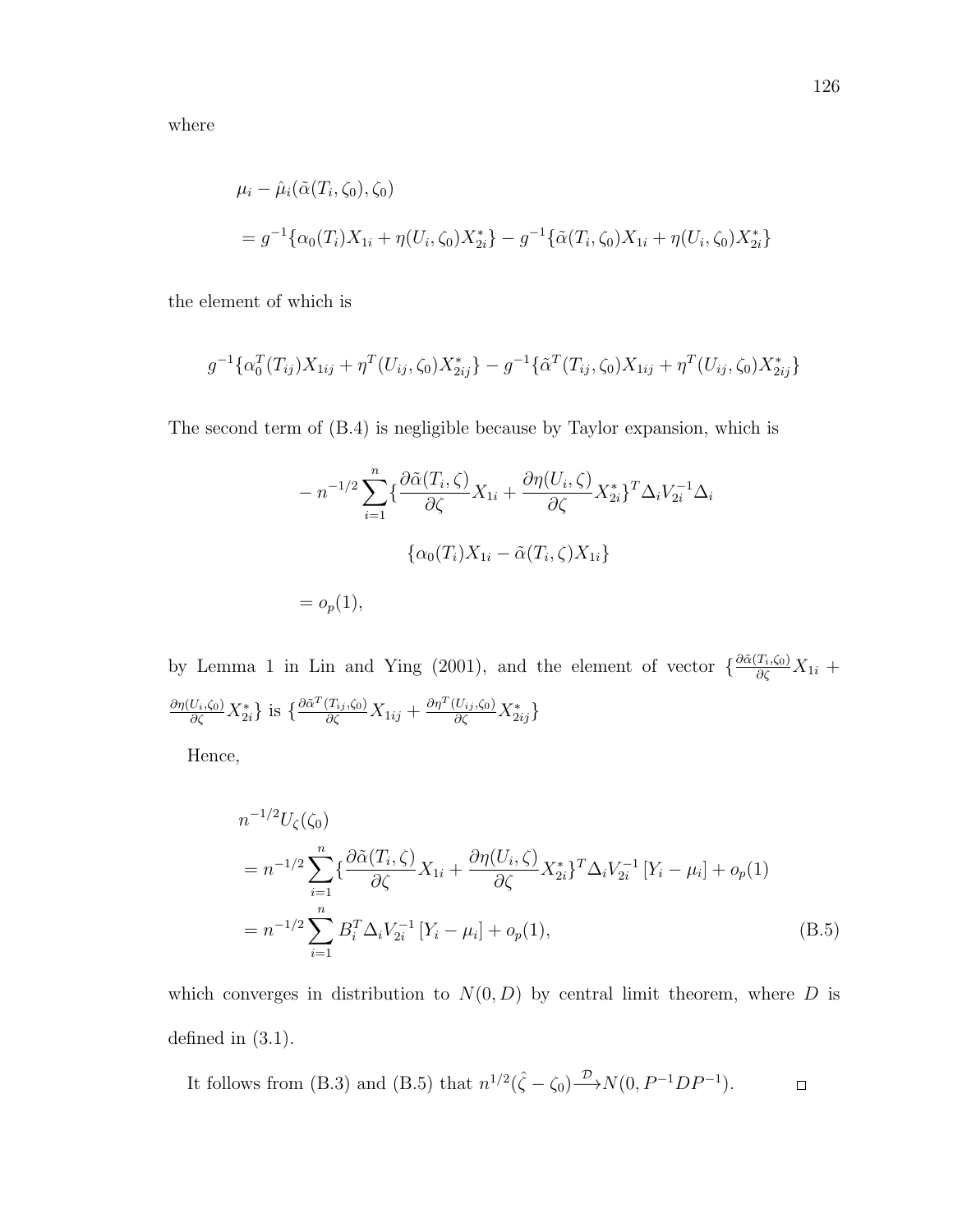## Proof of Theorem 3.2.

Write  $\Sigma = cov(Y|X_1, X_2)$ . Define

$$
S = \left\{ E(B^T \Delta V_2^{-1} \Delta B) \right\}^{-1} B^T \Delta V_2^{-1} \Sigma^{\frac{1}{2}} - \left\{ E(B^T \Delta \Sigma \Delta B) \right\}^{-1} B^T \Delta \Sigma^{-\frac{1}{2}}
$$

Then

$$
SS^{T} = \left\{ E(B^{T} \Delta V_{2}^{-1} \Delta B) \right\}^{-1} B^{T} \Delta V_{2}^{-1} \Sigma V_{2}^{-1} \Delta B \left\{ E(B^{T} \Delta V_{2}^{-1} \Delta B) \right\}^{-1}
$$

$$
- \left\{ E(B^{T} \Delta V_{2}^{-1} \Delta B) \right\}^{-1} B^{T} \Delta V_{2}^{-1} \Delta B \left\{ E(B^{T} \Delta \Sigma \Delta B) \right\}^{-1}
$$

$$
- \left\{ E(B^{T} \Delta \Sigma \Delta B) \right\}^{-1} B^{T} \Delta V_{2}^{-1} \Delta B \left\{ E(B^{T} \Delta V_{2}^{-1} \Delta B) \right\}^{-1}
$$

$$
- \left\{ E(B^{T} \Delta \Sigma \Delta B) \right\}^{-1} B^{T} \Delta \Sigma \Delta B \left\{ E(B^{T} \Delta \Sigma \Delta B) \right\}^{-1}
$$

Because  $SS<sup>T</sup>$  is nonnegative definite, we have that

$$
E(SS^{T}) = \{ E(B^{T} \Delta V_{2}^{-1} \Delta B) \}^{-1} E(B^{T} \Delta V_{2}^{-1} \Sigma V_{2}^{-1} \Delta B) \{ E(B^{T} \Delta V_{2}^{-1} \Delta B) \}^{-1}
$$

$$
- \{ E(B^{T} \Delta \Sigma^{-1} \Delta B) \}^{-1}
$$

is nonnegative definite. Hence

$$
P^{-1}DP^{-1} - D_0^{-1} \ge 0
$$

The equality holds if and only if  $S = 0$ , which occurs when  $V_2 = \Sigma$ .

# Proof of Theorem 3.3.

Since  $\hat{\alpha}(t) = \tilde{\alpha}(t, \hat{\zeta})$ , we have  $\hat{\alpha}(t) \stackrel{\mathcal{P}}{\longrightarrow} \alpha_0(t)$  uniformly in  $t \in [t_1, t_2]$  by applying continuous mapping theorem and the uniform consistency results in Lemma A.1 and Theorem 3.1. Now we prove the asymptotic normality.